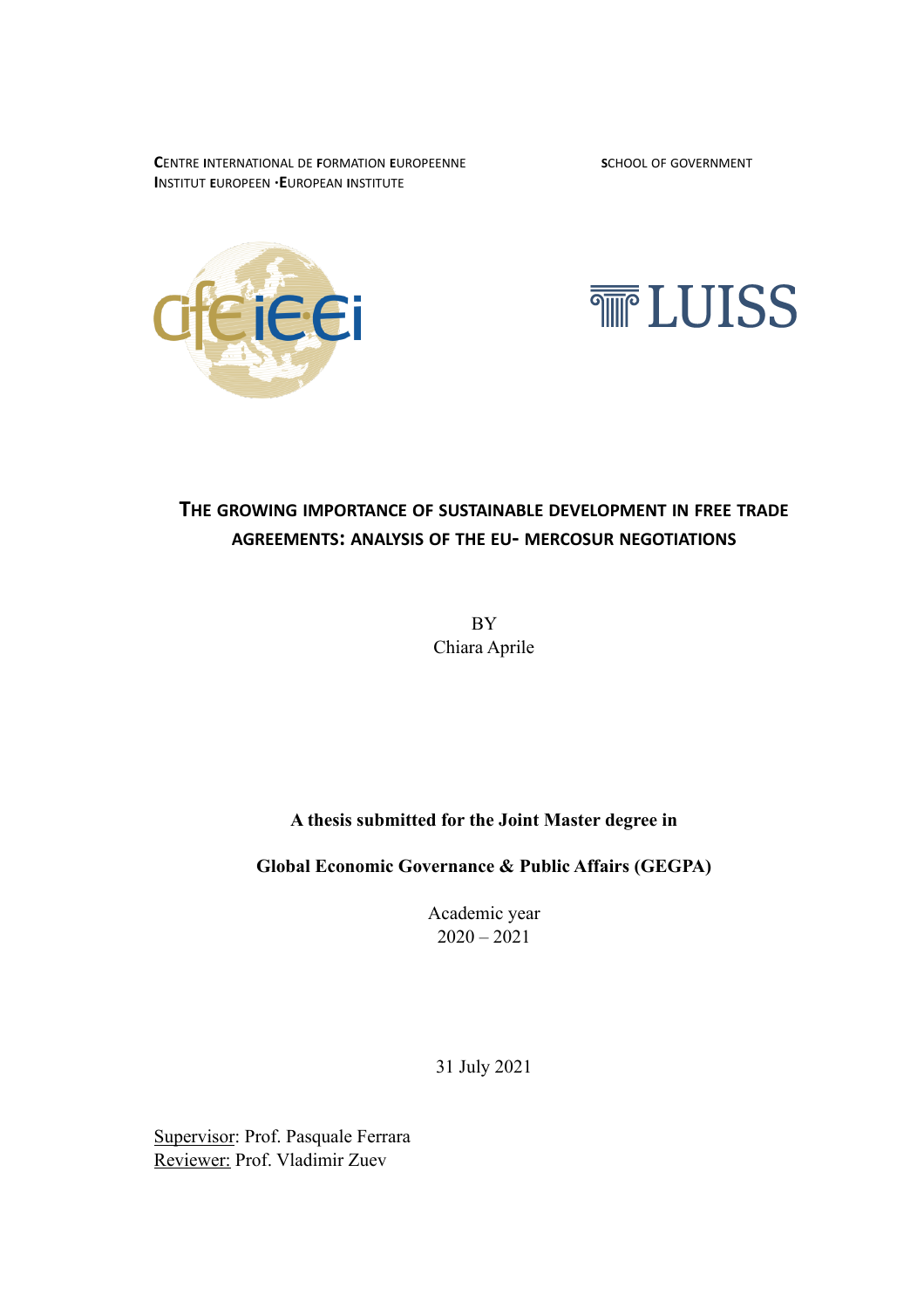## PLAGIARISM STATEMENT

I certify that this thesis is my own work, based on my personal study and/or research and that I have acknowledged all material and sources used in its preparation. I further certify that I have not copied or used any ideas or formulations from any book, article or thesis, in printed or electronic form, without specifically mentioning their origin, and that the complete citations are indicated in quotation marks.

I also certify that this assignment/report has not previously been submitted for assessment in any other unit, except where specific permission has been granted from all unit coordinators involved, and that I have not copied in part or whole or otherwise plagiarized the work of other students and/or persons.

In accordance with the law, failure to comply with these regulations makes me liable to prosecution by the disciplinary commission and the courts of the French Republic for university plagiarism.

Date: 31/07/2021 Signature: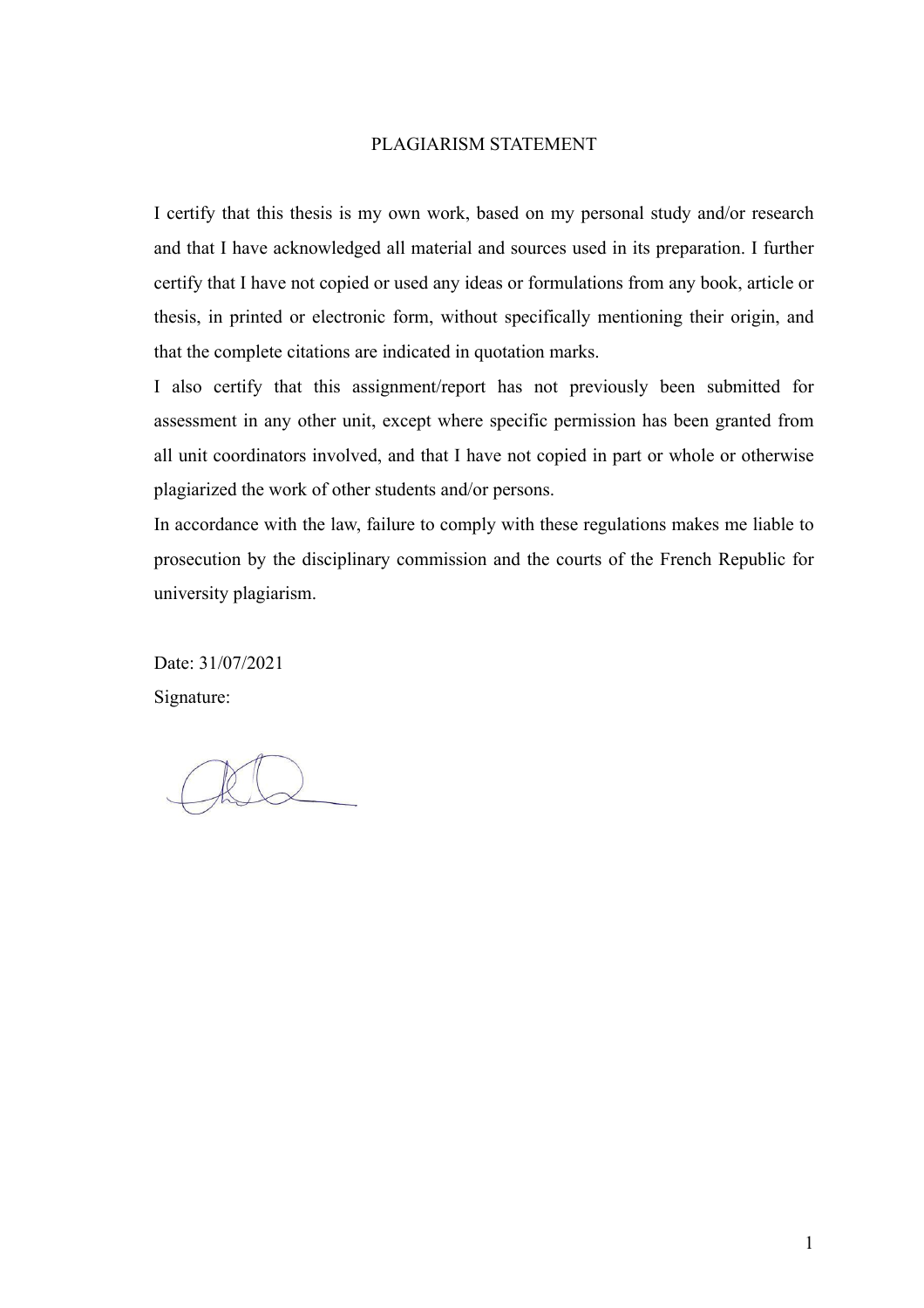*"We have entered a new era. Global society is interconnected as never before. [...]* 

*I suggest that we have arrived in the Age of Sustainable Development."* 

Jeffrey D. Sachs, The Age of Sustainable Development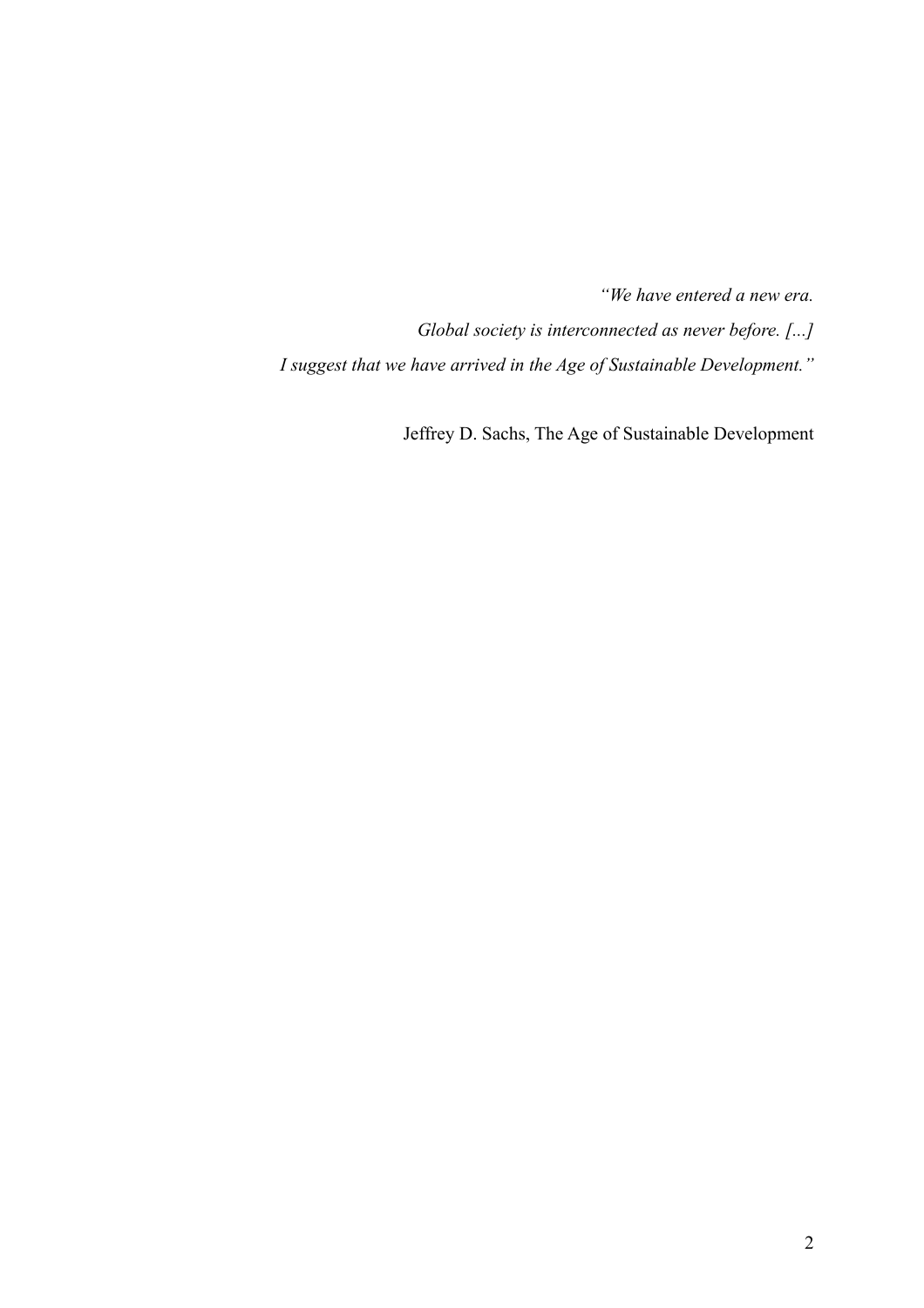# **Table of Contents**

| 1.1.2 The birth of the concept of Sustainable Development16     |  |
|-----------------------------------------------------------------|--|
|                                                                 |  |
|                                                                 |  |
| 1.1.5 The International Perception of Sustainable Development22 |  |
|                                                                 |  |
|                                                                 |  |
| 1.2 The growing Importance of Sustainable Development in FTA27  |  |
|                                                                 |  |
|                                                                 |  |
|                                                                 |  |
|                                                                 |  |
|                                                                 |  |
|                                                                 |  |
|                                                                 |  |
|                                                                 |  |
|                                                                 |  |
|                                                                 |  |
|                                                                 |  |
|                                                                 |  |
|                                                                 |  |
|                                                                 |  |
|                                                                 |  |
|                                                                 |  |
|                                                                 |  |
|                                                                 |  |
|                                                                 |  |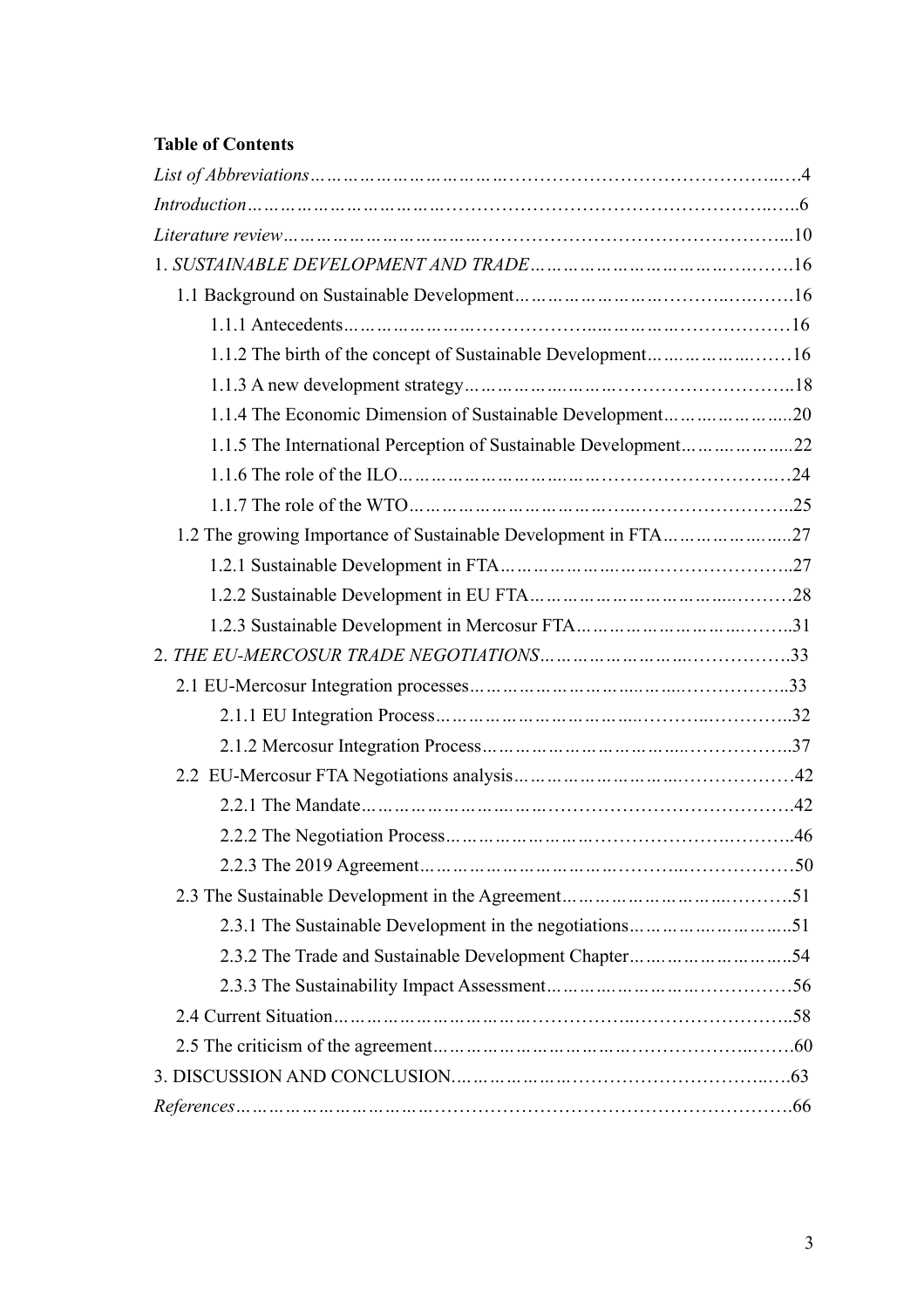# **List of abbreviations**

AA: Association Agreement ALC: Latin American and Caribbean countries ALADI: *Asociación Latino-americana de Integración* ALALC: *Asociación Latino-Americana de Libre Comercio* BNC: Bi-regional Negotiations Committee CCoE: Council of Europe CLATE: *Confederación Latinoamericana y del Caribe de Trabajadores Estatales* EAEC: European Atomic Energy Community EC: European Community ECFC: European Coal and Steel Community EEC: European Economic Community EU: European Union EFTA: European Free Trade Association FTA: Free Trade Agreement GATS: General Agreement on Trade in Services GATT: General Agreement on Tariffs and Trade GDP: Gross Domestic Product ILO: International Labour Organisation INPE: National Institute for Space Research MDGs: Millennium Development Goals Mercosur: Southern Common Market NAFTA: North American Free Trade Agreement NDC Nationally Determined Contributions OEEC: Organisation for European Economic Co-operation Parlasur: *Parlamento del Mercosur* PICE: *Programa de Intercambio y Cooperación Económica* SDGs: Sustainable Development Goals SIA: Sustainability Impact Assessment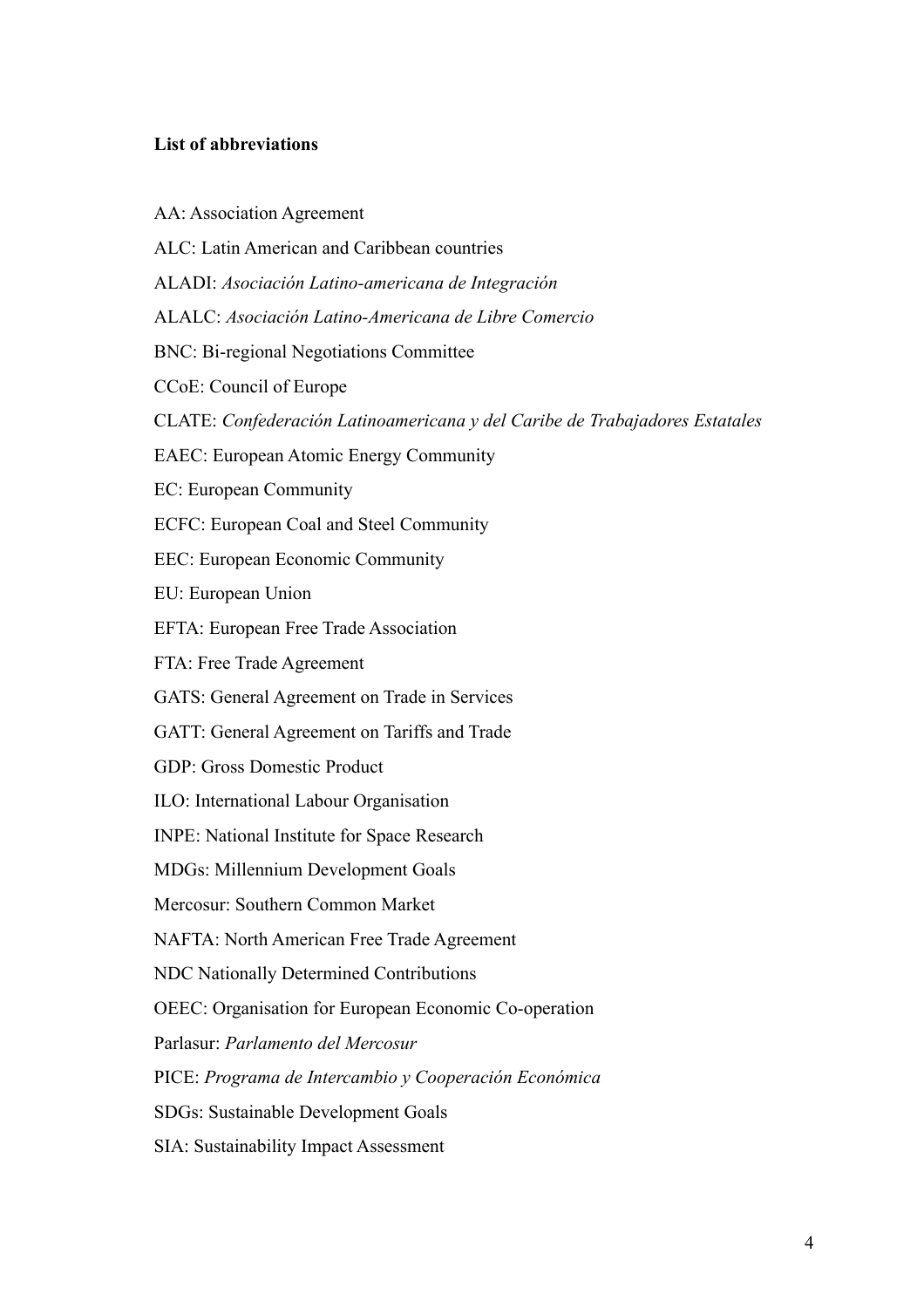TEU: Treaty on European Union

TFEU: Treaty on the Functioning of the European Union

TRIPS: Trade Related Aspects of Intellectual Property Rights

TSD: Trade and Sustainable Development Chapter

UN: United Nations

UNCED: United Nations Conference on Environment and Development

UNFCCC: United Nations Framework Convention on Climate Change

WCED: World Commission on Environment and Development

WEO: World Economic Outlook

WTO: World Trade Organisation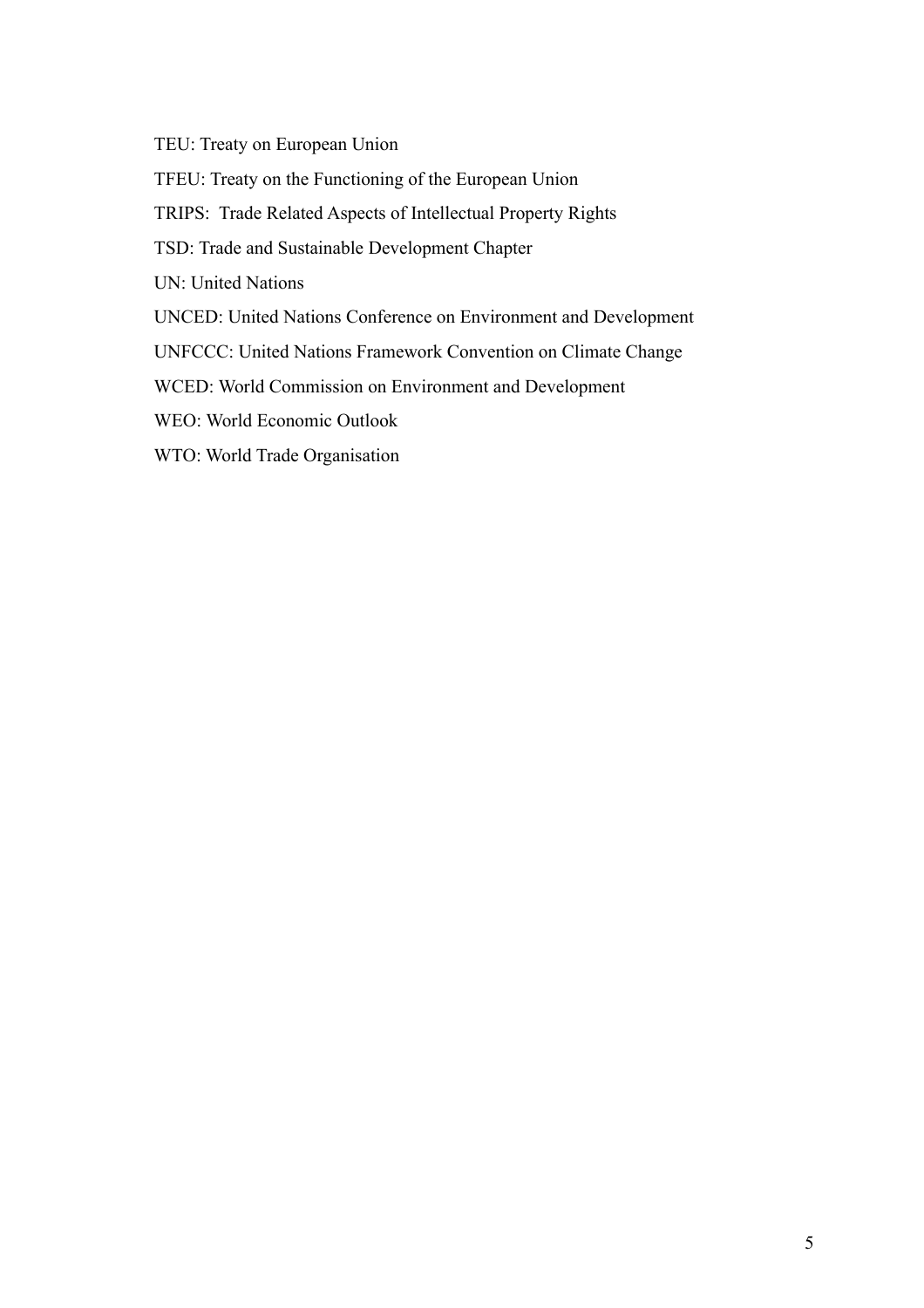### *Introduction*

'Sustainability' and 'Sustainable Development' found their roots around the 1970s, when the international community became aware that meeting the necessities of the present must not in any way compromise the ability of future generations to meet their needs. The strong interdependence between development and the environment began to be recognized, and this gave rise to the concept of sustainability as it is known today. A broad concept in constant evolution that, starting from a vision centred primarily on ecological aspects, has moved towards a more global meaning, which takes into account, in addition to the environmental, economic and social dimensions. The three aspects, considered in a synergistic and systemic relationship, have been employed to arrive at a new definition of progress and well-being beyond the traditional idea of monetary wealth and GDP-based economic growth.

Today, we no longer speak of development but of 'Sustainable Development', as confirmed by the numerous instruments adopted on a large scale by members of the international community. This theme is becoming increasingly central, to the point of defining the quality of Free Trade Agreements (FTAs). In the case of economic-trade negotiations, issues such as environmental protection, labor and social justice are not the main subject of the negotiation, nor are they the direct competence of the parties. Still, they do, however, inevitably enter into it, influencing it and sometimes even determining its outcome. Therefore, it could be argued that Sustainable Development is today a fundamental part of economic policy, so much so that players such as the European Union (EU) have adapted their trade policy to include a chapter on Trade and Sustainable Development (TSD) in their agreements. The FTAs negotiations between the EU and Mercosur are a clear example of how the new international reality, attentive to environmental and social issues and not only to commercial ones, requires a more significant effort from the parties. In this specific case, these are blocks somewhat similar from a cultural perspective (language, history, religion), but different when looking at the levels of development and integration. On the one hand, the European Common Market has a long history of integration, has reached a high level of evolution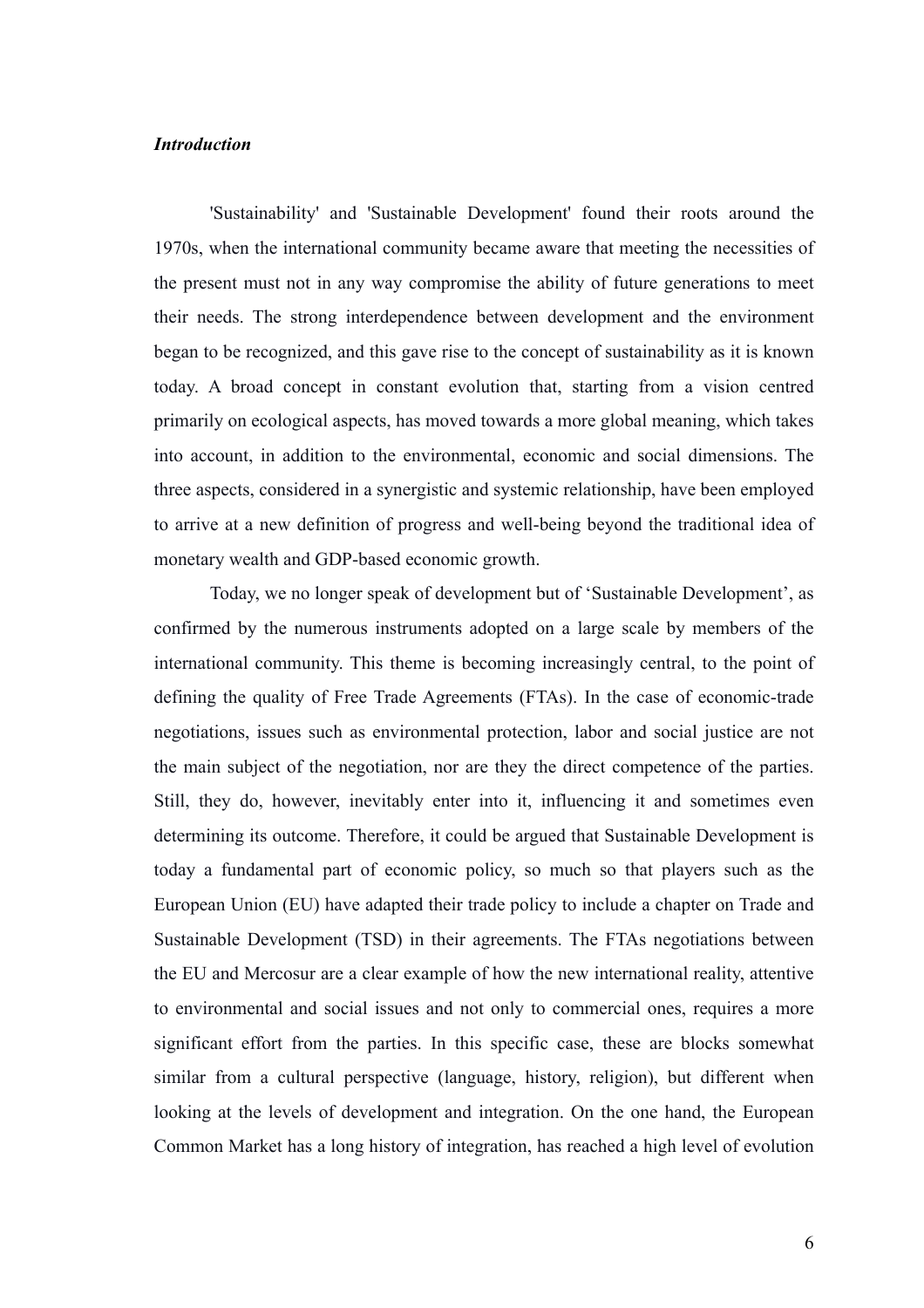and has supranational decision-making and operational structure that has allowed it to quickly implement foreign policies of "inter-regionalism" between regional organizations and groups. On the other hand, in principle constituted on the European model of the European Economic Community (EEC), the Southern Common Market is a regional integration process based on explicitly intergovernmental decision-making and operational structure, which finds itself opening for the first time to a trade agreement of such a large scale. Therefore, it is no coincidence that the negotiation of the agreement between the two countries, which began in 1999 and officially concluded on June 28, 2019, at the G20 Osaka Summit, lasted 20 years and required more than 30 rounds of negotiations. The differences between the parties were reflected in the objectives, institutional competence and negotiating mandate, and sustainability. At first, the issues discussed were mainly economic/trade, political, and cooperation issues. However, during the long negotiation, the issue of sustainable development became increasingly impossible to ignore, leading to the provision of the chapter entitled "The Trade and Sustainable Development" chapter, which its proponents widely touted as an effective response to the environmental and social concerns of the international landscape on the agreement (Harrison and Paulini, 2020). Despite this, the EU-Mercosur FTA has subsequently been exposed to numerous criticisms questioning its sustainability and causing (and continuing to cause) slowdowns in the post-negotiation process.

<span id="page-7-3"></span><span id="page-7-2"></span>It should be noted, among other things, that there have been numerous complaints because the agreement was reached without waiting for the publication of the secon[d](#page-7-0)<sup>1</sup> and more current Trade Sustainability Impact Assessment (SIA[\)](#page-7-1)<sup>2</sup> carried out by the independent consultancy company "London School of Economics Enterprise" in December 2020. Moreover, the European Parliament has recently suspended the ratification process until the text is "modernized" and measures are established to ensure

<span id="page-7-0"></span> $<sup>1</sup>$  $<sup>1</sup>$  $<sup>1</sup>$  A first SIA was published in 2009.</sup>

<span id="page-7-1"></span><sup>&</sup>lt;sup>[2](#page-7-3)</sup> SIAs are trade-specific assessments carried out by external consultants to support major trade negotiations. They examine how the trade and trade-related provisions of the agreement under negotiation could affect economic, social, human rights, and environmental issues in the European Union (EU) and in the partner country, as well as in other relevant countries.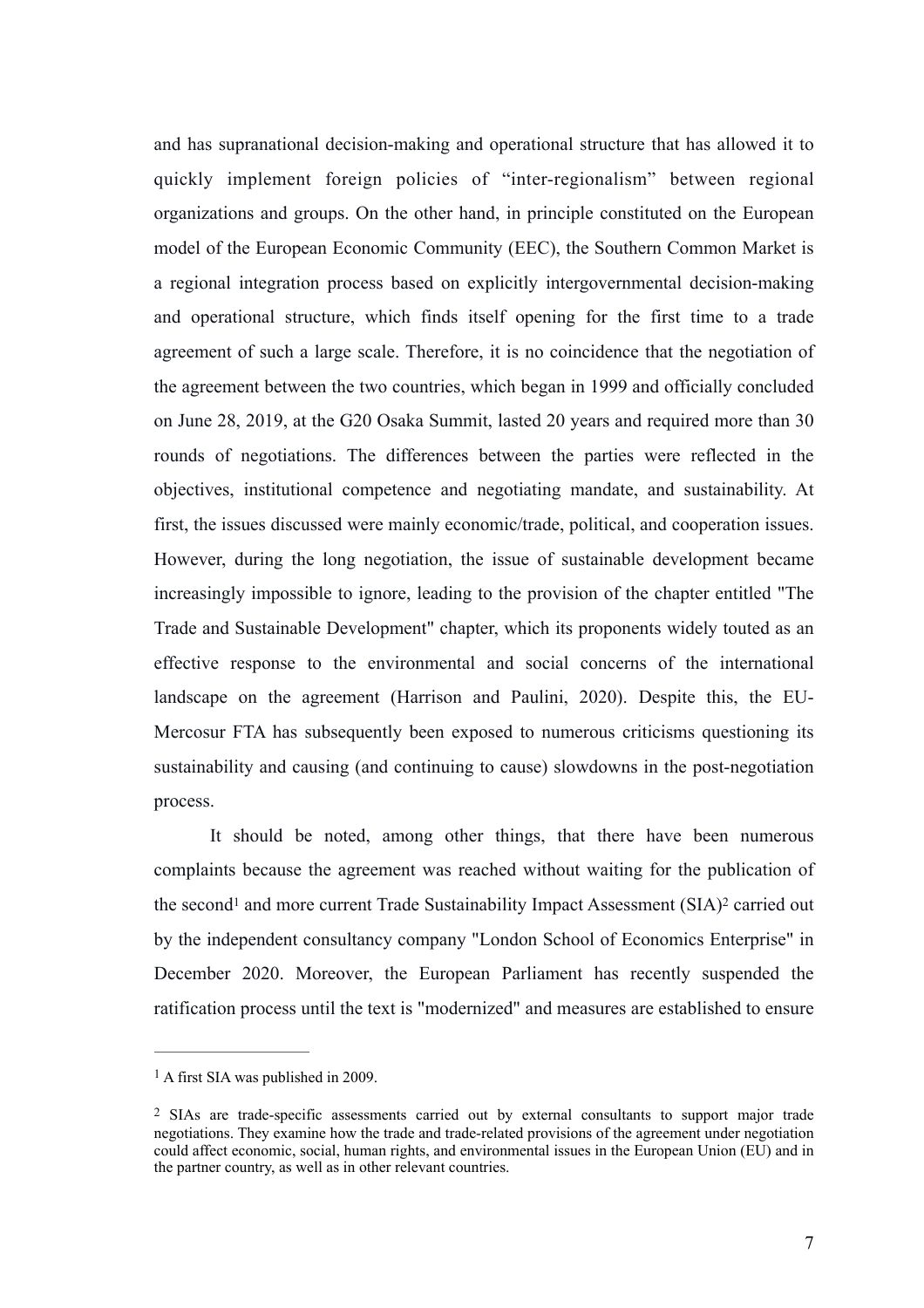the agreement's sustainability (European Parliament, 2020). Thus, the current situation sees a very ambitious trade and cooperation agreement, strongly influenced by the theme of sustainable development, which is now at the centre of media and international attention and whose future is still uncertain. In this study, the bilateral negotiation of the Free Trade Agreement between the European Union and Mercosur is analyzed, considering the different phases that led to the agreement and talking about when and how sustainable development became such a central theme in international trade agreements. Criticism of the EU-Mercosur agreement and the different positions of the parties and member countries that have been most vocal on sustainability will be evaluated. The ultimate goal is not to find a 'solution to the negotiation that has already produced specific results. Rather, it is to explain how in a landscape where the Rio Convention, the Paris Agreement and the Sustainable Development Goals attribute to States the shared responsibility to safeguard the ecosystem, ensure respect for human rights and avoid dangerous climate change caused by human activities, the issue of sustainability can not be ignored or put in the background compared to economic interests. A shared position of the parties on this issue is essential and can certainly contribute to the success of the EU-Mercosur agreement. For this reason, during the final discussion, we will talk about how the future of this negotiation and future interregional trade negotiations could be. It is intended to explain, in essence, how Sustainable Development is becoming more and more a central theme in Free Trade Agreements. The research question of this work is: is it possible nowadays, in a globalized international panorama that promotes a new, wider and more complex concept of progress-wellbeing, to conduct a trade negotiation like the one between the two EU-Mercosur blocs without considering the fundamental principles and issues of Sustainable Development? As will be shown, this is not possible considering the everincreasing power of the 'sustainability' argument. Therefore, trade and Sustainable Development chapters are not only essential but must be increasingly effective. For this reason, states are being called upon to 'modernize' and adapt their negotiating strategies and also to consider the possibility of introducing new guarantees and sustainability monitoring tools.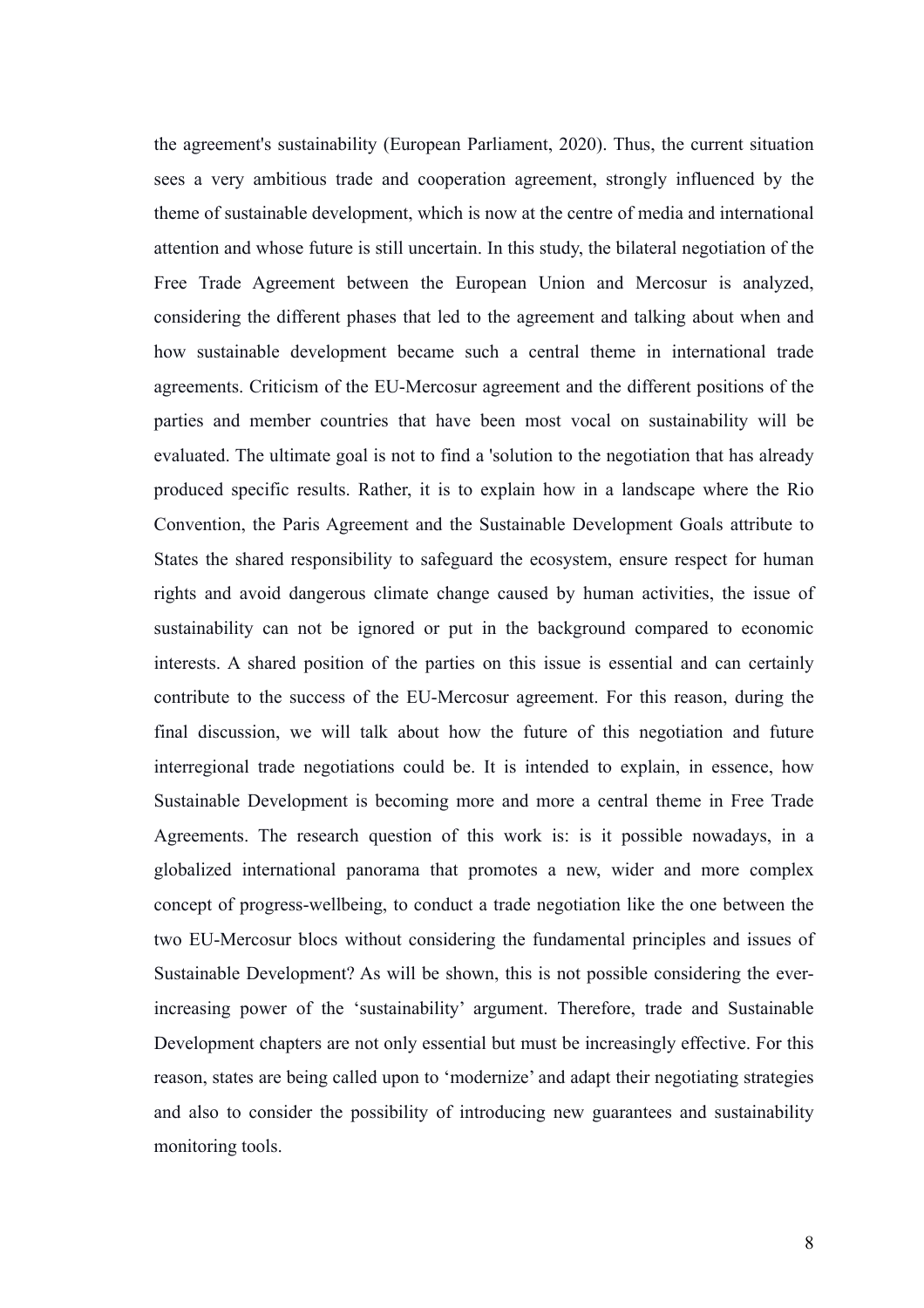First of all, the interest in this topic arises from the curiosity towards international negotiation and its evolutionary process. The dynamics of international negotiation in today's globalized world are increasingly unpredictable, and there are many challenges to be faced due to relatively new issues and topics. Among these, we find the modern concept of progress-well-being that considers environmental and social dimensions, in addition to trade, requiring a more challenging approach to inter-regional negotiations. Furthermore, attention to Sustainable Development, which in the past has often taken a back seat to commercial interests, is now inevitable. This thesis was created to draw attention to this new reality and the behavior that states are adopting towards it.

The methodology used to conduct this analytical study is mainly inductive and is configured in the qualitative method. Through the bibliographic review of official primary sources of the European Union, Mercosur, member countries and through previous studies, facts, policies, actions and negotiation techniques have been analyzed to create exhaustive evaluative research that confirms the thesis that nowadays sustainable development and trade activities are closely linked in a relationship of interdependence.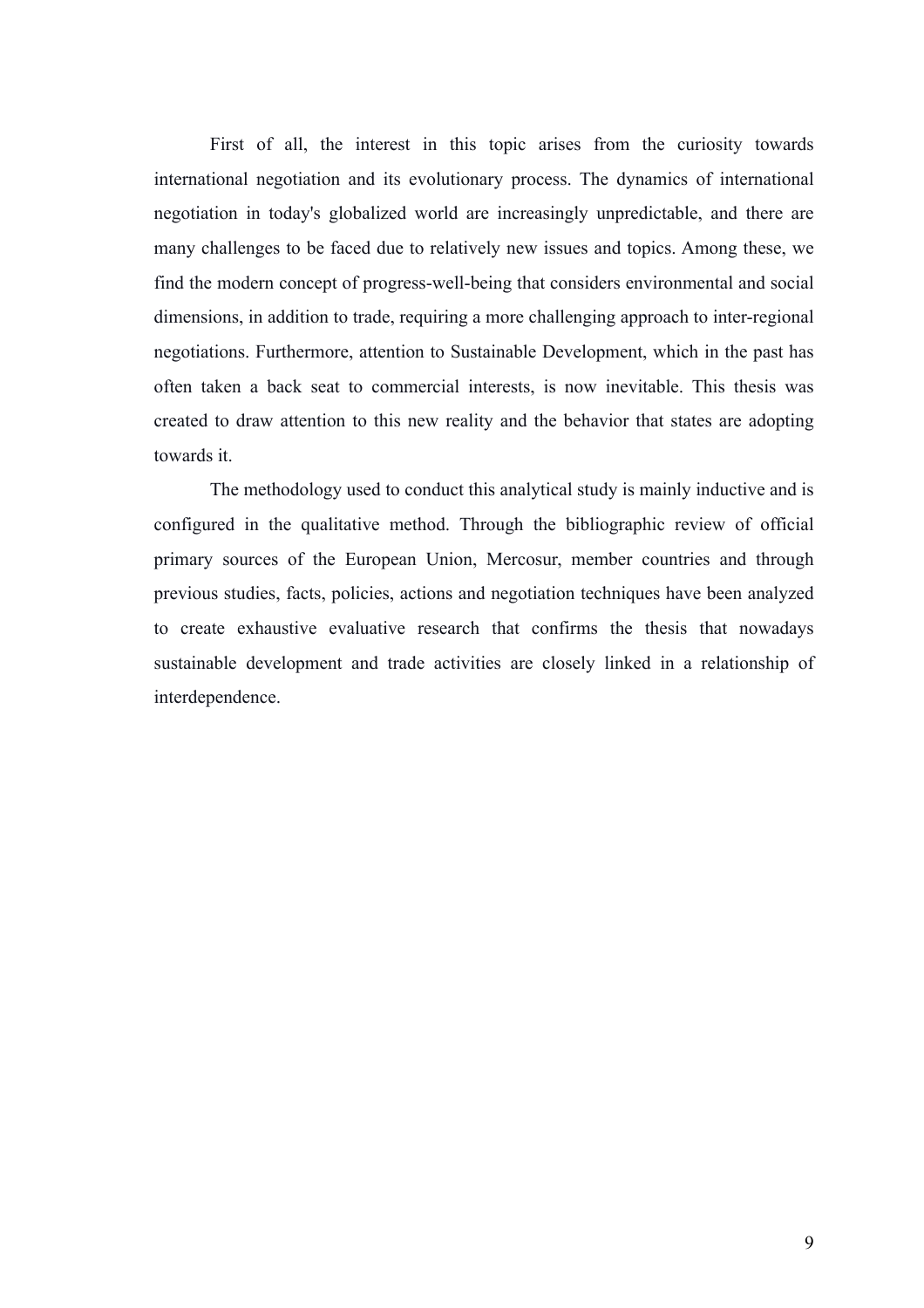# *Literature Review*

Over the past few decades, sustainability and sustainable development have been themes in many academic papers, faculty programs, local government and company boards, and public relations officers' offices (Singh, 2016, p. 63). By reviewing the available research material, one can see that the topic has been and continues to be very broad, complex, and dynamic. In order to carry out the present study, the theories behind the concept of Sustainable Development, as well as declarations, conventions, the Millennium Development Goals (MDGs), and the Sustainable Development Goals (SDGs), were first considered. For quite some time, based on a great trust in technological progress, nature was considered a particular form of capital (Hotelling, 1931) that was "exchanged" in exchange for technical skills, services, knowledge, and expertise to be left to future generations. In the '80s, the formation of a new concept of progress led to a new model of development, which sees its culmination in the concept of "Sustainable Development", currently at the centre of international debate as a source of divergent interpretations in the field of economic analysis. For more than thirty years, issues arising from environmental, social and related to the unequal distribution of wealth have raised questions about the objective of growth that had long guided the international landscape, giving rise to an enormous amount of studies and research. The literature, but especially the studies, articles and general works currently found on digital platforms, talk about Sustainable Development by relating it to different topics. In order to carry out this study on the growth of the importance of Sustainable Development in interregional Free Trade Agreements, it was necessary to separate the valuable material from the irrelevant, focusing on the point of view presented by the prevailing economic theory: the neoclassical, which proposes the idea of economic growth as a necessary condition for sustainable development. This model, which sees its roots in Solow (1992), later expanded, is today a dominant element in response to current issues. Other works complement this doctrinal system by emphasizing that sustainable growth is in line with economic growth and environmental protection, and social development. Initially, the environmental dimension was the one most considered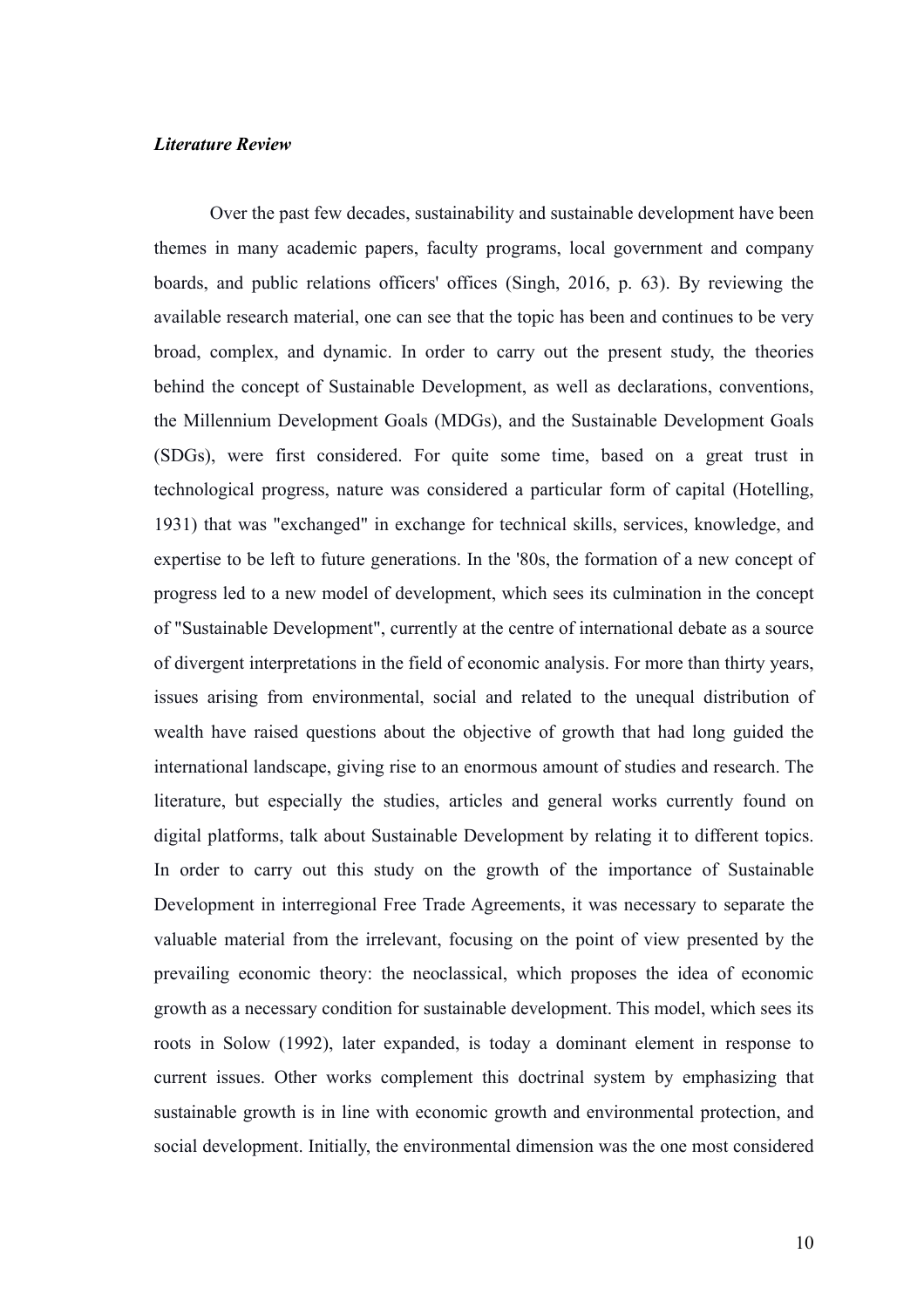by scholars. Then, slowly, the focus shifted to social issues as well. Numerous neoclassical analyses have further complemented the model by arguing that the pursuit of growth must be aligned with environmental protection issues. Gene Grossman and Alan Krueger (1995) and then Walt Rostow (1960), for example, established a link between economic growth and sustainable development, presenting for the first time the view that through economic growth, it is possible to solve many problems of Sustainable Development. Wilfred Beckerman, a world-renowned British professor and economist, also presented this optimistic model of the ability of modern economies to adequately manage environmental problems in his tight critique of the Meadows Report (Beckerman, 1972, p. 336). Currently, neo-classical economists assert how sustainable development should reflect the need for societies to maintain the ability to produce economic well-being over time and ensure that future generations have access to the same level of well-being. In this context, sustainable growth is seen as the "non-decline" of individual well-being (Vivien, 2008). In line with these theories, prominent figures such as Jeffrey Sachs (American economist, academic, public policy analyst and one of the world's leading experts on sustainable development, economic development and the fight against poverty) have recently expressed their views on Sustainable Development, proposing an accurate vision of the interdependent relationship between this reality and the economic-political one. Sachs' book "The Age of Sustainable Development" published in 2015, proposes a definition of Sustainable Development that is that of an "intellectual quest" that is both an analytical theory and a normative framework, but also a new way of understanding the world and a method to solve global problems. Therefore, it definitively introduces the idea that this concept must guide nations' political, economic and social choices. According to Sachs, "The gigantic world economy is creating a gigantic environmental crisis, one that threatens the lives and well-being of billions of people and the survival of millions of other species on the planet, if not our own" (2015, p. 2). However, the solution to this issue is not "degrowth", nor stopping trade relations between countries and making new agreements such as the EU-Mercosur FTA. Rather, it would be making development happen in a "sustainable" way. The normative side of sustainable development, the basic concept of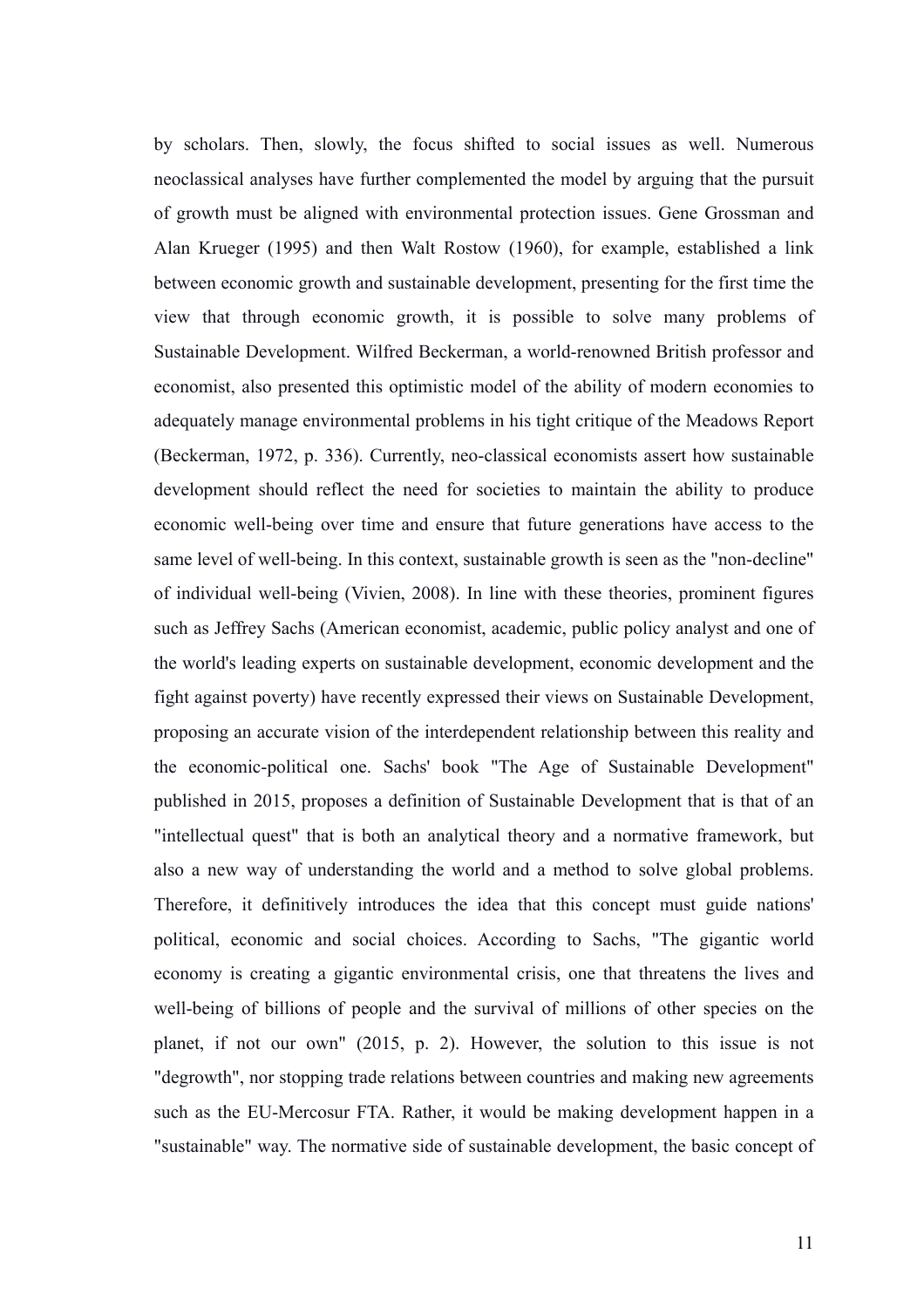Sachs' study, involves four primary goals: economic well-being, social inclusion and coherence, environmental sustainability; and "good governance" (discussed in section 1.1.4 of this study). Sachs understands that the world we live in is first and foremost "an unequal world" (Sachs, 2015, ch. 2) in which there are substantial economic differences within countries and between industrial and less developed countries. For this reason, in chapters 3, 4 and 5 of his book, he examines the processes of convergence and those of divergence to understand why some countries have developed while others have remained poor, and as did the experts who preceded him, he seeks solutions. He, too, does not limit himself to purely economic matters but carries out a broader study, proposing a "clinical economics" that offers a diagnosis adapted to the actual conditions of each country. The social sphere is another critical point, highlighted in more recent times, to which the author devotes chapters ranging from 7 to 11. Sachs also considers another of the current issues: that of "a world too full" (Sachs, 2015, ch. 2), as this "world (is) already bursting at the seams, with humanity pushing against planetary boundaries" (Sachs, 2015, p. 199). He poses the problem of further economic growth and questions whether it can be reconciled with environmental integrity. In this regard, Sachs' answers are very optimistic, in line with neoclassical ideas. In essence, all that would be needed to solve the problem would be "for the world economy to develop in a fundamentally different way in the future" (Sachs, 2015, p. 199). This concept, which was used as the "starting point" of this study, has animated the declarations, conventions, Millennium Development Goals (MDGs), and Sustainable Development Goals (SDGs), which are the existing evidence of how sustainable development has become a central theme in both academia and business (Singh, 2016, p.64). Beginning with the 1972 Conference on the Human Environment, which articulated the links between the environment and development, sustainability was officially introduced as a topic of interest to international society that was beginning to become alarmed by the phenomenon of global environmental change. In 1983, the UN General Assembly created the World Commission on Environment and Development (the Brundtland Commission), which gave birth to the document "Our Common Future, " defining Sustainable Development. Although the Commission's approach has been criticized for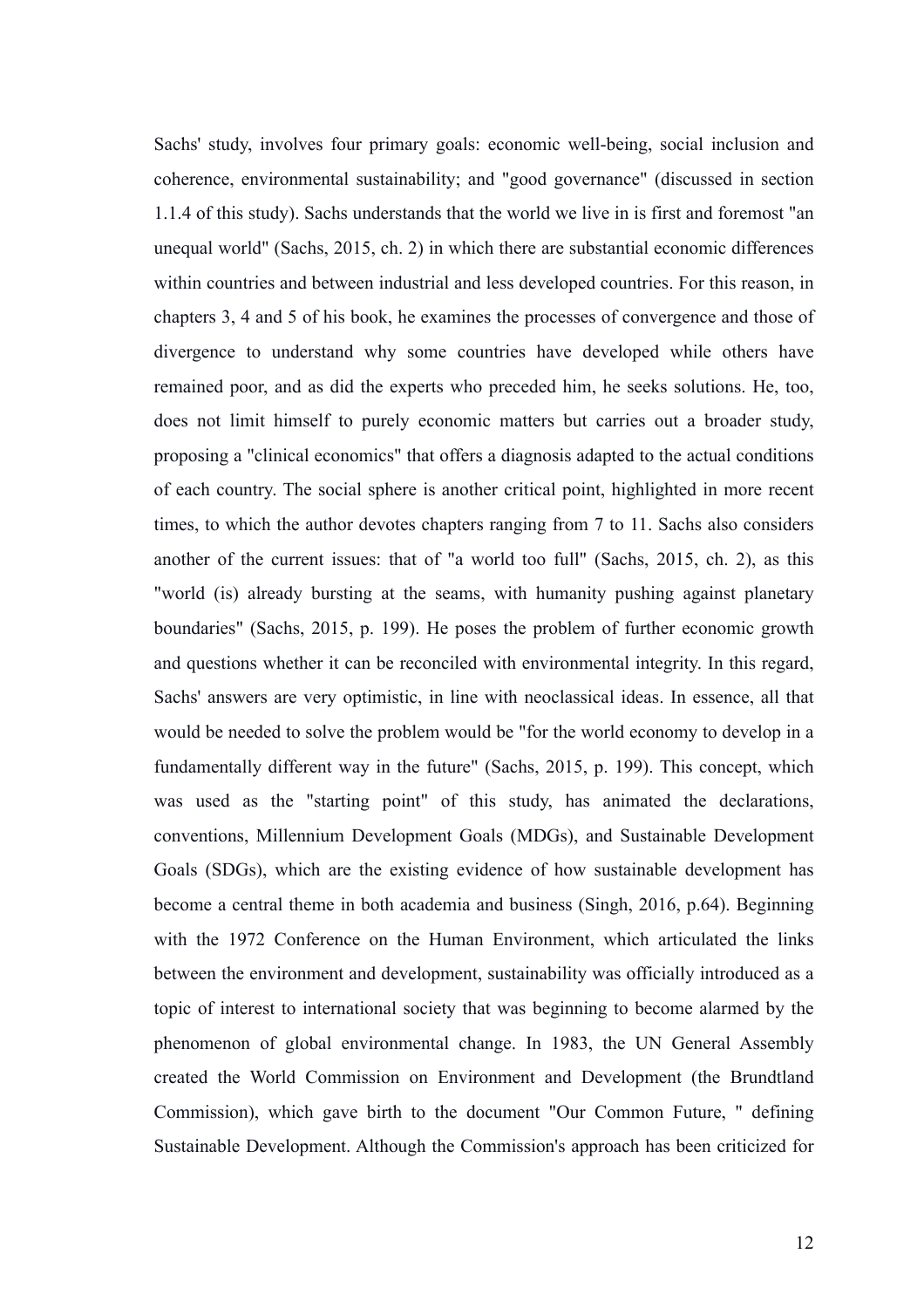being "vague and optimistic," the concept of sustainable development gained political momentum during that time to take the concept "to the next level" (Singh, 2016, p. 66). The next step was the UN Conference on the Environment and Development (UNCED), held in Rio de Janeiro (Brazil) in 1992, whose documents explicitly addressed sustainable development by officially bringing the concept to the international stage. In this regard, UNCED has sought to guide sustainable development by establishing a set of principles and a plan of action based on the concept. The commitment to sustainable development was clearly articulated in Agenda 21, a 500-page collection of agreedupon practices and recommendations to achieve sustainable development in almost every area (Singh, 2016, p. 66). The document's approach has been criticized by some experts, who support the idea that "implementing the principles of equity and living within ecological limits can only be accomplished if social, political, and economic systems have the flexibility to be redirected toward sustainability as well as integrated and the environment" (Prizzia in Singh, 2016, p. 67). In 1997, the Kyoto conference on climate change enabled the birth of the Kyoto protocol, the general framework for developed countries to agree on specific targets to reduce their greenhouse gas emissions. The year 2000 saw the birth of The Millennium Development Goals (MDGs), which are an even more practical expression of the principle of balancing the economic, social, and environmental pillars of sustainable development (Singh, 2016, p. 67). In 2012, the United Nations Conference on Sustainable Development in Rio gave birth to the new Sustainable Development Goals (SDGs), while the 2015 Paris Conference on climate change gave birth to the Paris Agreement. The official material on Sustainable Development is also extensive. There is a significant amount of information. Those mentioned are the primary documents that have been used during the writing of this thesis. Numerous other official documents have been consulted in the creation of this work. Even in the multilateral documents, as we have seen in the formation of theories, we can see how the debate started from a primary emphasis on environmental issues (1972), to a shared emphasis on environmental, social and economic development (1992), to an even greater emphasis that aims at economic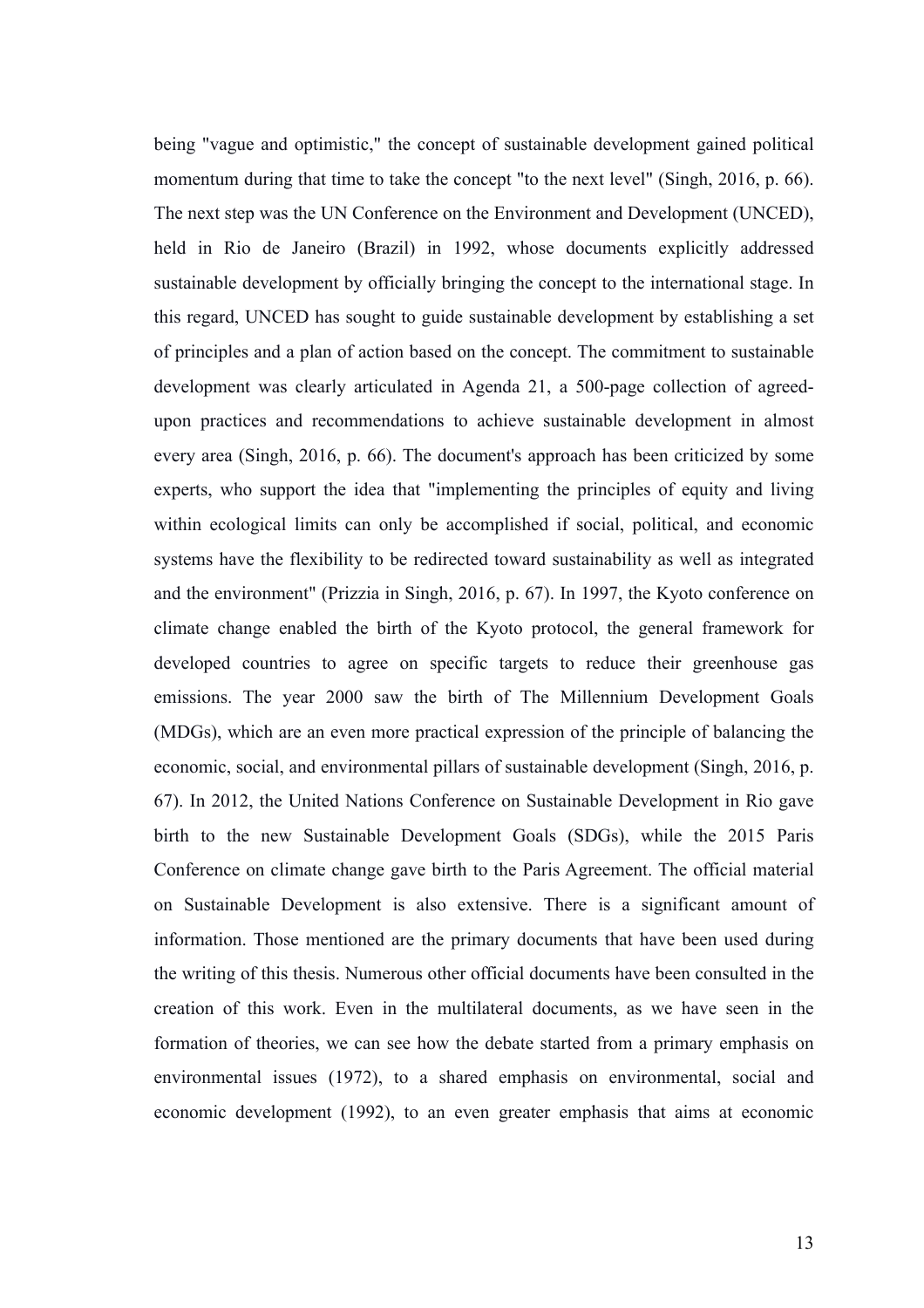development that allows for the improvement of the well-being of the most disadvantaged people, now and in the future (current events).

Sustainable Development has increasingly become a central theme, entering international trade agreements. The bilateral relationship between the European Union and Mercosur, which has lasted 20 years, has been taken into account during this study to explain the increasing role of sustainability in interregional FTAs. To date, it is possible to find many comprehensive analyses of the negotiations and the EU-Mercosur Agreement, as these have interested international policy experts and the public. Although the negotiations have not always been transparent and not all documents have been made public, the analyses have followed one another, keeping up with the dynamism of the negotiations. There is, therefore, an extensive bibliography on EU-Mercosur relations (recall, for example, the works of Estevaordal and Krivonos 2000 Santander 2002,; Bouzas 2004; Bizzozero 2001; Peña 2010; Molle 2010; Sanahuja 2007 and 2019; Gómez Arana 2014; Makuc, Duhalde, and Rozenberg, 2015; Cienfuegos 2016; Ghiotto and Echaide 2019; Grieger 2019; Bellucci 2020, among others) that has studied in detail and from different perspectives: the difficulties inherent in the negotiating agenda and the numerous asymmetries between the two trading blocs, (due in large part to Mercosur's internal shortcomings as an "imperfect customs union" in terms of free movement and application of standard rules); the agenda of offensive and defensive interests of both sides; and the limitations of the respective market access offers that involved areas such as agricultural and industrial goods, government procurement, or the scope of non-tariff barriers and trade protection measures (Sanahuja and Rodríguez, 2019, p. 4). These difficulties have explained the numerous events of stalemate and suspension of negotiations. We recall the 2004 halt of negotiations and the temporary suspension in 2012 after the dialogue had been resumed at the 2010 EU-Latin America and Caribbean Summit in Madrid. The existing literature also analyzes how the negotiations have been influenced by factors such as: the evolution and subsequent blockage of the WTO multilateral trade negotiations (2003); by the 2008 international economic crisis, which caused a decrease in the international flow of goods by the rise of China in Mercosur markets and the recent "trade war" sparked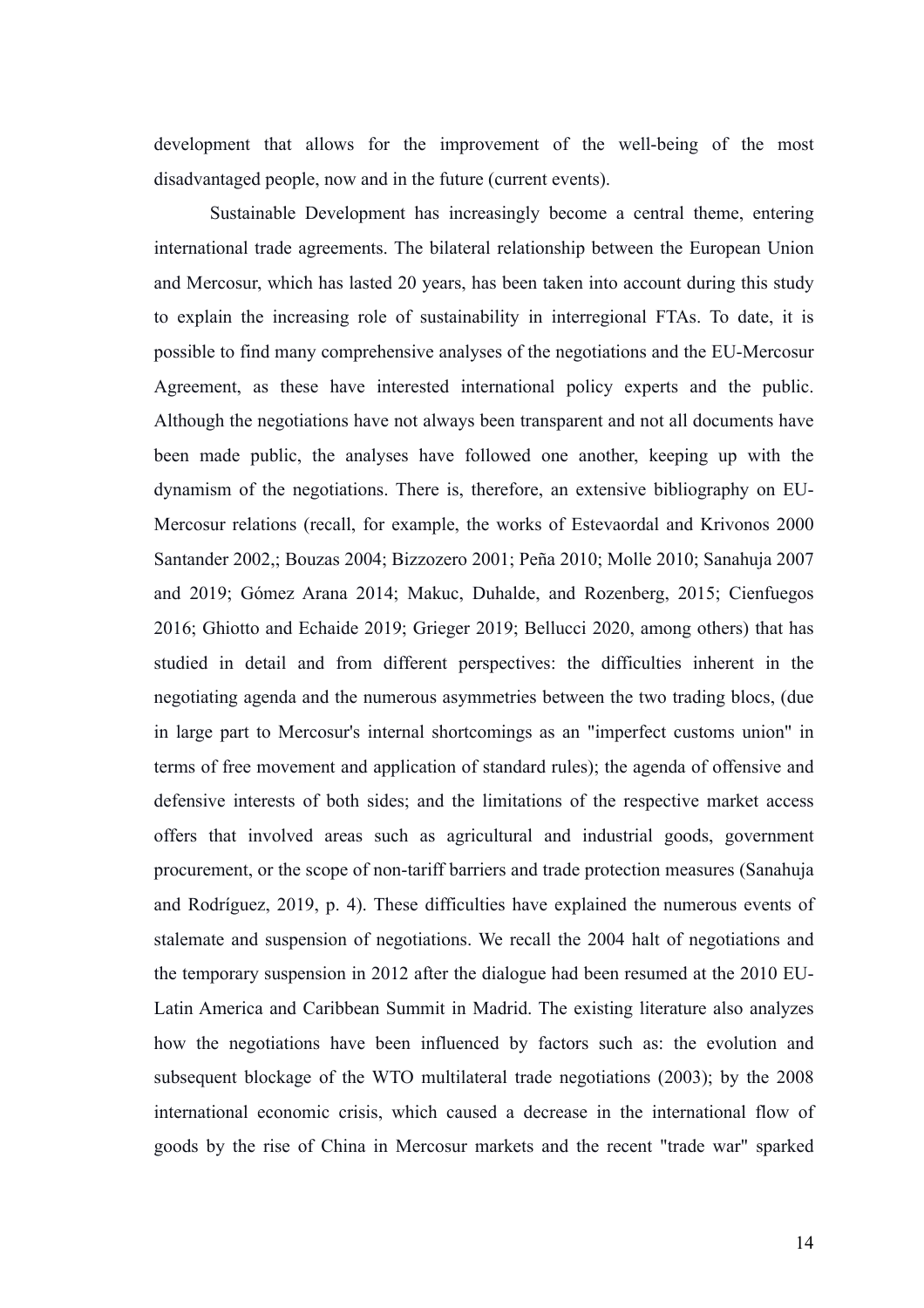between the United States and China; by political changes in Mercosur countries that brought to power governments more or less favorable to free trade; and, finally, by the rise of Sustainable Development as a central issue in interregional trade negotiations. Since 2019, when the "agreement in principle" based on the trade pillar was reached as part of a broader association agreement, a growing body of material related to the topic of "Sustainable Development in the EU-Mercosur FTA" has been developing. The documents come mainly from the EU, which showed particular attention to the topic. On the Mercosur side, the studies that have been found come mainly from Brazil and Argentina (the main actors in the negotiations with Europe) and Uruguay and Paraguay, which remained in the shadows of the negotiations. The subject is currently at the centre of media attention and that of experts and public opinion. The Agreement has given rise to discordant opinions; some argue that it could jeopardize sustainable development in favor of economic growth.

On the other hand, some argue that the economic growth that will occur thanks to the Agreement will push towards more sustainable development. In any case, the common opinion is that the issue of sustainability is now an issue that the parties must inevitably consider. Therefore, in this thesis, we wanted to focus on Sustainable Development in relation to the EU-Mercosur Agreement, leaving out the purely economic part and analysing financial data, which would not have been helpful for this study.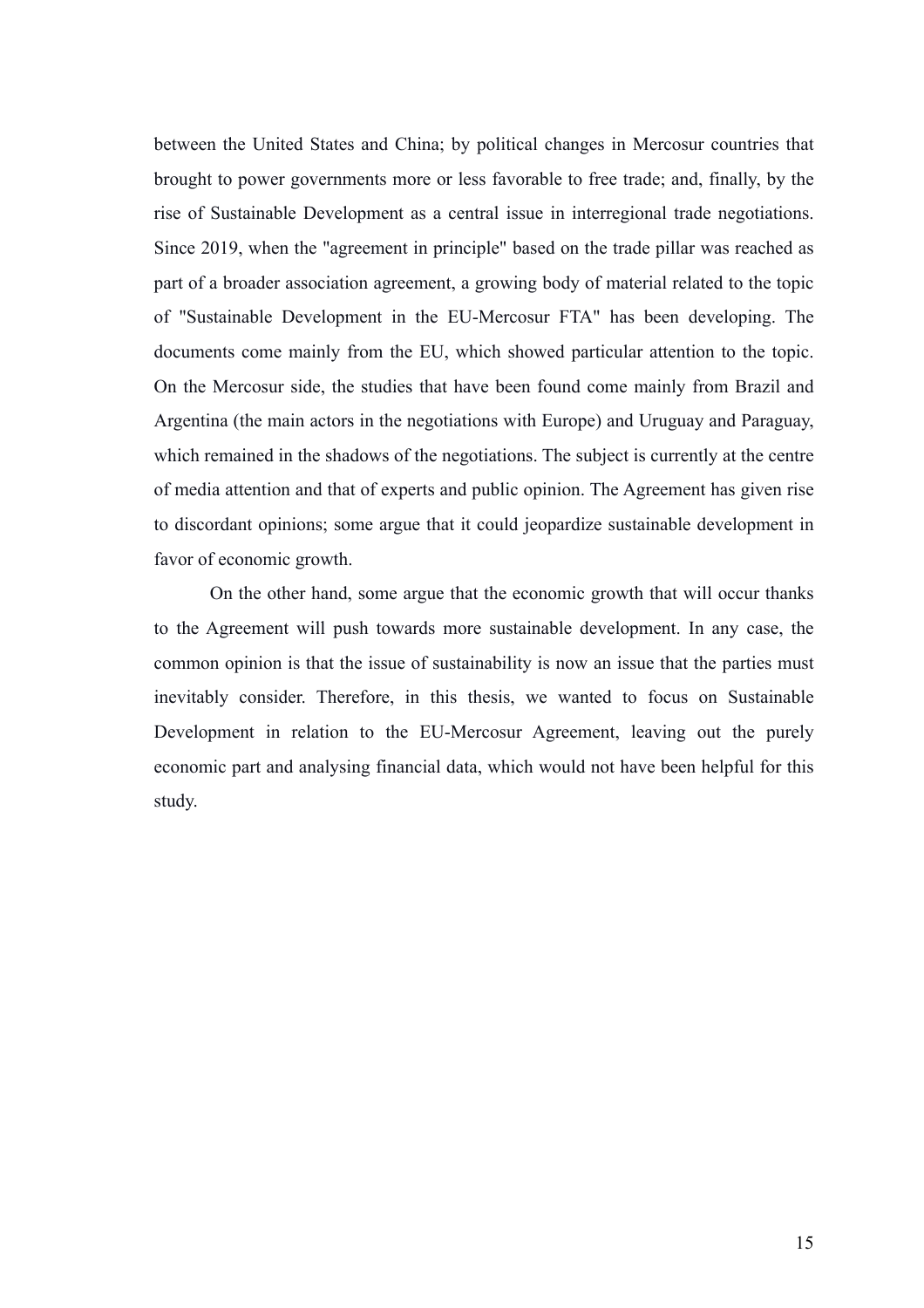### *1. SUSTAINABLE DEVELOPMENT AND TRADE*

#### **1.1 Background on Sustainable Development**

#### **1.1.1 Antecedents**

International attention to the environment and global ecological disasters began to focus as early as the 1960s. At that time, confidence in progress (which took the form of economic development) was at an all-time high, and the environment had a strictly instrumental value. Soon, however, a certain amount of concern began to arise concerning the work of industries and governments of that time that favored unlimited growth and investment policies without considering environmental aspects and resource scarcity. In the '70s, during the United Nations Conference on the Environment in Stockholm in 1972 (the first world conference to make the environment a major issue), the participants adopted a series of principles for sound management of the environment, including the Stockholm Declaration and Action Plan for the Human Environment<sup>3</sup>and several resolutions<sup>4</sup>[.](#page-16-1) The Stockholm Declaration, which contained 26 principles (including the right to a healthy environment), placed environmental issues at the forefront of international concerns and marked the start of a dialogue between industrialized and developing countries on the link between economic growth, pollution and the well-being of people around the world (UN, 1972).

#### <span id="page-16-3"></span><span id="page-16-2"></span>**1.1.2 The birth of the concept of Sustainable Development**

The concept of "Sustainable Development" appeared for the first time in 1987 with the publication of the Report "Our Common Future" (known as the "Brundtland Report"), presented by the World Commission on Environment and Development

<span id="page-16-0"></span><sup>&</sup>lt;sup>[3](#page-16-2)</sup> The Action Plan contained three main categories: Global Environmental Assessment Program; Environmental management activities; International measures to support assessment and management activities carried out at the national and international levels. These categories were broken down into 109 recommendations.

<span id="page-16-1"></span><sup>&</sup>lt;sup>[4](#page-16-3)</sup> One of the major results of the Stockholm conference was the creation of the United Nations Environment Programme (UNEP).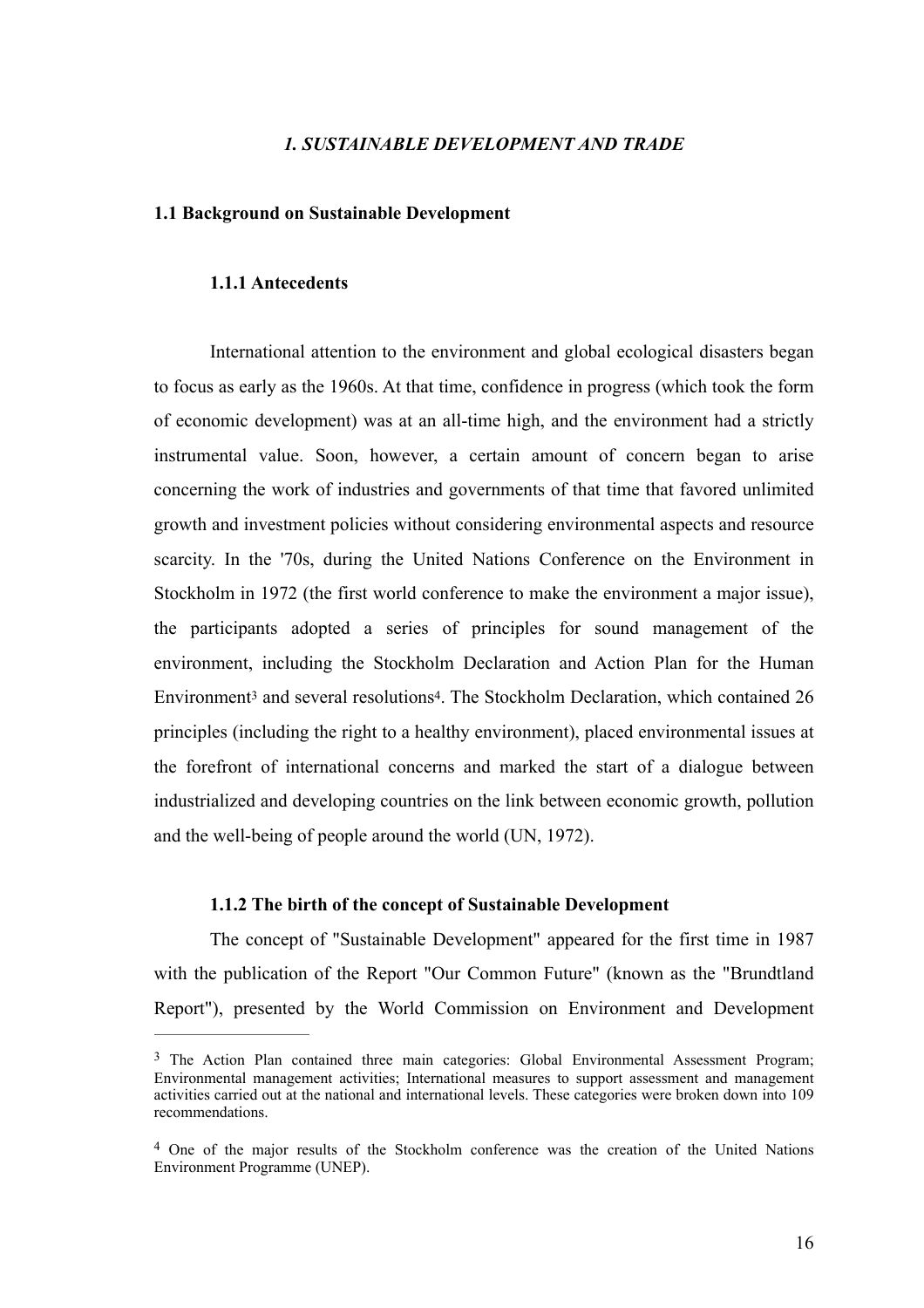<span id="page-17-2"></span>(WCED)[,](#page-17-0) established in 1983<sup>[5](#page-17-0)</sup>, to send a warning about the negative environmental consequences of economic growth and globalization. The report sought to find possible solutions to the problems caused by industrialization and population growth, formulating a guideline for sustainable development that is still valid today. From that moment, the International System became aware that the classic development, linked exclusively to economic growth, would have caused the collapse of natural systems in a short time. With the emergence of a greater sensitivity to environmental issues, the attitude of the political and business world has been increasingly changing, focusing on the protection of natural resources, territories and the social sphere. Therefore, progress and well-being began to be identified not only with economic growth but with "sustainable growth", that is, growth based on the three-dimensional concept of sustainability. The three meanings of this concept: environmental, economic and social are closely related, representing the difficult challenge to identify and undertake a path of development able to respect them all. Development is, therefore, "sustainable" if it improves the quality of life in a lasting way. This new concept, made up of the two words `Sustainability' (a notion that refers to the idea of maintenance/conservation over time) and "Development" (indicating a change towards a situation preferable to the present one), has led to the formation of the idea of "quality progress". As stated in the Brundtland Report, in fact, "Humanity can make development sustainable to ensure that it meets the needs of the present without compromising the ability of future generations to meet their own needs" (UN, 1987).

In 1991, the World Conservation Union (WCU), the United Nations Environment Programme (UNEP) and the World Wide Fund for Nature (WWF), the world's three most powerful organizations dedicated to preventing environmental catastrophe, have further specified the issue in the strategy for sustainable living ["](#page-17-1)Caring for the Earth.<sup>[6](#page-17-1)"</sup> Sustainable development means improving the quality of life without exceeding the carrying capacity of the supporting ecosystems on which it

<span id="page-17-3"></span><span id="page-17-0"></span><sup>&</sup>lt;sup>[5](#page-17-2)</sup> United Nations General Assembly, Resolution 38/161 of 19 December 1983.

<span id="page-17-1"></span> $6$  This document extends and emphasizes the message of the World Conservation Strategy, published by the same organizations in 1980.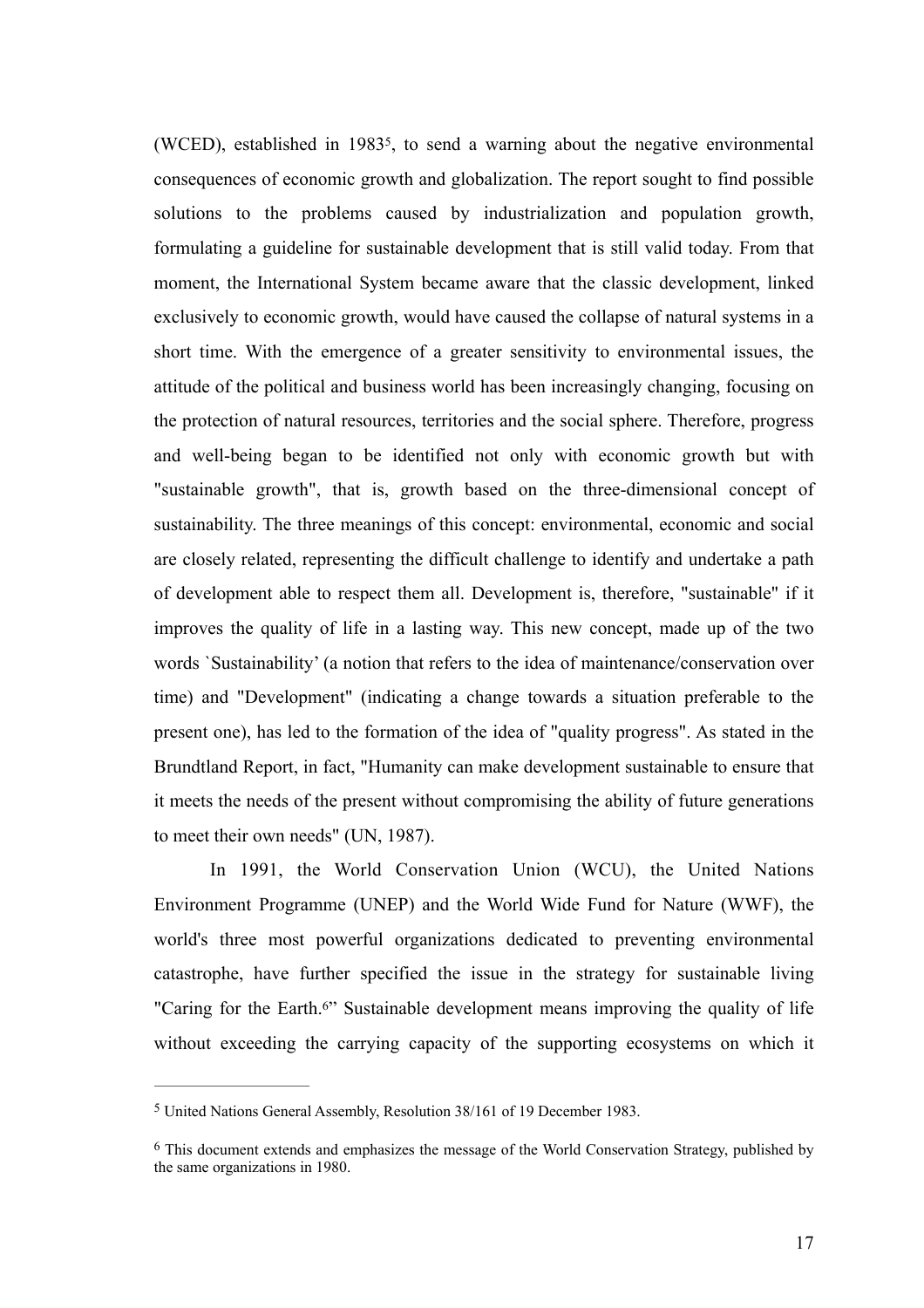depends (World Conservation Union et al., 1980 and 1991). Later, the United Nations Conference on Environment and Development (UNCED), also known as the "Earth Summit", held in Rio de Janeiro (Brazil) in June 1992, finally announced a new approach to development. It highlighted how different social, economic and environmental factors are interdependent and evolve together and how success in one area requires action in other areas. The primary goal of the Conference was to produce a blueprint for international action on environmental and development issues that would help guide international cooperation and development policy (UN, 1992). The Earth Summit had many achievements: the Rio Declaration and its 27 universal principles, the United Nations Framework Convention on Climate Change (UNFCCC), the Convention on Biological Diversity, the Declaration on the principles of forest management and the "Agenda 21", a daring program of action calling for new strategies to invest in the future to achieve overall sustainable development. For the International System to respond positively to the challenge of Sustainable Development, further meetings followed. Among these, we recall the United Nations Framework Convention on Climate Change of 1997, which gave birth to the international environmental treaty on global warming "Kyoto Protocol"[7](#page-18-0), which entered into force in 2005 and was renewed after its mandate in 2012.

#### <span id="page-18-2"></span>**1.1.3 A new development strategy**

While "globalization" has triggered a widespread process of trade liberalization and opening in the countries of the world, the beginning of a third millennium in the year 2000 allowed the UN to present a new development strategy for the changing realities and needs of the 21st-century world. This resulted in the adoption of the MillenniumDeclaration, in which the eight<sup>[8](#page-18-1)</sup> MDGs were set out. In the following years,

<span id="page-18-3"></span><span id="page-18-0"></span><sup>&</sup>lt;sup>[7](#page-18-2)</sup> The treaty included an obligation to reduce emissions of pollutants (carbon dioxide and five other greenhouse gases, i.e. methane, nitrous oxide, hydrofluorocarbons, per-fluorocarbons and sulphur hexafluoride) by no less than 8.65% of 1990 emissions over the 2005-2012 period.

<span id="page-18-1"></span>Eradicate extreme poverty and hunger; achieve universal primary education; promote gender equality [8](#page-18-3) and empower women; reduce child mortality; improve maternal health; combat HIV/AIDS, malaria and other diseases ; ensure environmental sustainability; develop a global partnership for development.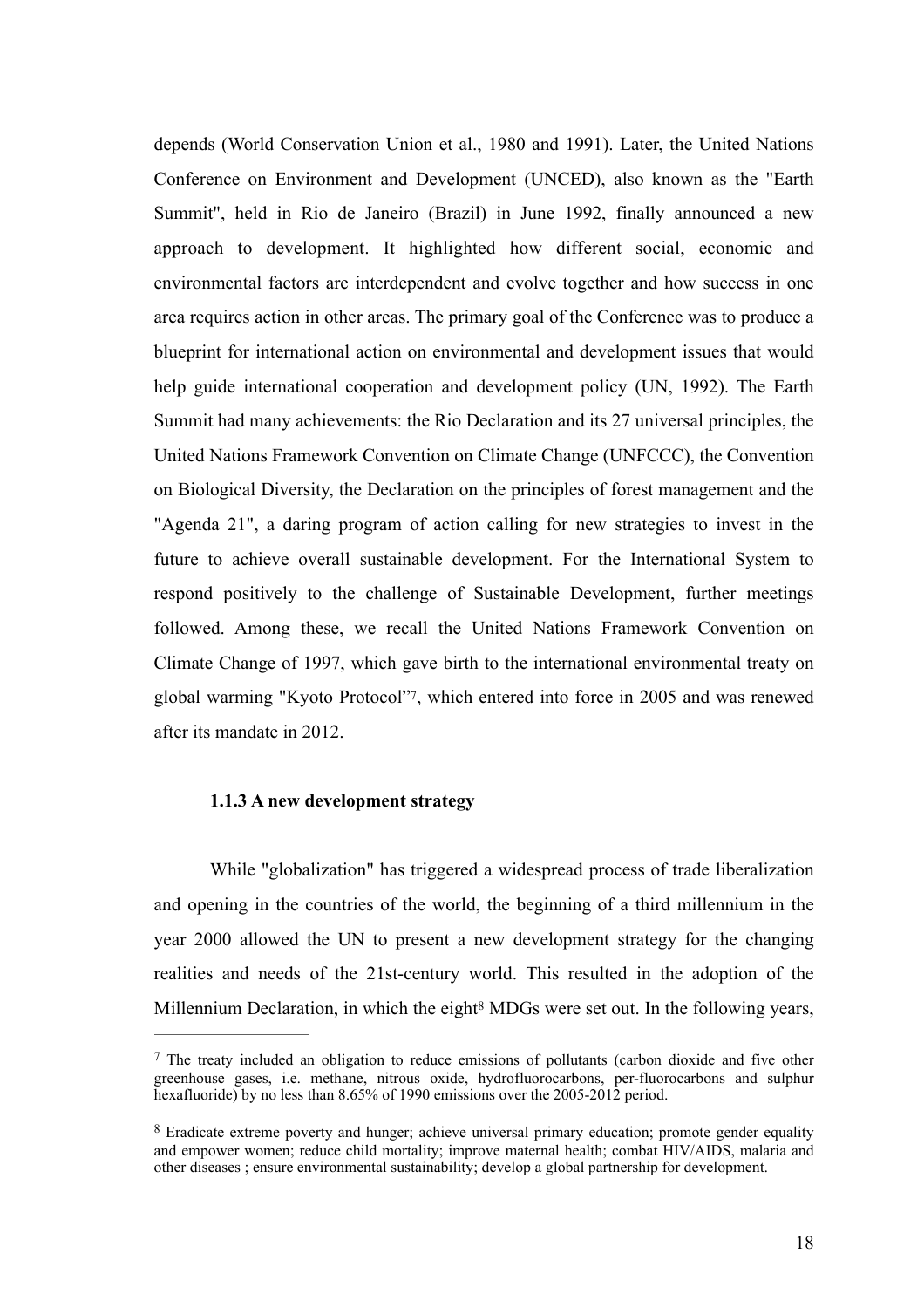<span id="page-19-3"></span><span id="page-19-2"></span>numerous conferences were held, which led to creating multiple documents concerning the management of natural resources, environmental legislation and, finally, climate change. We recall the 2002 World Summit on Sustainable Development in Johannesburg; the 2005 World Summit in New York in which the Member States, among other things, declared their firm commitment to the liberalization of trade and also took note of their "Responsibility to protect populations from genocide, war crimes, ethniccleansing and crimes against humanity"<sup>[9](#page-19-0)</sup> (UN, 2005); the 2008 High-Level Meeting on Achieving the MDGs in New York; and the 2010 Millennium Development Goals Summit which sees a further commitment of the Member States to Achieve the MDGs. In 2012, 20 years after the Earth Summit, the United Nations Conference on Sustainable Development in Rio (also known as "Rio+20") took stock of the progress made in the agreements already made and launched a new project (contained in the final document "The Future We Want") containing 17 new SDGs and 169 "targets". The SDGs follow up on the MDGs that preceded them and represent the "common goals["10](#page-19-1) of Member States on a set of critical issues for development. These include "no poverty", "zero hunger", "climate action", "life on land", "responsible consumption and production", and "Decent Work and Economic Growth". The new plan, called "Transforming Our World: The 2030 Agenda for Sustainable Development by 2030", was approved by more than 150 world leaders at the 2015 United Nations Summit on Sustainable Development held in New York. Two months later, at the 2015 Paris Conference on Climate Change (also known as "COP21"), the Paris Agreement, a legally binding international treaty on climate change, was signed, then ratified by 187 parties and entered into force in 2016. This Agreement is a landmark in the multilateral climate change process because it brings together, for the first time, all nations in a common cause to undertake ambitious efforts to combat climate change and adapt to its effects. The Paris Agreement works on a 5-year cycle, so countries should have submitted their Nationally Determined Contributions (NDCs) in 2020. This was not

<span id="page-19-0"></span><sup>&</sup>lt;sup>[9](#page-19-2)</sup> United Nations, A/RES/60/1.

<span id="page-19-1"></span><sup>&</sup>lt;sup>[10](#page-19-3)</sup> "Common goals" is used by the UN to specify that they apply to all countries and all individuals. No one is excluded, nor should anyone be left behind along the path necessary to get the world on the road to sustainability (UN, 2015).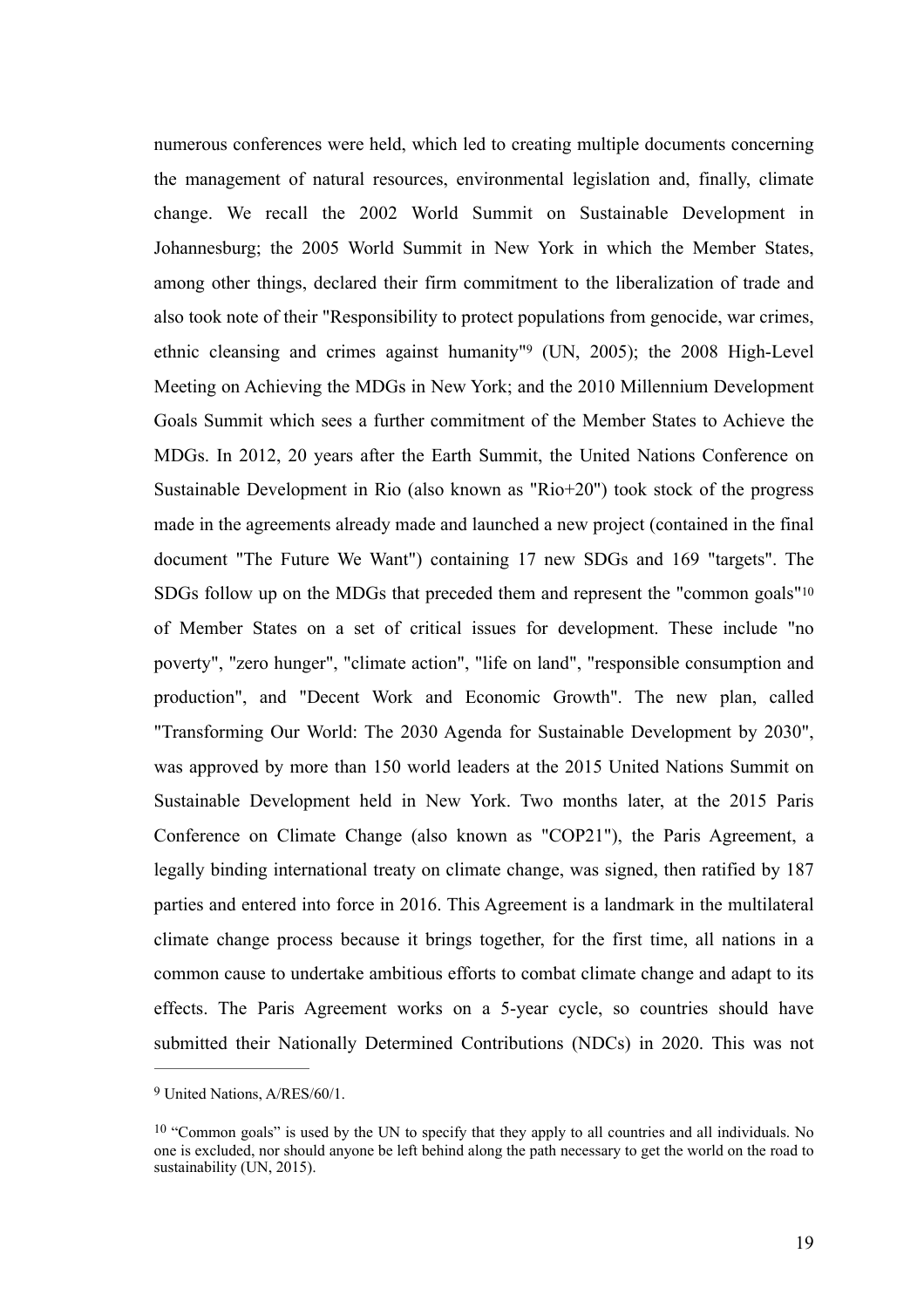possible due to the COVID-19 Pandemic that caused, among other things, the postponement of COP21 to November 2021. Nevertheless, the discourse of Sustainable Development is increasingly relevant and enjoys the full attention of the International System that is now moving towards a new reality post health crisis, which requires an even more sustainable approach to the economy and society. This is one of the main topics of the G20 2021, which will be held in Italy in October. In this regard, the Italian G20 Presidency has relaunched the Sustainable Finance Study Group within the Finance Track with the ultimate aim of promoting the transition towards a more sustainable economy. To conclude this *excursus* on the history of Sustainable Development and its evolution, which will be helpful for a complete understanding of this study, it can be said that not all the agreements reached to date have fully achieved the hoped-for effects. However, they have initiated the development of a social conscience in which care for the development of humanity sustainably is "the only right way to go".

#### **1.1.4 The Economic Dimension of Sustainable Development**

Speculation on the economic dimension of the concept of sustainability began when the notion of development, understood not only in the sense of economic growth but also as the ability to meet human needs by improving efficiency and quality of life. As we have mentioned (see 1.1.1), for an extended period, politics promoted the economic dimension without paying attention to any other aspect, following the idea that progress and well-being were the direct consequence of economic growth. In those years, the measurement of welfare was in terms of GDP following the system consolidated in the economic literature by Simon Kuznets and then developed in the systems of national accounts adopted by the United Nations Agencies.

With the advent of the three-dimensional concept of sustainability, the economic dimension lost its centrality, and two new dimensions were added: environmental and social. In the modern concept of progress and well-being, these three dimensions interact to create sustainable development. Each of these meanings refers to a different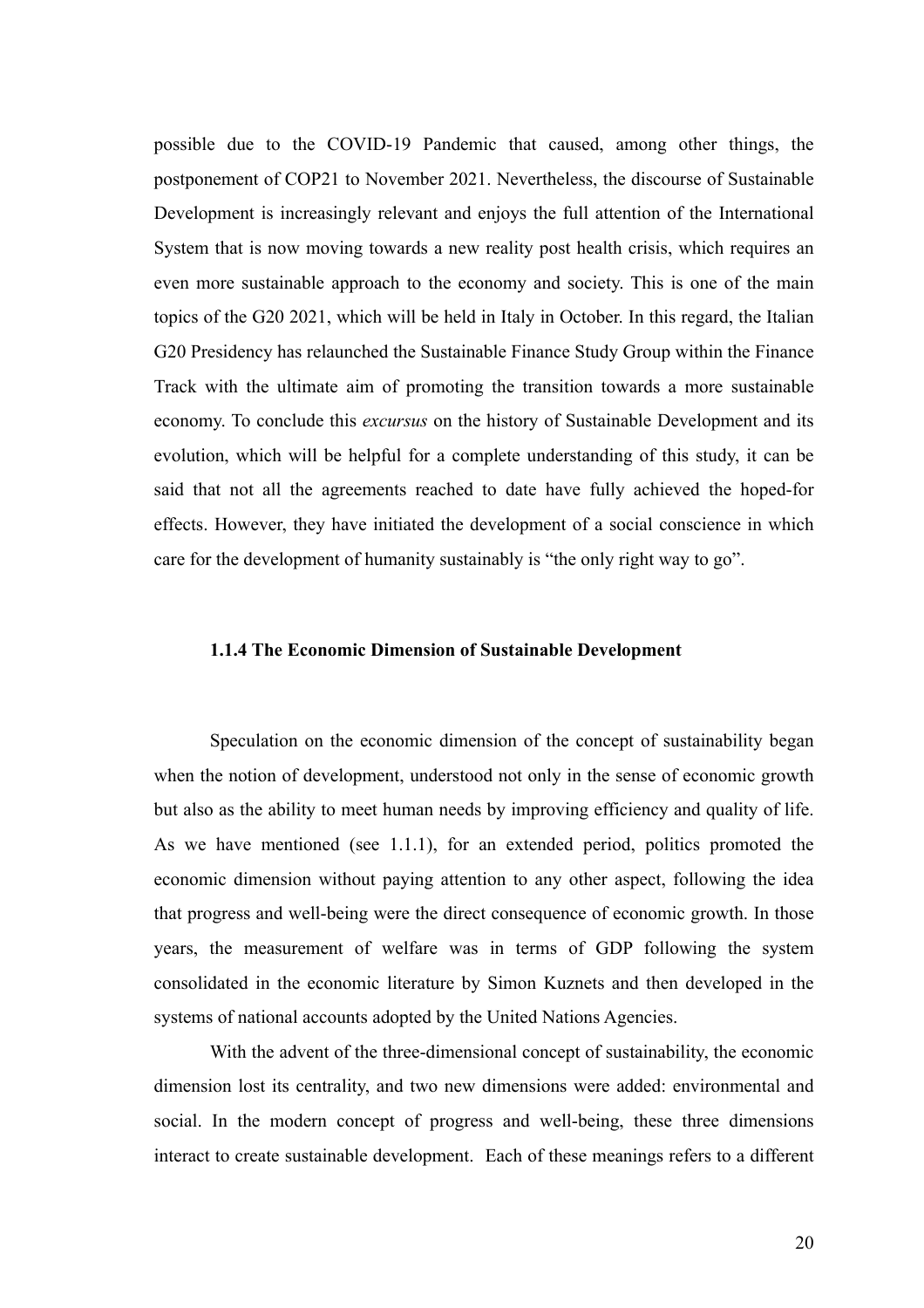guiding principle: "fair access to resources" for the social dimension, "preservation of the integrity of the biosphere and its ecosystems" for the environmental dimension, "efficiency in the use of resources to generate income" for the economic dimension. If we were to imagine these three dimensions, we could say that each constitutes a whole. These three sets converge, giving rise to an area. Only this area included in the intersection of the three sets represents a genuinely sustainable development, where all aspects are reconciled. Any other area will favor only one dimension or only two dimensions to the detriment of the remaining ones (see figure 1). Although the economy remains today a critical factor in developing countries, the economic dimension alone is not, therefore, sufficient to advance societies and improve the quality of life of citizens.



Figure 1, Sustainable Development Dimensions, adapted from the United Nations (2020).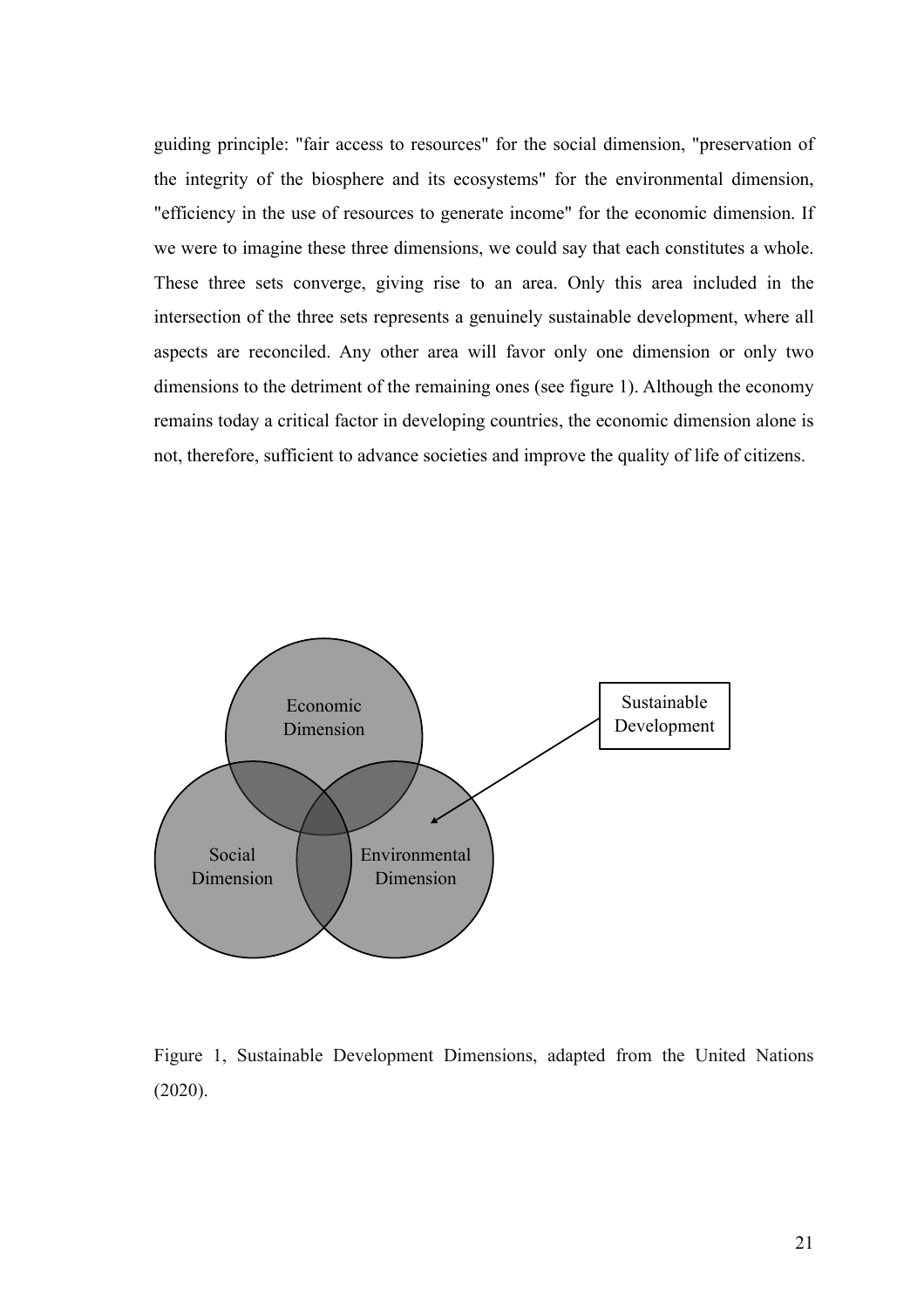Consequently, effective policies for sustainability are those that achieve a balance between these three aspects. This result can only be achieved by promoting cooperation between the three dimensions, which should be enabled to reach a compromise solution while referring to different guiding principles. In this sense, the presence of "good governance" is indispensable, ensuring a solid commitment to sustainable development and nurturing a sense of shared participation. Some experts, including Jeffrey Sachs, assert that governance constitutes the fourth dimension of sustainability, which participates in supporting the other three (2015). Given the difficulty of establishing universal norms for implementing the SDGs, as governments and sets of rules to govern the world are many and varied, the task of governance is to establish "shared principles" (Sachs, 2015). Among these principles, first is the accountability of governments and companies that must always be fully responsible for their actions. Second, we find the transparency that also transcends the type of government and company considering that governments and organizations can be held accountable for actions and behaviors only if the public and market actors are duly informed. The third principle is participation, i.e. the ability of citizens and stakeholders to participate in the decision-making process; a fourth principle is "polluter pays", according to which the party responsible for producing pollution is also made responsible for paying for the damage caused to the environment (Sachs, 2015). Through adherence to principles such as those listed, quality growth and economic sustainability can be achieved. So, the economic dimension of sustainability depends mainly on international economic policy choices. Only through governance actions is it possible to make the economy a positive tool for sustainable development. According to the European Parliament resolution of October 7, 2020, trade can undoubtedly be an essential tool to achieve sustainable development goals by helping to reduce poverty.

# **1.1.5 The International Perception of Sustainable Development**

The international perception of Sustainable Development today has grown a lot compared to past years. The current reality sees fairly active participation in the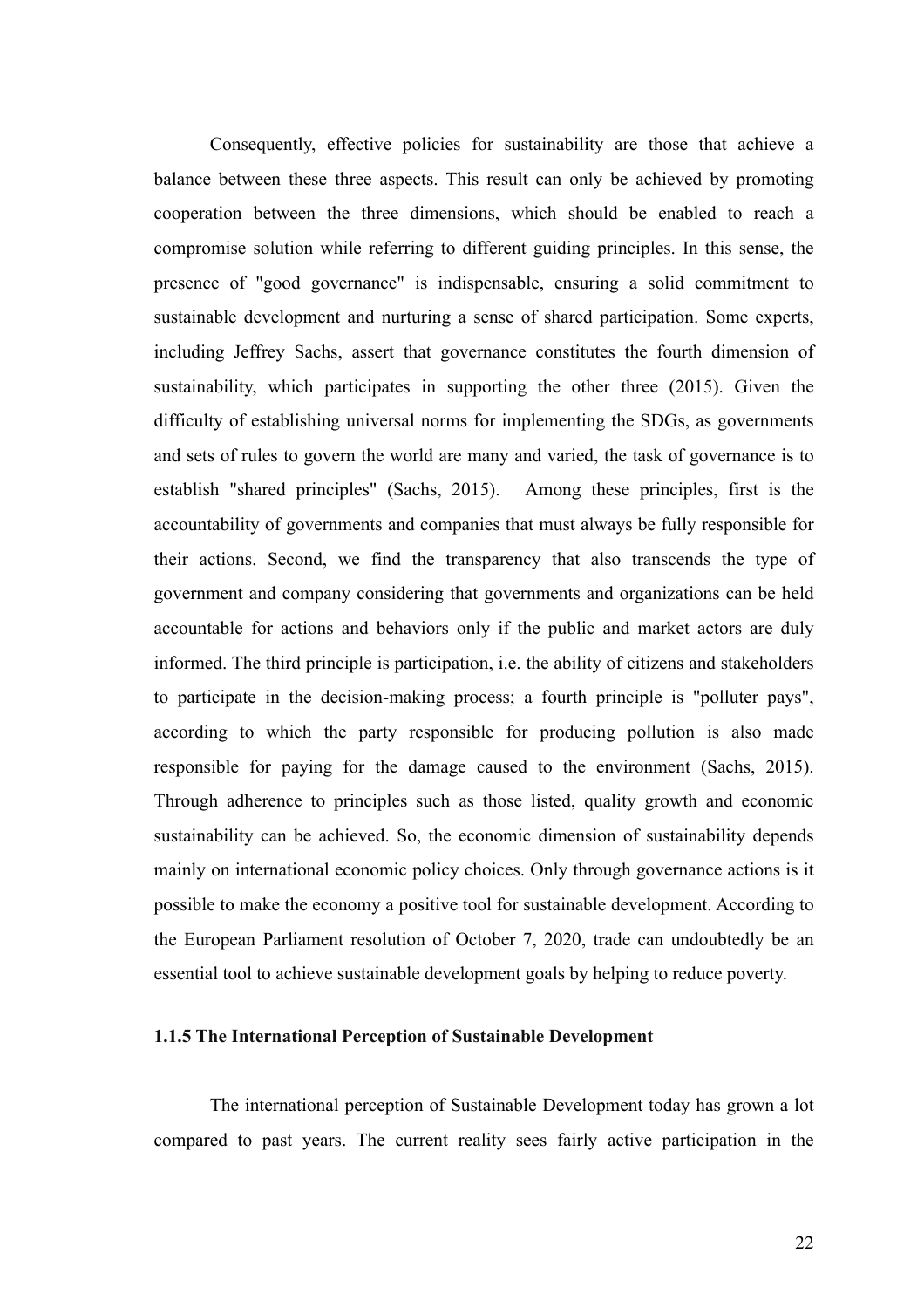achievement of common goals provided by interstate agreements. The international instruments adopted on a large scale by members of the international community, aimed at ensuring quality economic, environmental and social development, have led to a revolutionary change in the policies of most countries, especially in trade, environmental and labor policies. Despite this, there are still numerous legislative differences between states. First of all, it must be considered that not all countries have ratified the same Conventions and are part of the same agreements; then, different regions of the world implement and respect the principles of sustainability differently depending on their culture, governments or level of development. Such a situation can be seen by comparing the European countries and the Mercosur countries, which are the subject of this study. While the EU seems to pay more attention to Sustainable Development issues, some Mercosur countries seem to neglect specific sustainability issues. In particular, Brazil (especially in recent years under Bolsonaro's presidency) has received a great deal of criticism because, despite being part of international agreements such as the Paris Agreement, it does not put in place adequate measures to ensure compliance with standards such as environmental ones or those that protect the rights of indigenous peoples living in the Amazon area. As an example, let us consider the legislative differences between European and South American countries concerning the use of pesticides and, in particular, the difference between the limit of glyphosate in water between Germany and Brazil: while in the former, the limit is 0.5 micrograms, in the latter it is 500 micrograms (Fatone, 2020). This is because international agreements such as the Paris Agreement do not contain an obligation of the outcome, beyond a requirement for states to report actions taken to achieve NDCs (Bronckers and Bruni, 2021, p. 28). These remain, in fact, voluntary. As another example was given during a think tank "The Paddy Ashdown Forum" in October 2020, agriculture in the EU and MERCOSUR is another Sustainable Development topic that is perceived differently. While Europe believes that agriculture is in a sense "a public service," in Latin America, it is seen as a commodity traded and provides economic and social development throughout the region (Dreyer et al., 2020). This different perception creates different environmental policy outcomes. In this sense, the EU has promoted hyper-subsidization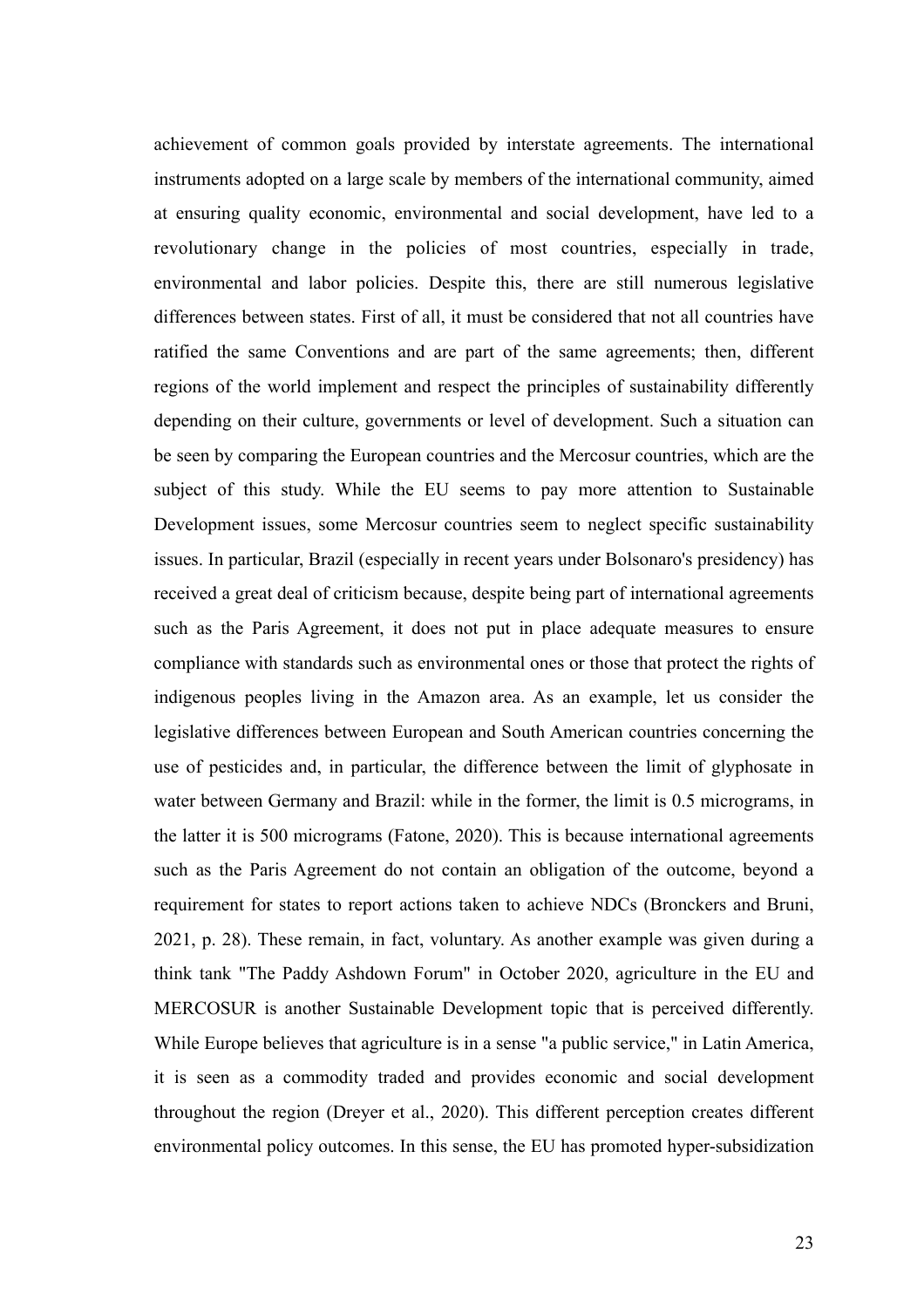that has primarily prevented innovation in agricultural techniques. In Mercosur, on the other hand, the digital world and agriculture are currently working together to develop better environmental practices both in terms of artificial intelligence applied to fields (Dreyer et al., 2020). These differences are worth considering when negotiating the TSD of an FTA such as the EU-Mercosur FTA.

# **1.1.6 The role of the ILO**

Goal 8 of the SDGs "Decent Work and Economic Growth," mentioned earlier (see 1.1.3), aims to "Promote sustained, inclusive and sustainable economic growth, full and productive employment and decent work for all."

Indeed, an essential point in the debate about how to make globalization more socially sustainable concerns the question of how to ensure that trade liberalization maintains or improves labor standards rather than undermining them (ILO, 2015). In recent years, labor standards and numerous other labor-related issues have been increasingly integrated into bilateral and regional trade agreements. Indeed, when talking about Sustainable Development, one must also consider its social sphere, which in FTAs is mainly shaped by protecting the right to work. The number of trade agreements, including provisions on labor has increased from 4 in 1995 to 21 in 2005 and 58 in June 2013 (ILO, 2015). It continues to grow. It is crucial to mention, in this regard, the critical role of the International Labor Organization (ILO), the only UN agency that has brought together the governments, employers, and workers of UN member states since 1919 to set labor standards, develop policies, and design programs that promote decent work for all (ILO, 2021). The ILO has identified "eight fundamental Conventions" that cover topics considered to be fundamental principles and rights at work: "freedom of association and the effective recognition of the right to collective bargaining; the elimination of all forms of forced or compulsory labour; the effective abolition of child labour; and the elimination of discrimination in respect of employment and occupation" (ILO, 2021). Currently, ratifications by many UN Member States are still required to achieve the goal of universal ratification of all core conventions, and the fact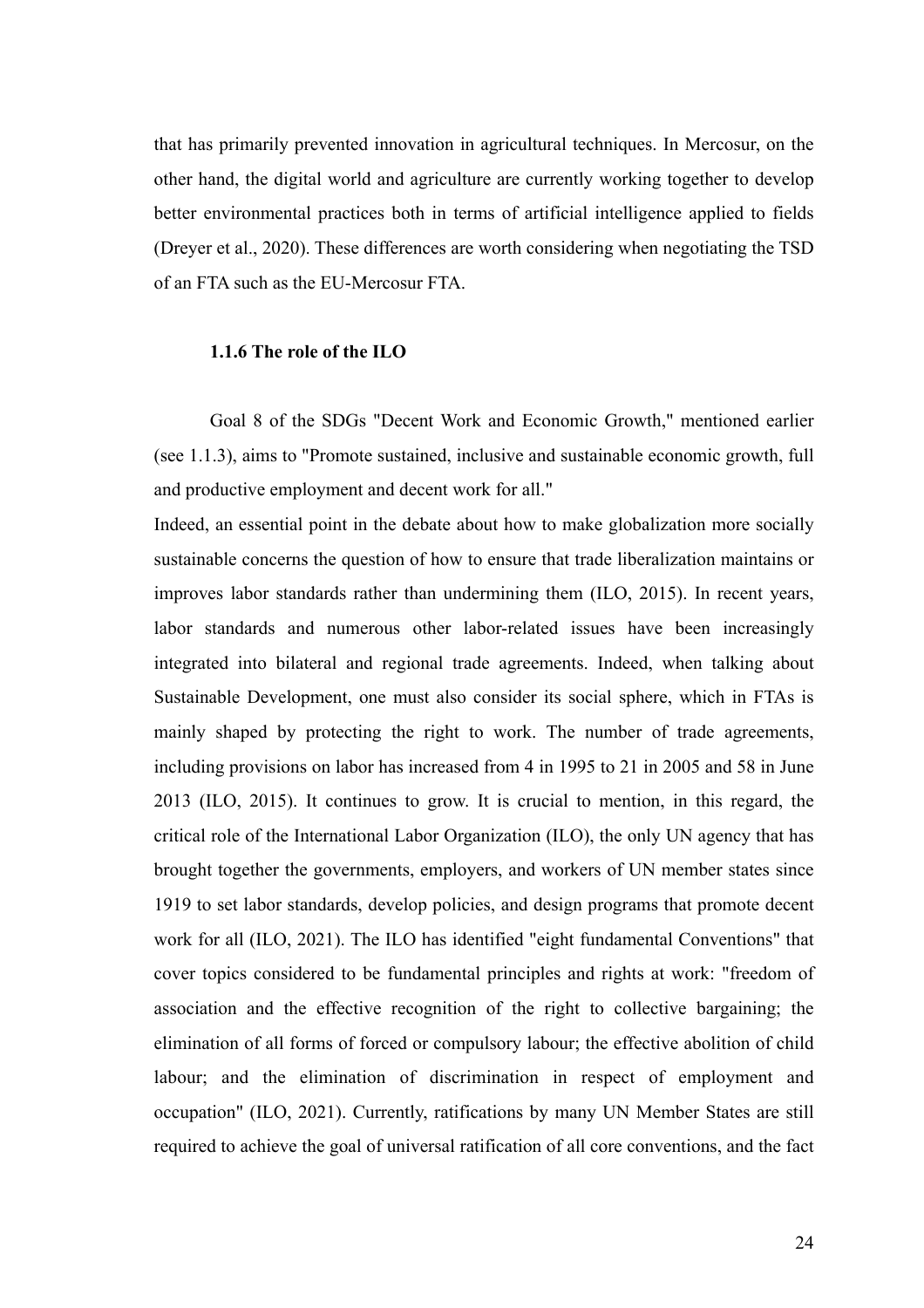that some countries have already ratified the ILO Conventions and others have not is often an obstacle when negotiating the TSD of a trade agreement. FTAs can, however, require parties to ratify certain international conventions on labor and environmental protection. Typically, there is a greater tendency in TSDs to require ratification of labor conventions that are less ratified than environmental conventions. This reflects the potential of TSDs (in fact, the conclusion of trade agreements with labor provisions has often led to a wide range of cooperative activities between the signatory parties<sup> $11$ </sup>[\)](#page-25-0), but alsotheir current weakness, as evidenced by the EU-Korea<sup>[12](#page-25-1)</sup> FTA that led the EU to consider insisting that the other party ratify certain international conventions before the ratification of the agreement.

# <span id="page-25-5"></span><span id="page-25-4"></span><span id="page-25-3"></span>**1.1.7 The role of the WTO**

In order to further the understanding of this study, it is appropriate also to mention the role of the World Trade Organization (WTO), an intergovernmental organization created to supervise, regulate and facilitate the numerous trade agreements between its member states, which currently number 164 countries (including European and Mercosur countries) and comprise 97% of world trade in goods and services (WTO,  $2021$ ). The Organization was established in 1995 at the Uruguay Round<sup>[13](#page-25-2)</sup>, giving it the role previously held by the General Agreement on Tariffs and Trade (GATT). As we have seen previously (see 1.1.2 and 1.1.3), in those same years, a growing environmental concern at UNCED was taking place, which led to the creation of the multilateral norms and treaties on Sustainable Development issues. Therefore, it is no coincidence that the creation of the WTO coincided with the intensification of the

<span id="page-25-0"></span><sup>&</sup>lt;sup>[11](#page-25-3)</sup> For example, the Mercosur Regional Plan on Labour Inspection has triggered joint multinational inspection activities, often facilitating improvements in national practice (ILO, 2015).

<span id="page-25-1"></span> $12$  When the agreement was signed in 2011, Korea had committed to "sustained and continuing efforts" to ratify four of the ILO's eight core conventions. Given Korea's real lack of commitment, the European Commission resorted to dispute settlement procedures in December 2018. In 2021, the experts' ruling indicated the limited value of the obligations in the EU's FTAs.

<span id="page-25-2"></span><sup>&</sup>lt;sup>[13](#page-25-5)</sup> This name refers to the negotiations which, between 1986 and 1994, involved the GATT member countries and whose results were enshrined in the Marrakech Agreement.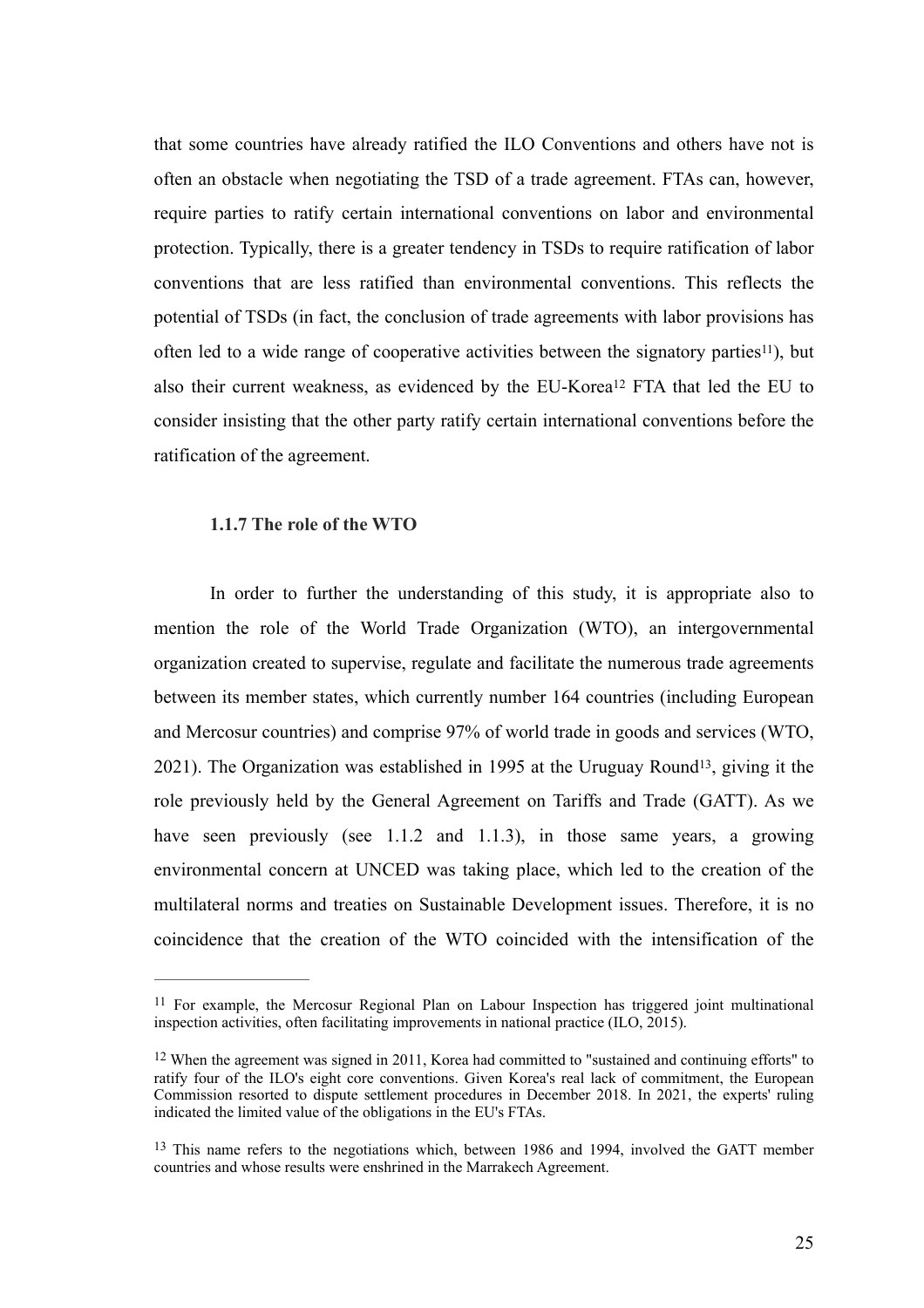<span id="page-26-1"></span>discussion on the relationship between international trade and the environment. The WTO, which, unlike the GATT, has a structure much more in line with those of modern organizations, has incorporate[d](#page-26-0) the agreements and conventions previously adopted<sup>[14](#page-26-0)</sup> to administer and extend them according to the new needs of international trade.

In 2001, the WTO launched a new round of negotiations, the Doha Round, which shows the difficulties of the new international reality, in which it is no longer only the advanced economies of the West that decide the concessions to be obtained in terms of liberalization of international trade. However, new global players such as developing countries tend to impose their agenda. The start of negotiations was guided by the Doha Development Agenda, containing declarations in line with the SDGs. Compared to agreements already reached in previous rounds, this one focused mainly on agriculture, a sector considered very sensitively at the time. The negotiations were supposed to end in 2005. However, they experienced a stalemate that lasted until 2013, when the Bali Agenda (also called "Doha Light") was defined, focusing on the elimination of bureaucratic and administrative barriers to trade and specific measures in favor of the least developed countries (Zupi, 2018, p. 37). After the Bali Agreement in 2013, there was the Nairobi Agreement (2015), again setting aside controversial issues such as agriculture, services and market access to focus on reaching an agreement on eliminating tariffs and promoting pro-development measures on agriculture and transparency. The WTO suffered crisis and marginalization in the turbulent phase of globalization and still struggles with specific topics (agriculture, services, and market access, among others).

Today, trade agreements are the legal foundations of global trade, granting WTO members necessary trade rights while binding governments to keep their trade policies transparent and predictable (WTO, 2021). The WTO manages this global system of trade rules, helps developing countries build their trade capacity, and provides a forum through which member states can resolve disputes generated by agreements

<span id="page-26-0"></span> $14$  Among these, on top of the GATT, it is important to mention the General Agreement on Trade in Services (GATS) and the Agreement on Trade Related Aspects of Intellectual Property Rights (TRIPS).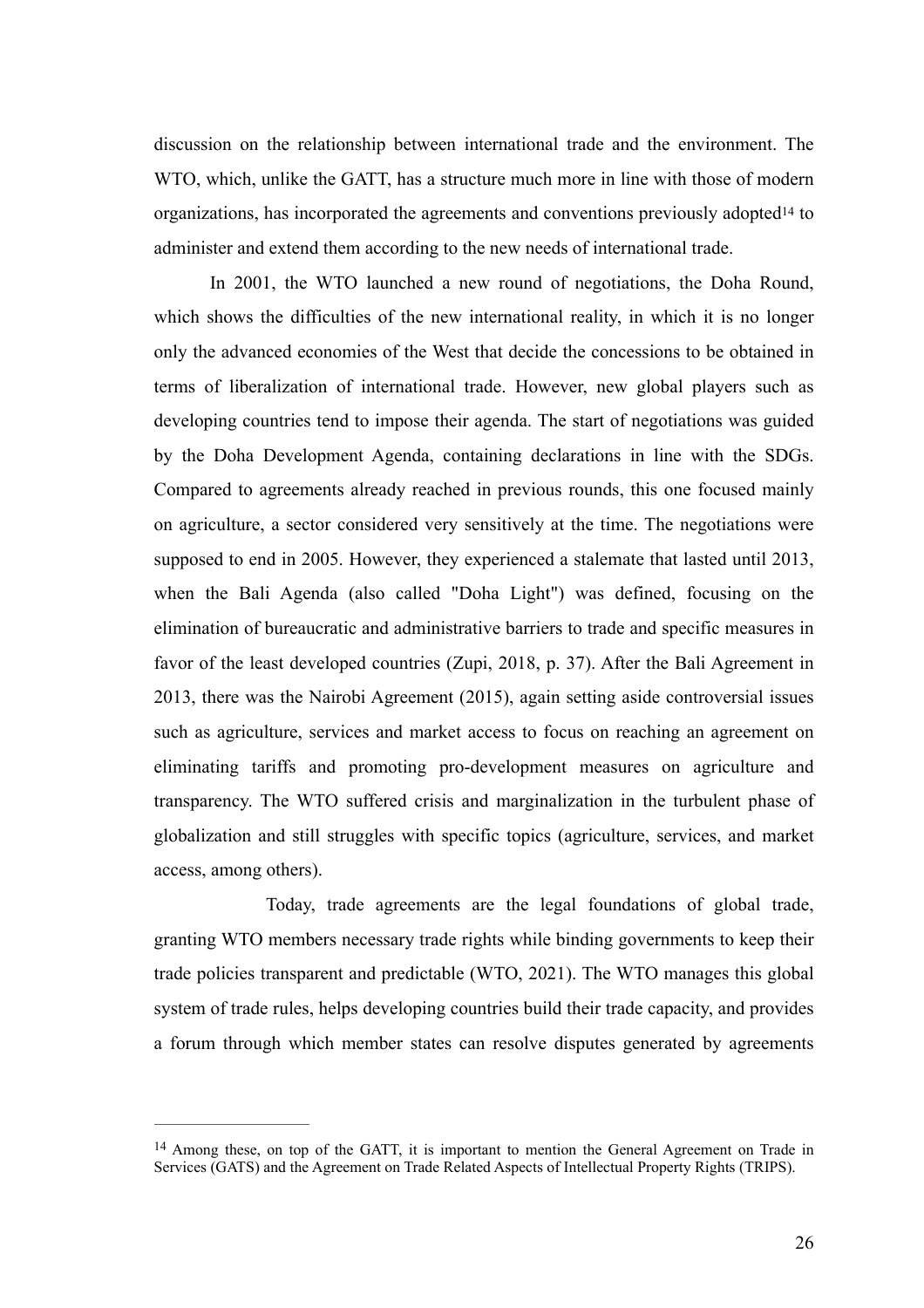(WTO, 2021). The WTO is very active in this regard: since its inception, 98 member states have appealed to it, and over 500 appeals have been filed (Zupi, 2018, p. 39)

The WTO also contributes to the implementation of the SDGs in FTAs. For example, the Preamble to the WTO Agreement (1954) and the Singapore Ministerial Declaration of the WTO (1996) are just some of the official documents in which the WTO affirms its commitment to develop and promote international trade in a way that contributes to sustainable development. In this regard, the WTO collaborates with the UN's Department for Economic and Social Affairs in monitoring progress in attaining the SDGs. In addition, the WTO reports annually to the UN's High-level Political Forum on WTO efforts to achieve trade-specific targets in the SDGs (WTO, 2021).

### **1.2 The Growing Importance of Sustainable Development in FTA**

# <span id="page-27-1"></span>**1.2.1 Sustainable Development in FTA**

The new concept of sustainable economic growth has inevitably caused an increase in the importance of Sustainable Development in international trade relations. It is now a fundamental part of international relations and is included in most FTAs. Interested organizations have decided to include the topic in trade agreements and have doneso following different approaches. The EU or EFTA<sup>[15](#page-27-0)</sup> preferred a "promotional" approach, while some, such as the US and Canada, preferred a "sanctions-based" approach. To date, the success of both approaches in bringing about positive change seems to have been relatively modest (Bronckers and Gruni, 2021, p.25). There is, in fact, no evidence that one approach has produced better and more significant results than the other. FTAs, especially those that prefer a "promotional" approach, has often received criticism about their TSD because they cannot always guarantee their implementation. Promotional TSDs are often condemned as ineffective, and it is often

<span id="page-27-0"></span><sup>&</sup>lt;sup>[15](#page-27-1)</sup> Since 2010, the ESTA Member States included the TSD in their FTAs.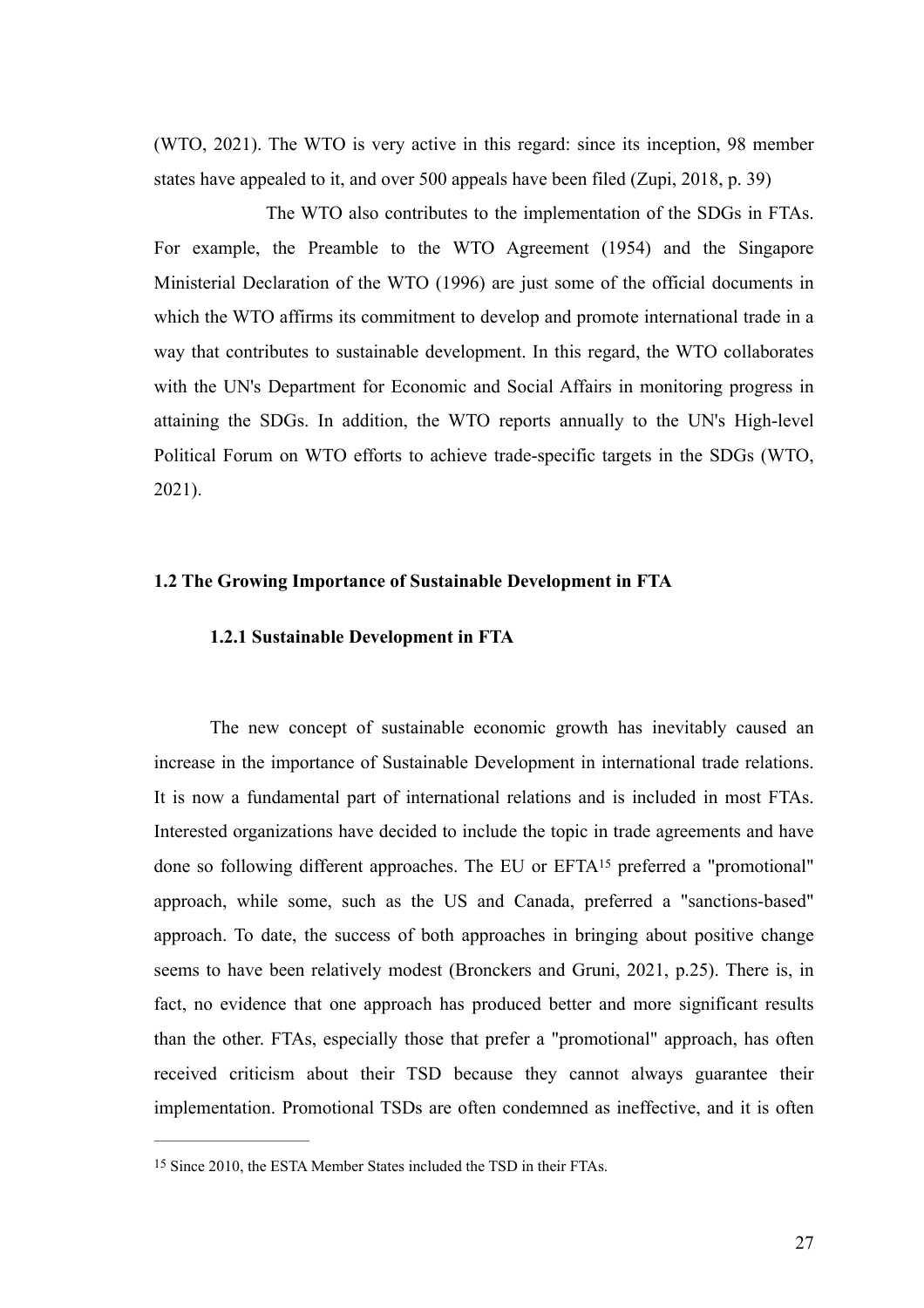requested that they be strengthened with assurance measures to induce compliance with sustainability standards. This is because sustainability obligations in promotional TSDs are often considered less transparent, making it more difficult for parties to comply. The big dilemma arises, however, when considering states' jurisdiction over Sustainable Development. Essentially, one wonders how far TSDs can go. Sustainable Development is not a matter of direct competence of the parties negotiating an FTA but is based on the coordination of international policies. The TSD chapter in FTAs does not create new labor and environmental standards but instead builds on existing obligations and commitments made by parties in relevant multilateral forums. These forums, such as the ILO for labor standards and the various multilateral environmental agreements, have their mechanism for monitoring the implementation of their specific instruments. It must be remembered, therefore, that even if interregional trade agreements today contain a chapter dedicated to the topic of "sustainability," trade policy, and in particular FTAs, were not designed to be instruments for implementing international conventions, and forcing their purposes could even sterilize their effectiveness (Bronckers and Gruni, 2021, p.25). FTAs can and should reinforce international conventions that outline the universally mandated principles and standards of sustainable development, but they cannot replace them.

#### **1.2.2 Sustainable Development in EU FTA**

For about 15 years, the EU has included labor and environmental standards in its FTAs with third countries. Since the 2011 FTA with Korea, these have been included in a "TSD" sustainability chapter (Bronckers and Bruni, 2021, p. 25) that promotes compliance with international environmental and core labor standards. Among the topics most touched upon in European TSDs are climate, biodiversity, chemical and waste management, sustainable management and conservation of forests, sustainable fisheries, respect for workers, and "responsible business conduct." As we have said (see 1.2.1), the EU's approach to date has been different from that followed by others. The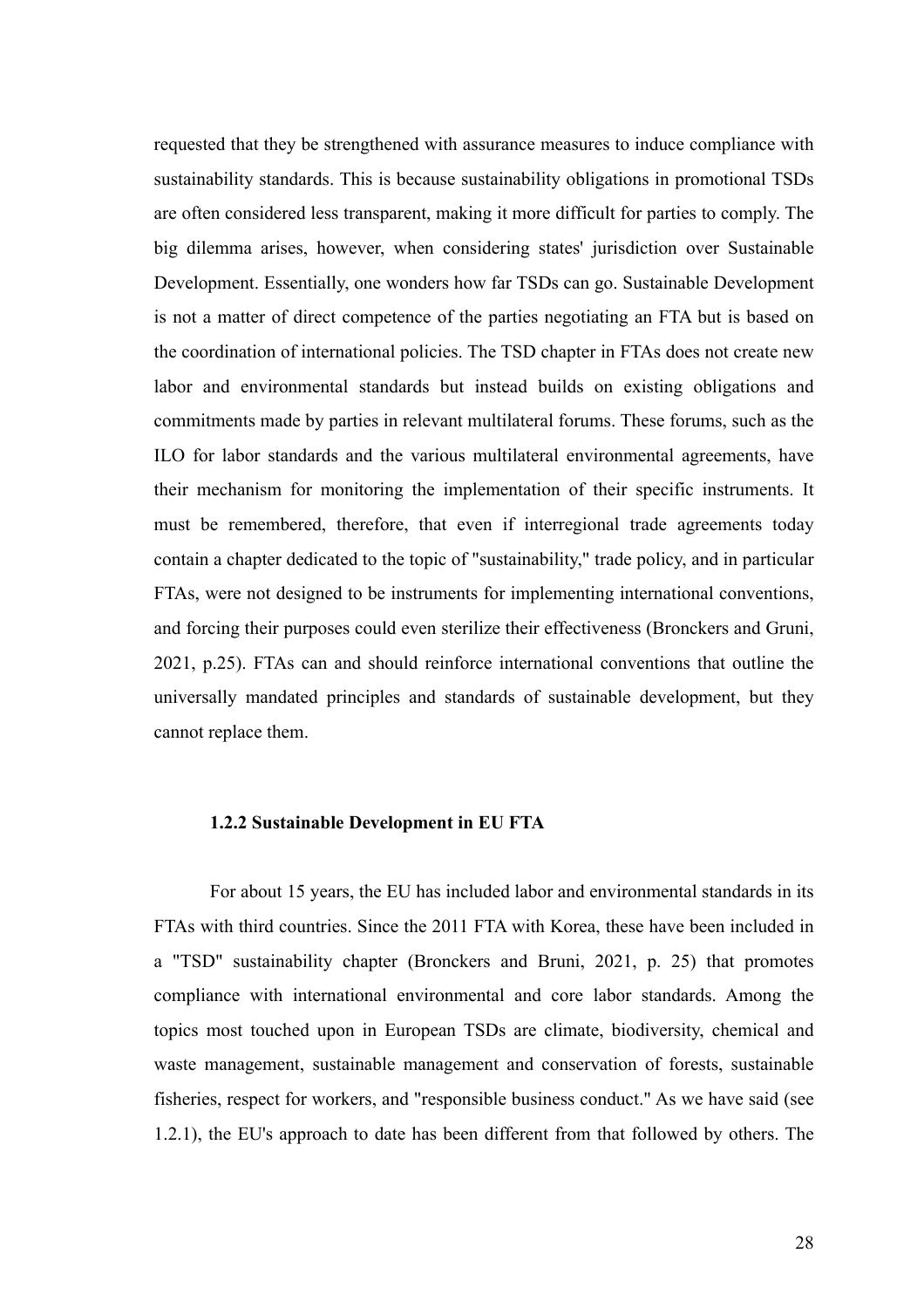<span id="page-29-1"></span>EU has preferred a "promotional" approach that calls on parties to comply with a set of standards without providing for sanctions if obligations are not met. These standards fall into three different groups: "obligations based on existing international agreements, obligations related to existing domestic legislation, and more aspirational clauses referring to higher levels of protection" (Bronckers and Bruni, 2021, p. 26). The first group includes obligations related to the ratification of international environmental and labor conventions. As we have seen (see 1.1.6), free trade agreements can impose or require "best-effort" on parties to ratify specific international conventions if they have not yet done so. This happens most often with labor conventions, as most of the multilateral environmental agreements considered relevant to international trade by the WTOare believed to have already been widely ratified<sup>[16](#page-29-0)</sup> (Bronckers and Bruni, 2021, p. 27). At the same time, FTAs can commit parties to respect, promote, and implement the core principles of Sustainable Development (even if a party has not ratified the convention elaborating on that particular principle); or they can obligate parties to "effectively implement" multilateral labor and environmental conventions that have already been ratified. For example, Article 6.2 of the TSD of the EU-Mercosur FTA contains the obligation to "effectively implement the UNFCCC and the Paris Agreement established thereunder" (2019). Regarding the obligations related to existing domestic legislation, the European TSDs confirm the autonomy of each party to regulate labor and environmental issues (as long as the laws are in line with international commitments), but at the same time affirm the obligation not to lower the level of domestic labor and environmental protection. Within the TSD, this translates into the "non-regression clause" (TSDs must not weaken domestic labor and environmental laws) and the "non-enforcement clause" (TSDs must enforce domestic labor and environmental laws). These clauses are found in Article 2 of the FTA EU-Mercosur TDS. However, they are a source of debate among experts, as "both these obligations

<span id="page-29-0"></span> $16$  This is not to say that all of the EU's trading partners have ratified the full list of environmental conventions. For example, Colombia and Singapore have not ratified the UN Fish Stocks Agreement, and Singapore has not signed the Cartagena Protocol to the UN Convention on Biological Diversity. (Bronckers and Bruni, 2021, p. 27).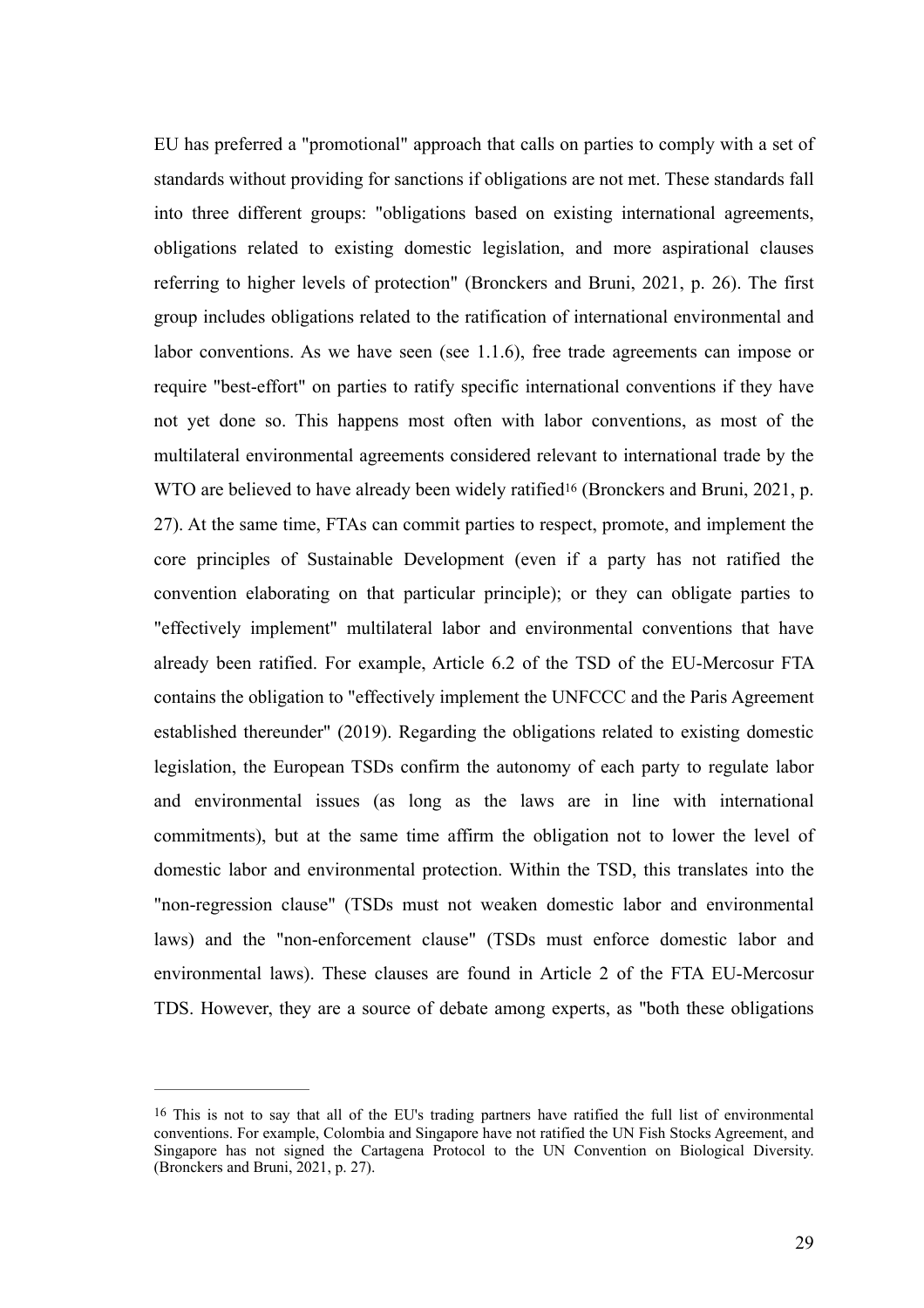<span id="page-30-4"></span><span id="page-30-3"></span>areconditioned on intended or actual effects on trade and investment"<sup>[17](#page-30-0)</sup> (Bronckers and Bruni,  $2021$ , p. 30), and it is very difficult to verify their effectiveness<sup>[18](#page-30-1)</sup>. Finally, the third point, "more aspirational clauses referring to higher levels of protection," refers to the fact that the EU FTAs also include another set of more vague provisions created to raise labor and environmental protection standards.

<span id="page-30-5"></span>The European Parliament strongly criticizes the promotional approach of the European TSDs. Together with some Member States, stakeholders and scholars, it calls for better enforcement of the TSDs and the introduction of sanctions. Currently, the TSDs of the EU FTAs do not provide for sanctions in case of violation of the agreements and have dispute settlement mechanisms separate from the general ones of the other trade agreement chapters. This is another highly criticized point, as it is believed that this choice further weakens the credibility of sustainability standards. The European Commission, also supported by other stakeholders and scholars, continues to defendthe approach used up to now<sup>[19](#page-30-2)</sup> while admitting that some improvements are necessary. The new Sustainable Development Strategy, promoted in particular by the 2030 Agenda from the Paris Agreement on Climate Change, has prompted the EU Commission to note the ongoing debate on the effectiveness of the "too soft" approach of TSDs. In 2018, the EU Commission decided to present a new proposal for the chapter on Trade and Sustainable Development, identifying 15 action points resulting from the debate (which lasted almost a year) with the Member States, the European Parliament, and civil society. The new action plan, published in February 2018, considers further actions on the practical implementation and enforcement of the TSDs chapters, including, among others, the possibility of introducing sanctions in case of non-compliance. Lately, the EU approach is becoming more rigid. In the recent post-Brexit trade agreement with the UK (signed in 2020), the EU has proposed a new

<span id="page-30-0"></span><sup>&</sup>lt;sup>[17](#page-30-3)</sup> These clauses are often included with the intention of encouraging trade or investment. This often proves to be a limitation for the EU's partners who, for example, in circumstances such as the pandemic, are restricted in granting temporary or specific exemptions to general labor laws.

<span id="page-30-1"></span> $18$  It is very difficult to prove the actual relationship between the non-performance of the clauses and the trade.

<span id="page-30-2"></span> $19$  Based on academic research suggesting the ineffectiveness of U.S. labor enforcement, the Commission has stated that a sanctions-based approach is not desirable to the European case (Raess et al., 2018).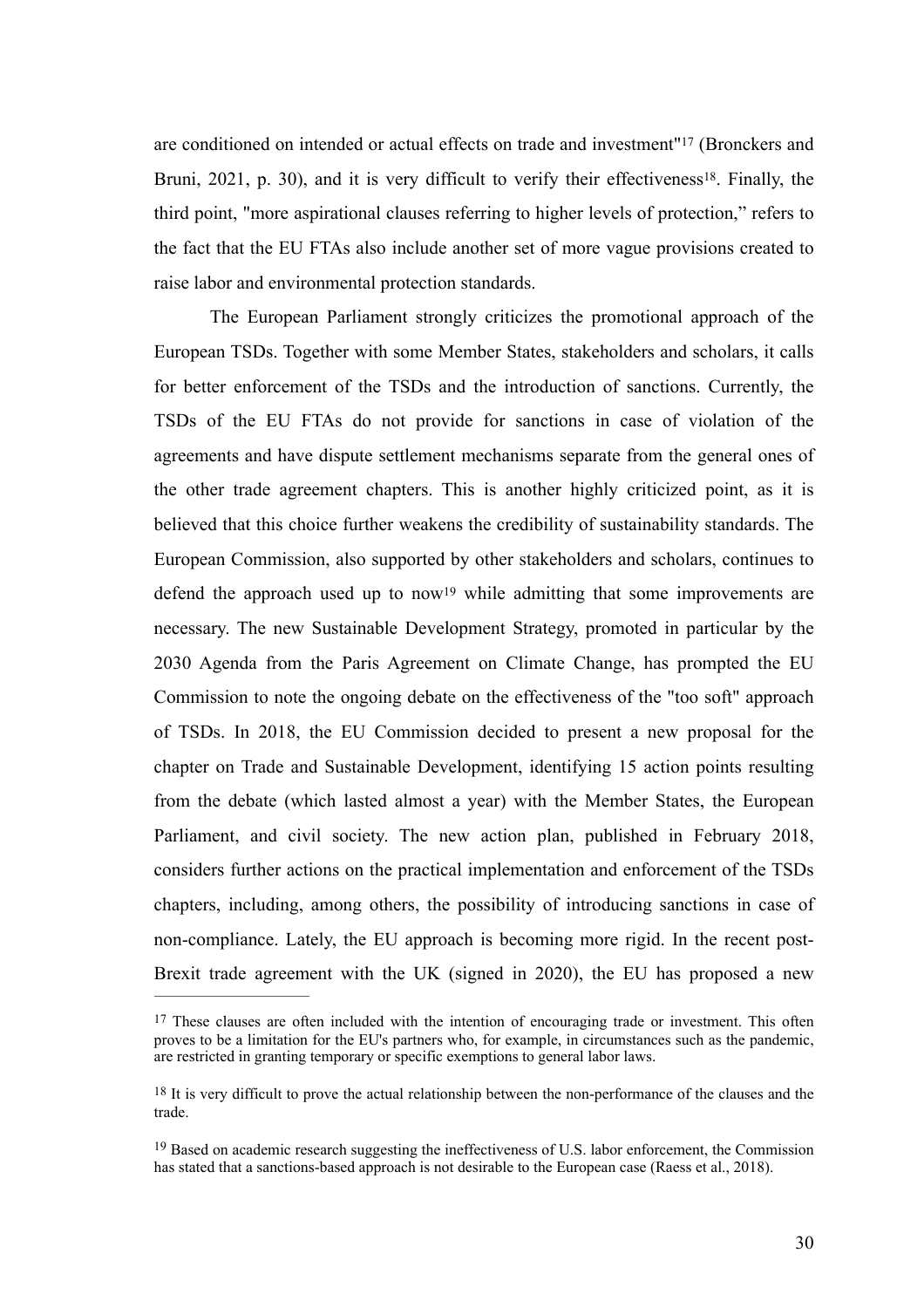approach that is quite far from the traditional one in dealing with breaches of obligations by its trading partners. In this case, the EU, and of course the UK, can impose "countermeasures," i.e., put in place trade or investment-related sanctions if proven that the other party's varying levels of sustainability cause trade effects (Bronckers and Bruni, 2021, p. 32). Despite these initial steps forward, experts believe that the EU should further strengthen sustainability standards in its FTAs and significantly improve the administration of private complaints about violations of these standards.

On February 18, 2021, the European Commission published its trade policy review, "An Open, Sustainable and Assertive Trade Policy." The fundamental objectives of this new approach are threefold: "supporting the recovery and fundamental transformation of the EU economy in line with its green and digital objectives; shaping global rules for a more sustainable and fairer globalisation; increasing the EU's capacity to pursue its interests and enforce its rights (...)" (EU, 2021). The EU will, therefore, remain open in its trade policy, but the new strategy proclaims a stricter and more "assertive" position, to further develop trade in the world, to be able to better deal with the economic shock of the coronavirus crisis (Amaro, 2021). There are currently 44 preferential agreements with 75 countries or subregions that the EU has notified at the WTO (2020).

# **1.2.3 Sustainable Development in Mercosur FTA**

Mercosur's focus on Sustainable Development in international free trade agreements is a reasonably recent phenomenon, as indeed is the very negotiation of FTAs with third countries and other regions (Dreyer et al., 2020). Mercosur, which as we will see in the following chapter (see 2.2.2) sees its formation in 1991 with the signing of the *Tratado de Asunción*, has only begun to intensify its trade ties with foreign countries in the last decade, undertaking negotiations with different and much more developed realities such as the European Union (EU), the European Free Trade Association (EFTA), United States, China or Canada. Mercosur has found itself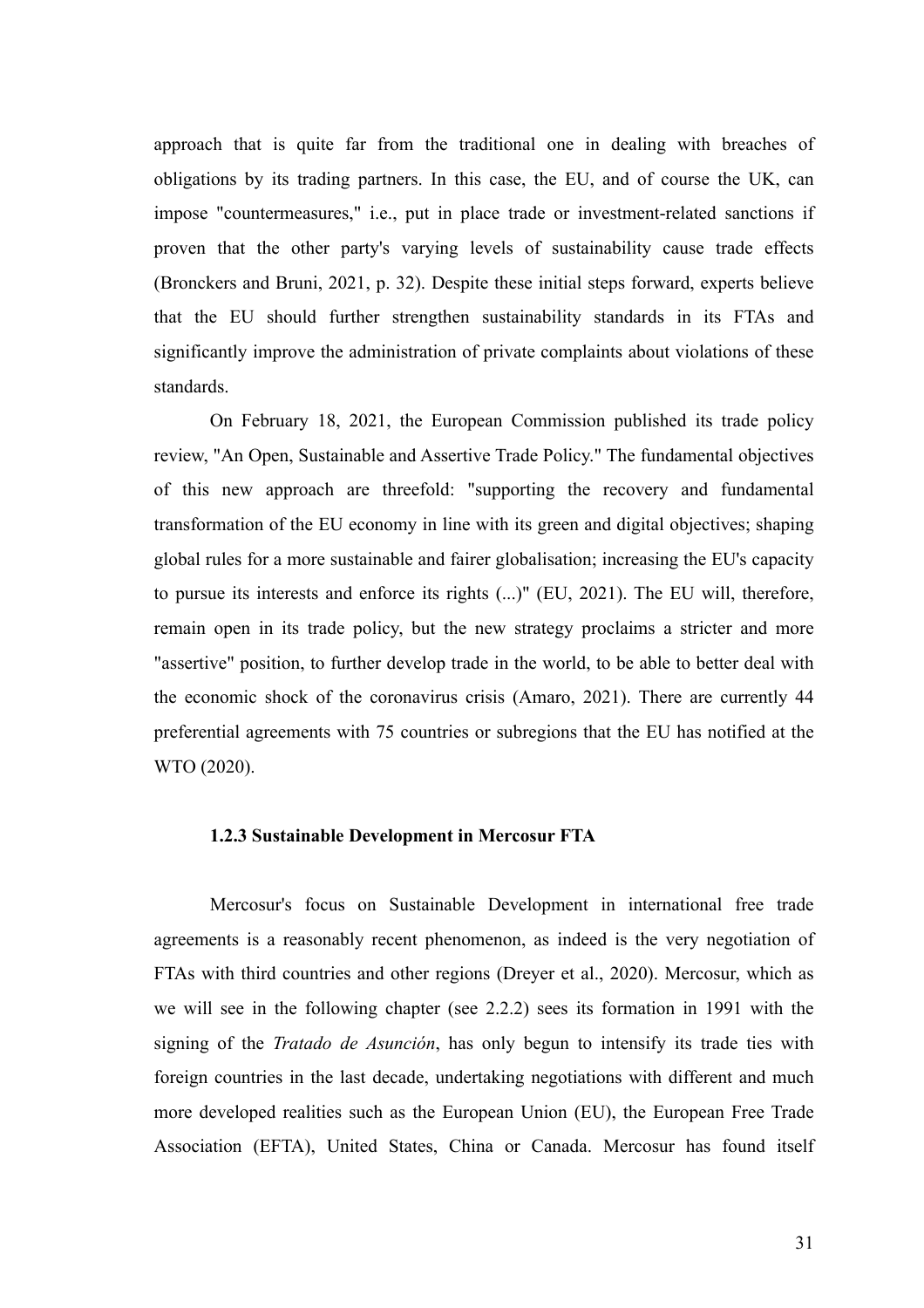negotiating agreements of significant scope and agreeing to negotiate the chapter on trade and sustainable development based on the model proposed by the other negotiating party. Therefore, there is not a defined approach to the TSDs chapters of MERCOSUR as there is, for example, in the EU case.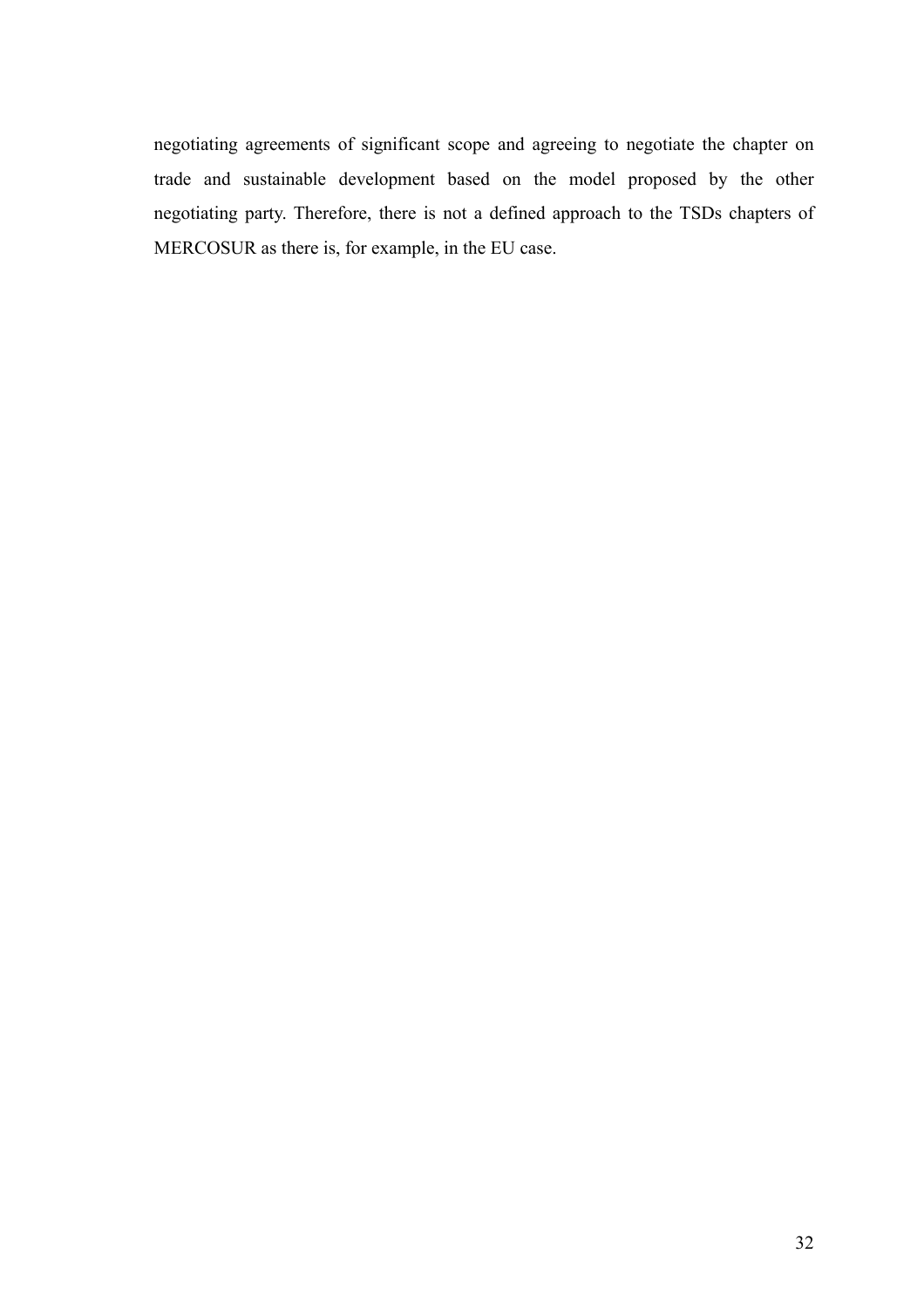## *2. THE EU-MERCOSUR TRADE NEGOTIATIONS*

#### **2.1 EU-Mercosur Integration Process**

#### **2.1.1 EU Integration Process**

Before entering into the analysis of the FTA negotiation between the European Union and Mercosur, let us focus for a moment on the negotiating parties. The examination of the evolution of the integration process of EU and Mercosur is, in fact, fundamental to understand the dynamics of the negotiation. Therefore, the particular aspects and the significant differences of both blocs will be examined, especially from the perspective of powers and limits of the respective constitutional bodies, starting from the European Union.

<span id="page-33-3"></span><span id="page-33-2"></span>European integration was born as a result of the Second World War, given the desire for peace and international reconciliation. The first forms of cooperation of the European states, among which we remember the World Economic Outlook (WEO)<sup>[20](#page-33-0)</sup>, founded in 1948 and the Council of Europe  $(CoE)^{21}$  $(CoE)^{21}$  $(CoE)^{21}$ [,](#page-33-1) founded in 1949, had, in fact, a purely defensive purpose. The ultimate goal was to prepare all the necessary measures to avert a return to arms and the economic one to direct the funds needed to rebuild the economies of European states tried by the conflict (Bellucci, 2020, p. 6). In this regard, in 1948, the Organisation for European Economic Co-operation (OEEC) was created to administer the funds of the European Recovery Program (also known as the Marshall Plan). These first experiences of cooperation later led to the formation, in 1952, of the

<span id="page-33-0"></span> $20$  Founded by the Treaty of Brussels, the WEO was a regional international organization of military security and political cooperation composed of 6 members (Belgium, France, Luxembourg, the Netherlands and the United Kingdom and the Western European Union). It formally ceased to exist on June 30, 2011.

<span id="page-33-1"></span> $21$  Founded by the Treaty of London, the CoE is an international organization whose purpose is to promote democracy, human rights, European cultural identity and the search for solutions to social problems in Europe. It is unrelated to the European Union and should not be confused with organs of the latter. The CoE currently has 47 member states, 27 of which are part of the EU.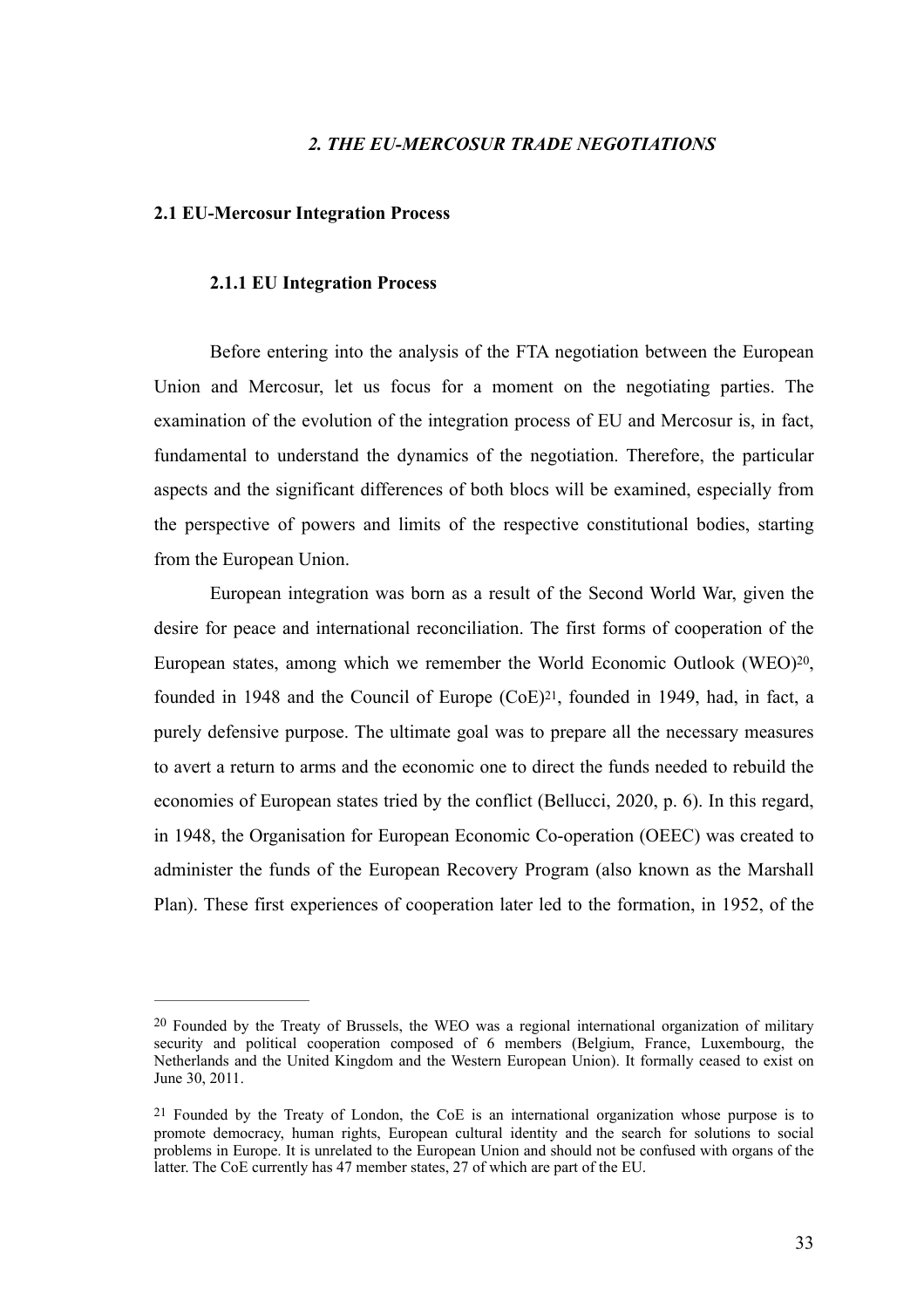<span id="page-34-9"></span><span id="page-34-8"></span><span id="page-34-7"></span><span id="page-34-6"></span><span id="page-34-5"></span>European Coal and Steel Community  $(ECSC)^{22}$  $(ECSC)^{22}$  $(ECSC)^{22}$ [,](#page-34-0) whose objective was the creation of a common market for coal and steel products. In that case, an intergovernmental decision-making model was followed<sup>[23](#page-34-1)</sup>, which saw an asymmetry in the distribution of powers<sup>[24](#page-34-2)</sup> based on a tripartite structure composed of High Authority, Common Assembly and Special Council of Ministers (Bellucci, 2020, p. 7). This model was then slowly abandoned in favor of one that respected the subdivision and balance of powers and competencies of the central organs of the organization to give it more extraordinary powersand incisive force. In 1950, the Schuman Declaration<sup>[25](#page-34-3)</sup> represented the beginning of European integration; in 1957, with the Treaty of Rome, the member states of the ECSC established the European Economic Community (EEC) and the European Atomic Energy Community (EAEC). The EEC was born to establish a customs union<sup>[26](#page-34-4)</sup>, which would promote a progressive abolition of customs duties, restrictions and barriers to promote the free movement of goods, capital, services and people. Its structure was composed of the Common Assembly (now the European Parliament), the Court of Justice, the European Commission and the Council of Ministers (now the Council of the European Union). The EEC was a new reality with particular characteristics compared to existing international organizations. It was a supranational organization in some ways resembling a typical international organization, for example, because of the obligations and provisions of an international nature born of agreements of an institutional and constitutive nature. For others to a form of the federal state, for example, because of the representation within the institutions present, governments also included citizens,

<span id="page-34-0"></span> $22$  The founding members of this group were six: Germany, Italy, France, Belgium, the Netherlands and Luxembourg.

<span id="page-34-1"></span> $23$  Like the one on which Mercosur is currently based.

<span id="page-34-2"></span> $24$  This was seen, for example, through the differences in the concentration of competencies, decisionmaking and legislative powers of the High Authority, which carried out functions that were defined as "supranational" (Bellucci, 2020, p. 7).

<span id="page-34-3"></span><sup>&</sup>lt;sup>[25](#page-34-8)</sup> In his speech, Robert Schuman, the then Foreign Minister of the French government, introduced for the first time the concept of Europe as an economic and political union.

<span id="page-34-4"></span> $26$  This customs union was inspired by the BENELUX model, which was an early form of economic cooperation between the Netherlands, Belgium and Luxembourg. It was created by the London Treaty of Customs Union in 1944 in order to eliminate tariff barriers between the countries, and create what is known as "economic regionalism."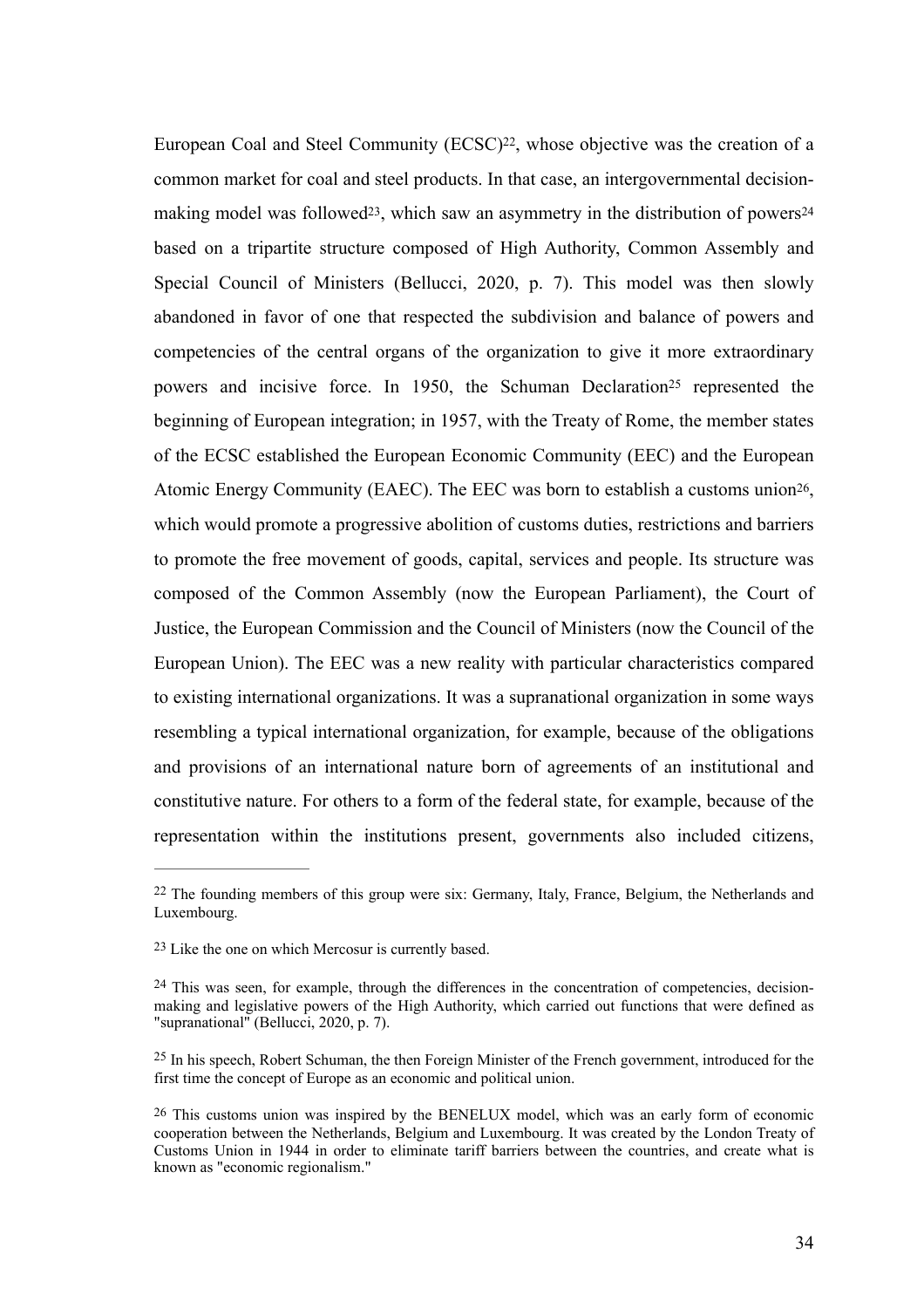<span id="page-35-6"></span><span id="page-35-5"></span>favoring a social and economic integration (Bellucci, 2020, p.8). Another new element was the supranational nature of the legal acts issued by the EEC, which, unlike the intergovernmentalnature<sup>[27](#page-35-0)</sup> in which the legal acts are directed to the Member States (which must execute them within their legal system), provides for direct application within the Member States (Bellucci, 2020, p.9). This mechanism owes its operation to the partial transfer of legislative power from the Member States to the EU, which, over the years, has become increasingly affirmed thanks to the jurisprudence of the Court of Justice, which has established the primacy of European Union law over domestic law, establishing the need to let the former prevail in the event of incompatibilit[y](#page-35-1)<sup>[28](#page-35-1)</sup> (Bellucci, 2020, p.10). The partial transfer of legislative power, together with the cession of monetary sovereignty and the consequent introduction of a single currency in 2002, have allowed a significant advancement of the integration process and the path towards forming a single European market. Since 1975, the EEC saw a further stage of its progress with the entry of states accepted according to the conditions of accessio[n29](#page-35-2) containedin the Accession Treaties, the Copenhagen<sup>[30](#page-35-3)</sup> criteria and the Maastricht Treaty[.31](#page-35-4)

<span id="page-35-9"></span><span id="page-35-8"></span><span id="page-35-7"></span>In the 1980s, there was a further push towards the acceleration of European integration, which led to signing treaties such as the Single European Act of 1986. It introduced several innovations, including the mechanism for European cooperation in foreign policy and the European Commission's White Paper (1985), which encouraged European traders and investors to adapt their instruments to the free market. This part of

<span id="page-35-0"></span> $27$  On which Mercosur is still based today (see 2.1.2).

<span id="page-35-1"></span><sup>&</sup>lt;sup>[28](#page-35-6)</sup> This can be seen in the judgment of the Court of Justice of July 15, 1964, Case 6/64 Costa v. ENEL.

<span id="page-35-2"></span> $29$  These can be summarized in the three criteria that countries must meet in order to join the organization: 1) the political criterion, whereby the candidate state must demonstrate the presence of stable institutions that guarantee the democratic principle, the rule of law, human rights and respect for minorities ; 2) the economic criterion, whereby the candidate state must allow a market economy and fair competition of those who are part of it ; 3) the criterion of adherence to the acquis communautaire, i.e. acceptance of the principles of the EU and the obligations arising from membership (Bellucci, 2020, p. 12 ).

<span id="page-35-3"></span>Established during the 1993 European Council. [30](#page-35-8)

<span id="page-35-4"></span><sup>&</sup>lt;sup>[31](#page-35-9)</sup> Among other things, the Maastricht Treaty establishes the "Euro convergence criteria", i.e. the economic and financial requirements that candidate countries must meet in order to join the Economic and Monetary Union (EMU) and adopt the euro as their currency.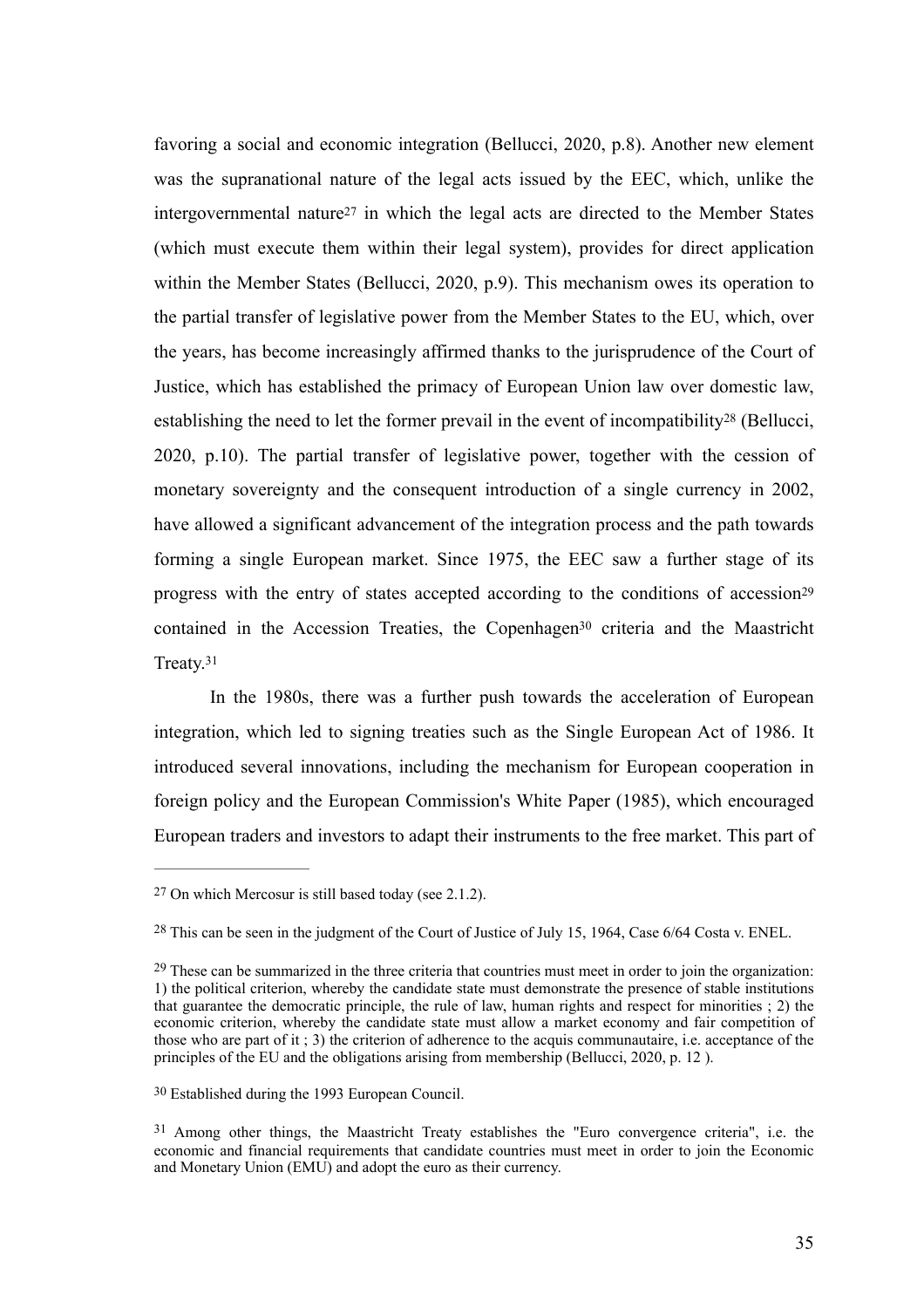the integration process laid the foundations for creating an organization that was no longer solely economic. This finally happened with the Maastricht Treaty of 1992, which first changed the name of the EEC to European Community (EC) and then assigned it a series of essential tasks to promote, among which we recall: economic and social cohesion among member states and harmonious development; a high degree of competitiveness of economic performance; lasting and non-inflationary growth; raising the standard of living and quality of life; balanced and sustainable development of economic activities; a high level of employment and social protection; and finally environmental protection. To pursue these results, the EC was structured by four leading institutions (Parliament, Council, Commission and Court of Justice) and had general and sectoral policies in different areas. The Maastricht Treaty also introduced the three pillars that form the basis of the European Union: The first was characterized by the "Community method", which defined the institutional operation of the organization based on a logic of integration. It was reflected in the entire system of sources, institutions and the supranational character of the organization. The Community method was flanked by the "intergovernmental method", operating in the second and third pillars, for which decisions were taken by consensus between the parties. This method was reflected in the cooperative nature of the organization and saw the governments of the member states as protagonists, with full decision-making power on matters such as development policies. Therefore, through the Maastricht Treaty, non-economic policies were introduced, such as cohesion, development, protection of human rights, or the environment. These topics have then evolved in subsequent treaties, which have continued the process of European integration. These include the Treaty of Amsterdam in 1997, the Treaty of Nice in 2001 and the Treaty of Lisbon in 2007. With the latter Treaty (Lisbon, 2007), among other things, the EC officially became the European Union (EU), the founding treatie[s](#page-36-0)<sup>[32](#page-36-0)</sup> were reorganized, and the three-pillar structure of the Maastricht Treaty was cancelled, allowing matters of cooperation (for example, asylum and immigration policies) to be dealt with through ordinary Community procedures. This was another significant step in the history of European integration,

<span id="page-36-1"></span><span id="page-36-0"></span><sup>&</sup>lt;sup>[32](#page-36-1)</sup> Now divided into two treaties : TEU and TFEU.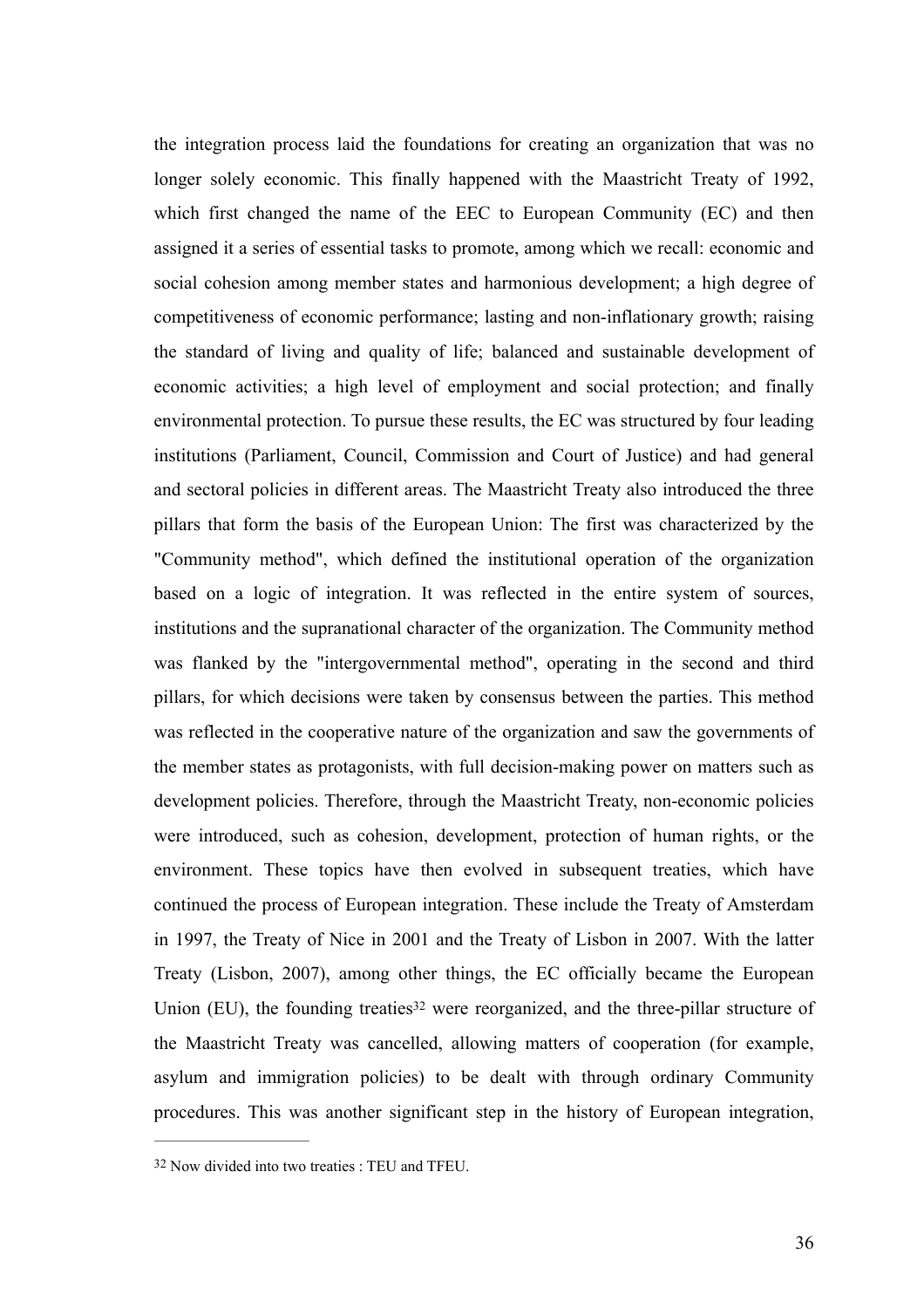<span id="page-37-2"></span>which entailed a further transfer of sovereignty of the Member States to the organization<sup>33</sup>[,](#page-37-0) limiting intergovernmental decisions to a few matters concerning standard foreign policy and security (Bellucci, 2020, p.15). EU competencies range from economic policies (with a standard agricultural policy and structural funds for achieving socio-economic objectives) to foreign affairs (with a standard foreign policy), defence and environmental protection. Despite the solid foundations built over the years, the process of European integration has often been put at risk in recent years. Factors such as the economic crisis of 2008 and that of 2011 have revealed the difficulty of managing the many economic asymmetries between the Member States and have given rise to binding solutions in tax matters, exhausting the discretion of Member States in the preparation of fiscal policies. Another challenge has been given by the crisis of recent years, which has shown the inadequacy of the Dublin Convention for the determination of the State responsible for examining asylum applications (Bellucci, 2020, p.17). The latest challenge for the EU is the current COVID-19 pandemic which, amongother things, has required an extensive investment<sup>[34](#page-37-1)</sup> plan to support economic recovery, further testing the weak financial instruments at the EU level. To conclude this brief *excursus* on the history of European integration, we can say that today the EU is a supranational union. Community law is directly applicable in the territory of individual member states, thus distinguishing itself from any international organization, including Mercosur.

#### <span id="page-37-3"></span>**2.1.2 Mercosur Integration Process**

The integration of Mercosur countries has developed differently from that of the European Union due to several factors. First of all, Latin American countries have been European colonies for a long time, and their economies have always been oriented

<span id="page-37-0"></span><sup>&</sup>lt;sup>[33](#page-37-2)</sup> However, member states retain a large part of their national sovereignty in their own domestic policies, through their national parliaments and governments.

<span id="page-37-1"></span> $34$  On July 21, 2020, the European Council decided to approve an economic recovery plan allocating 750 billion euros, of which 390 billion in subsidies and the remainder in long-term loans at favorable interest rates.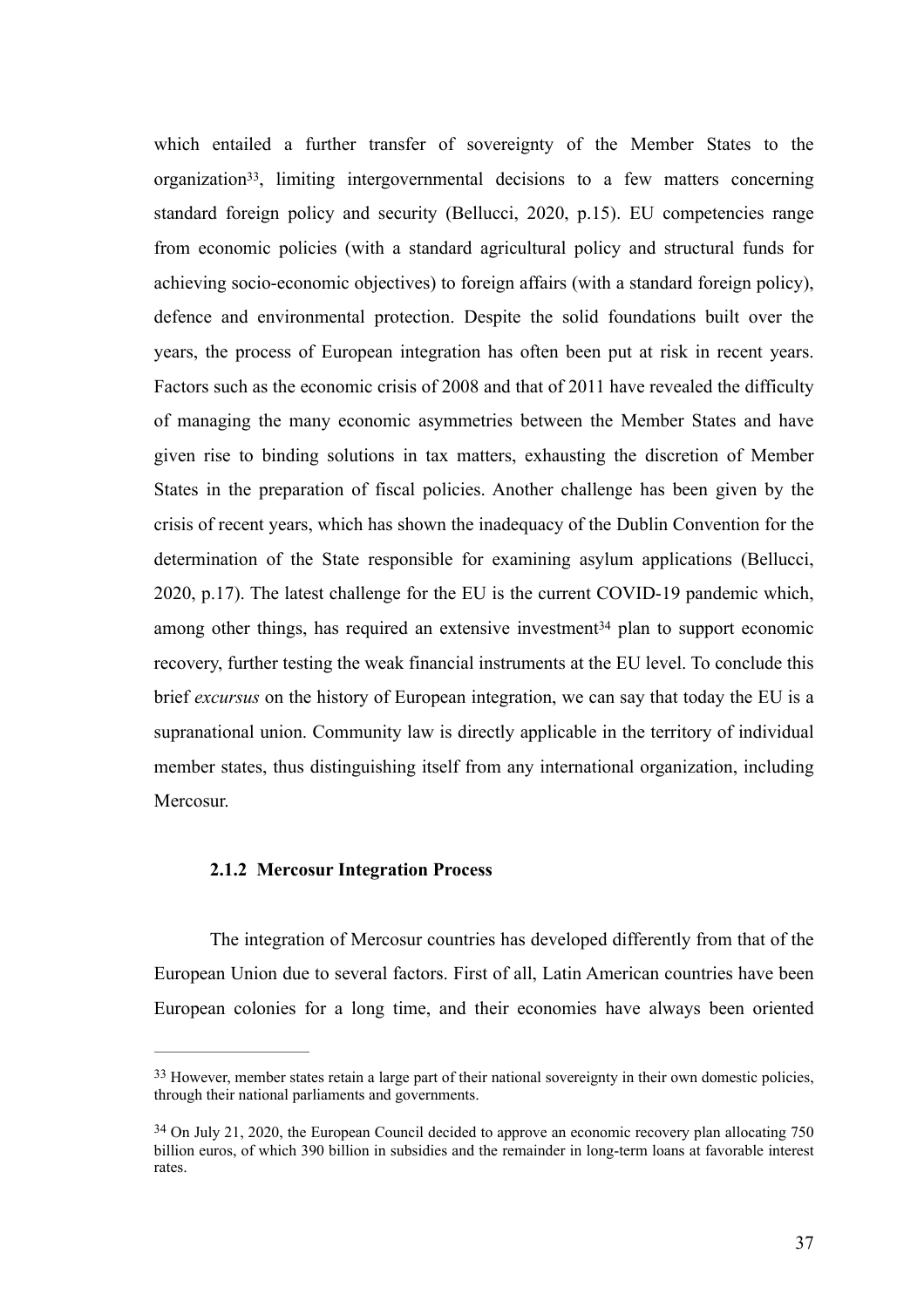<span id="page-38-1"></span>towards the production of raw materials. This made economic development difficult and compromised, for a long time, the possibility for Latin American economies to be competitive with those of Western countries. For this reason, even before the 1980s, Latin American countries began experimenting with the first attempts at integration, based on the model of existing integrations such as the EEC. The first of these attempts were made during the *Convención de Montevideo* in 1960, in which was established the *Asociación Latino-Americana de Libre Comercio* (ALALC), which, however, was not successful because of the vast differences among countries<sup>[35](#page-38-0)</sup>. Another attempt followed in 1969, among the non-LAC countries that established the *Andean Pacto*, also unsuccessful. The first tangible steps towards the formation of the current regional composition of Mercosur were taken in the 1980s when the South American states finally saw the end of their respective dictatorial experiences and were faced with common economic problems (e.g., high inflation rates, closed markets, and unemployment) (Bellucci, 2020, p.20). At that time, strengthening relations with other states was the best solution identified by Latin American countries to allow internal recovery. In 1980, with the *Tratado de Montevideo*, the *Asociación Latinoamericana de Integración* (ALADI) was created, an intergovernmental body tasked with promoting the integration of the Latin American region to establish a common market. From that moment, the first bilateral or inter-regional pacts for economic cooperation began to appear. Subsequently, relationships such as that between Argentina and Brazil became not only economical but also political. In 1985, these two countries signed the Treaty of Iguaçu, initiating negotiations for an economic agreement to integrate their respective economies and, therefore, laying the foundations for the formation of the current Mercosur. On July 29, 1986, Argentina and Brazil signed the *Acta para la Integración Argentina-Brasilña*, which established the *Programa de Intercambio y Cooperación Económica* (PICE), based on principles such as symmetry, balance, preferential treatment in third markets, progressive harmonization of policies and participation of

<span id="page-38-0"></span><sup>&</sup>lt;sup>[35](#page-38-1)</sup> Among other things, the 10 ALALC countries could not agree on tariffs, and the lack of an effective dispute resolution system prevented the many political differences between the countries from being overcome.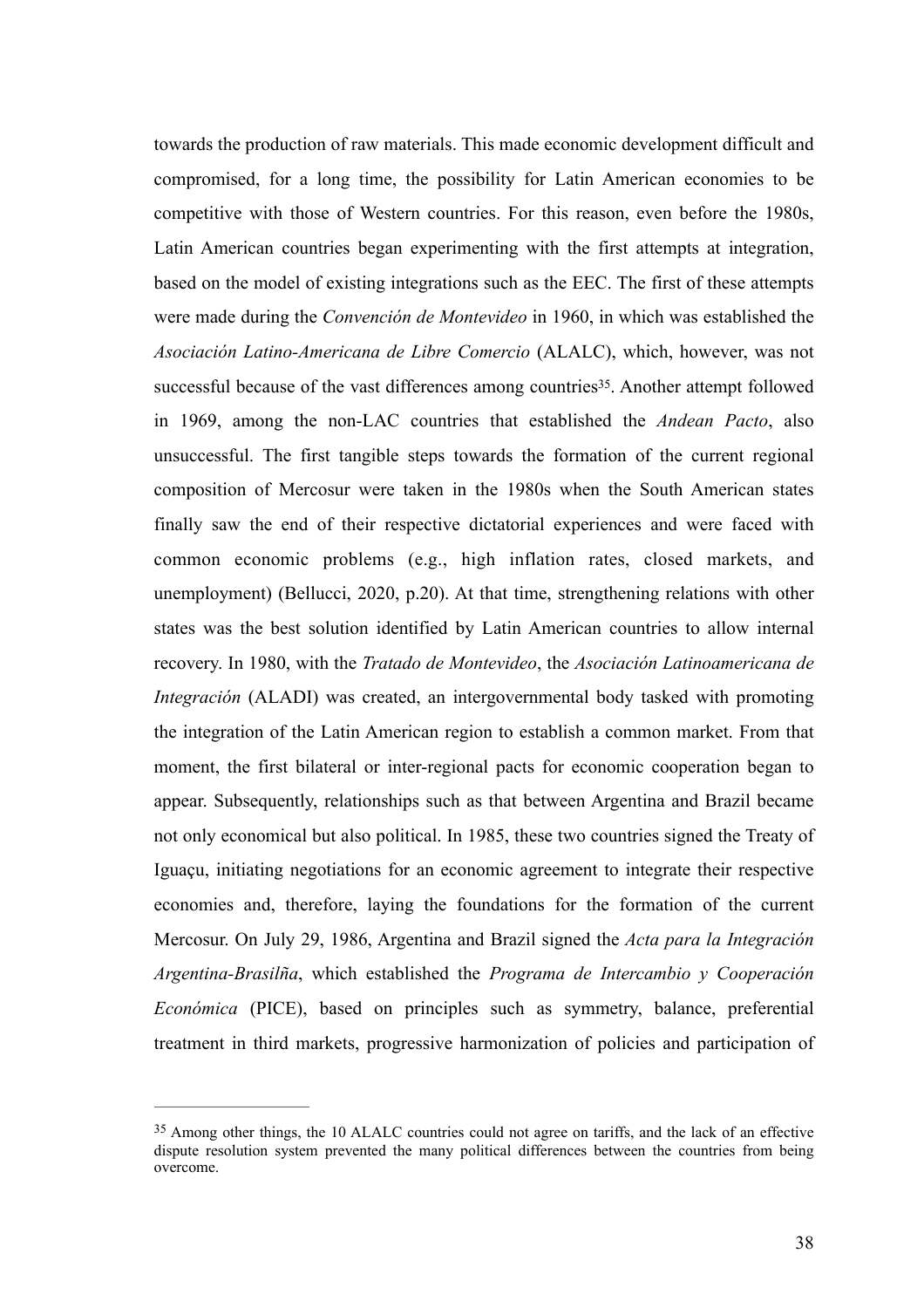<span id="page-39-5"></span><span id="page-39-4"></span><span id="page-39-3"></span>thebusiness sector. In 1988, Uruguay joined<sup>[36](#page-39-0)</sup> the process of regional integration. In the same year (1988), the *Tratado de Integración, Cooperación y Desarrollo entre Argentina y Brasil* was also signed, setting a 10-year deadline for eliminating asymmetries. In 1990, the *Acta* de Buenos Aires was signed, which set a deadline for the formation of the common market<sup>37</sup>[.](#page-39-1) The climate of general optimism generated by the end of the Cold War and confidence in the institutional mechanisms of multilateralism caused an essential acceleration in the integration process. Finally, on March26, 1991, Argentina, Brazil, Paraguay<sup>38</sup> and Uruguay signed the *Tratado de Asunción*, giving a basic institutional structure to Mercosur and establishing a free trade area. The treaty also outlined guidelines to allow the entry of other member states with "full membership" status or as "associate members". Several South American countries decided to join the agreement: the first was Chile and Bolivia, which joined as associate members (1996); later, Venezuela joined and remained a full member until 2017, when it was suspended due to allegations of lack of democracy in its institutional set-up and persistent violation of human rights.

In all these years, Mercosur has been very much inspired by the Treaty of Rome (1957), so despite the history of the two blocs (EU and Mercosur) shows the significant difference in their development process, we can affirm that their ultimate goals are very similar and that both maintain a constant negotiation between members, which allows the continuous evolution of the integration process. There are, therefore, similarities between Mercosur and EU and enormous differences if we look at the decisional and operative structure of the institutional bodies. The institutional structure of Mercosur was outlined in 1994 with the *Protocolo de Ouro Preto*, in which the Member States established the powers, procedures and limits of the organs, giving the Latin American bloc legal personality under international law. The Mercosur currently consists of three decision-making bodies: the Common Market Council, the Common Market Group and

<span id="page-39-0"></span>Through the *Acta de Alvorada.* [36](#page-39-3)

<span id="page-39-1"></span><sup>&</sup>lt;sup>[37](#page-39-4)</sup> The deadline was set at December 31, 1994.

<span id="page-39-2"></span>Paraguay was suspended in 2012 and readmitted in 2013, for violating the *Cláusula Democrática* of [38](#page-39-5) the Ushuaia Protocol (1998), whose adherence is preparatory to obtaining full membership status in Mercosur.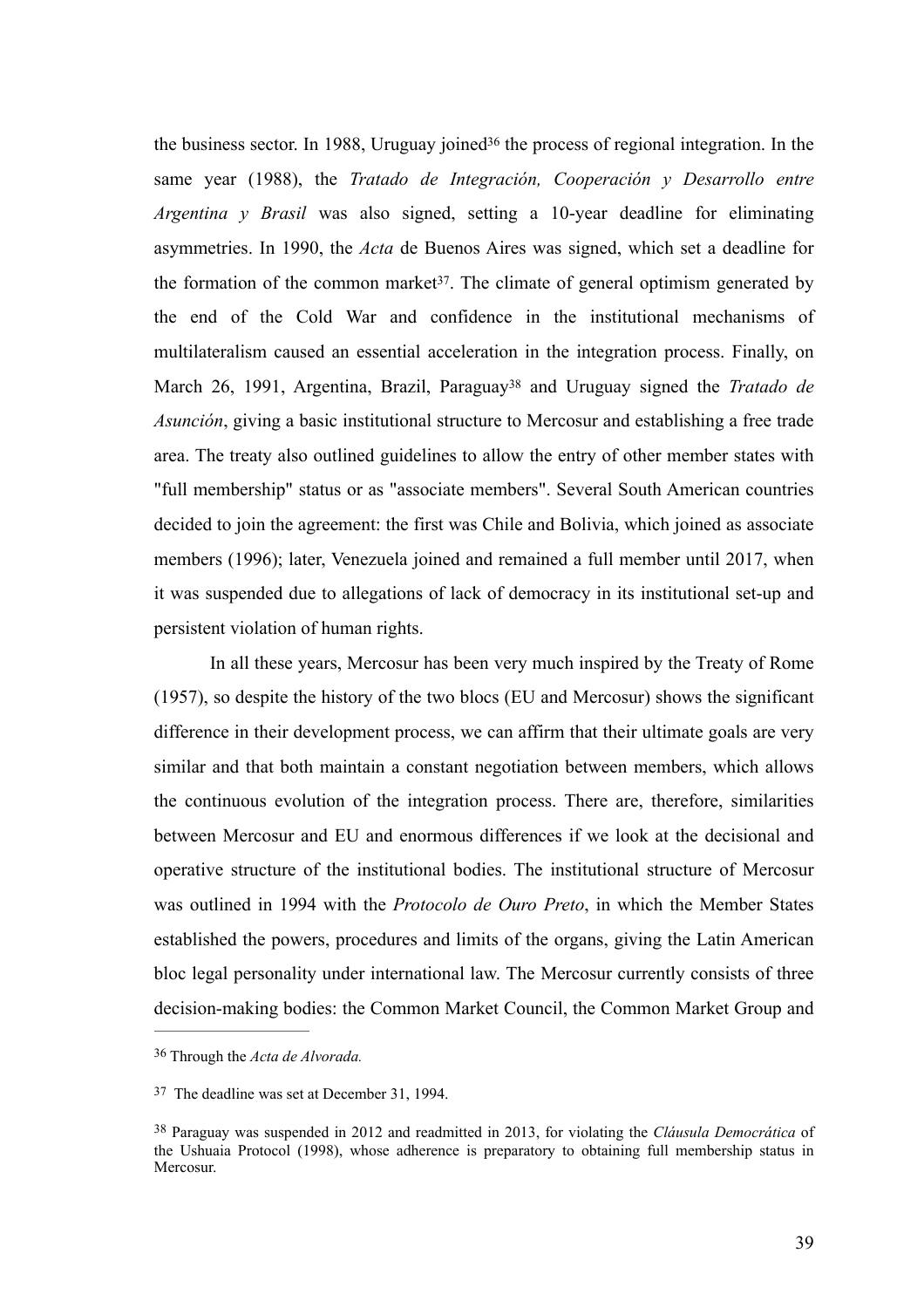the Mercosur Trade Commission. In addition to these, there are advisory bodies: the Mercosur Parliament (*Parlasur*), the Economic and Social Advisory Forum and the Mercosur Administrative Secretariat. These bodies' decision-making and operational structure are intergovernmental and not supranational as in the EU since there has been no transfer of sovereign powers over Mercosur by the Member Countries (Bellucci, 2020, p.24). Therefore, the effectiveness of Mercosur's legal acts is very different from that of the European Union, as all legal acts of a binding nature must be approved by consensus and with the presence of all member states. In addition, a national transposition act is required for these acts to become enforceable (i.e., effective towards citizens), and it must be considered that the system of ratification and transposition of Mercosur law is different in each Member State. For a long time, this system has hindered the standardization of the legislative systems of the Mercosur States (which is still an open process), giving more room for the many political asymmetries between countries (Caichiolo, 2017). This procedure has been accused several times of being unsuitable<sup>39</sup>to foster the legislative integration of member countries since it leaves free choice on the transposition of a decision coming from Mercosur to the discretion of the governments of the member states. It should also be noted that there is an almost total abs[e](#page-40-1)nce<sup>[40](#page-40-1)</sup> of institutions or compliance bodies to counteract violations of Mercosur law. The issue becomes even more complex when one considers that the constitutions of the four-member states establish that "national constitutional provisions prevail over those arising from international agreements of any kind or form" (Bellucci, 2020, p. 30). Only recently, case law has held that Mercosur law constitutes an autonomous legal order whose provisions prevail over the norms of international law in national legal systems.

<span id="page-40-3"></span><span id="page-40-2"></span><span id="page-40-0"></span><sup>&</sup>lt;sup>[39](#page-40-2)</sup> Currently, approximately 70% of Mercosur legislation is not transposed by member states (Bellucci, 2020, p. 29).

<span id="page-40-1"></span><sup>&</sup>lt;sup>[40](#page-40-3)</sup> The only secondary protection mechanism in Mercosur law is the arbitration mechanism, regulated by the Brasilia Protocol (PB) in 1991 and enhanced by the Olivos Protocol in 2002 (Bellucci, 2020, p. 31).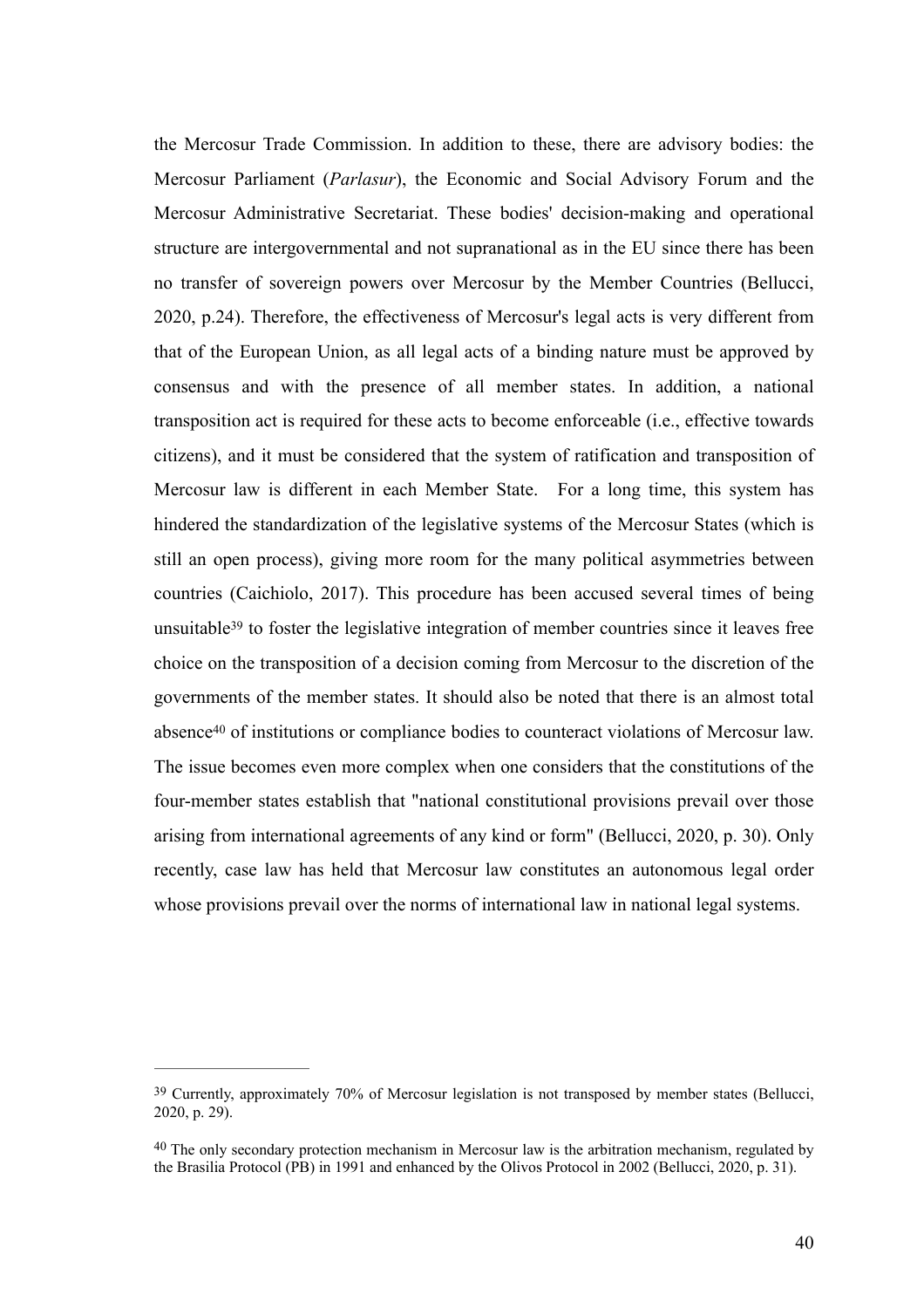<span id="page-41-1"></span>The legal and political nature of integration processes has been the subject of many studies among political analysts. Some of them, including Andrew Moravcsik, <sup>41</sup> have argued that Mercosur's integration process is exclusively state-led, with limited participation from civil society. In this regard, it must be said that, unlike the EU, Mercosur has not seen the active participation of member state societies in its integration process. This theory, based on liberal intergovernmental theories, is called "intergovernmental institutionalism" and refers to situations in which supranational institutions occupy a more important role in the integration process, determining policies and guiding the decision-making process. Even in the case of the European Union, states have been and remain the main actors in the process. However, in this case, the circumstances resulting from the dialogue between society and government results in accepting that states become the main actors in the integration process since integration processes are primarily driven by economic interests (Moravcsik in Caichiolo, 2017). In the EU, supranational institutions can play a more decisive role in the regional integration process by proposing legislative reforms without having to respond to political pressure from national parties and national parliaments (Moravcsik in Bellucci, 2020, p. 27). They (the supranational institutions) can strengthen interstate agreements, allowing nation-states to take advantage of them for domestic legitimacy and the pursuit of their preferences (Moravcsik in Caichiolo, 2017). Moravcsik defends the importance of two components of the integration process: bargaining among nationstates and national preference formation, which are very much present in the European case. While European integration can, therefore, be defined as the fruit of a 'series of rational choices made by national leaders' (Moravcsik, 1998, p. 18), Mercosur integration, which is often defined as 'an unfinished customs union' (Oddone in Bellucci, 2020, p. 33), is much weaker. Suffice it to say that internal groups are largely disjointed and have a limited impact on decision-making. Institutions lack the autonomy

<span id="page-41-0"></span><sup>&</sup>lt;sup>[41](#page-41-1)</sup> Professor of Politics and International Affairs, director of the Liechtenstein Institute on Self-Determination, and founding director of the European Union Program and the Faculty Colloquium on International Relations at Princeton University. Moravcsik developed the theory of 'liberal intergovernmentalism to explain the politics of the European Union (EU) and has worked on liberal theories of international relations.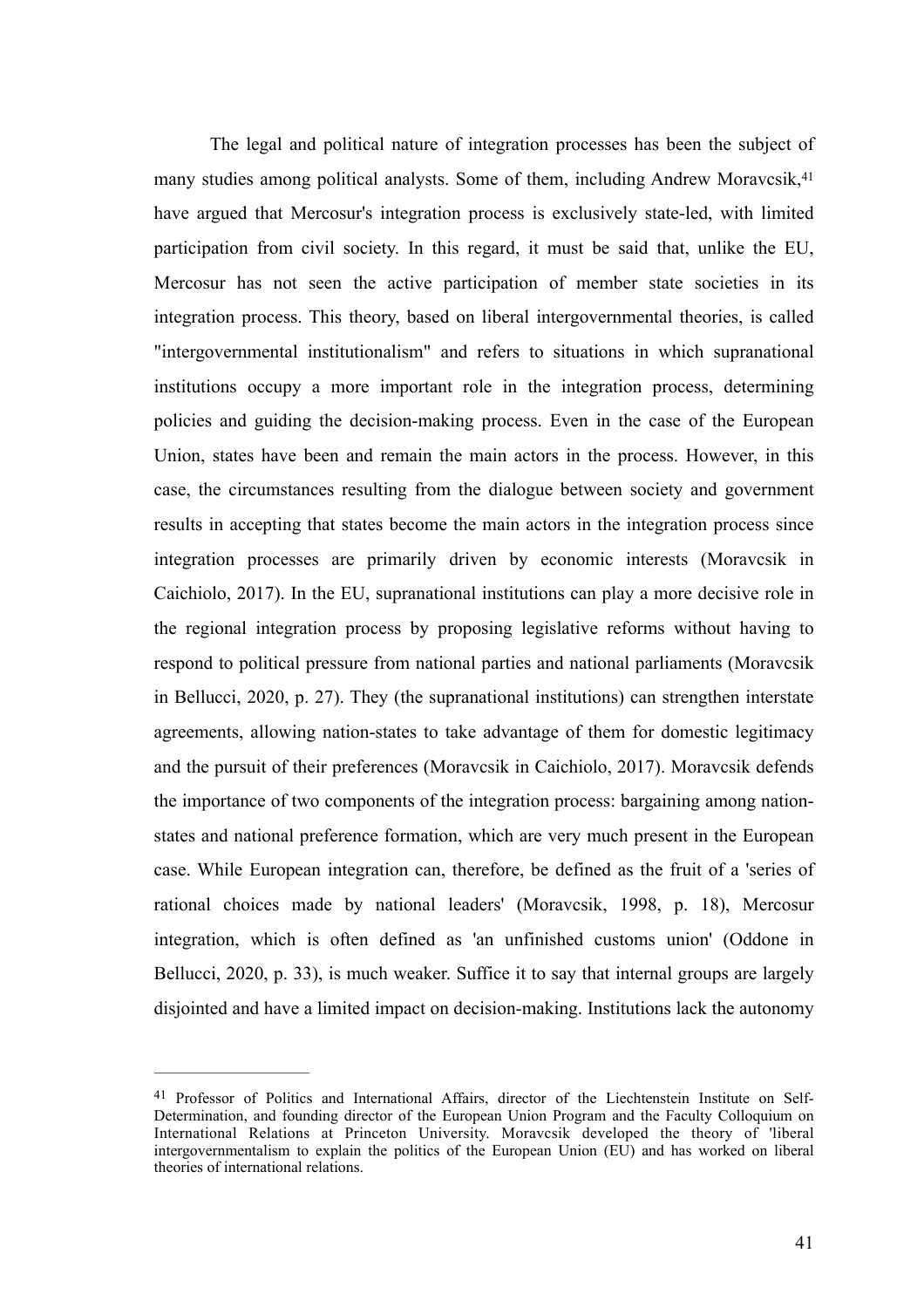<span id="page-42-2"></span>to implement decisions that affect all member states. There are countless asymmetries<sup>42</sup> in the political-commercial and social system. This difference demonstrates the different nature of the two blocs, one supranational (EU), the other intergovernmental (Mercosur). It is necessary to start from this basis to understand the numerous difficulties that the two blocs have encountered and still encounter in negotiating the EU-Mercosur FTA.

#### **2.2. EU-Mercosur FTA Negotiations Analysis**

# <span id="page-42-3"></span>**2.2.1. The Mandate**

After explaining the characteristics of the two blocs and their differences, we can dwell on the analysis of the EU-Mercosur FTA negotiations, which gave birth to a long and complex process that required more than 30 rounds of negotiations throughout 20 years. The negotiations officially date back to 1999, but the bi-regional relationship betweenthe EU and Mercosur began sometime earlier. In 1985<sup>[43](#page-42-1)</sup> the EU was Mercosur's largest trading partner, accounting for 26% of all trade (EU Commission, 1994). In April 1991, the Mercosur countries' foreign ministers and the European Commission met for the first time since signing the Treaty of Asunción. The purpose of the visit was to introduce Mercosur and study the possibility of a cooperation agreement between the parties (EU Commission, 1994). The first informal meeting between European and Mercosur foreign ministers took place in Guimarães (Portugal) in May 1992. On that occasion, the European Commission and the Mercosur Council signed an inter-institutional cooperation agreement aimed at "promoting the transfer of European know-how on the subject of integration" (EU Commission, 1994). The agreement also established a Joint Advisory Committee composed of representatives of both parties, which met twice a year to intensify the dialogue between the institutions and promote

<span id="page-42-0"></span><sup>&</sup>lt;sup>[42](#page-42-2)</sup> We recall the prominence of Argentina and Brazil within MERCOSUR, which in all these years has not allowed the formation of an equitable system of powers among member states.

<span id="page-42-1"></span> $^{43}$  $^{43}$  $^{43}$  In the following years, EU exports to Mercosur increased further, reaching a peak of over  $40\%$  in 1992-93 and becoming the fastest growing market for European exporters.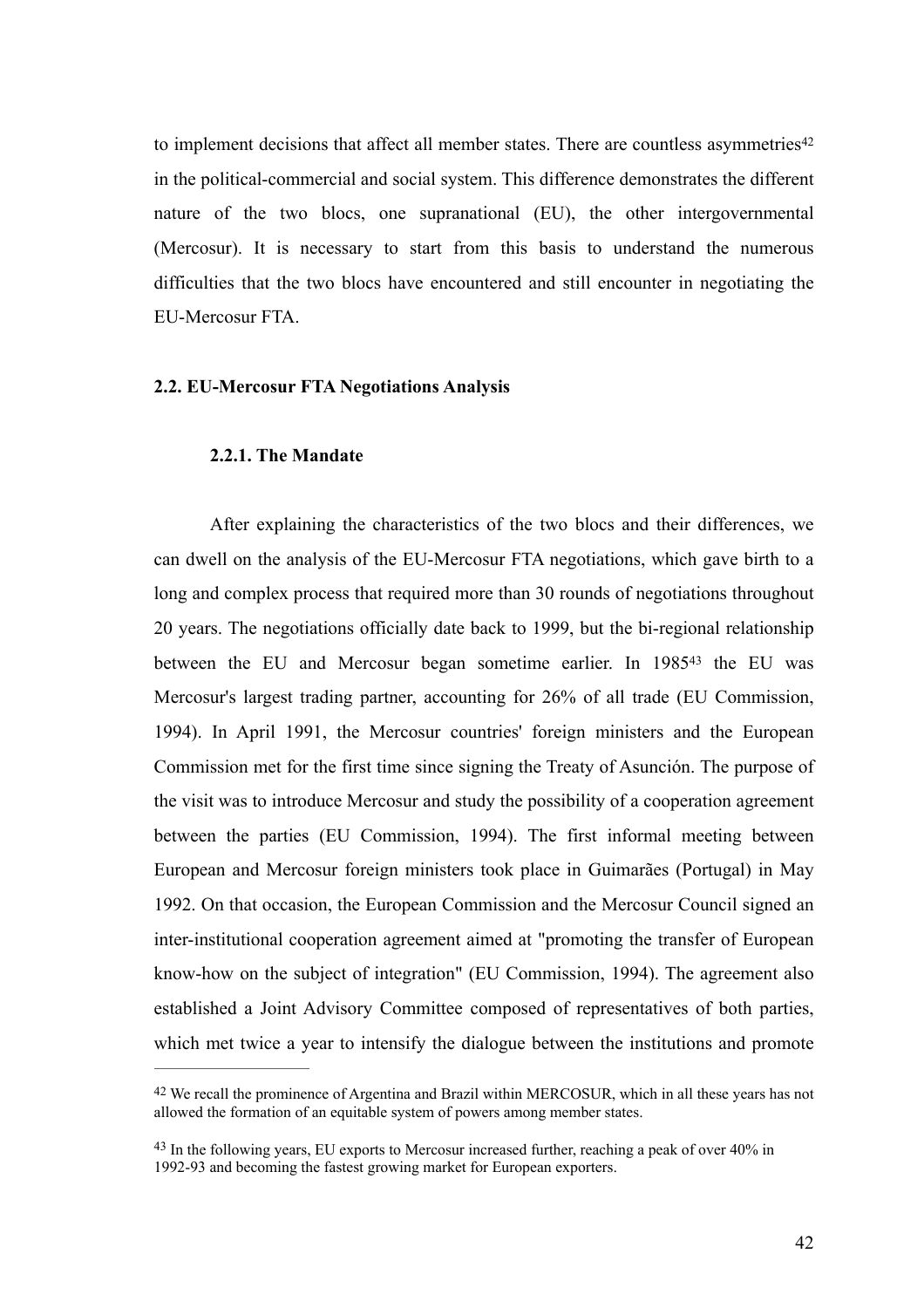and monitor cooperation. This was initially very focused on the "exchange of information, staff training, technical assistance and institutional support". Later, the Committee outlined further guidelines for cooperation between the Union and Mercosur, establishing that it would focus on three areas: "agriculture, technical standards and customs" (EU Commission, 1994).

<span id="page-43-1"></span>Negotiations between the EU and Mercosur to define a "framework for negotiations" between the two regional groupings began with the proposal of the then Vice President of the European Commission, Manuel Marín, who introduced the possibility of creating a free trade area between the two blocs at a meeting of EU and Mercosur foreign ministers held in São Paulo (Brazil) in 1994 (Bizzozero, 2001, p. 376). The proposal was accepted by the foreign ministers of both sides who affirmed their willingness to establish a strategy to strengthen relations, initiating an institutional dialoguewhich can be seen reflected first in the declarations<sup> $44$ </sup> of the summits of the two regions: those of the EU in Corfu and Essen, and those of Mercosur in Buenos Aires and Ouro Preto; then in the joint declaration of Brussels (1994), and finally in the European negotiation proposal (Bizzozero, 2001, p. 376). The basis of these negotiations was from the beginning strategic for both blocs, even if the emphases were different. Since 1994, the EU adopted a "two-phased strategy" that aimed to enter into an initial agreement with Mercosur to lay the groundwork for the conclusion of a broader interregional association agreement (Grieger, 2019, p.7). In that year, the EU reconfirmed itself as the leading foreign investor in Mercosur, accounting for 70% of European direct investment in Latin America; therefore, the signing of a first AA could have preserved its position in Mercosur, especially given the Free Trade Area of the Americas (FTAA) negotiations, which began in the same 1994.

On the other hand, for Mercosur, the option of "open regionalism" stemmed from the need to negotiate on different fronts and the search for a competitive insertion in international markets (Bizzozero, 2001, p.377). The exports of Mercosur member states to the EU have always been concentrated in primary products or products from

<span id="page-43-0"></span><sup>&</sup>lt;sup>[44](#page-43-1)</sup> At their respective summits, the heads of state and government of the two groupings echoed this desire to strengthen ties in pursuit of more ambitious goals.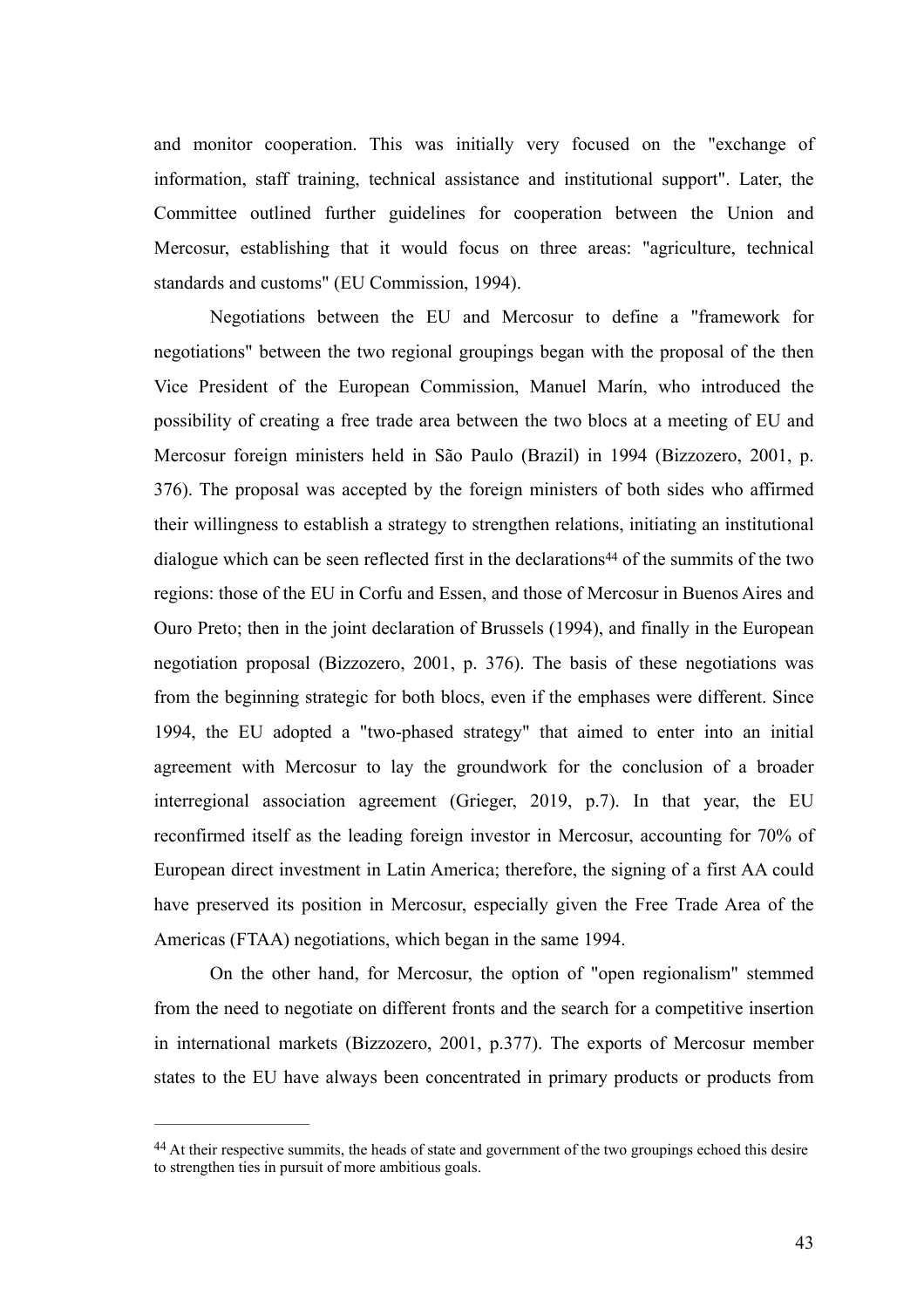the agricultural sector in which Mercosur is very competitive. So, the main objective of the negotiations with the EU was to gain access to agricultural markets. It can be said, therefore, that the beginning of EU-Mercosur negotiations is the result of the response that the two regional associations decided to give to the new needs of the international system given by factors such as the logic of strategic security; globalization; and the increasingly constant phenomenon of the construction of regional associations (Bizzozero, 2001, p. 380).

The Madrid European Council signed the Interregional Framework Cooperation Agreement in 1995. The purpose of the Agreement was precisely to "strengthen the existing relationship between the parties and prepare the conditions for creating an interregional association" (EU and Mercosur, 1995), meeting the parties' expectations. To achieve this goal, the Agreement covered "commercial, economic and integration cooperation, as well as other areas of mutual interest, to strengthen relations between the parties and their respective institutions" (EU and Mercosur, 1995). The Agreement entered into force on July 1, 1999, and still governs trade relations between the two blocs, pending its replacement by a new AA.

<span id="page-44-2"></span>Negotiations of the EU-Mercosur Free Trade Agreement became a significant item on the European agenda. In July 1998, the European Commission recommended the Council of Ministers to authorise it to open negotiations with Mercosur by presenting a draft negotiating mandate. Based on this document, in September 1999, the EU Council of Ministers adopted negotiating directives, instructing the Commission to beginnegotiations, starting on 1 July  $2001^{45}$  $2001^{45}$  $2001^{45}$  (Molle,  $2008$ , p. 101). The mandate remained hidden for a long time (as are still today, many other documents of this negotiation) until a recent leak released the French version of the document[.](#page-44-1)<sup>[46](#page-44-1)</sup> It contains the directives describing the path for the negotiation process. The document has three parts: Trade, Political Dialogue, and Cooperation (Ghiotto and Echaide, 2019,

<span id="page-44-3"></span><span id="page-44-0"></span><sup>&</sup>lt;sup>[45](#page-44-2)</sup> The request that the negotiation be pursued before that date was made in light of the WTO round, which was to take place shortly thereafter (Molle, 2008, p. 101).

<span id="page-44-1"></span><sup>&</sup>lt;sup>[46](#page-44-3)</sup> This document can be found at Bilaterals.org <Bruxelles, le 17 septembre 1999 VERSION [CONSOLIDEE UNIQUEMENT A USAGE INTERNE UE-MERCOSUR DIRECTIVES DE](https://www.bilaterals.org/IMG/pdf/ue-mercosur-mandat-sep-1999.pdf)  [NEGOCIATION, PAR LA COMM>](https://www.bilaterals.org/IMG/pdf/ue-mercosur-mandat-sep-1999.pdf)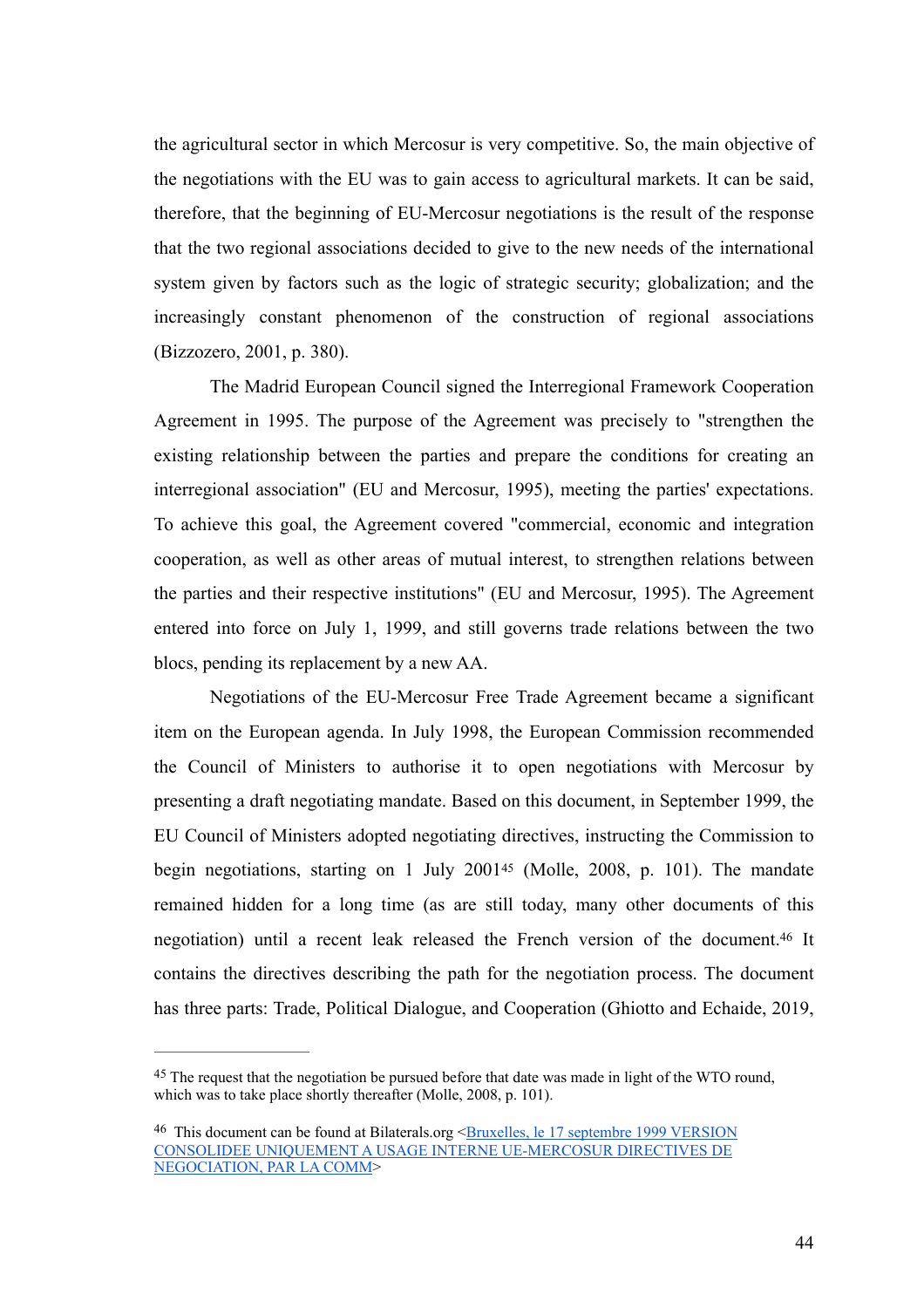p.9). In essence, this mandate states that "the agreement must promote economic and social progress, taking into account the principle of sustainable development and the needs of environmental protection" (Ghiotto and Echaide, 2019, p. 9). These concepts, which are surprisingly modern and still relevant today, are perfectly in line with the principles of sustainable development that developed in those years and led to the signing of numerous multilateral conventions (see 1.1.2 and 1.1.3). They confirm that Sustainable Development issues have been part of the agreement from the beginning. In the mandate, the longest and most detailed part is the one on Cooperation, which covers transport, fisheries, telecommunications and customs, agricultural, statistical, technological and educational Cooperation, among others.

Europe in 1999 wanted to modernize the administrative reality of the bureaucratic systems of the Mercosur countries to facilitate trade and investment (Ghiotto and Echaide, 2019, p. 9). In this regard, some measures are proposed in the mandate, for example, technical assistance and cooperation between institutions, working groups and exchange of information on the methodologies applied. In this sense, an attempt was made to address the significant asymmetries that have existed and still exist today between European and Latin American countries (where there are severe economic, political and social deficits). Furthermore, the mandate contained the mode of dialogue set by the EU, which was intended to take place both at the ministerial level and between officials and parliaments (Ghiotto and Echaide, 2019, p. 10). Thus, a deeper integration was encouraged that was not limited to economic matters, which remained central to the mandate giving rise to several objectives. The first objective is to encourage the harmonization of the administrative and customs systems. Another is to achieve the liberalization of trade in goods in 10 years[,](#page-45-0) $47$  yet another is to achieve the progressive liberalization of services[.](#page-45-1)<sup>[48](#page-45-1)</sup> The agreement was intended to promote harmonizing the customs systems and, consequently, of the administrative systems of both parties. In this regard, mechanisms for "regulatory cooperation" were incorporated,

<span id="page-45-3"></span><span id="page-45-2"></span><span id="page-45-0"></span><sup>&</sup>lt;sup>[47](#page-45-2)</sup> Taking into account, of course, the sensitivity of some products.

<span id="page-45-1"></span>Again, the mandate establishes a 10-year term. [48](#page-45-3)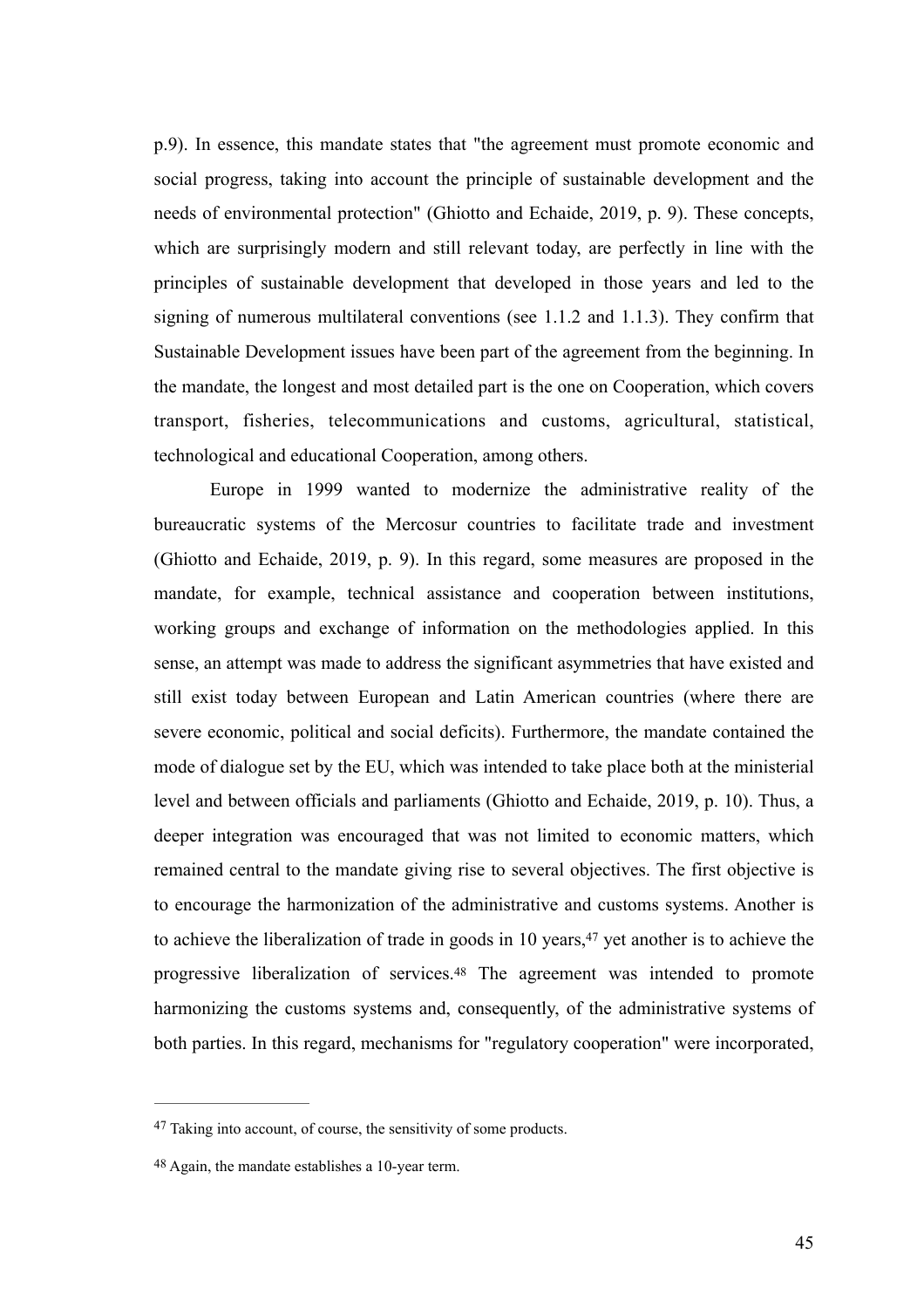establishing open consultation for the "harmonization of regulatory requirements based on international or European standards" (EU, Title 3 p. 7).

To proceed with the preparatory work for the negotiations, the Cooperation Council established in the 1995 Agreement met in Brussels in November 1999. On that occasion, the parties defined the structure, methodology and timetable for future negotiations. Also established was the EU-Mercosur Bi-regional Negotiations Committee (Molle, 2008, p. 101), the principal negotiating mechanism accompanied by the Cooperation Subcommittee, three subgroups on specific areas of cooperation, and three other technical groups related to trade issues.

### **2.2.2. The Negotiation Process**

The official negotiations of the FTA EU-Mercosur were launched in April 2000, experiencing different phases and various ups and downs that led to numerous interruptions. The first phase of negotiations took place from 2000 to 2004, including 15 meetings of the Bi-regional Negotiations Committee (BNC) and three ministerial meetings. During the first round of negotiations (April 2000 and Madrid Summit, May 2002), the objectives and scope of the agreement were defined. The topics covered political, economic, trade and cooperation issues. At that time, the strategies of both sides seemed "synchronized in an interregional logic, based on liberal visions of open regionalism and the globalization process with a negotiating matrix based on the WTO-plustrade agreement model"<sup>[49](#page-46-0)</sup> (Sanahuja and Rodriguez, 2019, p. 5), whereby the parties intended to "implement as soon as possible a substantial cooperation package in areas of common interest" (EU, Mercosur, 2002); among them: the areas of customs, internal markets, macroeconomic coordination policy, the social dimension of Mercosur, norms and standards, and agriculture, among others (EU, Mercosur, 2002). As we will see later (see 2.3.1), among the themes related to cooperation, Sustainable

<span id="page-46-1"></span><span id="page-46-0"></span><sup>&</sup>lt;sup>[49](#page-46-1)</sup> "WTO Plus" is commonly used to describe commitments made by members during their WTO memberships with content and levels of obligations that exceed those required by the agreements. For example, when a country negotiates its accession to the WTO, it may be asked to make concessions that exceed existing WTO agreements' requirements or commit to following stricter rules than those required by the WTO. These are the WTO plus commitments or concessions.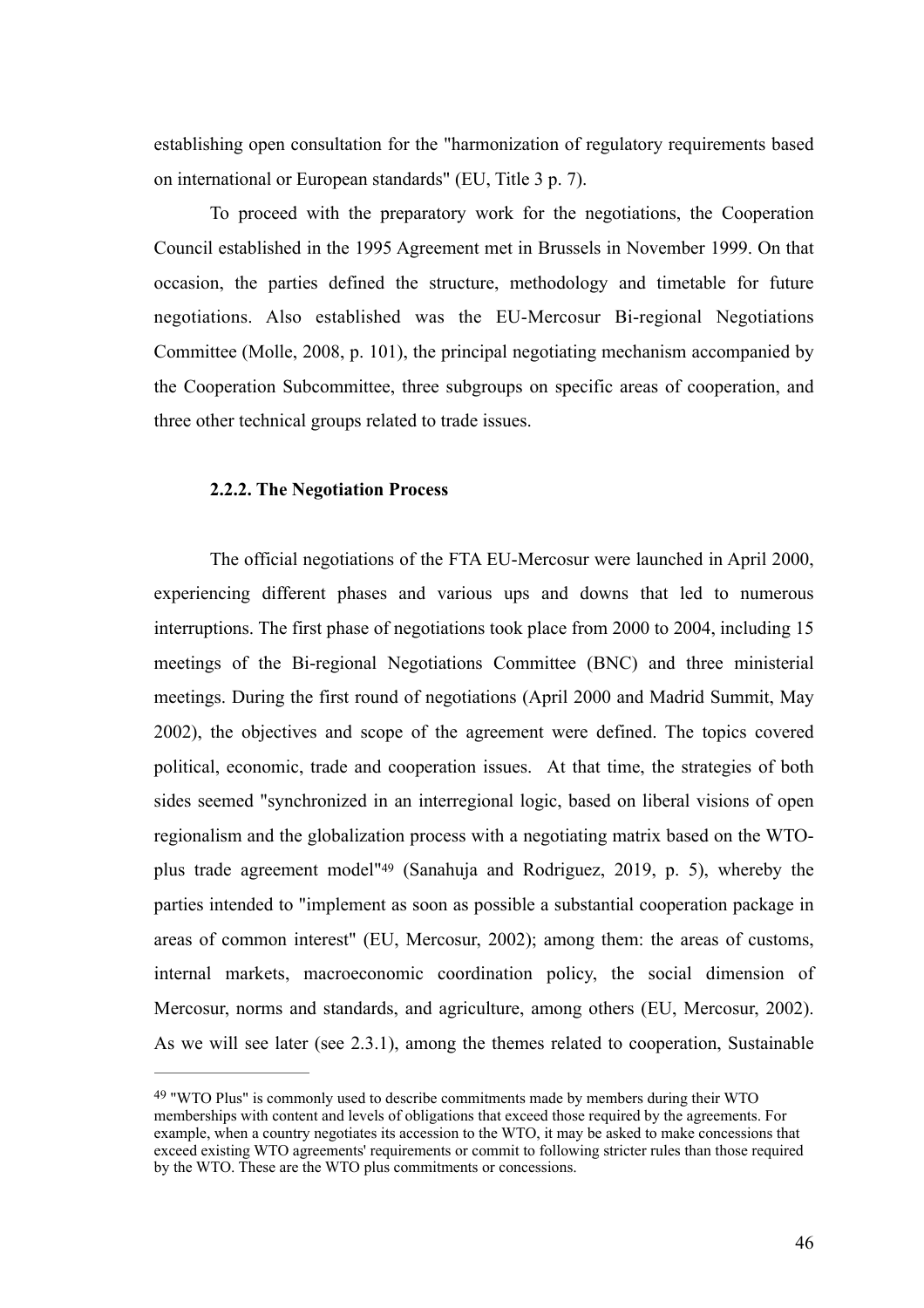<span id="page-47-3"></span><span id="page-47-2"></span>Development in its three dimensions was also beginning to make its way into the spotlight. During the first phase, the negotiations were directly linked to the discussions on agriculture within the WTO and the progress made on the liberalization of agricultural products (Ghiotto and Echaide, 2019, p. 10). Between 1998 and 2000, the EUhad become the primary recipient of Southern Bloc exports.<sup>[50](#page-47-0)</sup> At the same time, Mercosur (led by Brazil and Argentina) had attracted the attention of the United States (US)and China, $51$  which had undertaken economic initiatives towards it. This had an impact on the EU's trade decisions. Facing competition with the US and China, the EU invested time and resources into monitoring Mercosur and its third-party trade partners (Meissner, 2016, p. 105). In this way, the EU, which had gained a privileged position in Mercosur in previous years, lost political and economic presence in the region. The competition with the US motivated the European Commission to pursue negotiations. The negotiation of the EU-Mercosur FTA took place simultaneously as the FTAA negotiation, with Brazil trying to use this as a means of blackmail to obtain a better agreement for Mercosur. Both negotiations found difficulties in reaching an agreement, proving to be "unprecedentedly comprehensive" (Meissner, 2016, p. 105). In both, the most challenging issue was agriculture. In this regard, the position of the European Commission was: "it could not negotiate agribusiness in the FTA (...) unless the US would do the same and unless the US and Japan would stop subsidizing their (respective) agricultural markets" (Meissner, 2016, p. 105). Like the US, the EU tried to circumvent the agriculture negotiations by dividing the negotiations into different phases. The EU was confident in an agreement on new multilateral rules in the WTO Doha Round negotiations, which undoubtedly would have had an impact on the EU-Mercosur talks, but this did not happen (see 1.1.7) as, already in 2003, the crisis of the multilateral trading system and the Doha Round within the WTO became evident (Ghiotto and Echaide, 2019, p.10). Between 2000 and 2004, the EU committed to a 90% opening, vis-à-vis Mercosur, but without liberalization in agricultural products

<span id="page-47-0"></span>Approximately 30% of total Mercosur trade went to the EU (Makuc, Duhalde and Rozemberg in [50](#page-47-2) Ghiotto and Echaide, 2019, p. 10).

<span id="page-47-1"></span><sup>&</sup>lt;sup>[51](#page-47-3)</sup> Between 1991 and 2001, the export volume from Brazil to China tripled. Nel 2004, Brazil even announced that it would start FTA talks with China (Meissner, 2016, p.102).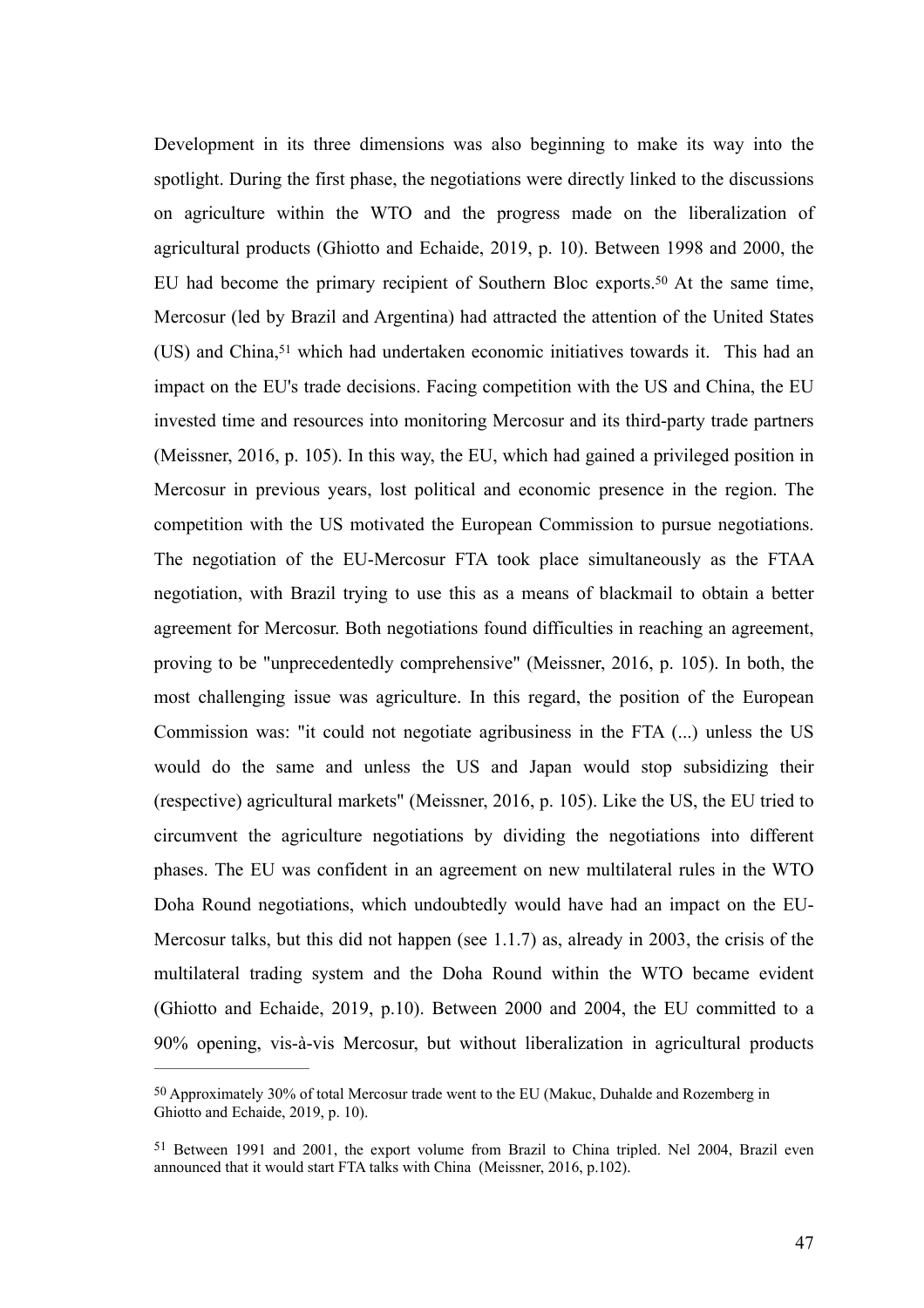(which were most significant interest to Mercosur). The EU offered the entry of these sensitive products under the "quota system", while the expansion should have depended on the outcome of the WTO rounds (Molle, 2008, p. 103). However, the last offer exchanged was unsatisfactory (as both sides remained firm on their position), and the mismatch in the level of ambition for trade liberalization in agriculture caused the EU-Mercosur negotiations to be frozen. At the same time, FTAA talks were also frozen.

The period between 2004 and 2009 was "one of mutual disinterest" (Sanahuja and Rodriguez, 2019, p. 11). During those years, there were meetings of officials trying to resume negotiations but failing to do so. The failure was mainly due to the internal political conditions of the two blocs that were not conducive to dialogue. While the new South American progressive governments pursued "neo-developmentist" policies visibly misaligned with the EU, it preferred a liberal model of "open regionalism", and in those years, the number of its members was growing more and more[.](#page-48-0)<sup>[52](#page-48-0)</sup> Only in 2008, the financial crisis and its consequent impact on the reduction of exports (in addition to the WTO crisis) pushed the European Commission to seek the resumption of negotiations at the global level and Mercosur.

<span id="page-48-4"></span><span id="page-48-3"></span>The second phase of negotiations began in 2010, against the backdrop of a stalled Doha round and stalled FTAA talks. The reopening of negotiations was announce[d](#page-48-1) at the 6th EU-LAC summit in Madrid<sup>[53](#page-48-1)</sup> (May 2010), arousing the discontent of a group of European countries (including France, Austria, Poland, Ireland, Hungary, Luxembourg and Finland) concerned, among other things, about the increase in beef and poultry imports.[54](#page-48-2)

<span id="page-48-5"></span>The new phase of negotiations involved developing regulatory frameworks on the one hand and the preparation of bids on the other (Makuc, Duhalde, and Rozemberg, 2015, p. 28). Nevertheless, this period was characterized by a particular slowness of

<span id="page-48-0"></span> $52$  In 2004 alone, the EU incorporated 10 new members, bringing the total to 25.

<span id="page-48-1"></span><sup>&</sup>lt;sup>[53](#page-48-4)</sup> During the summit, the establishment of the European Union Foundation - Latin America and the Caribbean (EU-LAC) was also decided upon as an instrument for strengthening joint cooperation and strategies and measures were discussed.

<span id="page-48-2"></span><sup>&</sup>lt;sup>[54](#page-48-5)</sup> This group of countries sent a letter to the European Commission rejecting the negotiations, criticizing the secrecy of the negotiation process, and warning that an agreement with Mercosur would lead to a 70% increase in beef imports and a 25% increase in poultry imports (Sanahuja and Rodriguez, 2019, p. 11).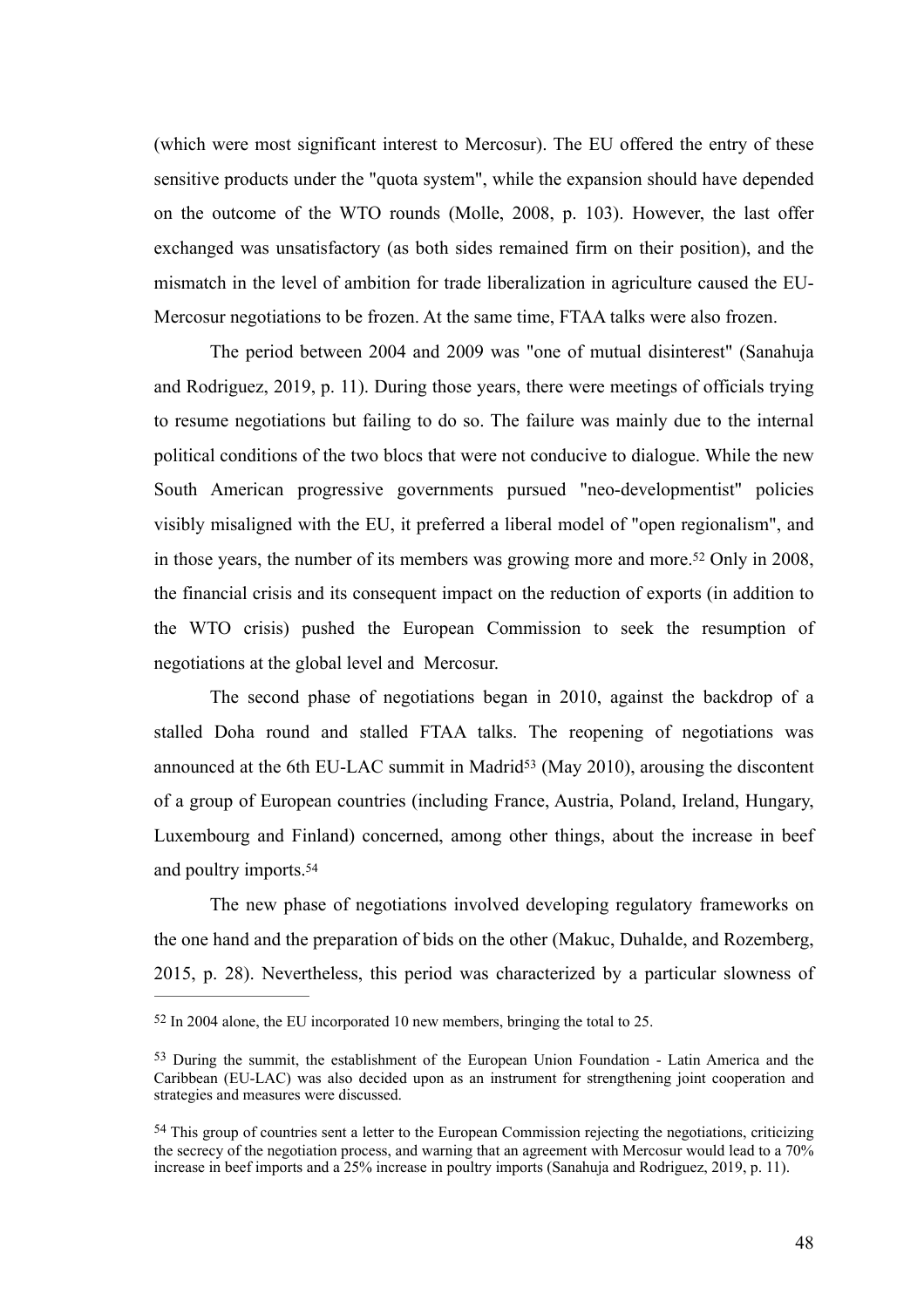<span id="page-49-2"></span>negotiations. During the 2011 and 2012 rounds, there were nine negotiating rounds and several BNC meetings). Despite this, there was no exchange of offers, and progress was only made in the regulatory chapters on services, government procurement, customs, tradefacilitation and intellectual property. Mercosur<sup>[55](#page-49-0)</sup> proposed incorporating several figures to rebalance the trade asymmetries between the two blocs. However, on the other hand, the EU remained anchored to protectionism in agricultural matters, causing a reluctant response from Latin American countries to make, for example, concessions on the liberalization of trade in services.

<span id="page-49-3"></span>Moreover, the European Commission's announcement that starting in 2014, it would remove several upper-middle-income countries (including most Mercosur countries) from the "General System of Preferences" (Ghiotto and Echaide, 2019, p.11) put pressure on Mercosur, increasingly led by Argentina and Brazil. Faced with the new reality, the two powers reacted in different ways: Brazil attempted to accelerate negotiations (driven mainly by pressure from the agribusiness sector), while Argentina<sup>56</sup> continued to defend trade instruments that took into account asymmetries, intending to reach a balanced agreement (Larisgoitía and Bianco in Ghiotto and Echaide, 2019, p. 11-12). The waters moved from 2014 onwards, with the end of the commodity cycle and the arrival in power of liberal-conservative governments in Argentina and Brazil (2015), which allowed adopting a liberal strategy of external openness (Sanahuja and Rodriguez, 2019, p. 5).

The last phase of negotiations focuses on the period 2016-2019, emphasizing the new crisis scenario of globalization and how this factor affected the agreement's success. In June 2015, a Ministerial Meeting was held in Brussels, resulting in a joint statement in which both parties reaffirmed their total commitment to conclude the

<span id="page-49-0"></span><sup>&</sup>lt;sup>[55](#page-49-2)</sup> At that time, Mercosur was facing the suspension of Paraguay and the joining of Venezuela to the bloc and center-left governments, while Argentina and Brazil were pursuing other priorities as part of a South-South cooperation program supported by the huge gains of the commodity boom cycle (Grieger, 2010, p. 7).

<span id="page-49-1"></span> $56$  During this phase, Argentina had been very active, proposing the "infant industry clause" that allowed the elevation of tariffs applied in those industrial sectors that the government intends to strengthen or restructure (later abolished in the last phase of the negotiations), and insisting on supporting the "temporary admission" and "restitution" schemes to foster competitiveness (Ghiotto and Echaide, 2019, p.11).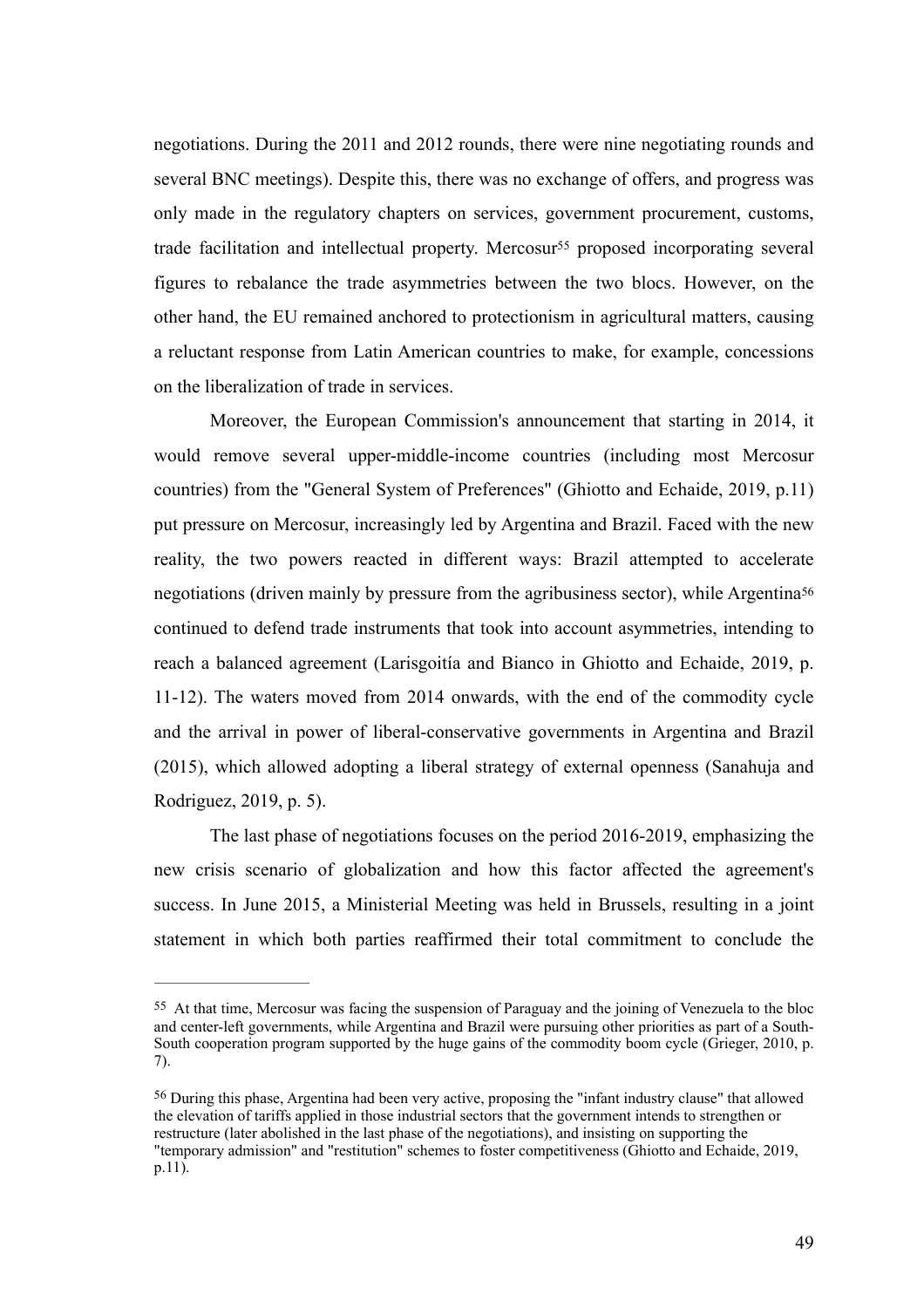negotiations (EU and Mercosur, 2015). In that same period, tendencies towards fragmentation of international trade and protectionist impulses induced by the rise of new nationalist and extreme right-wing political actors (recall the election of President Trump in 2016) emerged in the international system, calling into question the multilateral system. In 2016, EU-Mercosur negotiations officially resumed and, since then, the exchange of market access offers took place. The reopening of the dialogue can be considered an expression of the defense of open trade and the multilateral system and can be seen as a political response to this crisis of globalization (Sanahuja and Rodriguez, 2019, p. 5). At that time, political changes in the Mercosur countries brought more pro-free trade governments to power. The governments of Argentina and Brazil put aside several of the demands that had previously stalled negotiations, intending to support "smart insertion into the world" (Ghiotto and Echaide, 2019, p. 12). For its part, the EU adopted an offensive trade stance framed in its policy on "Trade for All" (2015). However, agriculture remained the most challenging point of negotiation, with EU member states declaring defensive interests in this regard. 2017 saw the failure to announce the end of negotiations during the 11th WTO Ministerial Conference in Buenos Aires.

### **2.2.3 The 2019 Agreement**

In June 2018, in Montevideo, the parties understood the pillars of political dialogue and cooperation, but the closure of the trade chapter of the agreement did not happen. Nevertheless, agricultural liberalization remained a problem for some European countries, and even on the Mercosur side, statements were made against the agreement calling for the inclusion of an "industrial development clause," the granting of "special and differential treatment," and the establishment of a limit to protection under geographical indications requested by the EU, among others (Consejo Industrial del Mercosur, 2018). This showed that, in reality, the trade pattern that has always characterized EU-Mercosur trade had not changed much during the negotiations, but rather many asymmetries between the parties remained (Cienfuegos, 2016. p. 231).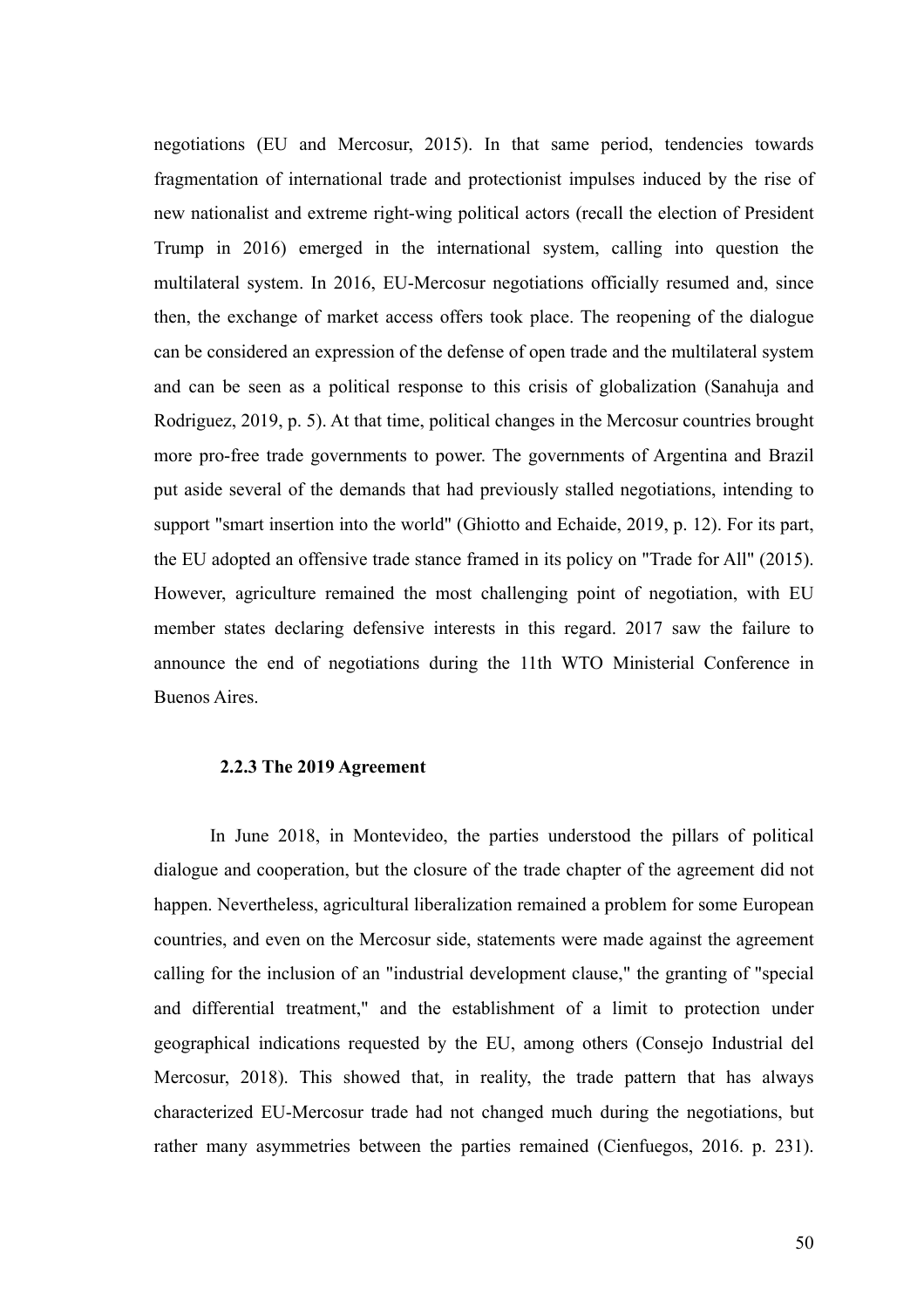Despite this, the challenges posed to the multilateral trading system by growing U.S. unilateralism and protectionism, the uncertainties of the impact of the U.S.-China "trade war," the looming exit of the United Kingdom from the EU, and the electoral dynamics in the EU and Mercosur countries in 2019 finally created the opportunity to conclude the negotiations (Grieger, 2019, p. 7-8).

On June 28, 2019, the European Union and Mercosur reached a political agreement for an ambitious trade agreement covering issues such as tariffs; rules of origin; technical barriers to trade; sanitary and phytosanitary measures; services; government procurement; intellectual property; small- and medium-sized enterprises; and sustainable development (EU Commission, 2021). The agreement was announced at the 2019 G20 summit in Osaka, after 20 years of negotiations, under global media attention. The culmination of the negotiations was seen as an opportunity for the actors involved to take a normative role, sending a powerful political signal in the face of the rise of economic nationalism (Sanahuja and Rodriguez, 2019, p. 5). Economically, the agreement, if ratified, would create the largest free trade zone in terms of population and a market that accounts for nearly a quarter of global GDP. Moreover, the EU would gain essential advantages in the industry and services sectors and some agricultural products (among them wines and dairy products). In contrast, Mercosur would gain better access to the European market for its agricultural exports (Sanahuja and Rodriguez, 2019, p. 18).

## **2.3 The Sustainable Development in the Agreement**

#### **2.3.1 The Sustainable Development in the negotiations**

In 1995, Sustainable Development was already an issue in the EU-Mercosur negotiations, as can be seen in the European Commission document "European Union/ Latin America: Current Situation and Prospects for Strengthening the Partnership 1996-2000", approved by the European Council in December 1995, in which the Commission's strategy for external relations with Latin America is reaffirmed, based on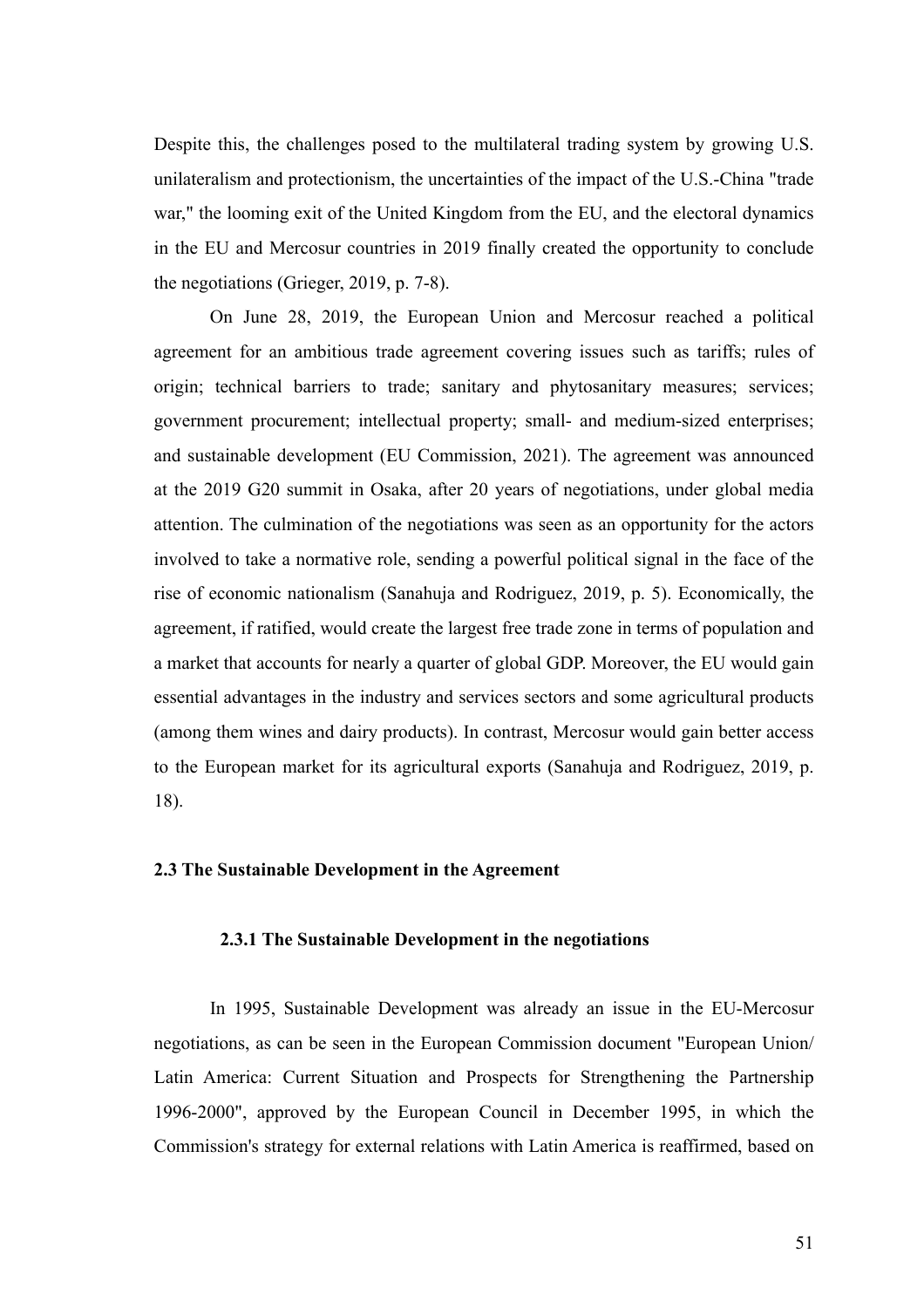a dialogue with the various regional integration groups, with a view to "contributing to the creation of a strategic alliance on issues where convergent positions exist, in order to improve bargaining power on the international scene and promote models of sustainable development that ensure the positive inclusion of the various actors in the globalization process" (Bizzozero, 2001, p. 378). From its inception, the concept was the outline of the negotiation and can also be found in the Interregional Framework Cooperation Agreement of 1995, focusing on environmental issues. In this regard, Article 17 - "Cooperation on environmental protection", states: "The Parties, following the objective of sustainable development, shall promote that the protection of the environment and the rational use of natural resources be taken into account in the different areas of interregional cooperation" (EU, Mercosur, 1995). A more modern and broader consideration of the theme can be found: in the First Meeting of the EU-Mercosur biregional negotiations committee (Buenos Aires, April 6-7, 2000), in which the parties established the principles of the negotiations, giving priority to their relations in the "political, economic, commercial, cultural and cooperation fields, building a deeper and more comprehensive partnership between the two regions, which should be based on democracy, sustainable development and economic growth with social justice" (point 1, General Principles and Objectives); and in the 2002 Second Meeting of Heads of State and Government of the European Union and Mercosur, point 3 of which reads: the parties "decided to strengthen and deepen their political dialogue on issues of mutual interest in the international agenda, in particular: (...) sustainable development, taking into account the economic, social and environmental dimensions" (EU, Mercosur, 2002). Since then, with its three dimensions (see 1.1.4), the theme has gained more and more space in the international discussion and the EU-Mercosur negotiations. As we will see later (see 2.3.3), even during the negotiation standoff, sustainability concerns still gave rise to actions such as the EU's call for a first Sustainability Impact Assessment (2016). Furthermore, in 2009, the report of the European Parliament on the strategy of the European Union for relations with Latin America, in its paragraph c) "with regard to the social sphere of the bi-regional strategic partnership", point 25 recommends "a coordination of the positions of the two regions on the way to achieve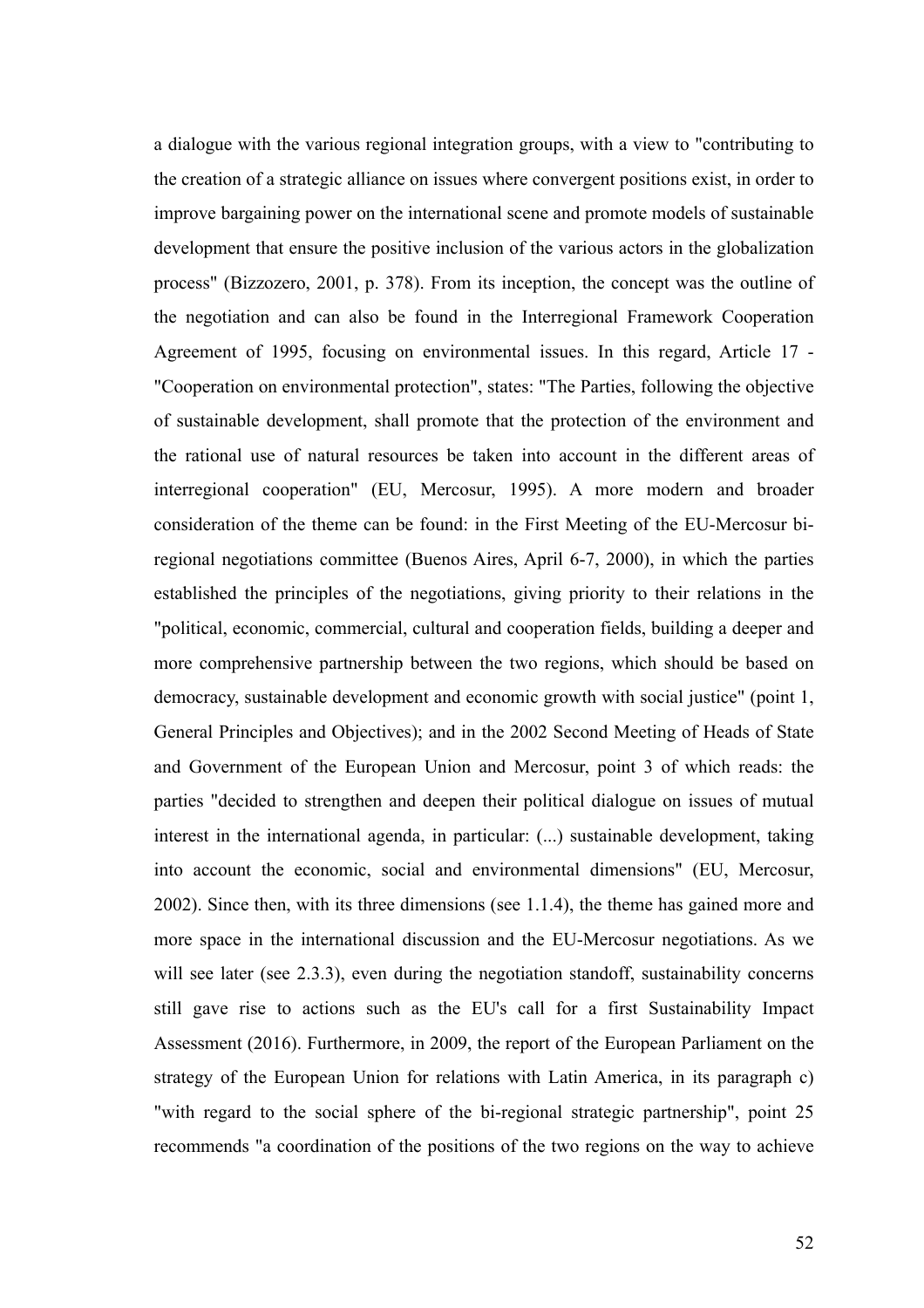the Millennium Development Goals in view of the high-level session of the United Nations to be held in September 2010" (2009/2213 (INI)), referring in particular to "those (the goals) which concern the fight against poverty, the creation of stable and quality employment and the social integration of marginalised groups, in particular indigenous groups, children, women and people with disabilities" (EU Parliament, 2009/2213 (INI)). The Parliament considered that the MDGs were "among the most important objectives to be achieved by 2015, focusing on investments in the poorest countries and most vulnerable populations" (point 26) and invited the two regions to "find common ground before the high-level meeting on the MDGs in September 2010 (EU Parliament, 2009/2213 (INI)).

<span id="page-53-2"></span>Accordingly, on 17 March 2010, the Committee on Development of the EuropeanParliament<sup>[57](#page-53-0)</sup> called on the EU and Latin American and Caribbean countries (LAC) to "improve their partnership and cooperation mechanisms, placing greater emphasis on the defense of human rights and political, environmental and social rights, including the cultural rights of indigenous minorities" (point 1). They urged them to "strengthen their partnership to address ecological challenges" (point 4), calling for greater attention to "combating climate change" through "the establishment of essential measures based on the preservation of forests and natural resources, as well as a sustainable agricultural model making use of agroforestry and natural reforestation measures" (point 6). Finally, they called for "the signing of the ILO conventions, by all countries concerned, (see 1. 1.6 of this study) and in particular Convention 169 on the Rights of Indigenous Peoples" (point 14).

<span id="page-53-3"></span>Negotiations resumption in 2010 were based on the parties' general principles and objectives during the first phase (2000-2004). The theme of Sustainable Development became more and more prominent in the trade part of the agreement. On the occasion of the visit of the EU T[r](#page-53-1)ade Commissioner<sup>[58](#page-53-1)</sup> to discuss Mercosur negotiations in Paraguay and Uruguay (2011), it was reaffirmed that the EU-Mercosur

<span id="page-53-0"></span> $57$  It is a standing committee of the European Parliament which has been dealing mainly with the development and cooperation policy of the European Union since 1997.

<span id="page-53-1"></span><sup>&</sup>lt;sup>[58](#page-53-3)</sup> EU Trade Commissioner Karel De Gucht visited Paraguay and Uruguay on 7-9 February 2011.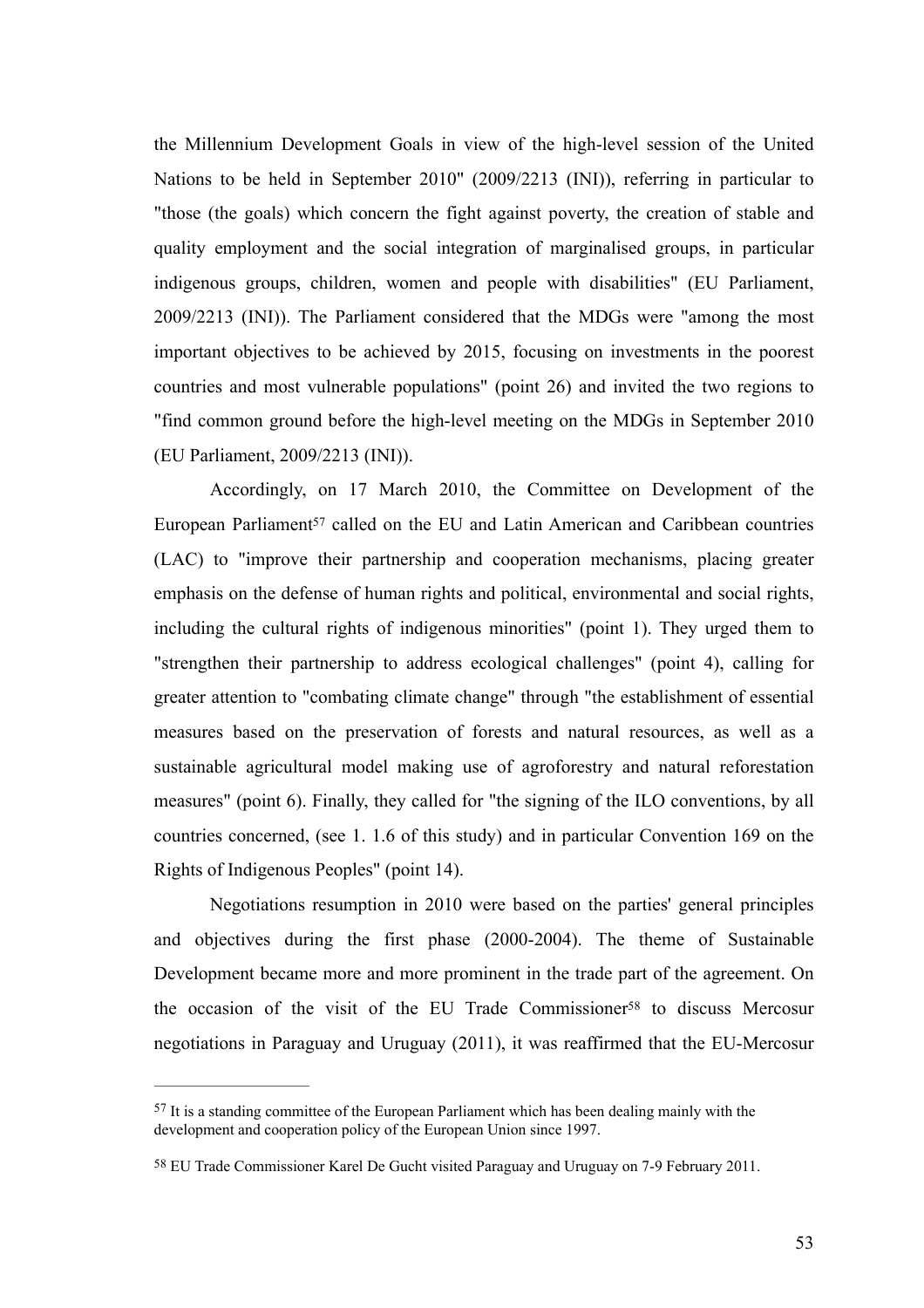trade part of the AA was not intended to cover only issues related to goods, but also issues such as services, investments, government procurement and trade and sustainable development. During the following years, the topic became increasingly central to the negotiations. In September 2017, the parties established the formation of a Sub-Committee on Trade and Sustainable Development, whose task, among other things, was to prepare the Trade and Sustainable Development Chapter for inclusion in the agreement.

# **2.3.2 The Trade and Sustainable Development Chapter**

The parties presented the Trade and Sustainable Development (TSD) Chapter as "the solution" to the many criticisms the agreement has received and continues to receive regarding its sustainability (see 2.5). It includes 15 pages on this topic, "establishing principles and actions regarding labor and environmental aspects of sustainable development of specific relevance in a trade and investment context" (Article 1.1), with the aim of "enhancing the integration of sustainable development into the trade and investment relations of the Parties" (Article 1.1). In the TSD, the Parties explicitly recognize "that the economic, social and environmental dimensions are interdependent and mutually reinforcing in sustainable development" (Article 1.3). They reaffirm their "commitment to promote the development of international trade in a manner that contributes to the goal of sustainable development, for the welfare of present and future generations" (Article 1.3), giving evidence that interregional trade agreements cannot in any way avoid considering the issue. The Chapter considers that Parties should adopt laws and policies "consistent with each Party's commitment to international agreements and labor standards" (Article 2.1), while still leaving "freedom to determine their policies and priorities for sustainable development, to establish levels of domestic environmental and labor protection  $(...)$  and to adopt or amend their laws and policies" (Article 2.1). Policies must not weaken levels of environmental protection or waive/waiver/not effectively enforce legislation regarding environmental or labor law to encourage trade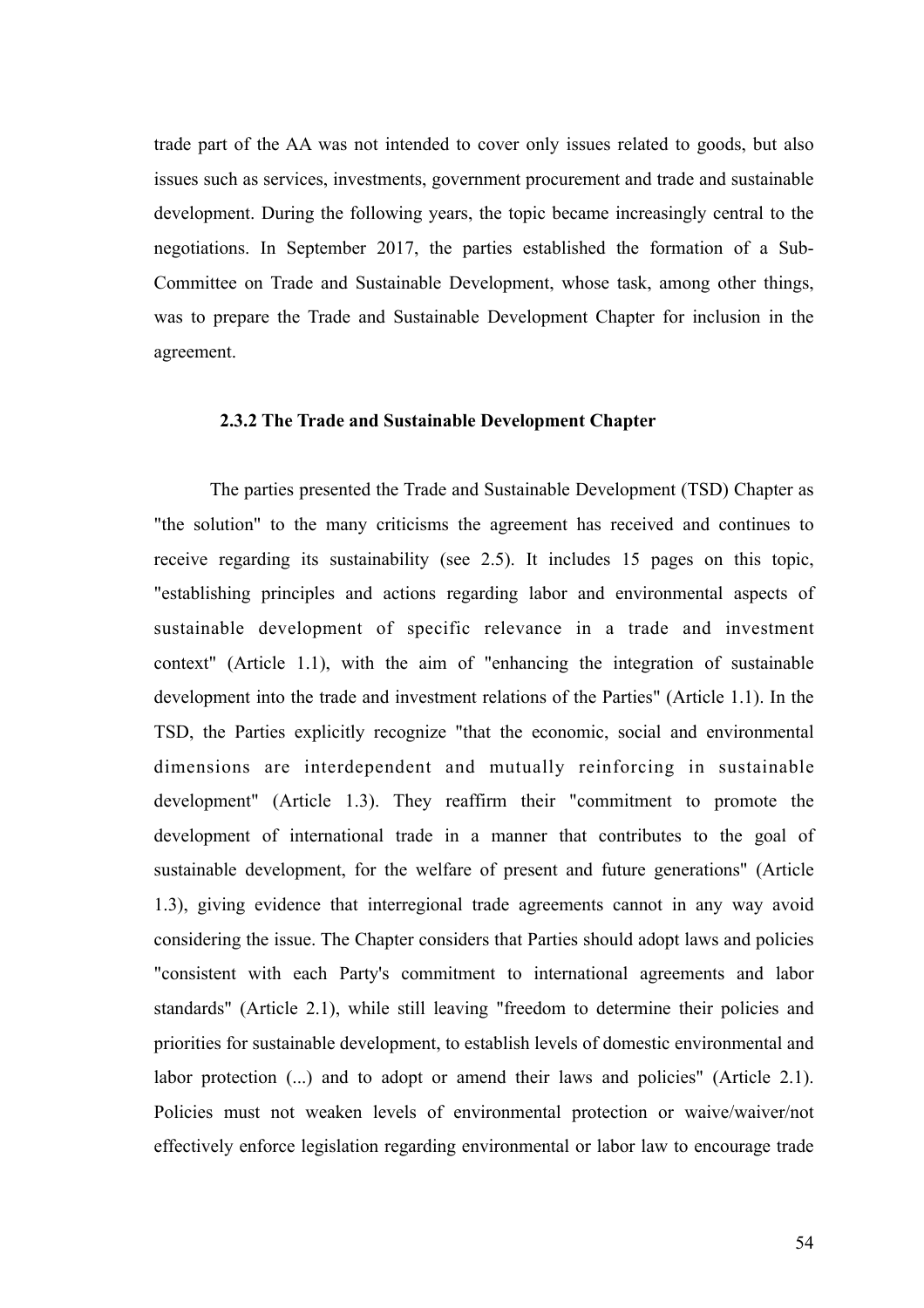or investment (Articles 2.3, 2.4 and 2.5). Similarly, environmental and labor legislation must not be applied "in a manner that would constitute a disguised restriction on trade or unjustifiable or arbitrary discrimination" (Article 2.6), further confirming that trade and sustainable development must cooperate harmoniously and transparently (Article 3), without one impeding the success of the other.

The TSD deals with several topics of sustainable development by relating them to the trade sphere of the agreement, among which we recall: multilateral agreements on labor standards (Article 4); multilateral agreements on the environment (Article 5); trade and climate change (Article 6); trade and biodiversity (Article 7); trade and sustainable management of forests (Article 8); trade and sustainable management of fisheries and aquaculture (Article 9); technical and scientific information (Article 10); and trade and responsible management of supply chains (Article 11). Specifically, concerning multilateral labor standards and agreements, the Parties reaffirm their commitment to "promote the development of international trade in a manner that fosters decent work for all, including women and youth" (Article 4.2). In this regard, each Party commits: to "respect promote and effectively apply internationally recognized core labour standards as defined in the ILO core conventions" (Article 4.3); and to "ratify IL[O](#page-55-0) core conventions, protocols and other relevant ILO $59$  conventions to which it is not yet a party (...)" (Article 4.4). About Multilateral Environmental Agreements, the parties (recognizing the importance of the environmental dimension (Article 5.1)) reaffirm their commitment to "promote and effectively implement, multilateral environmental agreements (MEAs), protocols and their amendments (...)" (Article 5.3). Furthermore, in article 7, the parties recognize the importance of the conservation and sustainable use of biological diver[s](#page-55-1)ity per the Conventions<sup>[60](#page-55-1)</sup> adopted on the subject; and in article  $8$ , "the importance of sustainable forest management and the role of trade in pursuing this objective and the restoration of forests for conservation and sustainable use". About the

<span id="page-55-3"></span><span id="page-55-2"></span><span id="page-55-0"></span> $59$  See 1.1.6 of this study.

<span id="page-55-1"></span> $60$  The Parties recognise the importance of the conservation and sustainable use of biological diversity consistent with the Convention on Biological Diversity (CBD), the Convention on International Trade in Endangered Species of Wild Fauna and Flora (CITES), the International Treaty on Plant Genetic Resources for Food and Agriculture, and the decisions adopted thereunder and the role that trade can play in contributing to the objectives of these agreements (article 7.1).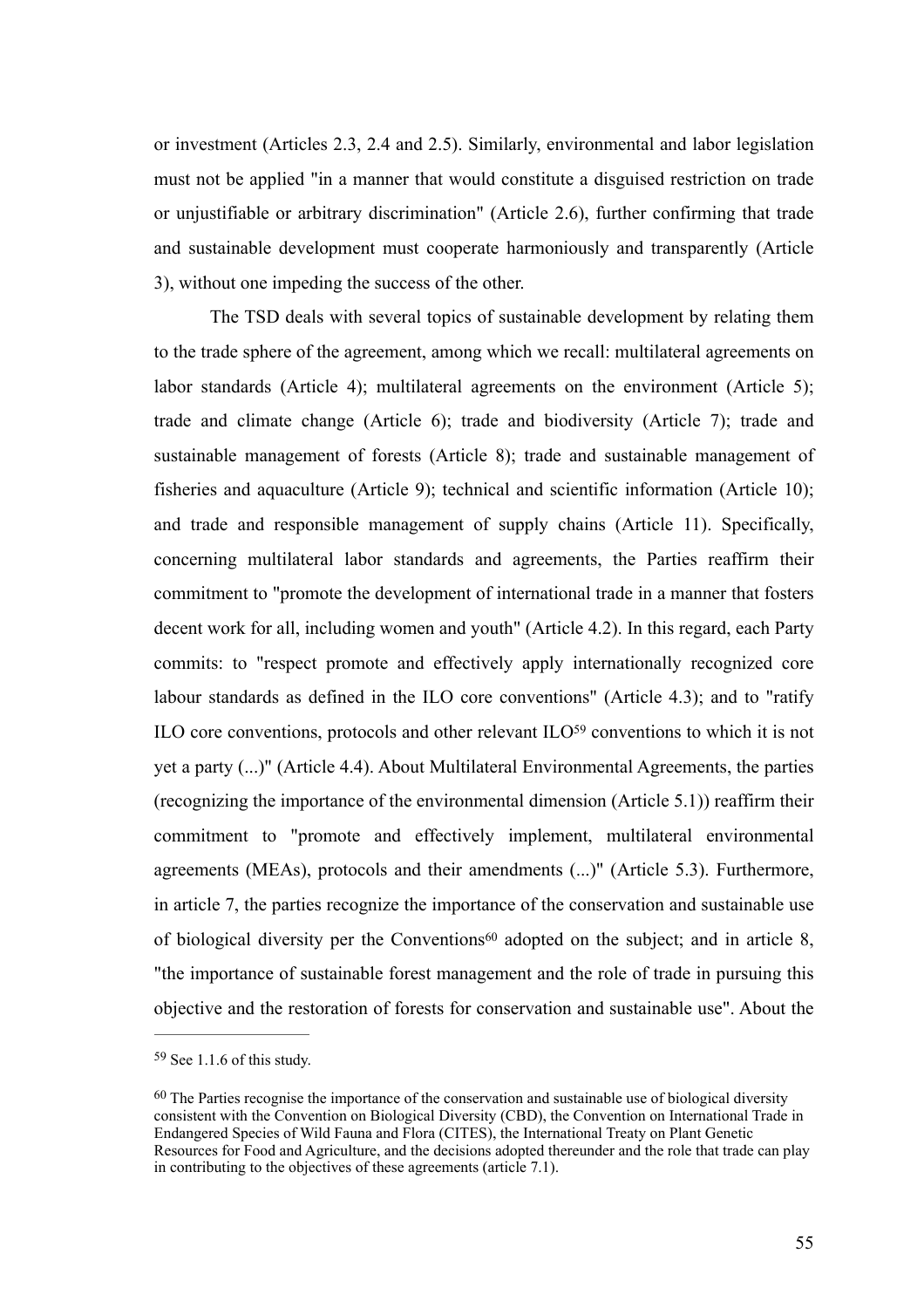topic of Climate Change, however, the parties recognize "the importance of pursuing the ultimate objective of the United Nations Framework Convention on Climate Change (UNFCCC) to address the urgent threat of climate change and the role of trade in doing so" (Article 6.1), so they commit to "effectively implement the UNFCCC and the Paris Agreement resulting from it" (Article 6.2).

Concerning Dispute Resolution, the TSD chapter incorporates a particular dispute resolution mechanism for the issues it addresses. In the case of Sustainable Development issues, the enforceable (complex law) dispute resolution mechanism provided in the General Agreement to resolve trade issues does not apply, but a nonenforceable (soft law) dispute resolution mechanism does. Simply put, the agreement does not provide enforceable penalties for violations of the provisions contained in the TSD. Any dispute that arises in this regard must first be resolved amicably by the parties to the dispute through consultations to reach a mutually satisfactory solution. in Article 15, the Parties stipulate resolution through "dialogue, consultation, exchange of information and cooperation." Only if a mutually satisfactory solution cannot be reached (in 120 days), a panel of experts may be requested to examine the issue (Article 17.1). For compliance wi[t](#page-56-0)h multilateral agreements, the expert<sup> $61$ </sup> opinions or information requested by the panel should include information and advice from relevant bodies (e.g., the ILO in labor matters). This dispute resolution mechanism is currently criticised by many on the international scene, experts and some EU member countries, as it is considered too "weak" to make the TSD effective.

# <span id="page-56-1"></span>**2.3.3 The Sustainability Impact Assessment**

The Sustainability Impact Assessment (SIA) is a DG Trade-specific tool for supporting major trade negotiations. This tool provides an in-depth analysis of the potential economic, social, human rights and environmental impacts of trade negotiations as they are taking place. On the EU-Mercosur Agreement, the first SIA was

<span id="page-56-0"></span> $61$  The group does not envision, except in a symbolic way (since the final report will be shared publicly). the "participation" of civil society.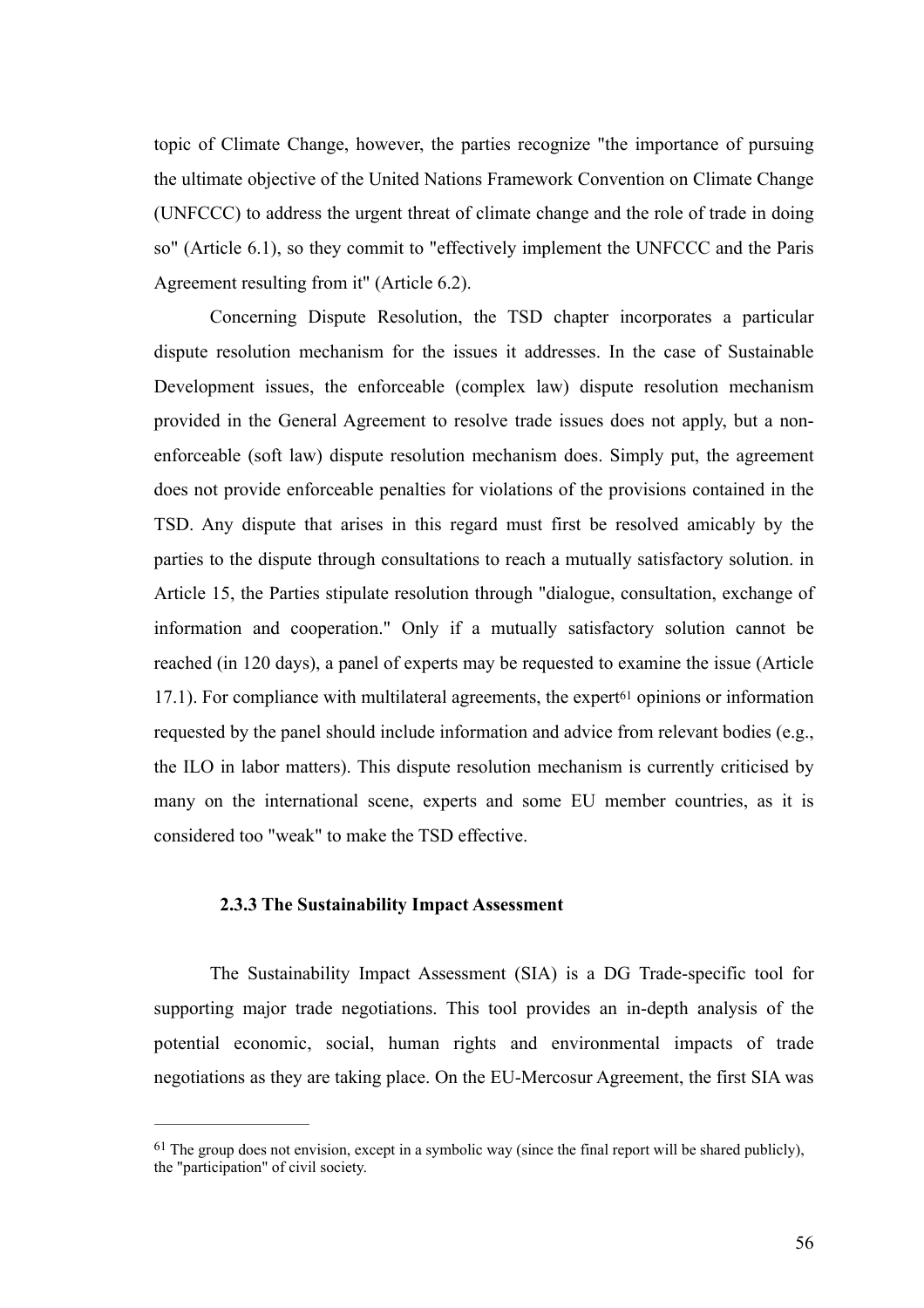requested in 2003 by the European Commission and conducted by a consortium of independent consultants led by the Institute for Development Policy and Management at the University of Manchester, producing results from 2006 to 2009. An initial Sustainability Impact Assessment (SIA) was published in 2006, and specific studies for agriculture, automotive and forestry were published in 2007. In 2009, a final SIA of the Agreement's potential economic, social and environmental implications was published. However, this first SIA did not consider the latest trade flows and political changes in the Mercosur countries and did not provide a human rights analysis (Grieger, 2019, p. 10).

Nevertheless, it was further confirmation that Sustainable Development issues were already making their way into the Agreement at that time. In 2010, the Commission published a Position Paper regarding the SIA, highlighting the possibility of achieving a positive impact of the Agreement, while unable to avoid noting several concerns set out in the Report, for example, concerning the potentially significant adverse impacts of the Agreement on the environment. Given the negotiation dynamics, which went on much longer than expected, a new SIA was requested from the London School of Economics (LSE) in 2017. The Final Report was published in December 2020, after the signing of the Agreement in Principle between EU and Mercosur, demonstrating, according to critics, that this study did not in any way guide the negotiation and decision-making processes (Cavazzini, 2019). The methodology used for this new SIA has also been widely criticized by academics, as its use usually results in more significant positive impacts than other models (Cavazzini, 2019). The Report argues that the Agreement itself is not dangerous for the environment (Co2 emissions, deforestation). Instead, what is dangerous is the states' behavior. In March 2021, the European Commission published a new Position Paper, confirming that the Agreement will have a positive impact on the economies of both the EU and Mercosur countries (increasing wages and contributing to the reduction of inequality); but also considering, inevitably, concerns about the potential impact of the Agreement on the environment (in particular on deforestation, human rights and indigenous peoples).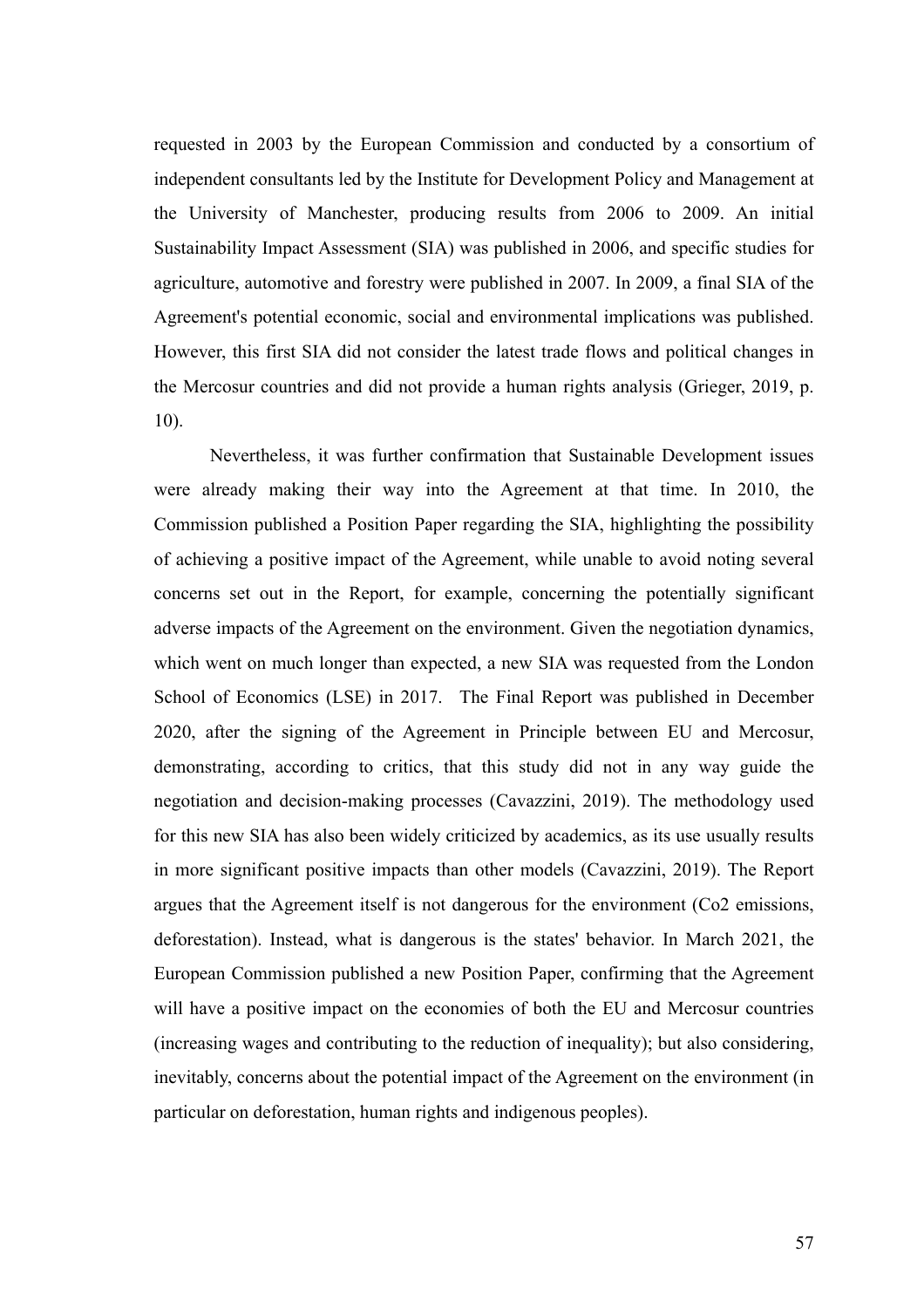About Mercosur, it should be noted that no Sustainability Report has been published to date. After the announcement of the conclusion of the Agreement, the industrial sectors asked the government of Mauricio Macri (then president of Argentina) to make their impact studies public. This never happened, but some government officials and negotiators commented unofficially that some impact studies did not show profits for Mercosur (Lamiral, 2019), while others, including the chief negotiator, Horacio Reyser Travers, questioned the effectiveness and usefulness of SIAs (Ghiotto and Echaide, 2019, p. 9).

# **2.4 Current Situation**

The EU-Mercosur FTA is currently an "Agreement in Principle", undergoing legal review and translation. Once this phase has been completed, it will be presented to the European Parliament and Parlasur for approval and then to the parliaments of member states for ratification. Therefore, the agreement is not yet effective, but it has already been demonstrated to have a significant impact on a global level. It is at the center of the international debate due to numerous criticisms, especially from Europe. As we will see later (see 2.5), these criticisms are, above all, of a social nature and linked to respect for agro-food standards, environmental impact and protection of human rights. In addition, the recent issues arising from the Bolsonaro government's shift in environmental and agrarian policies in favor of the interests of landowners and agro-exporters, which have caused a sharp increase in forest fires in the Amazon in the year 2019. According to Brazilian sources from the National Institute of Space Research (INPE), a total of 11,088 square kilometers of rainforest was destroyed from August 2019 to July 2020 (9.5% more than the previous year), while in the last year, there was a further increase of 1.8% (data from June 2021). In addition, the latest reports state that in recent years the system of environmental fines (one of the primary means to protect the rainforest and punish illegal deforestation) has been hampered in favor of economic interests (Spring, 2021). These recent events have increasingly weakened the initial enthusiasm for reaching the agreement. Today the point of maximum distance between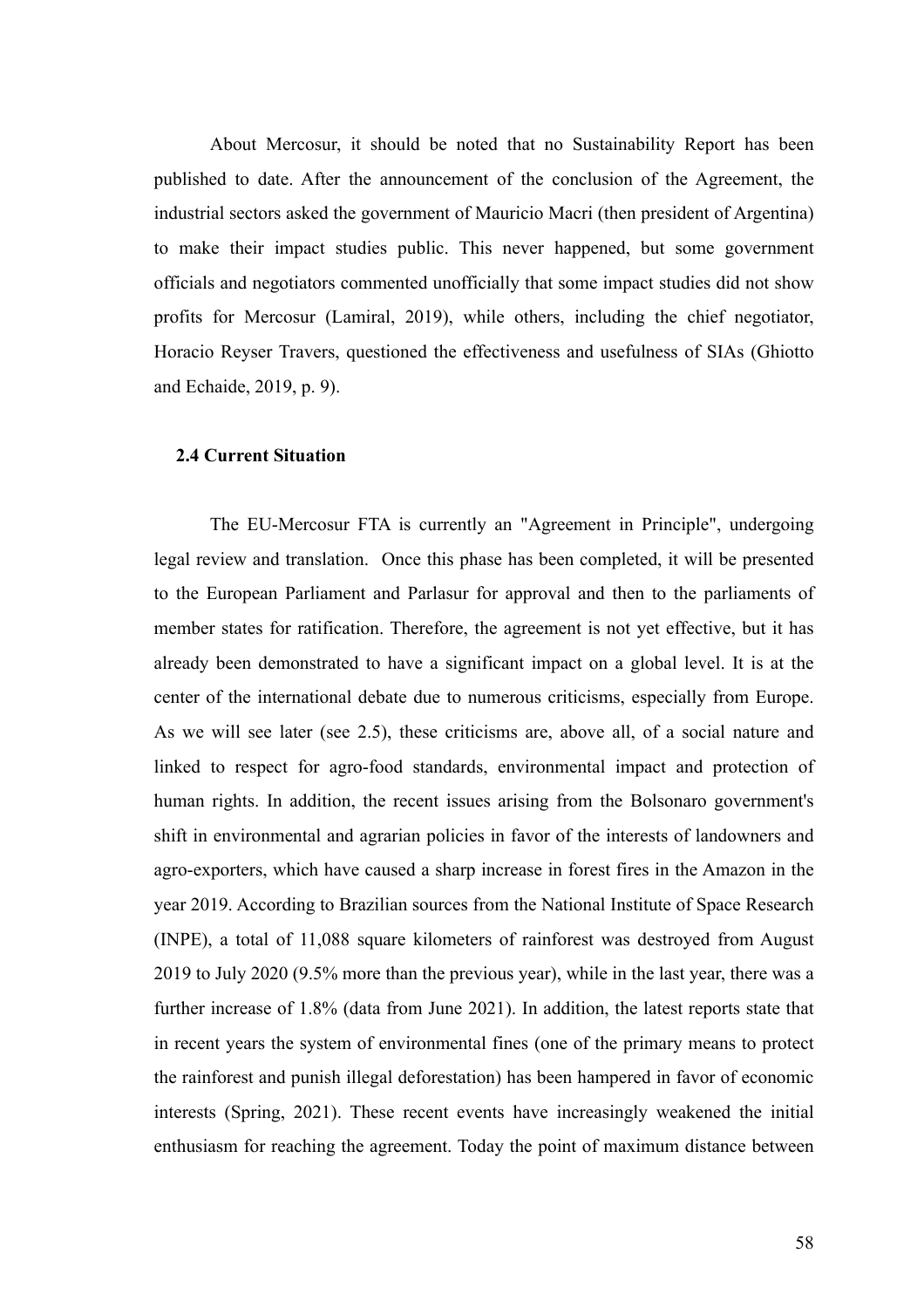<span id="page-59-1"></span>the two parties has been reached. Recently, many European states have expressed their opposition to the trade agreement, complaining that the pact is incompatible with the objectives of the European Green Deal and the Paris Climate Agreement (Tabarrini, 2021). France, in particular, immediately stated that it had no intention of endorsing the agreement in its current conditions, concerned about the fate of the rainforest (and, less explicitly, by the threat of South American beef to French exports). Ireland, Austria<sup>62</sup> and Belgium have also expressed their opposition to approving the agreement "as it is". Moreover, on October 6, 2020, the EU-Mercosur agreement was rejected in plenary by the European Parliament, stressing that it "cannot be ratified in its current form" (EU Parliament, 2020) due to its environmental impact, lack of commitments on human and labor rights and incompatibility with the Paris Agreement. In paragraph 36 of the Resolution, the Parliament recalls that the agreement, "like all EU trade agreements, must ensure a level playing field and respect for European standards and modes of production" (2020). Additionally, it "contains a binding chapter on sustainable development that must be fully implemented, enforced and evaluated, as well as specific commitments on workers' rights and environmental protection, including the implementation of the Paris Agreement on climate change and related development standards" (EU Parliament, 2020). The Parliament's position is clear. The agreement in its current form is not strong enough to bind countries to meet Sustainable Development standards. This is because of the lack of guarantee instruments in violation of the TSD chapter (see 2.3.2). At the informal EU27-LAC ministerial meeting held in Berlin on December 14, 2020, European Commission Executive Vice President and Trade Commissioner Dombrovskis, European Commission High Representative/Vice President Borrell, and the ministers of Argentina, Brazil, Paraguay and Uruguay, discussed a way to proceed with the ratification and entry into force of the EU-Mercosur agreement. They expressed their willingness to increase cooperation to proceed with the agreement's implementation and reaffirm their commitment to "effectively implement the international commitments outlined in the agreement,

<span id="page-59-0"></span><sup>&</sup>lt;sup>[62](#page-59-1)</sup> Chancellor Sebastian Kurz recently stated that he sees the agreement as a threat to Europe's environmental credibility, even sending a letter to António Costa, Portugal's prime minister, who currently holds the rotating presidency of the EU.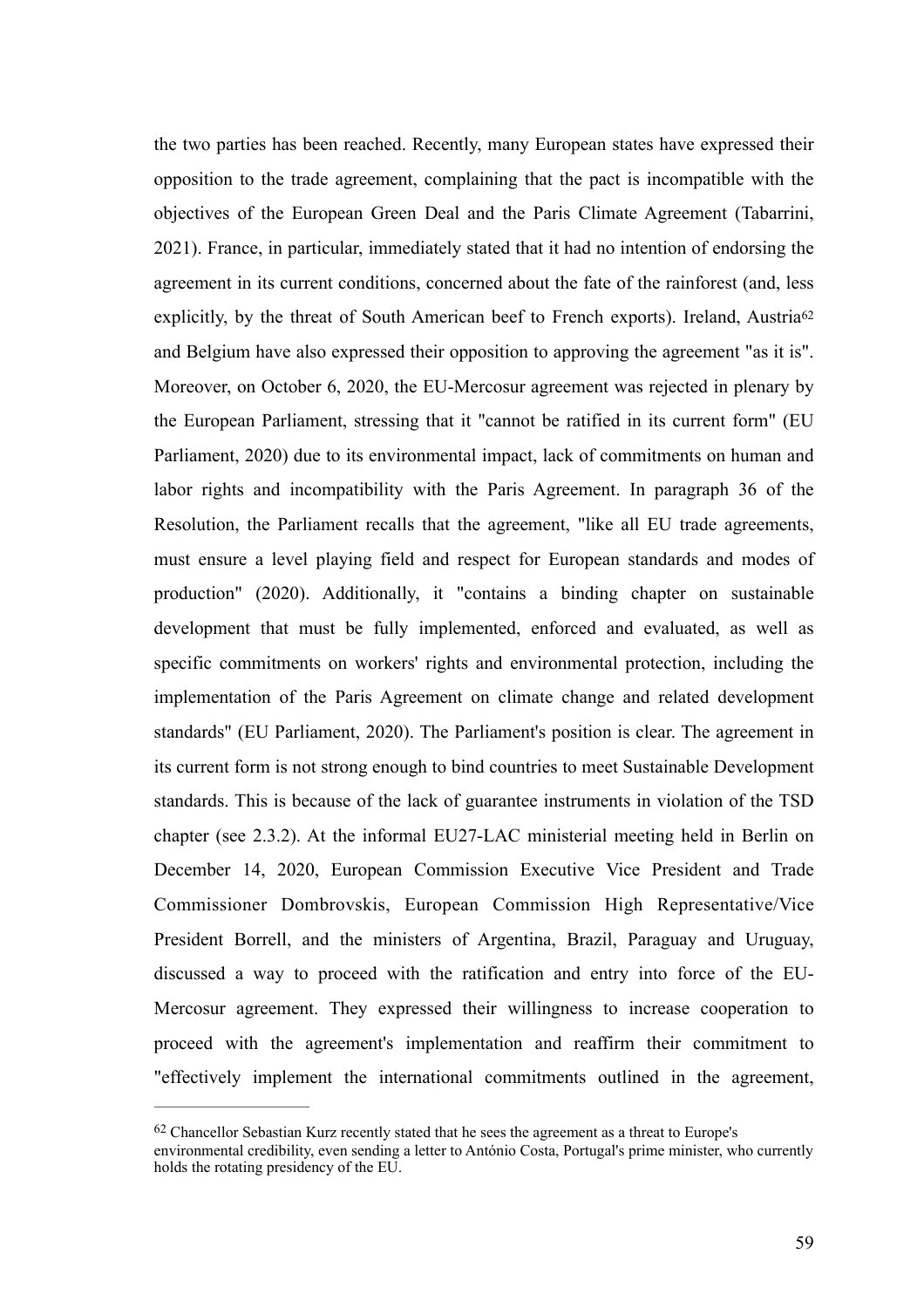including the Paris Agreement." According to the statement, "cooperation will enhance the agreement's potential to contribute to the overarching shared goal of sustainable development by observing the principles and guidelines of the 2030 Agenda for Sustainable Development" (EU Commission and Mercosur 2021). However, this was not enough to calm discontent. In February 2021, 65 members of the European Parliament called for reopening the negotiation and including critical points in the agreement that would oblige to stop certain practices such as deforestation. On the other hand, the Mercosur countries also seem to have lost the will to agree. Not only Brazil, led by President Bolsonaro, continues to implement its nationalist policy in Amazonia, but also Argentina has expressed its concerns about an alleged "imbalance" in favor of the EU in the agreement, stating that it wants to renegotiate some parts of it (Tabarrini, 2021). Moreover, despite the diplomatic commitment of Portugal (holder of the Presidency of the EU Council until June 2021), which would like to bring the final negotiations to a conclusion, the future perspective seems to be that of a slow ratification process. At present, Slovenia, which holds the Presidency of the EU Council, has other priorities, and 2022 will see France, which, as we have said, does not support the agreement. This phase of stalemate, also determined by the Covid-19 pandemic, could leave room for other trade powers such as China (Tabarrini, 2021), which has recently overtaken the EU as the first reversing country in Latin America and which would be ready to take over from the EU in trade flows with Mercosur (also facilitated by the active vaccine diplomacy in the region).

### **2.5 Criticism of the agreement**

As we have mentioned (see 2.4), the EU-Mercosur FTA is currently controversial in Europe and Mercosur. On both sides, we find those in favor of the agreement and those who reject it. On the EU side, the agreement has been warmly welcomed by industry associations and several agriculture sub-sectors with offensive interests (as it would eliminate or lower tariff barriers allowing for the growth of biregional trade in goods, services and investment). However, many international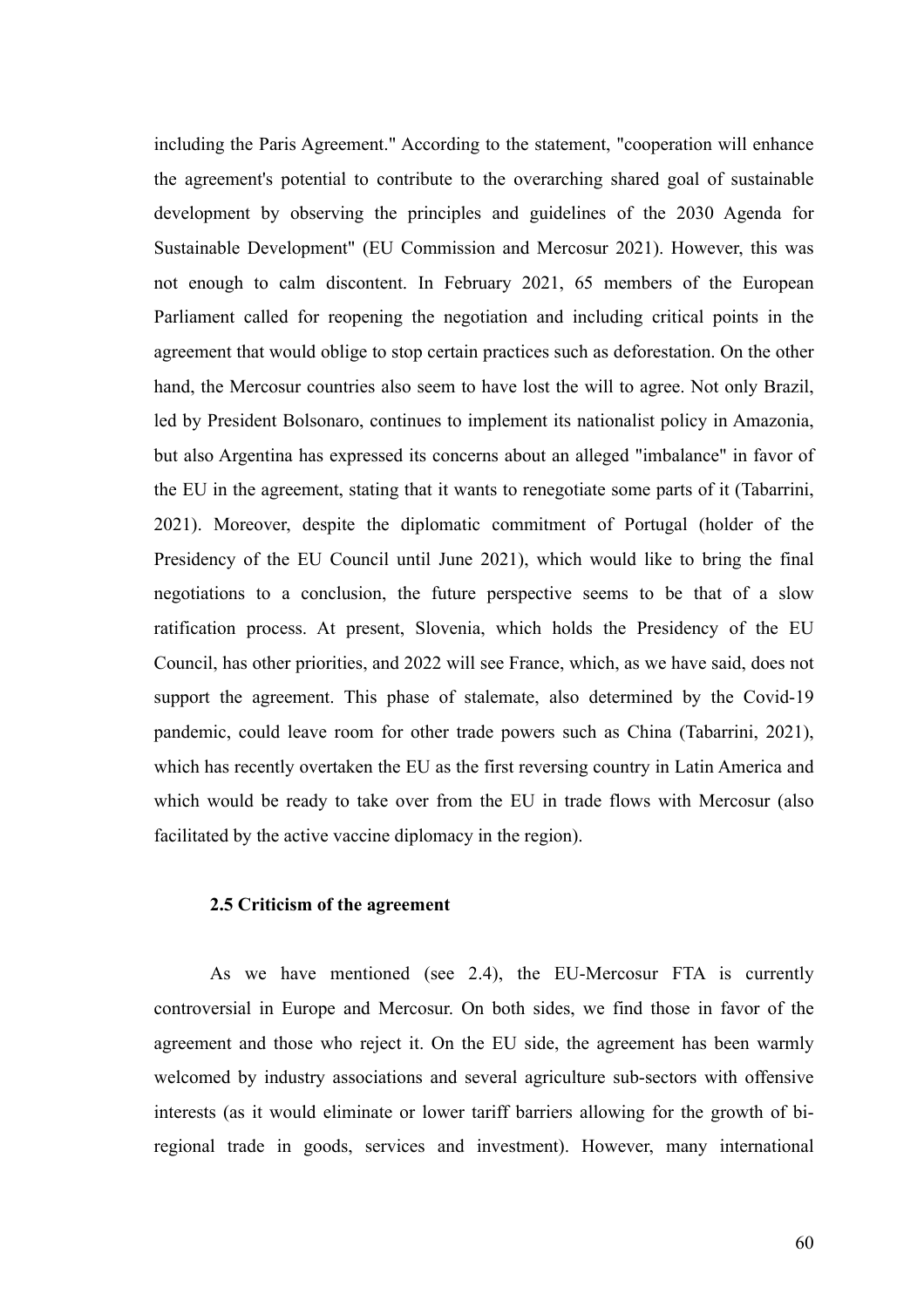policymakers and environmental groups have become increasingly vocal in expressing concerns about the potential impact of such an agreement on farmers and climate change, the environment, and human rights in Latin America.

<span id="page-61-5"></span><span id="page-61-4"></span><span id="page-61-3"></span>First of all, recall that there are numerous concerns among European farmers, who fear competition from cheaper South American products (including beef, poultry, rice, and cane sugar) and the distorting effect that could occur due to an excessive increasein imports into the European Market and its impact on employment<sup>[63](#page-61-0)</sup> (Latino, 2021). A second problem, also European, is given by the risk of derogations to the high standards of food safety of the EU due to the application of the "principle of equivalence" $64$ , which, if on the one hand, helps to facilitate transactions by simplifying the terms of trade between trading partners, on the other hand, can create problems related to the techniques used in Latin American countries to achieve the required standards.<sup>65</sup>A third issue is the need to boost exports of agro-alimentary products, which will occur with the entry into force of the agreement. This could result in an incentive to increase the volume of intensive and extensive production, jeopardizing the effectiveness of control measures against deforestation (as is already happening in Brazil). A fourth problem, again linked to the environment, is the increase in transport, which represents one of the primary sources of environmental pressure and is responsible for a large part of greenhouse gas emissions, contributing to climate change. Finally, a further concern is that the EU-Mercosur FTA could exacerbate an already highly degraded situation in terms of human rights, especially about Latin American indigenous communities who are victims of "land grabbing" (Latino, 2021).

There are also different reactions to the possible entry into force of the agreement on the Mercosur side. In this case, the most evident concern is that of industrial sectors due to asymmetries in the competitiveness of the two blocs, which

<span id="page-61-0"></span><sup>&</sup>lt;sup>[63](#page-61-3)</sup> This position has been shared by some European leaders since the aftermath of the closing of the FTA negotiations.

<span id="page-61-1"></span><sup>&</sup>lt;sup>[64](#page-61-4)</sup> According to which the regulations and guarantees provided by the official certification and inspection systems of different countries are in part recognized as equivalent or, if they are divergent, are considered to provide the same level of protection.

<span id="page-61-2"></span><sup>&</sup>lt;sup>[65](#page-61-5)</sup> Recall the "*carne fraca*" case involving Brazil or the massive use of pesticides and growth hormones in Argentina and Uruguay.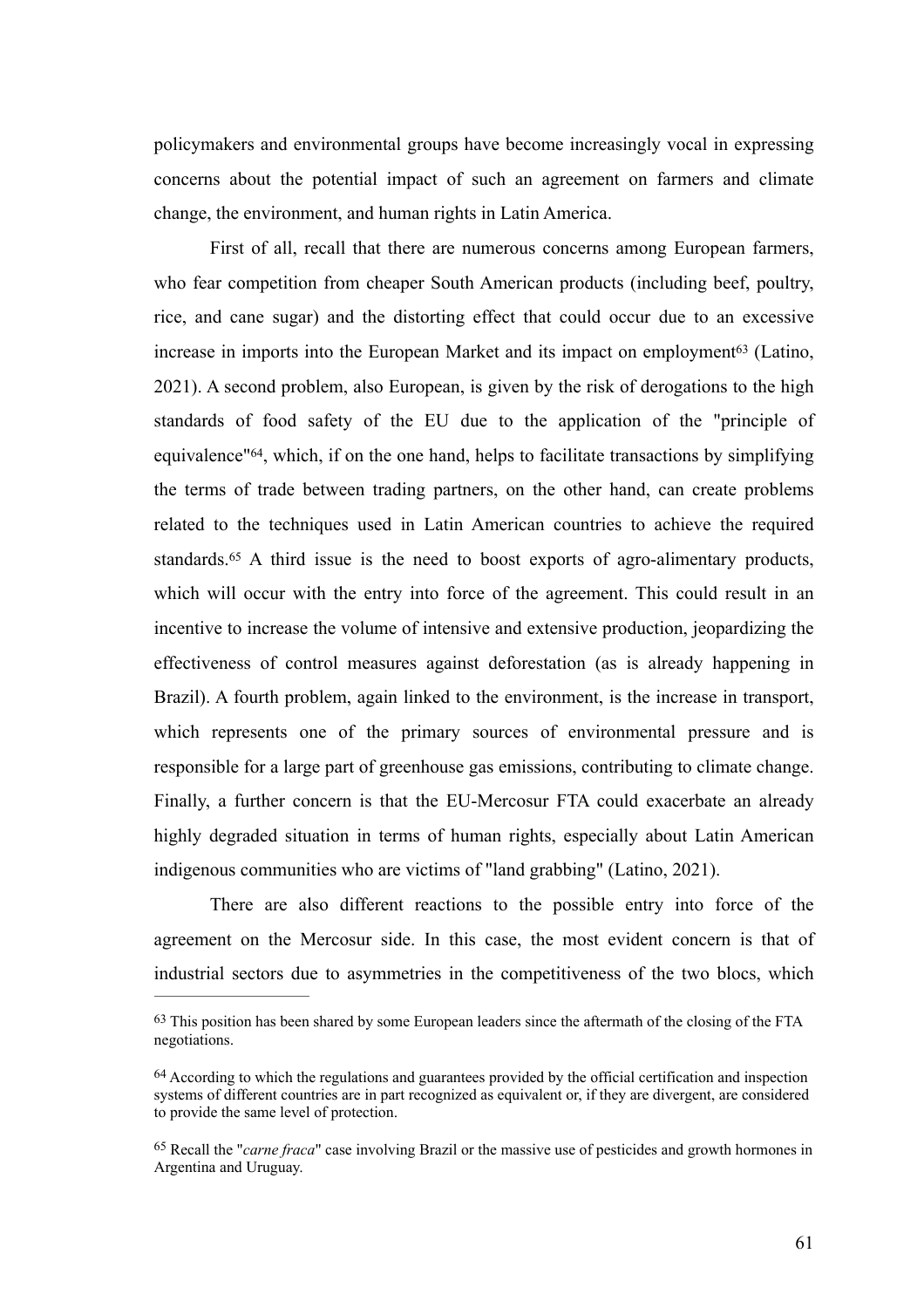could compromise the possibility of Latin America deriving benefits from the agreement. In addition to these issues, there are also environmental ones. The *Confederación Latinoamericana y del Caribe de Trabajadores Estatales* (CLATE) has declared itself opposed to the approval of the agreement. They share European concerns and join the transatlantic coalition "Stop Mercosur-EU", an alliance of more than 400 civil society organizations and social, environmental and student movements from both Europe and South America calling for a halt to the agreement between the two trading blocs.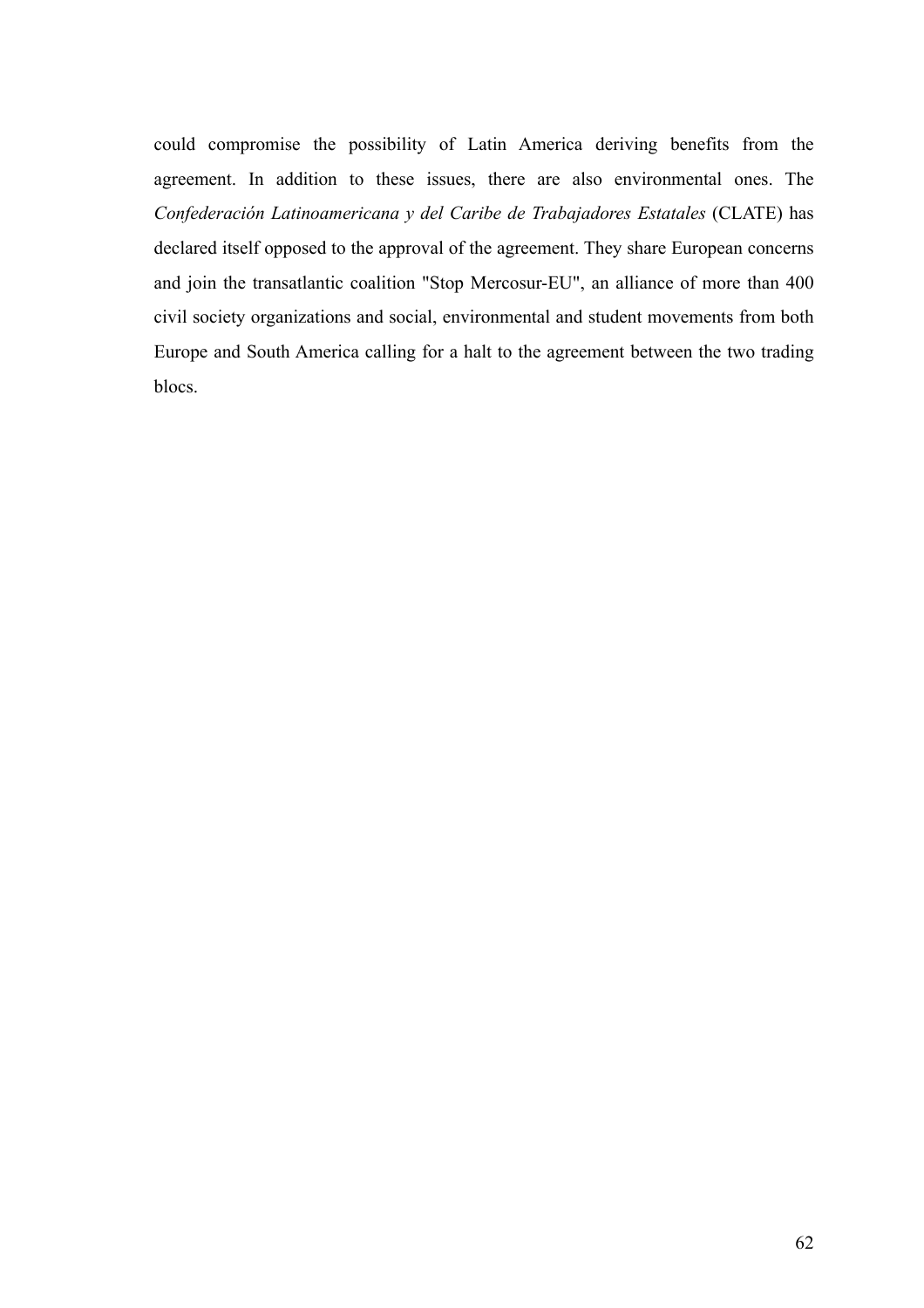### **3. DISCUSSION AND CONCLUSION**

Sustainable Development is, by now, an essential concept that has acquired increasing importance in the dynamics of international politics. The numerous agreements demonstrate the realities, multilateral treaties, and international organizations developed since the 1980s on the subject, but also (and above all) by the fact that, in line with the new concept of progress, Sustainable Development is currently an essential topic in agreements of an economic nature. The case of the EU-Mercosur FTA, which has been extensively analyzed during this study, has been purposely chosen because it demonstrates the growing importance of the concept of Sustainable Development and its determining capacity in trade negotiations. Although 20 years have passed since the beginning of negotiations between the European Union and Latin American countries, and numerous obstacles and crises have been overcome before reaching the "Agreement in Principle", the future of the EU-Mercosur FTA is still uncertain. This is due in part to the numerous political and economic asymmetries between the two blocs that continue to persist over time, but above all to the recent events related to Brazilian environmental policies and the numerous criticisms of the agreement regarding environmental and social issues, which do not allow to proceed with the approval of the treaty itself. This situation gives a clear sign of the importance of the dimensions of Sustainable Development and how much it can condition the ratification and validity of the FTAs. In a globalized international panorama that promotes a new, broader and more complex concept of progress-well-being, where the SDGs and the Paris Agreement (among others) determine the fate of the International System, it is no longer possible to make agreements without including all the environmental and social costs. Just as it is no longer possible to ignore Sustainable Development issues in order to favor economic interests, for this reason, nowadays, a more significant effort is required from the States that must commit themselves to guarantee the respect of environmental and social standards within trade agreements. This does not mean that FTAs should create new environmental and social standards, as this is not their competence, but that they should ensure compliance with existing obligations and commitments undertaken by the parties in the relevant multilateral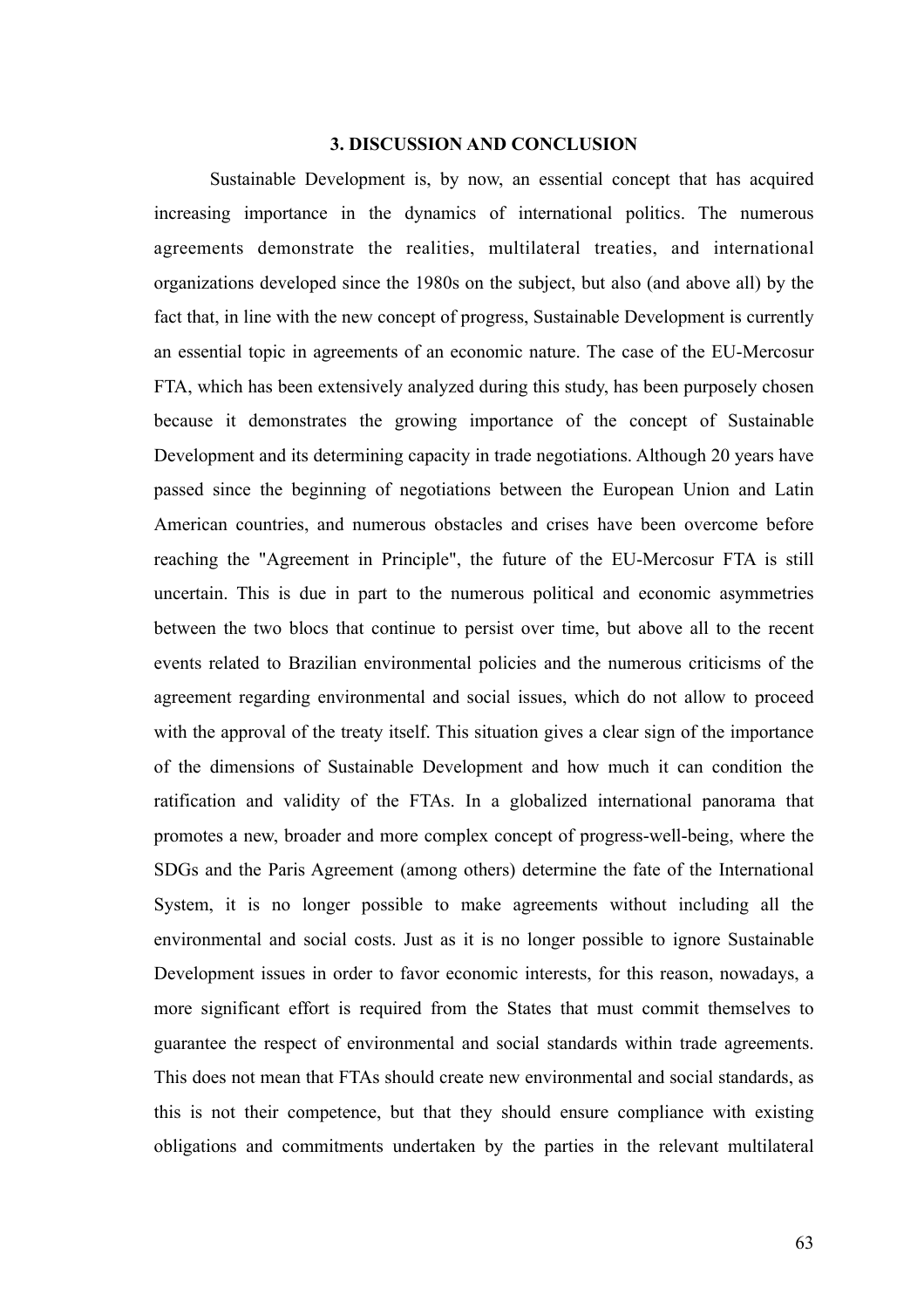forums. In this regard, the TSD of the EU-Mercosur FTA has been analyzed in this study as an effective response to the environmental and social concerns raised by the agreements' critics. Still, this does not appear to play as decisive a role in strengthening countries' commitments on climate change as set out in the Paris Agreement, nor in providing a solid framework for addressing other important environmental and social issues. Additionally, it does not ensure that the agreement will not lead to increased environmental and social damage; nor that the agreement's effects are adequately monitored so that its effects can be predicted. It must be remembered that the chapter is not placed on the same level as the other parts of the trade treaty since it is excluded from the general dispute resolution mechanism provided, instead, for economic matters. Thus, the inclusion of a "specific system" of resolution does not seem to be sufficient to compromise the parties to respect the provisions contained in the chapter. It does not provide for any means of guaranteeing the imposition of sanctions and specific binding obligations, and the institutional structures that have been created to implement the commitments in the chapter are also weak. Moreover, the ineffectiveness of the TSD is accompanied by the lack of impact studies to examine the intended effects of the agreement. As we have seen throughout this study, the SIA carried out by the LSE for the European Commission was published three months after the negotiations closed, in October 2019, and did not take into account the documents published in July 2019; while Mercosur never published any studies. This means that the SIAs have not guided the negotiators in any way during the process and that there still prevails a great trust in trade liberalization without considering its environmental or social effects. TSDs are indispensable but still very weak to address Sustainable Development issues in line with the central role they have acquired so far (and are continuing to acquire) within FTAs. At this point, further action is expected on the practical implementation and application of the TSD chapters, including, among other things, the possibility of sanctions for noncompliance with the directives. Only in this way, perhaps, will it be possible to overcome the new phase in which the EU-Mercosur negotiations currently find themselves. Withdrawing from the agreement is not, in fact, a possible option, especially for Europe, which would lose a good part of its influence in the Latin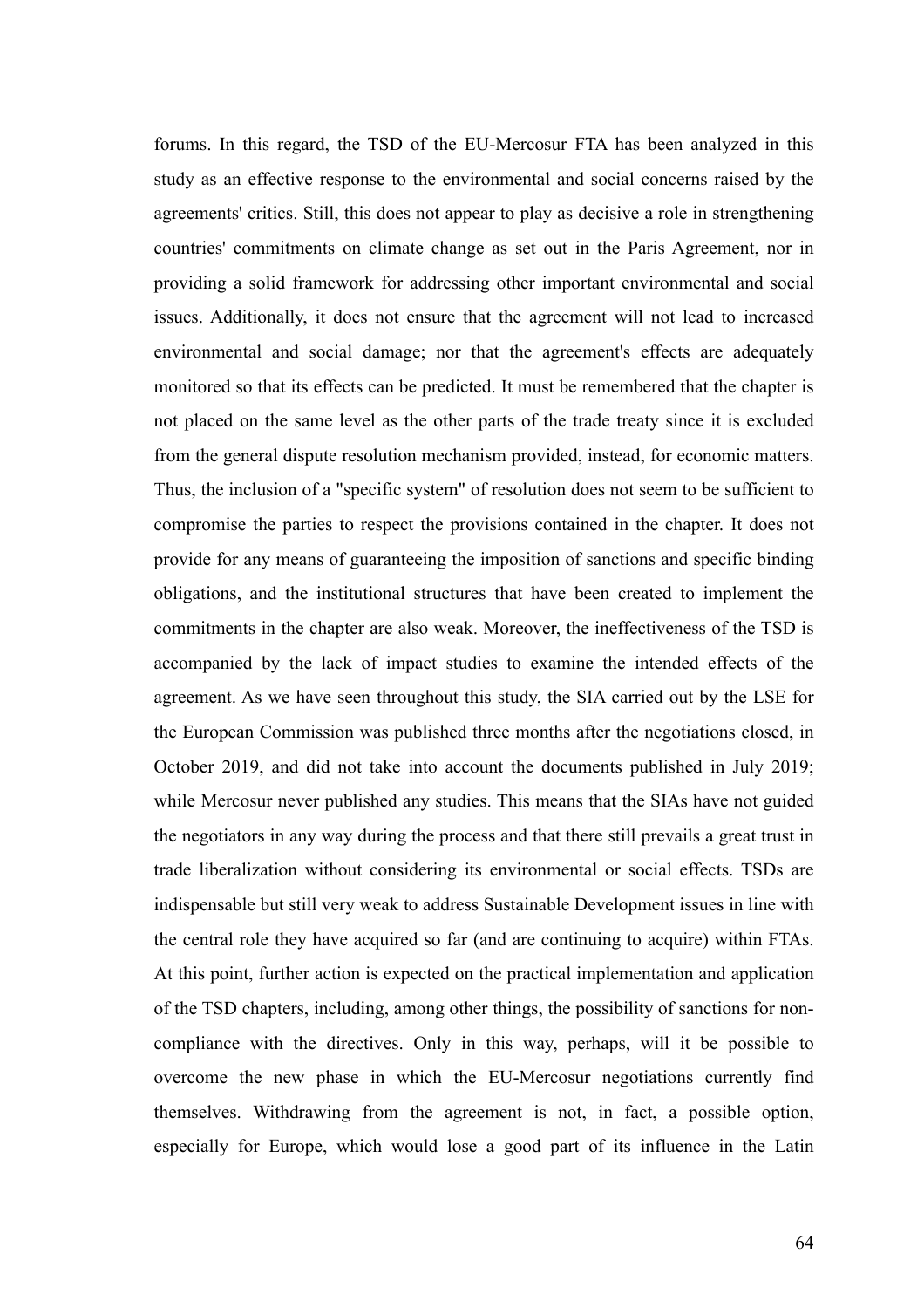American continent and, at the same time, would also cast doubt on its commitment in the environmental and social field. Furthermore, a possible renunciation of the agreement would push Mercosur towards China and the United States. The topic is vast and does not allow us to know how the parties will deal with this new crisis. Both have announced that they want to go ahead with the ratification, but reality shows that the two blocs are increasingly distant from each other. What is certain is that the impact on the environment of the agreement can be potentially devastating, so the issues of Sustainable Development cannot be neglected. As we have seen, the opening up of trade channels for primary goods can fuel the cycle of deforestation in many regions of MERCOSUR countries and compromise the balance of ecosystems, encouraging the loss of biodiversity and increasing the phenomena of land grabbing in the areas of cultivation for practices such as fuel production, cattle breeding and mining. In addition to the critical situation, the health crisis derived from the Covid-19 pandemic has partly diverted attention from the agreement. Nevertheless, the European Parliament has been evident on the issue. The agreement "as is" is not good. It does not prevent environmental impacts and does not ensure compliance with specific commitments on workers' rights and environmental protection, including implementing the Paris Agreement on climate change and related development standards. We do not know if changes will be made regarding the TSD of the EU-Mercosur agreement or guarantee instruments will be included, but it is clear that there are several hurdles to overcome before approving the agreement and that these relate to the environmental and social spheres. With certainty, what can be said is that, whichever way the parties go, they cannot avoid considering the growing importance of Sustainable Development in FTAs, just as future international trade agreements will not be able to do so (taking inspiration from this experience).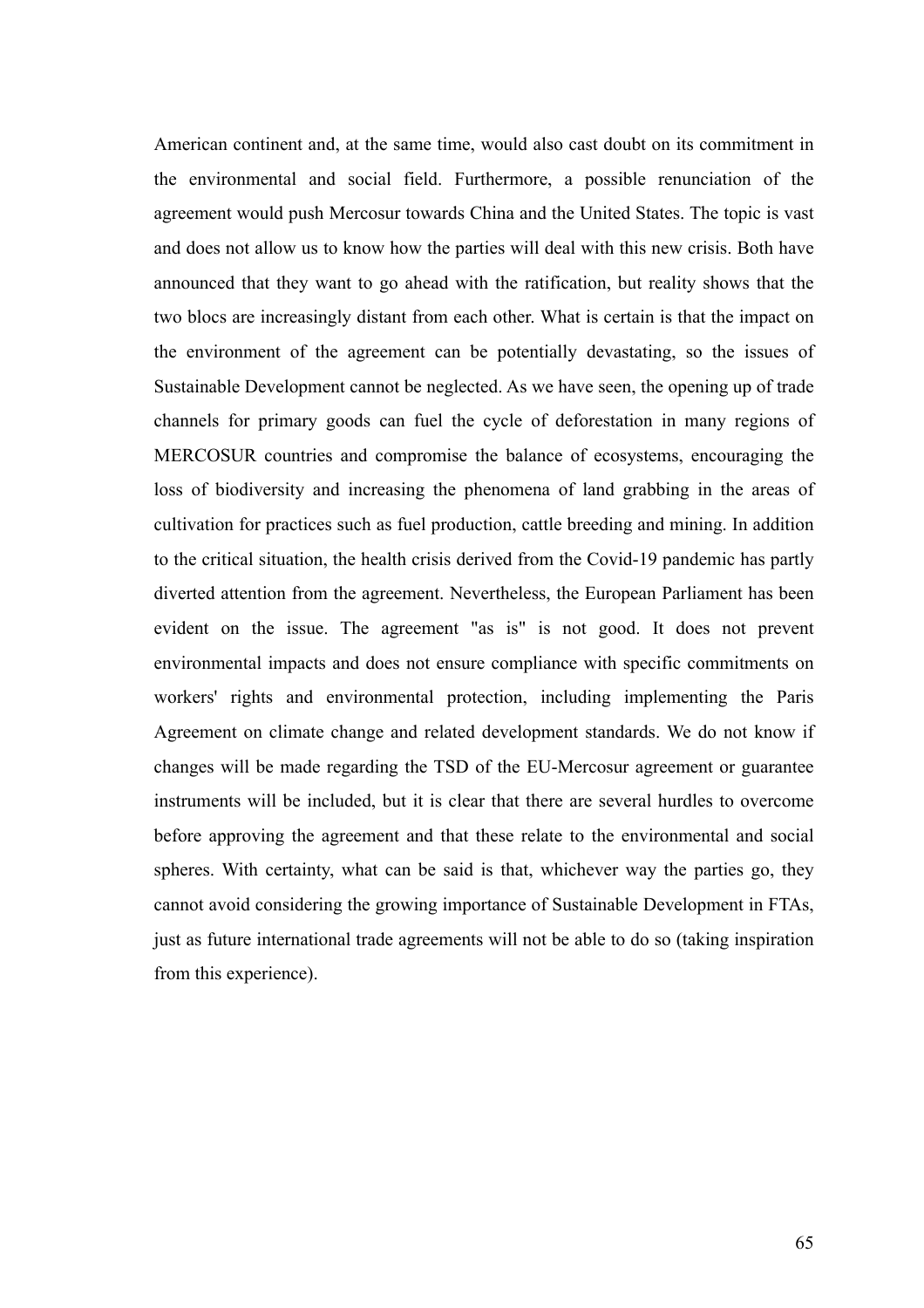# *References*

### **Audio-Visual Material**

Dreyer Iana, Rees Emil, Woodthorpe Browne Robert, 2020, "The EU and Latin America. Partners in Sustainable Trade and Development. The Mercosur Agreement.", *The Paddy Ashdown Forum*, [https://youtu.be/QSzC2Cj9Bb4,](https://youtu.be/QSzC2Cj9Bb4) page consulted on 30/05/2021.

# **General Works**

Estevaordal Antoni, Krivonos Ekaterina, 2000, Negotiating Market Access between the European Union and Mercosur: Issues and Prospects", *Instituto para la Integración de América Latina y el Caribe*, Occasional paper, no. 7, [\(INTAL-ITD\) Negotiating Market](https://publications.iadb.org/publications/english/document/Negotiating-Market-Access-between-the-European-Union-and-MERCOSUR-Issues-and-Prospects.pdf) [Access between the European Union and MERCOSUR: Issues and Prospects - OP 7,](https://publications.iadb.org/publications/english/document/Negotiating-Market-Access-between-the-European-Union-and-MERCOSUR-Issues-and-Prospects.pdf) page consulted on 07/07/2021.

Hoffmann Rhea Tamara, Krajewski Markus, 2021, "Legal opinion and proposals regarding a possible improvement or renegotiation of the draft EU-Mercosur Association Agreement", [Legal opinion and proposals regarding a possible](https://www.focsiv.it/wp-content/uploads/2021/05/Legal-Opinion-EU-Mercosur_EN_final.pdf) [improvement or renegotiation of the draft EU-Mercosur Association, page consulted on](https://www.focsiv.it/wp-content/uploads/2021/05/Legal-Opinion-EU-Mercosur_EN_final.pdf) 10/07/2020.

Raess Damian, Schmieg Evita, Voituriez Tancrède, 2018, "The future of sustainable development chapters in EU free trade agreements" *Directorate-General for External Policies of the European Parliament*, Workshop, [The future of sustainable development](https://www.europarl.europa.eu/RegData/etudes/IDAN/2018/603877/EXPO_IDA(2018)603877_EN.pdf) [chapters in EU free trade agreements,](https://www.europarl.europa.eu/RegData/etudes/IDAN/2018/603877/EXPO_IDA(2018)603877_EN.pdf) page consulted on 15/05/2021.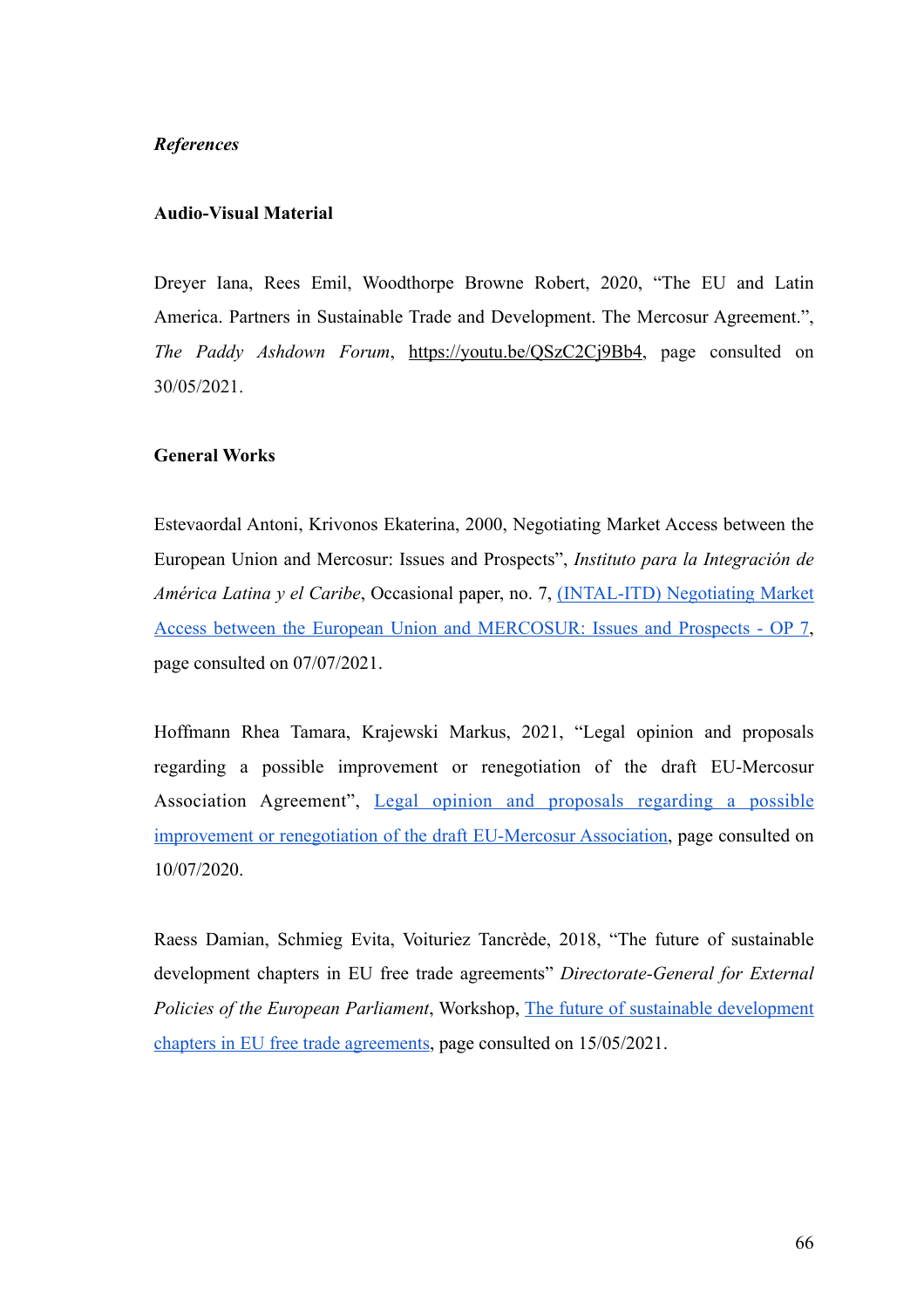### **Special books, thesis or dissertations**

Beckerman Wilfred, 1972, "Economists, Scientists, and Environmental Catastrophe", *Oxford Economic Papers*, v. 24, no. 3, pp. 327-344, [ECONOMISTS, SCIENTISTS,](https://academic.oup.com/oep/article-abstract/24/3/327/2360577) [AND ENVIRONMENTAL CATASTROPHE | Oxford Economic Papers | Oxford](https://academic.oup.com/oep/article-abstract/24/3/327/2360577) [Academic,](https://academic.oup.com/oep/article-abstract/24/3/327/2360577) page consulted on 29/05/2021.

Bellucci Gabriele, 2020, "Il Trattato Commerciale UE-Mercosur e la Tutela dei Diritti Fondamentali", [Il Trattato Commerciale UE-Mercosur e la Tutela dei Diritti](http://tesi.luiss.it/28552/1/637462_BELLUCCI_GABRIELE.pdf) [Fondamentali](http://tesi.luiss.it/28552/1/637462_BELLUCCI_GABRIELE.pdf), page consulted on 28/06/2021.

Bronckers Marco, Gruni Giovanni, 2021, "Retooling the Sustainability Standards in EU Free Trade Agreements", *Journal of International Economic Law*, vol. 24, no. 1, pp. 25–51, [https://doi.org/10.1093/jiel/jgab007,](https://doi.org/10.1093/jiel/jgab007) page consulted on 01/06/2021.

Cientefuegos Mateo Manuel, 2002, "Las negociaciones para la ejecución del Acuerdo Marco Interregional de Cooperación entre la Comunidad Europea, el Mercosur y sus respectivos Estados miembros", *Revista de Derecho Comunitario Europeo* n° 13, pp. 723-774, [https://webcache.googleusercontent.com/search?q=cache:U](https://webcache.googleusercontent.com/search?q=cache:U-gjX4yGbuUJ:https://recyt.fecyt.es/index.php/RDCE/article/download/48394/29866/0+&cd=1&hl=it&ct=clnk&gl=it&client=safari)[gjX4yGbuUJ:https://recyt.fecyt.es/index.php/RDCE/article/download/](https://webcache.googleusercontent.com/search?q=cache:U-gjX4yGbuUJ:https://recyt.fecyt.es/index.php/RDCE/article/download/48394/29866/0+&cd=1&hl=it&ct=clnk&gl=it&client=safari) [48394/29866/0+&cd=1&hl=it&ct=clnk&gl=it&client=safari,](https://webcache.googleusercontent.com/search?q=cache:U-gjX4yGbuUJ:https://recyt.fecyt.es/index.php/RDCE/article/download/48394/29866/0+&cd=1&hl=it&ct=clnk&gl=it&client=safari) page consulted on 08/07/2021.

Ghiotto Luciana, Echaide Javier, 2019, "Analysis of the agreement between the European Union and the Mercosur", *Anna Cavazzini MEP, The Greens/EFA*, [Analysis of](https://www.annacavazzini.eu/wp-content/uploads/2020/01/Study-on-the-EU-Mercosur-agreement-09.01.2020-1.pdf) [the agreement between the European Union and the Mercosur,](https://www.annacavazzini.eu/wp-content/uploads/2020/01/Study-on-the-EU-Mercosur-agreement-09.01.2020-1.pdf) page consulted on 24/06/2021.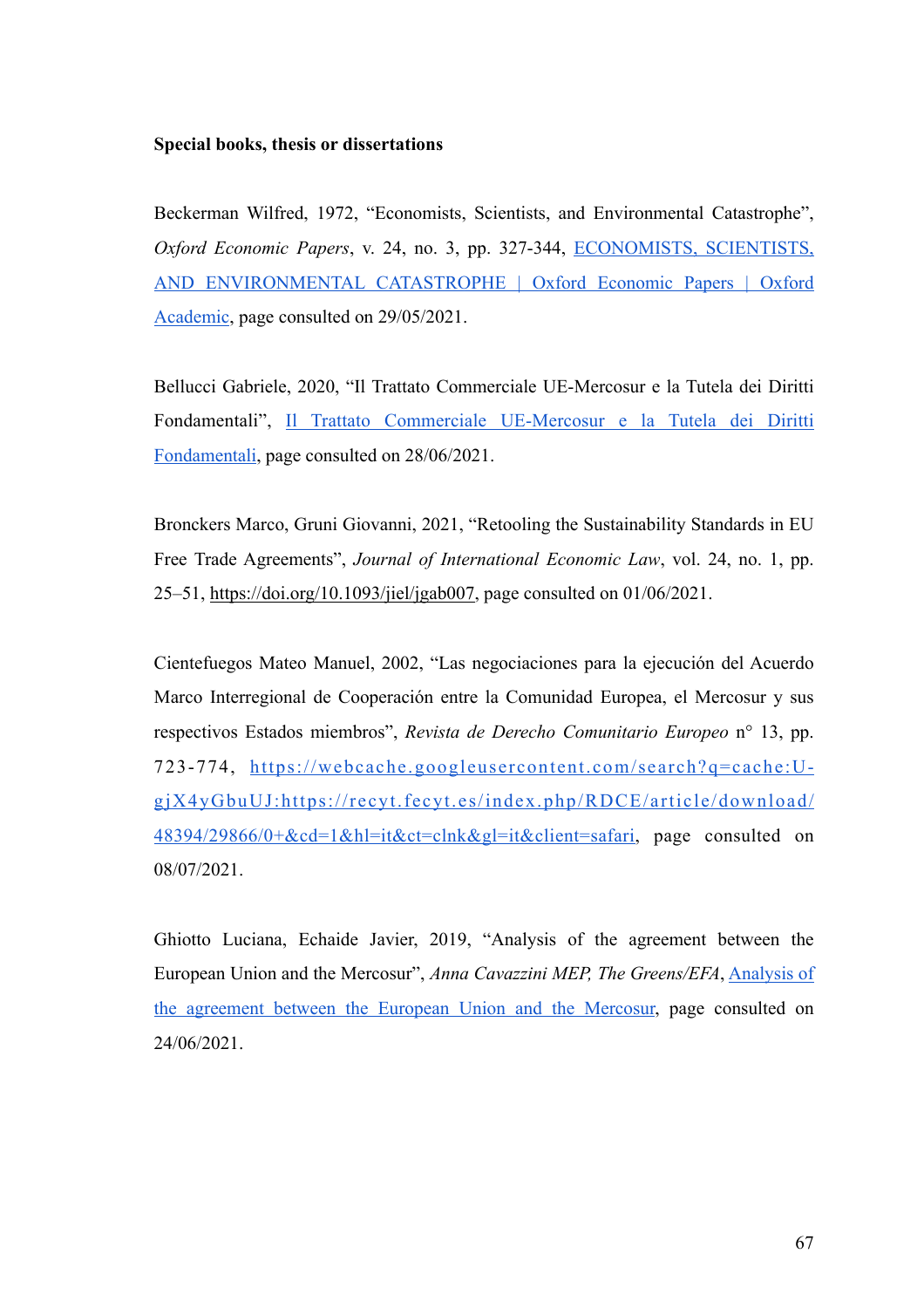Gómez Arana Arantza, 2014, "Explaining the Renewed Push for a European Union Association Agreement with Mercosur", *Revista Española de Relaciones Internacionales*, no. 6, pp. 36-158, [A Gomez Arana](https://intranet.eulacfoundation.org/en/system/files/Explaining%2520the%2520renewed%2520push%2520for%2520an%2520European%2520Union%2520Association%2520Agreement%2520with%2520Mercosur.pdf), page consulted on 09/07/2021.

Grossman Gene, Alan Krueger, 1994, "Economic Growth and the Environment", *National Bureau of Economic Research*, [Economic Growth and the Environment,](https://ideas.repec.org/p/nbr/nberwo/4634.html) page consulted on 02/06/2021.

Harrison James, Sophia Paulini, 2020, "The Trade and Sustainable Development Chapter in the EU- Mercosur Association Agreement Is it fit for purpose?", [The Trade](https://www.documents.clientearth.org/wp-content/uploads/library/2020-07-15-the-trade-and-sustainable-development-chapter-in-the-eu-mercosur-association-agreement-ext-en.pdf) [and Sustainable Development Chapter in the EU-Mercosur Association Agreement,](https://www.documents.clientearth.org/wp-content/uploads/library/2020-07-15-the-trade-and-sustainable-development-chapter-in-the-eu-mercosur-association-agreement-ext-en.pdf) page consulted on 30/05/2020.

Hotelling Harold, 1931, "The Economics of Exaustible Resources", *Journal of Political Economy*, v. 39, no. 2, [The Economics of Exhaustible Resources,](http://www.jstor.org/stable/1822328) page consulted on 02/06/2021.

Meissner Katharina, 2016, "Interregionalism Re-loaded: Assessing the EU-Mercosur Negotiations", *St Antony's International Review*, v. 11, no. 2, pp. 95–120, [www.jstor.org/stable/26229148,](http://www.jstor.org/stable/26229148) page consulted on 28/06/2021.

Moravcsik Andrew, 1998. *The Choice for Europe: Social Purpose and State Power from Messina to Maastricht*. Ithaca, Cornell University Press.

Moravcsik Andrew, Frank Shimmelfenning, 2019, *European Integration Theory*, United Kingdom, Oxford University Press, pp. 65-84, [https://www.princeton.edu/~amoravcs/](https://www.princeton.edu/~amoravcs/library/Moravcsik%2520Schimmelfennig%2520LI%25202018%2520Reduced.pdf) [library/Moravcsik%20Schimmelfennig%20LI%202018%20Reduced.pdf, page](https://www.princeton.edu/~amoravcs/library/Moravcsik%2520Schimmelfennig%2520LI%25202018%2520Reduced.pdf) consulted on 14/06/2021.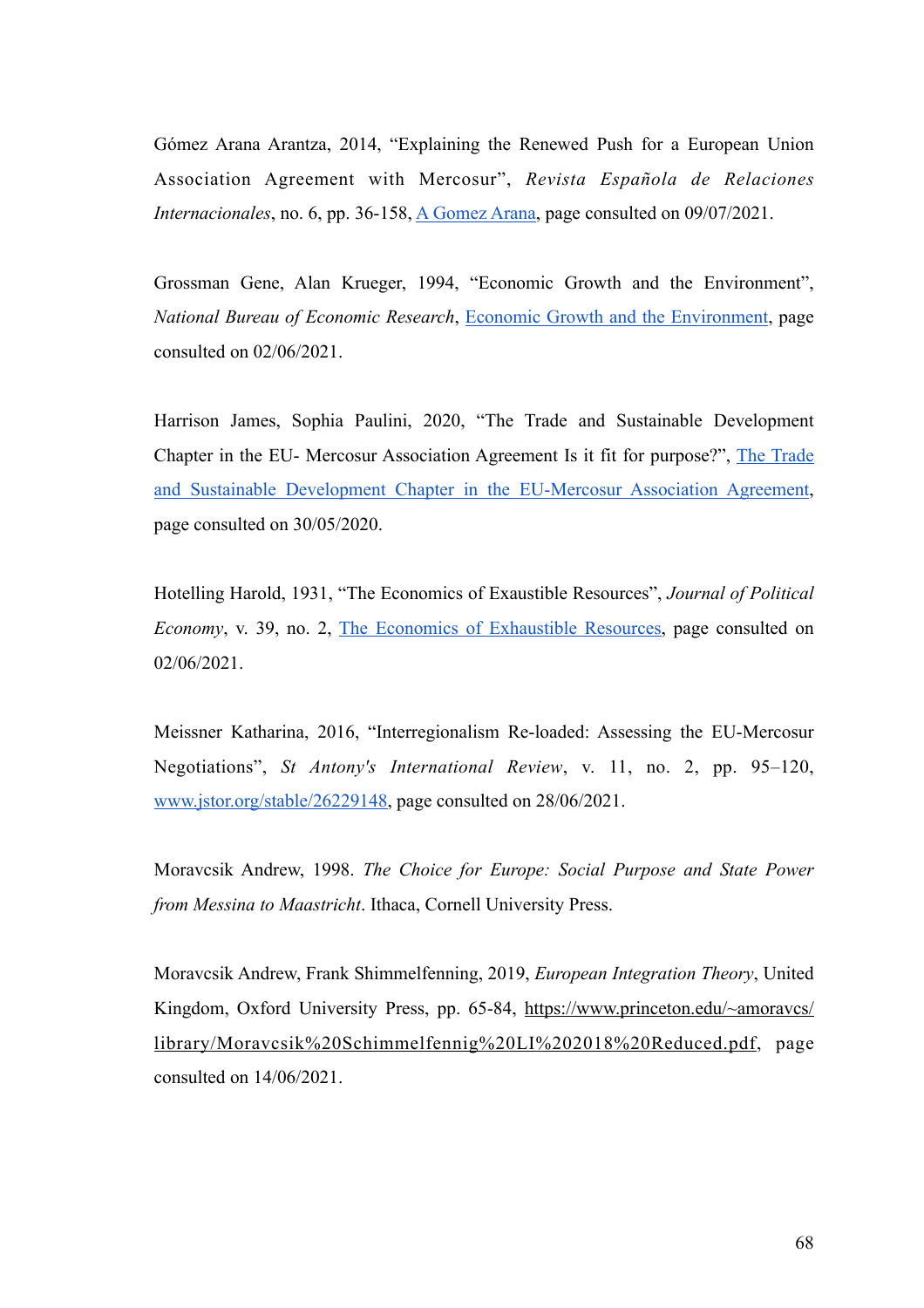Peña Félix, 2010, "¿Es factible que en la Cumbre de Madrid se relancen las negociaciones UE-Mercosur?", *Análisis del Real Instituto Elcano*, no. 66/2010, [¿Es](https://intranet.eulacfoundation.org/es/system/files/Es%2520factible%2520que%2520en%2520la%2520Cumbre%2520de%2520Madrid%2520se%2520relancen%2520las%2520negociaciones%2520UE-Mercosur.pdf) [factible que en la Cumbre de Madrid se relancen las negociaciones UE-Mercosur?](https://intranet.eulacfoundation.org/es/system/files/Es%2520factible%2520que%2520en%2520la%2520Cumbre%2520de%2520Madrid%2520se%2520relancen%2520las%2520negociaciones%2520UE-Mercosur.pdf), page consulted on 09/07/2021.

Puton Stephania, 2011, "La dimensione sociali nel processo di integrazione dei mercati sudamericani. Il caso Mercosur", <u>I CAPITOLO</u>, page consulted on 05/06/2021.

Sachs Jeffrey, 2015, *The Age of Sustainable Development*, New York, Columbia University Press.

Singh Saroj Kumar, 2016, "Sustainable Development: A Literature Review", *The International Journal of Indian Psychology*, v. 3, no. 6, [Sustainable Development: A](http://oaji.net/articles/2016/1170-1463510666.pdf) [Literature Review,](http://oaji.net/articles/2016/1170-1463510666.pdf) page consulted on 18/07/2021.

Slow Robert, 1992, "An Almost Practical Step toward Sustainability", *Resources for the Future*, pp. 263-272, [An almost practical step toward sustainability,](http://pinguet.free.fr/solow1992.pdf) page consulted on 27/05/2021.

Voituriez Tancrède, Laurans Yann, 2020, "Greening trade agreements: A roadmap to narrow the expectations gap", *IDDRI*, Study N°04/20, [Greening trade agreements: A](https://www.iddri.org/sites/default/files/PDF/Publications/Catalogue%2520Iddri/Etude/ST0420-trade%2520agreements.pdf) [roadmap to narrow the expectations gap](https://www.iddri.org/sites/default/files/PDF/Publications/Catalogue%2520Iddri/Etude/ST0420-trade%2520agreements.pdf), page consulted on 20/06/2021.

### **Newspaper articles, magazines, reports and official texts**

Amaro Silvia, 2021, "The EU says it's going to get tough on trade — and that could have ramifications for U.S., China", *CNBC*, [EU trade policy review: what it means for](https://www.cnbc.com/2021/02/18/eu-trade-policy-review-what-it-means-for-us-and-china.html) [US and China,](https://www.cnbc.com/2021/02/18/eu-trade-policy-review-what-it-means-for-us-and-china.html) page consulted on 10/06/2021.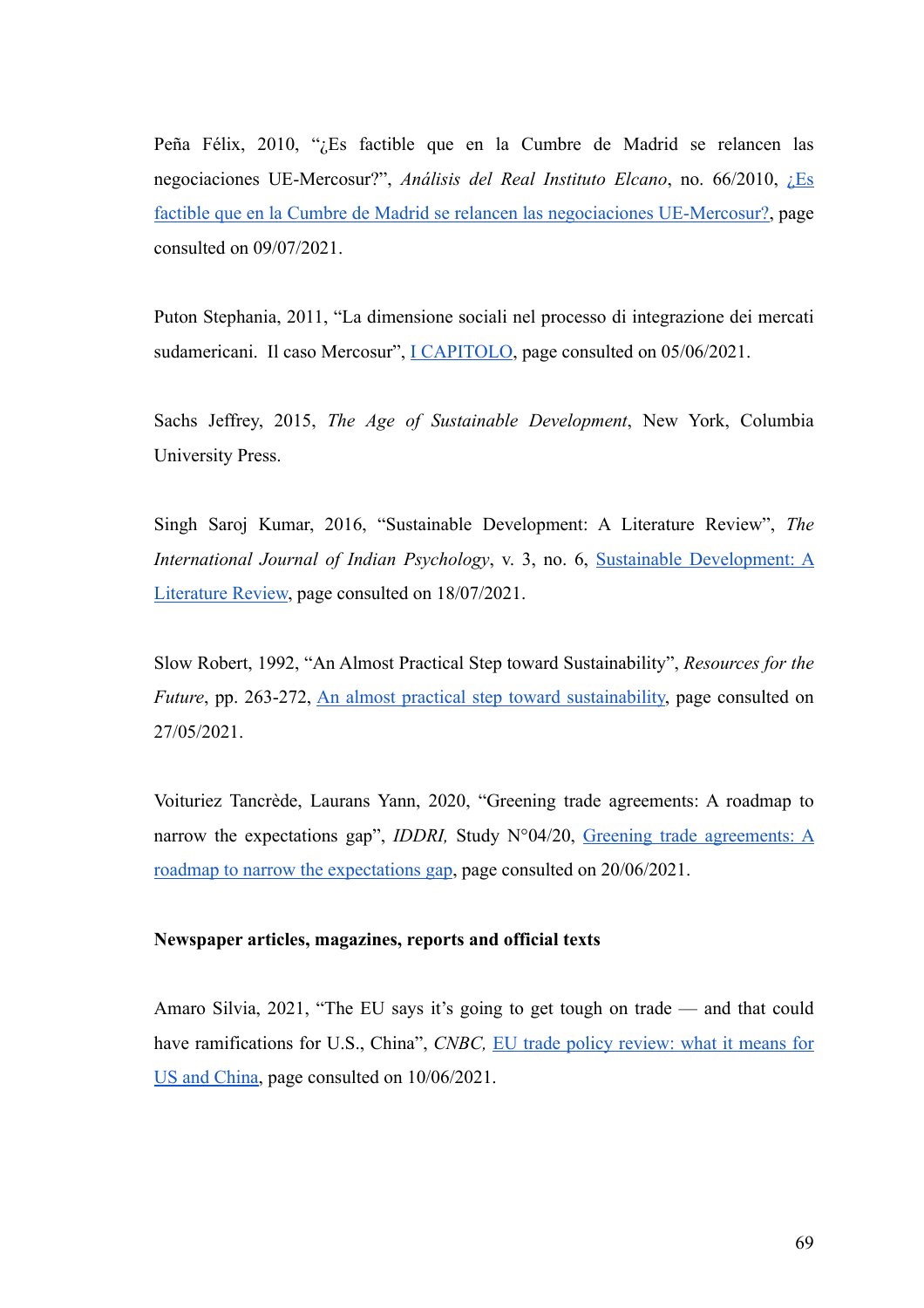Bi-Regional Negotiations Committee, 2000, "First Meeting of the EU-Mercosur Biregional negotiations committee", [Conclusions 1. GENERAL PRINCIPLES AND](http://www.sice.oas.org/tpd/mer_eu/negotiations/CNB_1_e.pdf) [OBJECTIVES,](http://www.sice.oas.org/tpd/mer_eu/negotiations/CNB_1_e.pdf) page consulted on 02/07/2021.

Bi-Regional Negotiations Committee, 2010, "Seventeenth Meeting of the Mercosur-European Union. Final Conclusions", [SEVENTEENTH MEETING OF THE](http://www.sice.oas.org/tpd/mer_eu/negotiations/BuenosAires2010_e.pdf) [MERCOSUR - EUROPEAN UNION BI-REGIONAL NEGOTIATIONS](http://www.sice.oas.org/tpd/mer_eu/negotiations/BuenosAires2010_e.pdf) [COMMITTEE,](http://www.sice.oas.org/tpd/mer_eu/negotiations/BuenosAires2010_e.pdf) page consulted on 14/07/2021.

Bizzozero Lincoln, 2001, "El acuerdo marco interregional Unión Europea-Mercosur: dificultades y perspectivas de una asociación estratégica", *Consejo Latinoamericano de Ciencias Sociales,* pp. 373-390, [El acuerdo marco interregional Unión Europea-](http://bibliotecavirtual.clacso.org.ar/clacso/gt/20101026070445/16bizzozero.pdf)[Mercosur: dificultades y perspectivas de una asociación estratégica Titulo Bizzo, page](http://bibliotecavirtual.clacso.org.ar/clacso/gt/20101026070445/16bizzozero.pdf) consulted on 27/06/2021.

Bouzas Roberto, 2004, "Las negociaciones UE-Mercosur. Entre la lentitud y la indefinición", *Nueva Sociedad*, no. 190, pp. 125-135, [Nueva Sociedad Separatas](http://ieie.itam.mx/docs05/Sanahuja/Bouzas.pdf), page consulted on 07/07/2021.

Caichiolo Carlos Ricardo, 2017, "The Mercosur Experience and Theories of Regional Integration", *Contexto Internacional,* vol. 39, no.1, [The Mercosur Experience and](http://dx.doi.org/10.1590/S0102-8529.2017390100006) [Theories of Regional Integration](http://dx.doi.org/10.1590/S0102-8529.2017390100006), page consulted on 06/06/2021.

Cavazzini Anna, 2019, "EU-Mercosur – preliminary analysis of the Sustainable Impact Assessment", [EU-Mercosur - preliminary analysis of the Sustainable Impact](https://www.annacavazzini.eu/eu-mercosur-preliminary-analysis-of-the-sustainable-impact-assessment/) [Assessment,](https://www.annacavazzini.eu/eu-mercosur-preliminary-analysis-of-the-sustainable-impact-assessment/) page consulted on 12/07/2021.

CLATE, 2021, "Paremos el acuerdo Mercosur-Unión Europea", [Paremos el acuerdo](https://clate.net/noticias/regconosur/paremos-el-acuerdo-mercosur-union-europea/) [Mercosur-Unión Europea,](https://clate.net/noticias/regconosur/paremos-el-acuerdo-mercosur-union-europea/) page consulted on 22/07/2021.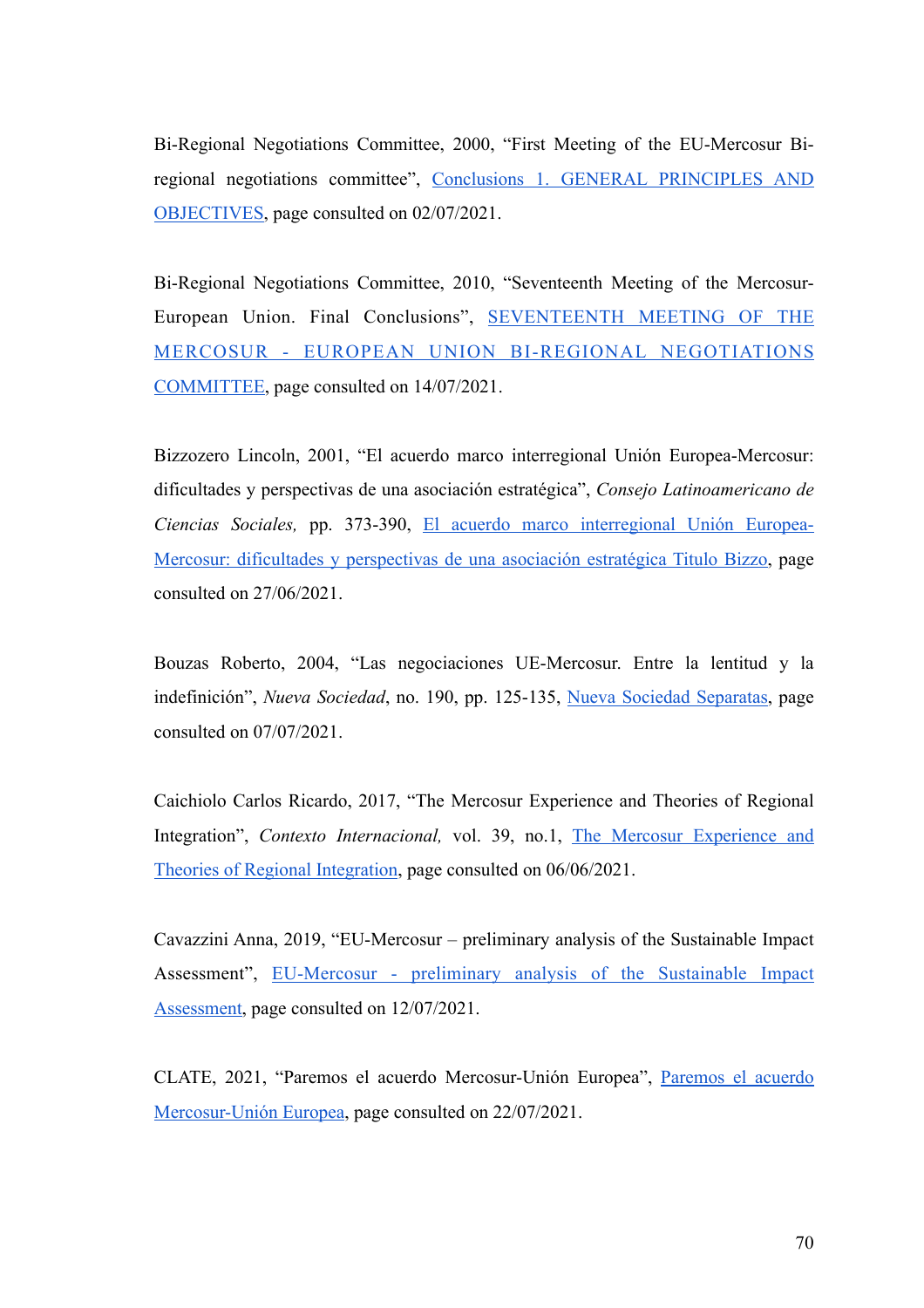Colli Vignarelli Mattia, 2021, "The European Commission Trade Policy Review: The Effectiveness of Sustainable Development Chapters in EU FTAs", *European Papers,*  vol. 6, no.1, pp. 1-5, [The European Commission Trade Policy Review: The](https://www.europeanpapers.eu/en/europeanforum/european-commission-trade-policy-review-effectiveness-sustainable-development-chapters) [Effectiveness of Sustainable Development Chapters in EU FTAs, page consulted on](https://www.europeanpapers.eu/en/europeanforum/european-commission-trade-policy-review-effectiveness-sustainable-development-chapters) 07/06/2021.

European Commission, 1994, "Memo 94/62", [eu-mercosur relations](https://ec.europa.eu/commission/presscorner/detail/en/MEMO_94_62), page consulted on 04/06/2021.

Committee on Development of the European Parliament, 2010, "Suggerimenti sulla strategia dell'Unione europea per le relazioni con l'America latina", [RELAZIONE sulla](https://www.europarl.europa.eu/doceo/document/A-7-2010-0111_IT.html?redirect%23title2) [strategia dell'Unione europea per le relazioni con l'America latina,](https://www.europarl.europa.eu/doceo/document/A-7-2010-0111_IT.html?redirect%23title2) page consulted on 12/07/2021.

Euro-Latin American Parliamentary Assembly, 2010, "Proposta di risoluzione. Prospettive per le relazioni commerciali tra l'Unione europea e l'America latina", [IT IT](https://www.europarl.europa.eu/intcoop/eurolat/committees/trade/meetings/2010_11_04_cuenca/motion_for_a_resolution/835508it.pdf) [PROPOSTA DI RISOLUZIONE,](https://www.europarl.europa.eu/intcoop/eurolat/committees/trade/meetings/2010_11_04_cuenca/motion_for_a_resolution/835508it.pdf) page consulted on 22/05/2021.

European Commission, 1995, "UE-America Latina - Orientamenti Generali della Cooperazione. IP/95/1160", [ue/america latina - orientamenti generali della](https://ec.europa.eu/commission/presscorner/detail/it/IP_95_1160) [cooperazione](https://ec.europa.eu/commission/presscorner/detail/it/IP_95_1160), page consulted on 06/05/2021.

European Commission, 2010, "Position Paper Trade and Sustainability Impact Assessment (SIA) of the Association Agreement Under Negotiations between the European Union and Mercosur", [Commission services' position paper on the Trade](https://trade.ec.europa.eu/doclib/docs/2010/july/tradoc_146386.pdf) [Sustainability Impact Assessment of the Association Agreement under negotia, page](https://trade.ec.europa.eu/doclib/docs/2010/july/tradoc_146386.pdf) consulted on 02/07/2021.

European Commission, 2020, "Statement on Sustainable Development at EU27-LAC Informal Ministerial Meeting", [EU-Mercosur statement on Sustainable Development at](http://sice.oas.org/TPD/MER_EU/negotiations/EU_MER_Stmt_SusDev_EU27_LAC_Mtg_e.pdf) [EU27-LAC Informal Ministerial Meeting, page consulted on 10/06/2021.](http://sice.oas.org/TPD/MER_EU/negotiations/EU_MER_Stmt_SusDev_EU27_LAC_Mtg_e.pdf)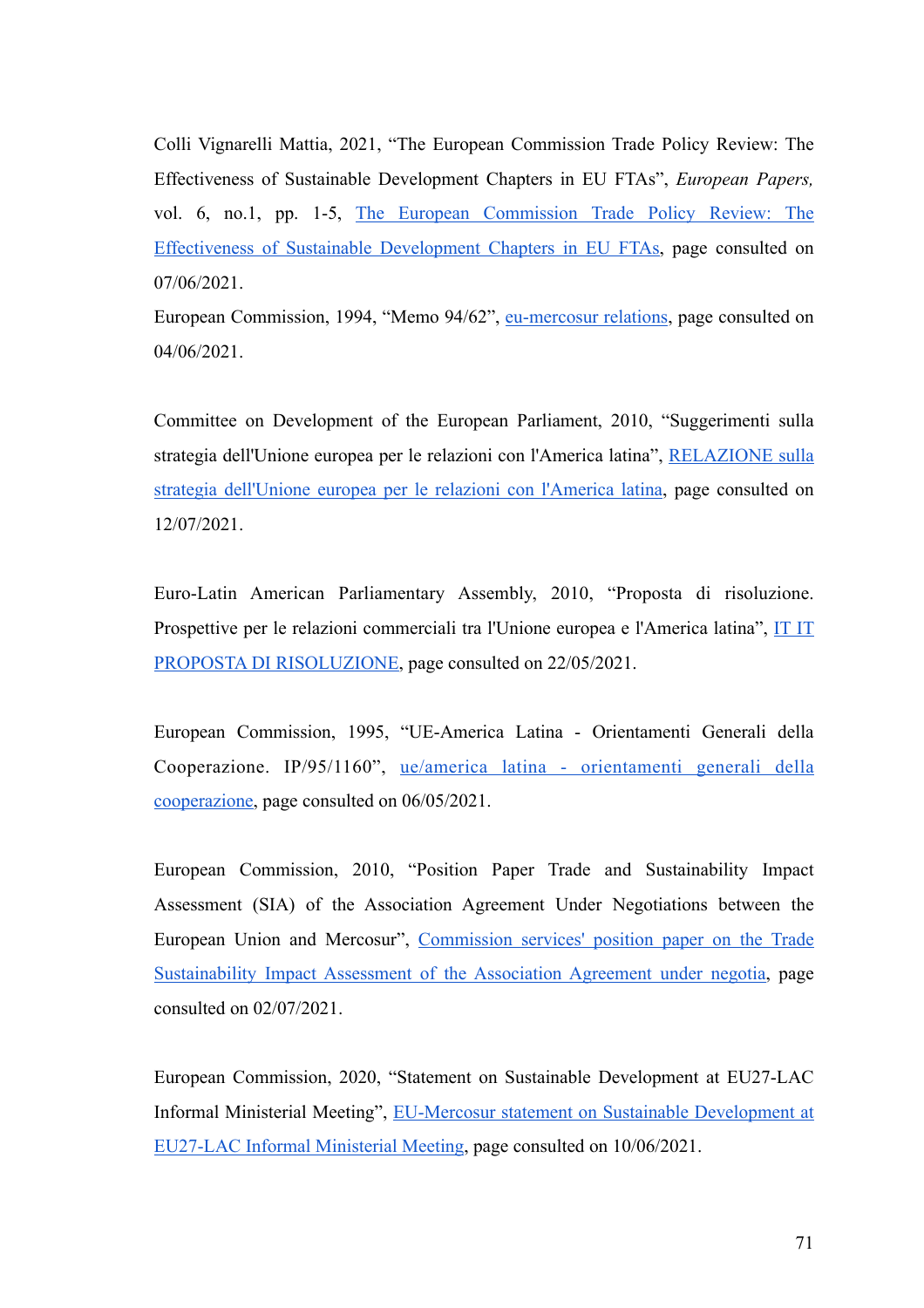European Commission, 2021, "European Commission Services' Position Paper on the Sustainability Impact Assessment in support of negotiations for the trade part of the European Union - Mercosur Association Agreement", [Position Paper: Sustainability](https://trade.ec.europa.eu/doclib/docs/2021/march/tradoc_159515.pdf) [Impact Assessment in support of the Association Agreement negotiations between the](https://trade.ec.europa.eu/doclib/docs/2021/march/tradoc_159515.pdf) [EU and Mercosu,](https://trade.ec.europa.eu/doclib/docs/2021/march/tradoc_159515.pdf) page consulted on 8/06/2021.

[European Commission, 2021, "Answer given by the Executive Vice-President](https://www.europarl.europa.eu/doceo/document/P-9-2021-002484-ASW_EN.pdf) [Dombrovskis on behalf of the European Commission", P-9-2021-002484-ASW\\_EN.pdf](https://www.europarl.europa.eu/doceo/document/P-9-2021-002484-ASW_EN.pdf) [\(europa.eu\)](https://www.europarl.europa.eu/doceo/document/P-9-2021-002484-ASW_EN.pdf) page consulted on 24/06/2021.

European Commission, 2021, "Trade Policy Review - An Open, Sustainable and Assertive Trade Policy", [Communication on the Trade Policy Review,](https://trade.ec.europa.eu/doclib/docs/2021/february/tradoc_159438.pdf) page consulted on 07/06/2021.

European Commission, 2021, "Questions and Answers: An open, sustainable and assertive trade policy", [Questions and Answers: An open, sustainable and assertive trade](https://ec.europa.eu/commission/presscorner/detail/en/qanda_21_645) [policy,](https://ec.europa.eu/commission/presscorner/detail/en/qanda_21_645) page consulted on 12/06/2021.

European Council of Ministers, 1999, [Bruxelles, le 17 septembre 1999 VERSION](https://www.bilaterals.org/IMG/pdf/ue-mercosur-mandat-sep-1999.pdf) [CONSOLIDEE UNIQUEMENT A USAGE INTERNE UE-MERCOSUR](https://www.bilaterals.org/IMG/pdf/ue-mercosur-mandat-sep-1999.pdf) [DIRECTIVES DE NEGOCIATION, PAR LA COMM](https://www.bilaterals.org/IMG/pdf/ue-mercosur-mandat-sep-1999.pdf), page consulted on 12/07/2021.

European Parliament, 1994, "Essen European Council Meeting: Presidency Conclusions", [Essen European Council \(12/94\): Conclusions,](https://www.europarl.europa.eu/summits/ess1_en.htm) page consulted on 12/07/2021.

European Parliament , 1994, "Corfù European Council Meeting: Presidency Conclusions", [Corfu European Council \(6/94\): Conclusions](https://www.europarl.europa.eu/summits/cor1_en.htm), page consulted on 12/07/2021.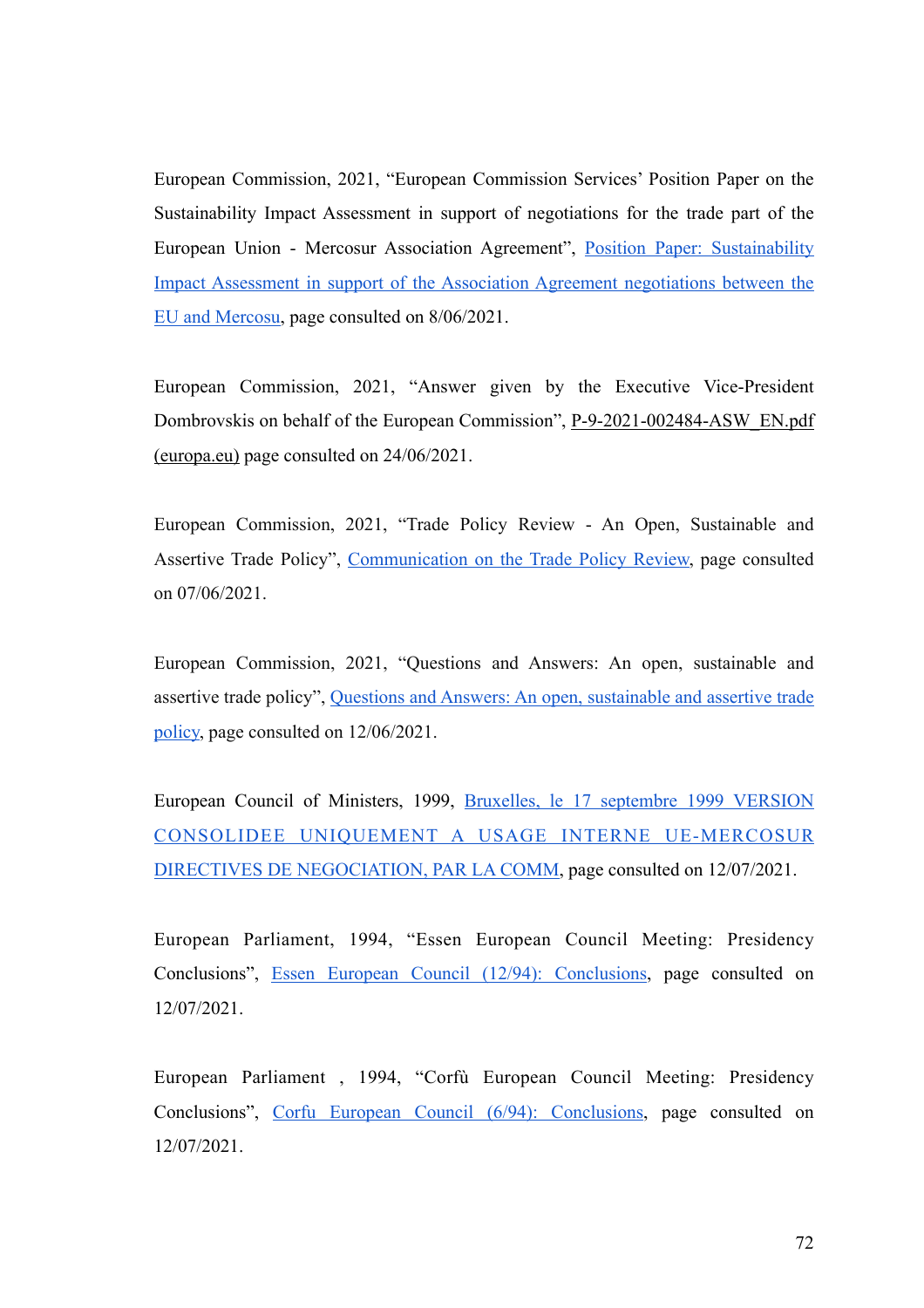European Parliament, 2020, "European Parliament resolution of 7 October 2020 on the implementation of the common commercial policy – annual report 2018 (2019/2197(INI)", [TA MEF \(europa.eu\)](https://www.europarl.europa.eu/doceo/document/TA-9-2020-0252_EN.pdf), page consulted on 28/06/2021.

European Parliament, 2009, "Proposta di risoluzione del Parlamento Europeo sulla strategia dell'Unione europea per le relazioni con l'America latina", [RELAZIONE sulla](https://www.europarl.europa.eu/doceo/document/A-7-2010-0111_IT.html?redirect%23title2) [strategia dell'Unione europea per le relazioni con l'America latina,](https://www.europarl.europa.eu/doceo/document/A-7-2010-0111_IT.html?redirect%23title2) page consulted on 11/07/2021.

European Parliament, 2020, "Resolución del Parlamento Europeo, de 7 de octubre de 2020, sobre la aplicación de la política comercial común: informe anual de 2018", [Textos aprobados - Aplicación de la política comercial común: informe anual de 2018 -](https://www.europarl.europa.eu/doceo/document/TA-9-2020-0252_ES.html) [Miércoles 7 de octubre de 2020,](https://www.europarl.europa.eu/doceo/document/TA-9-2020-0252_ES.html) page consulted on 24/06/2021.

European Union, 2019, "Trade part of the EU – Mercosur Association Agreement, Trade of Sustainable Development", [https://trade.ec.europa.eu/doclib/docs/2019/july/](https://trade.ec.europa.eu/doclib/docs/2019/july/tradoc_158166.%2520Trade%2520and%2520Sustainable%2520Development.pdf) [tradoc\\_158166. Trade and Sustainable Development.pdf, page consulted on 30/05/2021.](https://trade.ec.europa.eu/doclib/docs/2019/july/tradoc_158166.%2520Trade%2520and%2520Sustainable%2520Development.pdf)

European Union, Mercosur, 1994, "Declaración Conjunta entre el Consejo de la Unión Europea y la Comisión Europea, y los Estados Miembros del Mercosur" [DECLARACION CONJUNTA ENTRE EL CONSEJO DE LA UNION EUROPEA Y](https://www.iri.edu.ar/publicaciones_iri/anuario/A95/A2ALDOC5.html) [LA COMISION EUROPEA, Y LOS ESTADOS MIEMBROS DEL MERCOSUR](https://www.iri.edu.ar/publicaciones_iri/anuario/A95/A2ALDOC5.html), page consulted on 11/07/2021.

European Union, Mercosur, 1995, "Acuerdo Marco Interregional de Cooperación". [SICE - Acuerdo Marco Interregional de Cooperación Comunidad Europea y](http://sice.oas.org/TPD/MER_EU/negotiations/Interregional_agreement_s.asp) [MERCOSUR](http://sice.oas.org/TPD/MER_EU/negotiations/Interregional_agreement_s.asp), page consulded on 30/05/2021.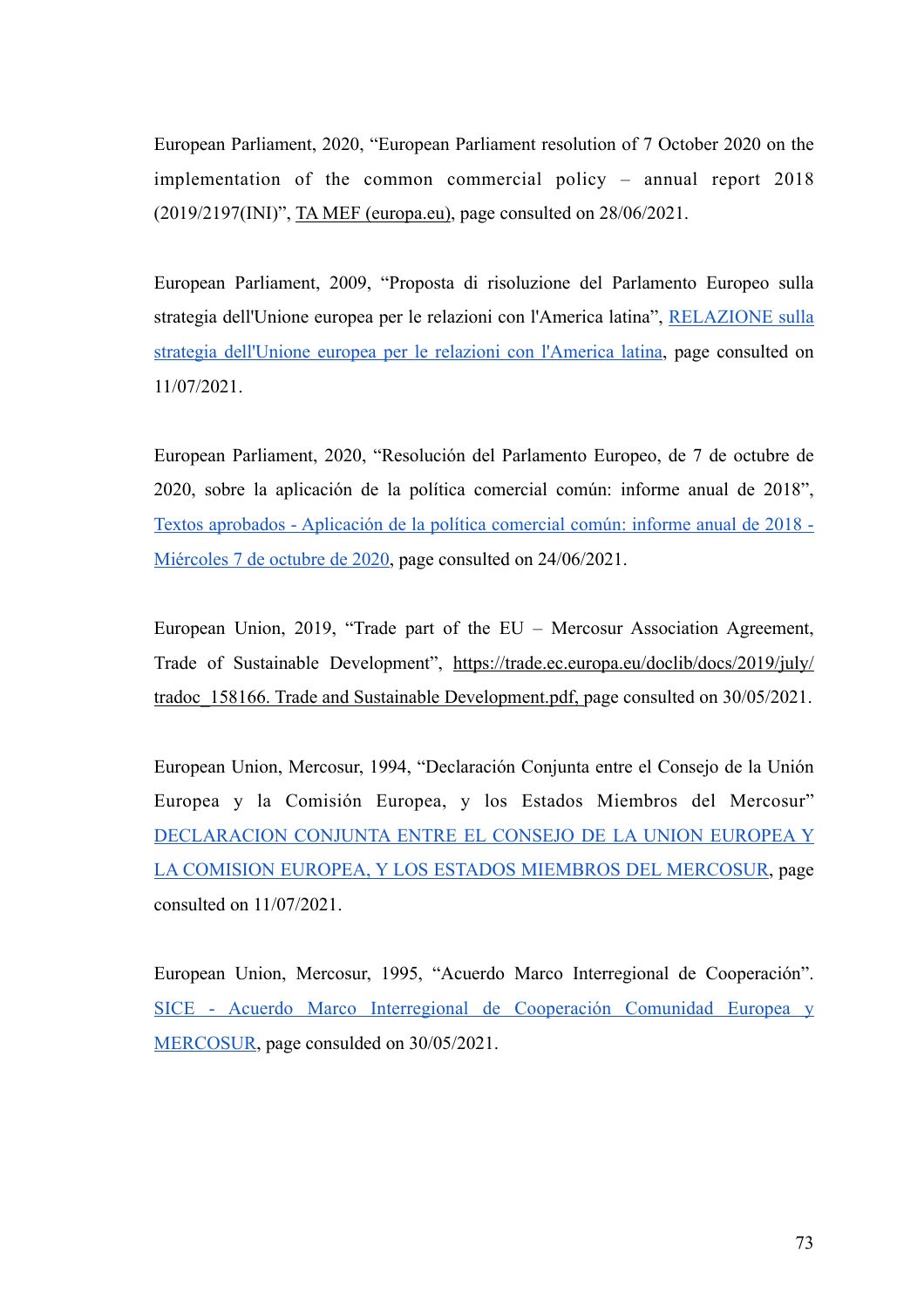European Union, Mercosur, 2002, "Segunda reunión de Jefes de Estado y de Gobierno de la Unión Europea y del Mercosur. Comunicación Conjunta", [The EU's relations with](http://www.sice.oas.org/tpd/mer_eu/negotiations/Madrid2002_s.pdf) [Mercosur,](http://www.sice.oas.org/tpd/mer_eu/negotiations/Madrid2002_s.pdf) page consulted on 22/06/2021.

European Union, Mercosur, 2015, "Comunicado Conjunto de la Reunión Ministerial UE-Mercosur en Bruselas", [http://www.sice.oas.org/tpd/mer\\_eu/negotiations/](http://www.sice.oas.org/tpd/mer_eu/negotiations/MER_EU_Joint_Comm_Jun_2015_s.pdf) [MER\\_EU\\_Joint\\_Comm\\_Jun\\_2015\\_s.pdf, page consulted on 11/07/2021.](http://www.sice.oas.org/tpd/mer_eu/negotiations/MER_EU_Joint_Comm_Jun_2015_s.pdf)

European Union, Mercosur, 2019, "New EU – Mercosur trade Agreement, The agreement in principle", [EU-Mercosur trade agreement : the agreement in principle](http://trade.ec.europa.eu/doclib/docs/2019/june/tradoc_157964.pdf), page consulted on 30/05/2021.

Fatone Francesco, "UE-MERCOSUR: un accordo destinato a far discutere", *IsAG, Istituto di Alti Studi in Geopolitica e Scienze Ausiliarie*, [UE-MERCOSUR: un accordo](https://isagitalia.org/ue-mercosur-un-accordo-destinato-a-far-discutere/wp_8846263/) [destinato a far discutere,](https://isagitalia.org/ue-mercosur-un-accordo-destinato-a-far-discutere/wp_8846263/) page consulted on 19/06/2021.

Grieger Gisela (European Parliamentary Research Service), 2019, "The trade pillar of the EU-Mercosur Association Agreement", *European Union,* Briefing, [The trade pillar](https://www.europarl.europa.eu/RegData/etudes/BRIE/2019/640138/EPRS_BRI(2019)640138_EN.pdf) [of the EU-Mercosur Association Agreement](https://www.europarl.europa.eu/RegData/etudes/BRIE/2019/640138/EPRS_BRI(2019)640138_EN.pdf), page consulted on 02/07/2021.

ILO, 2015, "Social Dimensions of Free Trade Agreements", [Social dimenSionS of free](https://www.ilo.org/wcmsp5/groups/public/---dgreports/---inst/documents/publication/wcms_228965.pdf) [trade agreementS,](https://www.ilo.org/wcmsp5/groups/public/---dgreports/---inst/documents/publication/wcms_228965.pdf) page consulted on 11/06/2021.

Kahn Matthew, 2015, "A Review of The Age of Sustainable Development by Jeffrey Sachs", *Journal of Economic Literature*, [https://www.researchgate.net/publication/](https://www.researchgate.net/publication/282908016) [282908016](https://www.researchgate.net/publication/282908016), page consulted on 16/07/2021.

Lamiral Carlos, 2019, "Piden evaluar impacto de acuerdo UE-Mercosur", *Ámbito Financiero*, [Piden evaluar impacto de acuerdo UE-Mercosur,](https://www.ambito.com/economia/acuerdo-mercosur-ue/piden-evaluar-impacto-acuerdo-ue-mercosur-n5044673) page consulted on 08/07/2021.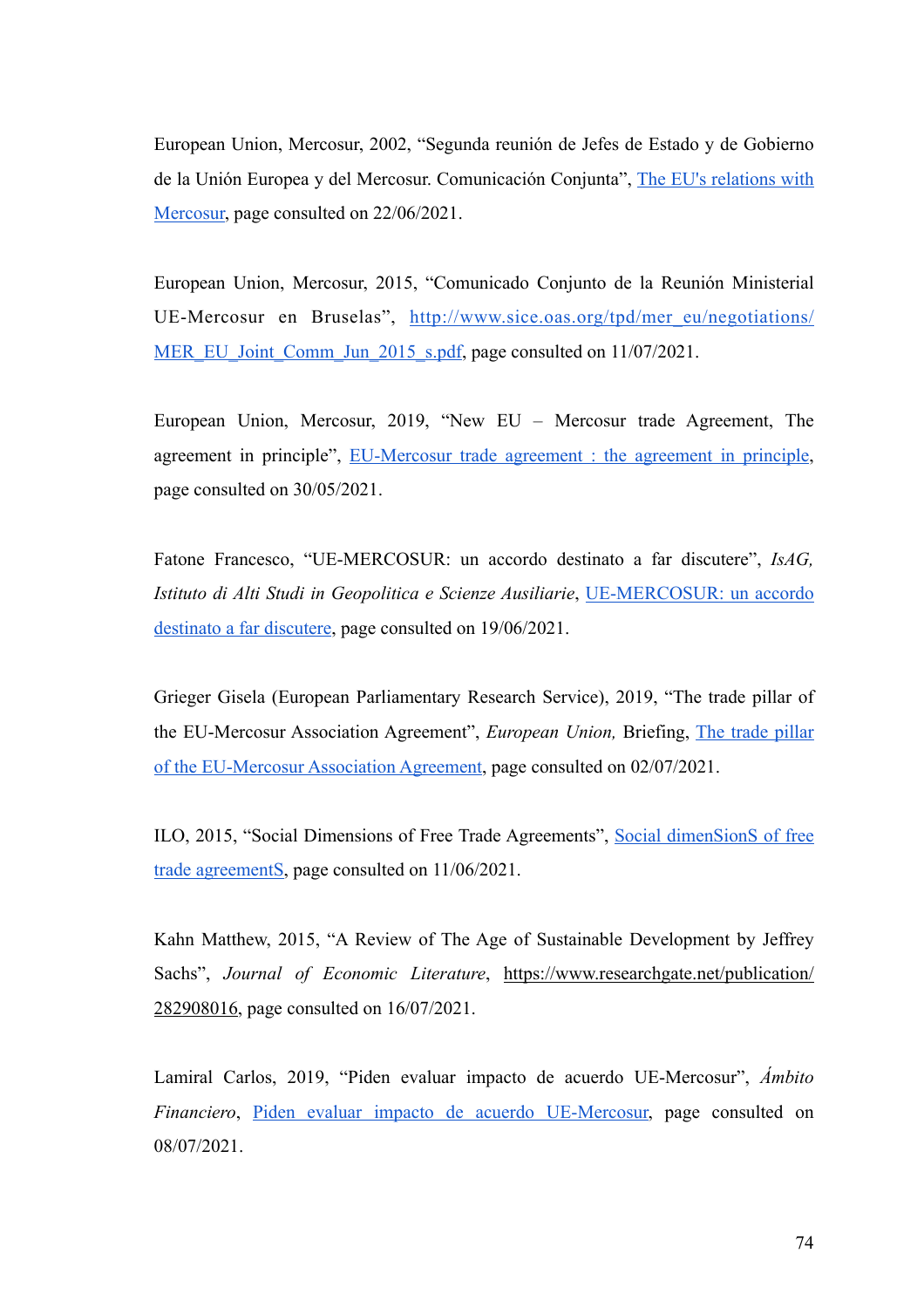Makuc Adrián, Duhalde Gabriela, Rozemberg Ricardo, 2015, "La Negociación Mercosur-Unión Europea a Veinte Años del Acuerdo Marco de Cooperación: ¿Quo Vadis?", *Instituto para la Integración de América Latina y el Caribe, Sector de Integración y Comercio, Banco Interamericano de Desarrollo,* Nota Técnica no. IDB-TN-841, [http://www.unsam.edu.ar/escuelas/politica/ideas/documentos/](http://www.unsam.edu.ar/escuelas/politica/ideas/documentos/Comercio%2520e%2520Integraci%25C3%25B3n%2520Regional/Negociacion%2520Mercosur%2520UE.pdf) [Comercio%20e%20Integración%20Regional/Negociacion%20Mercosur%20UE.pdf,](http://www.unsam.edu.ar/escuelas/politica/ideas/documentos/Comercio%2520e%2520Integraci%25C3%25B3n%2520Regional/Negociacion%2520Mercosur%2520UE.pdf) page consulted on 02/07/2021.

Mercosurabc, 2010, "Ronda de negociaciones Mercosur-Unión Europea", *Mercosur ABC* , [https://www.mercosurabc.com.ar/](https://www.mercosurabc.com.ar/ronda_de_negociaciones_mercosur_union_europea) ronda de negociaciones mercosur union europea, page consulted on 15/05/2021.

Ministry of Foreign Affairs of the Republic of Paraguay, 2010, "Unión Europea y MERCOSUR reafirmaron compromiso por un Acuerdo Comercial equilibrado", [Page 1](http://www.sice.oas.org/tpd/mer_eu/negotiations/Brussels2010_s.pdf) [of 1 MRE | Ministerio de Relaciones Exteriores de la Republica del Paraguay](http://www.sice.oas.org/tpd/mer_eu/negotiations/Brussels2010_s.pdf) [10/20/2010 http://www.mre.gov.py/es/inicio\\_es,](http://www.sice.oas.org/tpd/mer_eu/negotiations/Brussels2010_s.pdf) page consulted on 24/06/2021.

Ministry of Foreign Affairs of the Republic of Paraguay, 2010, "Se realizó la Reunión de Jefes Negociadores del XIX Comité de Negociaciones MERCOSUR- Unión Europea", [Page 1 of 1 MRE | Ministerio de Relaciones Exteriores de la Republica del](http://www.sice.oas.org/tpd/mer_eu/negotiations/Brasilia2010_s.pdf) [Paraguay 12/9/2010 http://www.mre.gov.py/es/inicio\\_es., page consulted on](http://www.sice.oas.org/tpd/mer_eu/negotiations/Brasilia2010_s.pdf) 24/04/2021.

Molle Graciela, 2008, "Negociación Mercosur-Unión Europea", *Revista de Comercio Exterior e Integración,* n. 11, pp. 95-120, [Negociación MERCOSUR-Unión Europea](http://www.cei.gov.ar/userfiles/11%2520Negociacion%2520mercosur%2520ue.pdf), page consulted on 22/06/2021.

Orgaz Christina, 2019, "Acuerdo Mercosur-UE: quiénes son los ganadores y los perdedores del nuevo pacto comercial", *BBC News*, [Quiénes son los ganadores y los](https://www.bbc.com/mundo/noticias-america-latina-48833560)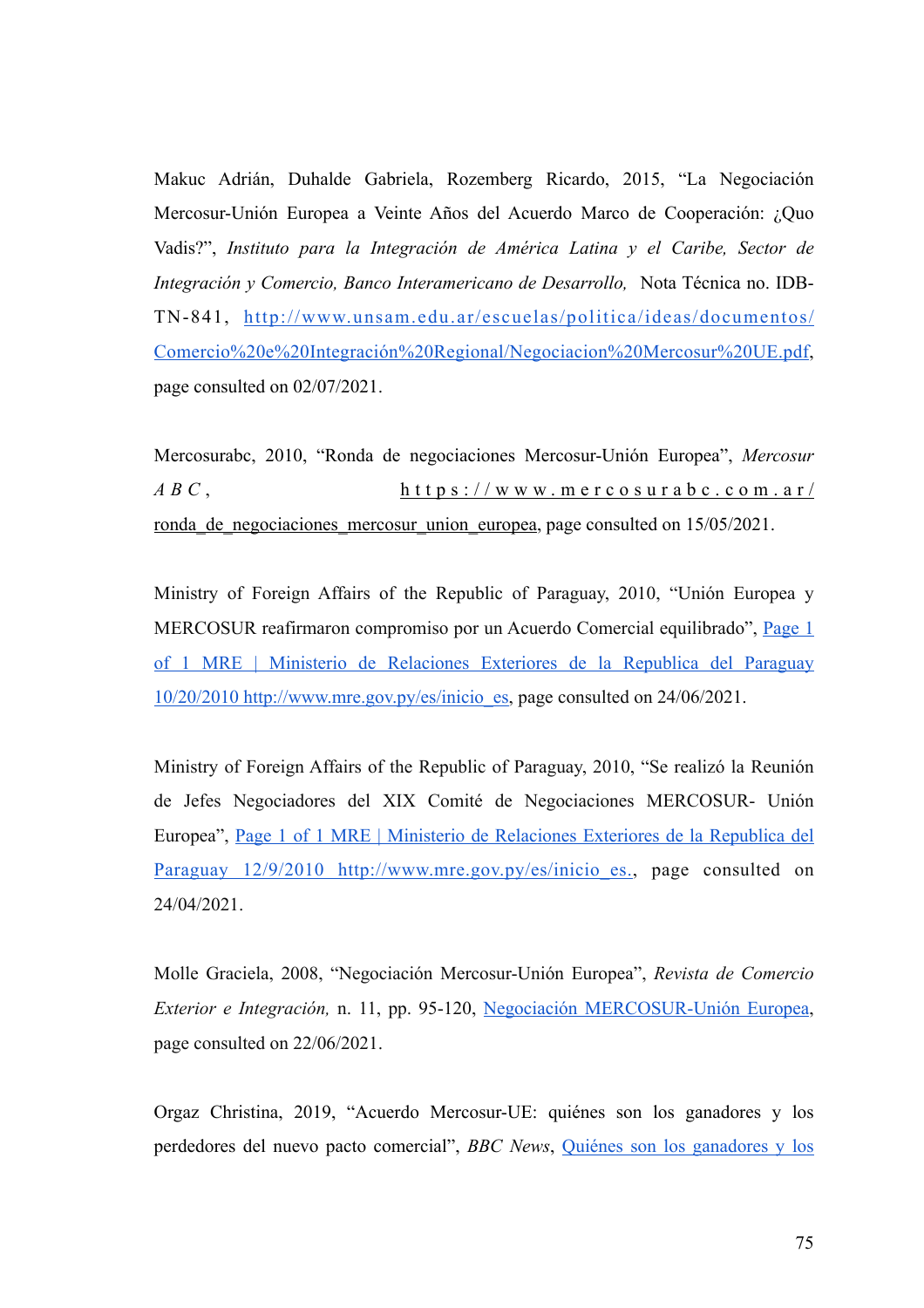[perdedores del nuevo acuerdo comercial de Mercosur y la Unión Europea,](https://www.bbc.com/mundo/noticias-america-latina-48833560) page consulted on 24/07/2021.

Poletti Arlo, Sicurelli Daniela, 2020, "Promoting sustainable development through trade? EU trade agreements and global value chains", *Italian Political Science Review/ Rivista Italiana Di Scienza Politica*, pp. 1-16, [Promoting sustainable development](https://www.cambridge.org/core/journals/italian-political-science-review-rivista-italiana-di-scienza-politica/article/promoting-sustainable-development-through-trade-eu-trade-agreements-and-global-value-chains/D4785ABB4D5B99ABD46F85529B998C53) [through trade? EU trade agreements and global value chains | Italian Political Science](https://www.cambridge.org/core/journals/italian-political-science-review-rivista-italiana-di-scienza-politica/article/promoting-sustainable-development-through-trade-eu-trade-agreements-and-global-value-chains/D4785ABB4D5B99ABD46F85529B998C53) [Review / Rivista Italiana di Scienza Politica | Cambridge Core](https://www.cambridge.org/core/journals/italian-political-science-review-rivista-italiana-di-scienza-politica/article/promoting-sustainable-development-through-trade-eu-trade-agreements-and-global-value-chains/D4785ABB4D5B99ABD46F85529B998C53), page consulted on 16/07/2021.

Querci Isabella, 2017, "EU and Mercosur vis a vis the Trade Agreement. Remarks from the institutional perspective", *Universidad Externado de Colombia*, no. 26, pp. 63-80, [EU and Mercosur vis a vis the Trade Agreement. Remarks from the institutional](https://www.redalyc.org/journal/531/53163843005/html/) [perspective,](https://www.redalyc.org/journal/531/53163843005/html/) page consulted on 14/07/2021.

Russo Maria Sole, 2019, "Sustainable Development Goals and EU free trade agreements", *Ius in Itinere*, [Sustainable Development Goals and EU free trade](https://www.iusinitinere.it/sustainable-development-goals-and-eu-free-trade-agreements-19320%23:~:text=Sustainable%2520development%2520is%2520now%2520a%2520fundamental%2520part%2520of,ensure%2520that%2520trade%2520is%2520ecologically%2520and%2520socially%2520sustainable.) [agreements - Ius in itinere](https://www.iusinitinere.it/sustainable-development-goals-and-eu-free-trade-agreements-19320%23:~:text=Sustainable%2520development%2520is%2520now%2520a%2520fundamental%2520part%2520of,ensure%2520that%2520trade%2520is%2520ecologically%2520and%2520socially%2520sustainable.), page consulted on 15/06/2021.

Sachs Jeffrey, 2015, "La Governance della Sostenibilità", *Il Sole 24 Ore*, [Il Sole 24 Ore:](https://st.ilsole24ore.com/art/commenti-e-idee/2015-04-21/la-governance-sostenibilita-073345.shtml?uuid=ABFAMrSD&refresh_ce=1) [notizie di economia, finanza, borsa, fisco, cronaca italiana ed esteri - Il Sole 24 ORE,](https://st.ilsole24ore.com/art/commenti-e-idee/2015-04-21/la-governance-sostenibilita-073345.shtml?uuid=ABFAMrSD&refresh_ce=1) page consulted on 21/06/2021.

Salas Mercedes, 2020, "Member state criticism, COVID crisis delay ratification of EU-Mercosur deal", page consulted on 22/07/2021.

Salinas Roberto, 2002, "Environmental Challenges Facing the MERCOSUR." *The Journal of Environment & Development*, vol. 11, no. 3, pp. 297–303, [www.jstor.org/](http://www.jstor.org/stable/44319603) [stable/44319603,](http://www.jstor.org/stable/44319603) page consulted on 12/06/2021.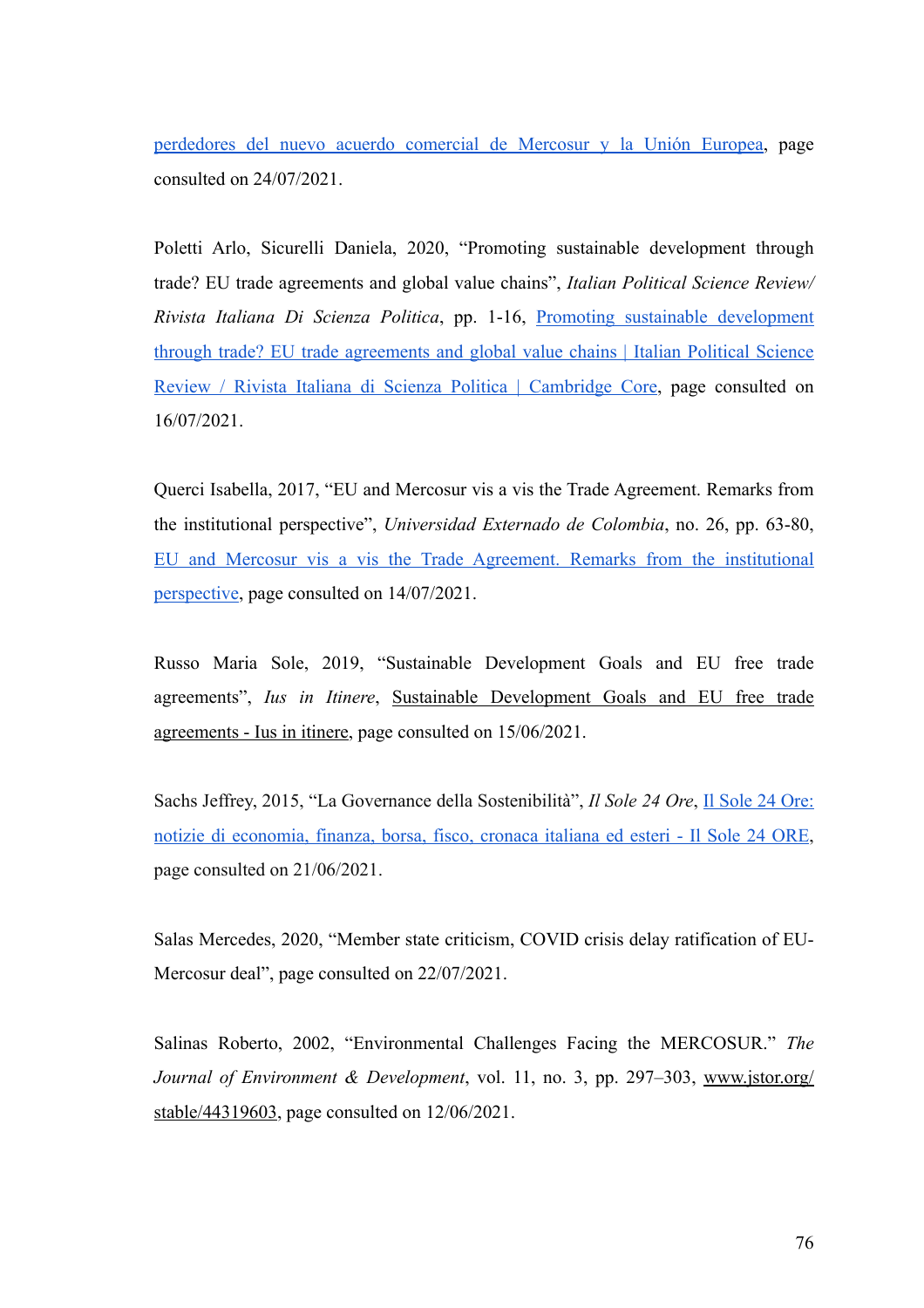Sanahuja, José Antonio, 2007: "Regiones en construcción, interregionalismo en revisión. La UE y el apoyo al regionalismo y la integración latinoamericana", *Fundación Carolina*, Working Document no. 15, pp. 1-42, [https://](https://www.fundacioncarolina.es/wp-content/uploads/2014/08/DT15.pdf) [www.fundacioncarolina.es/wp-content/uploads/2014/08/DT15.pdf](https://www.fundacioncarolina.es/wp-content/uploads/2014/08/DT15.pdf), page consulted on 11/07/2021.

Sanahuja, José Antonio, Rodríguez Jorge Damián, 2019, "Veinte años de negociación Mercosur-Unión Europea: Del Interregionalismo a la crisis de la globalización", *Fundación Carolina*, Working Document n° 13, [Veinte años de negociaciones Unión](https://www.fundacioncarolina.es/wp-content/uploads/2019/09/DT_FC_13.pdf) [Europea-Mercosur:](https://www.fundacioncarolina.es/wp-content/uploads/2019/09/DT_FC_13.pdf), page consulted on 11/07/2021.

Santander Sébastian, 2002, "EU-Mercosur Interregionalism: Facing up to the South American Crisis and the Emerging Free Trade Area of the Americas", *European Foreign Affairs Review*, n° 7, pp. 491-505, [EU-MERCOSUR interregionalism: Facing](https://orbi.uliege.be/handle/2268/2113) [Up to the South American Crisis and the Free Trade Area of the Americas - Santander](https://orbi.uliege.be/handle/2268/2113) [Sébastian](https://orbi.uliege.be/handle/2268/2113), page consulted on 07/07/2021.

Shen Siyi, "Trade and Sustainable Development: Friend or Foe?" Center for International Environmental Law", [Trade and Sustainable Development: Friend or Foe?](https://www.ciel.org/trade-sustainable-development-friends-foes/), page consulted on 18/07/2021.

Simons Udo, 2017, "The Age of Sustainable Development", *International Journal of Social Economics*, vol. 44 no. 12, pp. 2500-2502. [The Age of Sustainable Development](https://doi.org/10.1108/IJSE-08-2016-0224), page consulted on 20/07/2021.

Spring Jake, "Deforestation in Brazil's Amazon rainforest rises for fourth straight month", *Reuters*, [Deforestation in Brazil's Amazon rainforest rises for fourth straight](https://www.reuters.com/business/environment/deforestation-brazils-amazon-rainforest-rises-fourth-straight-month-2021-07-09/) [month,](https://www.reuters.com/business/environment/deforestation-brazils-amazon-rainforest-rises-fourth-straight-month-2021-07-09/) page consulted on 22/07/2021.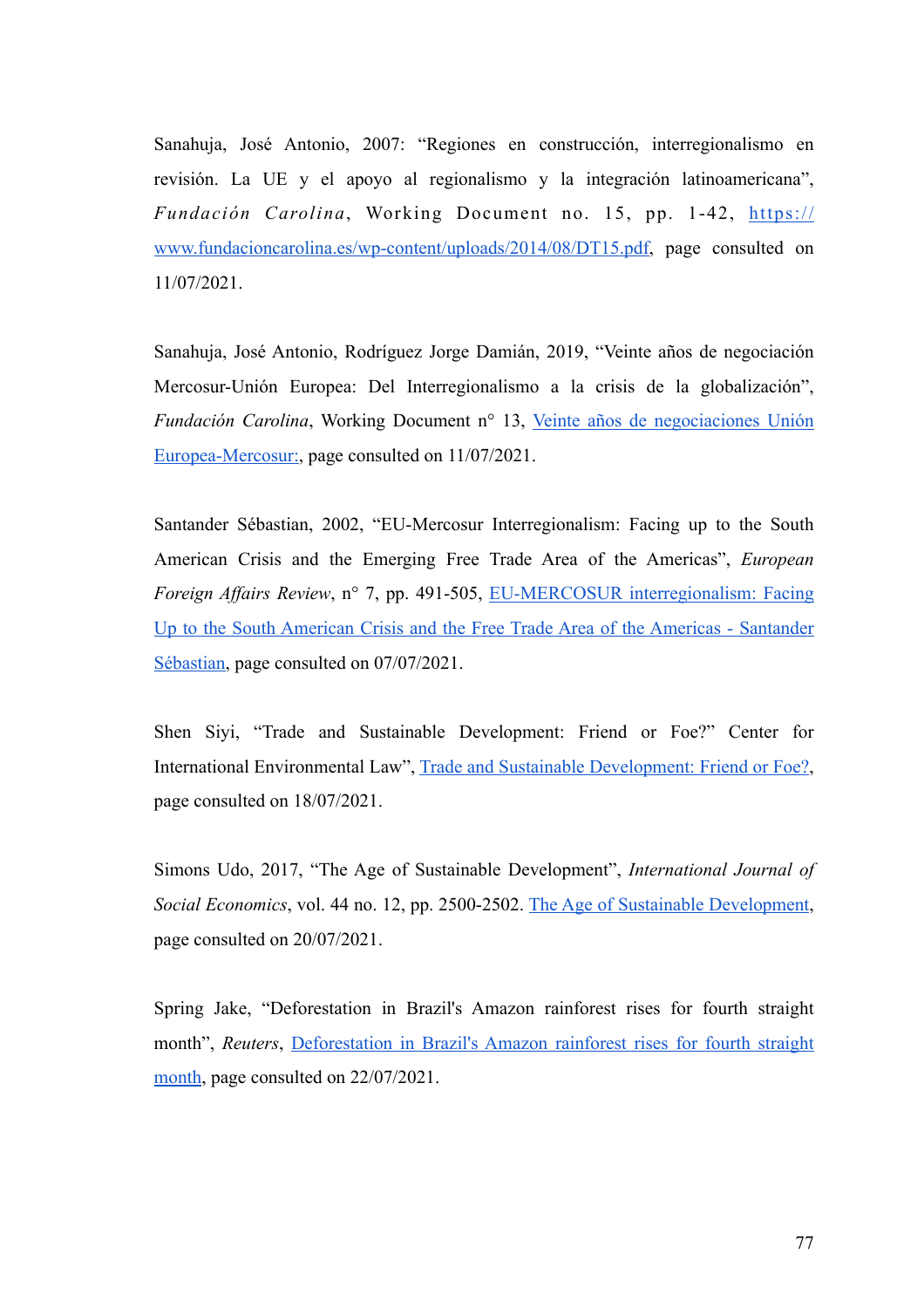Tabarrini Francesco, 2021, "La strada per l'accordo fra UE-Mercosur è tutta in salita", *Affari Internazionali*, [La strada per l'accordo commerciale fra Ue e Mercosur è tutta in](https://www.affarinternazionali.it/2021/03/strada-accordo-commerciale-ue-mercosur/) [salita,](https://www.affarinternazionali.it/2021/03/strada-accordo-commerciale-ue-mercosur/) page consulted on 23/07/2021.

The London School of Economics and Political Science, 2020, "Sustainability Impact Assessment in Support of the Association Agreement Negotiations between the European Union and Mercosur", [Final Report: Sustainability Impact Assessment in](https://trade.ec.europa.eu/doclib/docs/2021/march/tradoc_159509.pdf) [Support of the Association Agreement Negotiations between the EU and Mercosur, page](https://trade.ec.europa.eu/doclib/docs/2021/march/tradoc_159509.pdf) consulted on 02/07/2021.

United Nations, 1972, "Report of the United Nations Conference on the Human Environment", [https://documents-dds-ny.un.org/doc/UNDOC/GEN/NL7/300/05/IMG/](https://documents-dds-ny.un.org/doc/UNDOC/GEN/NL7/300/05/IMG/NL730005.pdf?OpenElement) [NL730005.pdf?OpenElement, page consulted on 20/05/2021.](https://documents-dds-ny.un.org/doc/UNDOC/GEN/NL7/300/05/IMG/NL730005.pdf?OpenElement)

United Nations, 1987, "Report of the World Commission on Environment and Development: Our Common Future", [Our Common Future: Report of the World](https://sustainabledevelopment.un.org/content/documents/5987our-common-future.pdf) [Commission on Environment and Development , page consulted on 4/06/2021.](https://sustainabledevelopment.un.org/content/documents/5987our-common-future.pdf)

United Nations, 1992, "Report of the United Nations Conference on Environment and Development", [A/CONF.151/26/Vol.I: Rio Declaration on Environment and](https://www.un.org/en/development/desa/population/migration/generalassembly/docs/globalcompact/A_CONF.151_26_Vol.I_Declaration.pdf) [Development,](https://www.un.org/en/development/desa/population/migration/generalassembly/docs/globalcompact/A_CONF.151_26_Vol.I_Declaration.pdf) page consulted on 4/06/2021.

United Nations, 1992, "Agenda 21", [United Nations Conference on Environment &](https://sustainabledevelopment.un.org/content/documents/Agenda21.pdf) [Development](https://sustainabledevelopment.un.org/content/documents/Agenda21.pdf) , page consulted on 17/06/2021.

United Nations, 2005, "Resolution adpted by the General Assembly. 2005 World Summit Outcome, [2005 World Summit Outcome,](http://data.unaids.org/topics/universalaccess/worldsummitoutcome_resolution_24oct2005_en.pdf) page consulted on 13/06/2021.

United Nations Environment Programme, International Union for Conservation of Nature, World Wide Fund For Nature, 1991, "Caring For The Earth: A Strategy for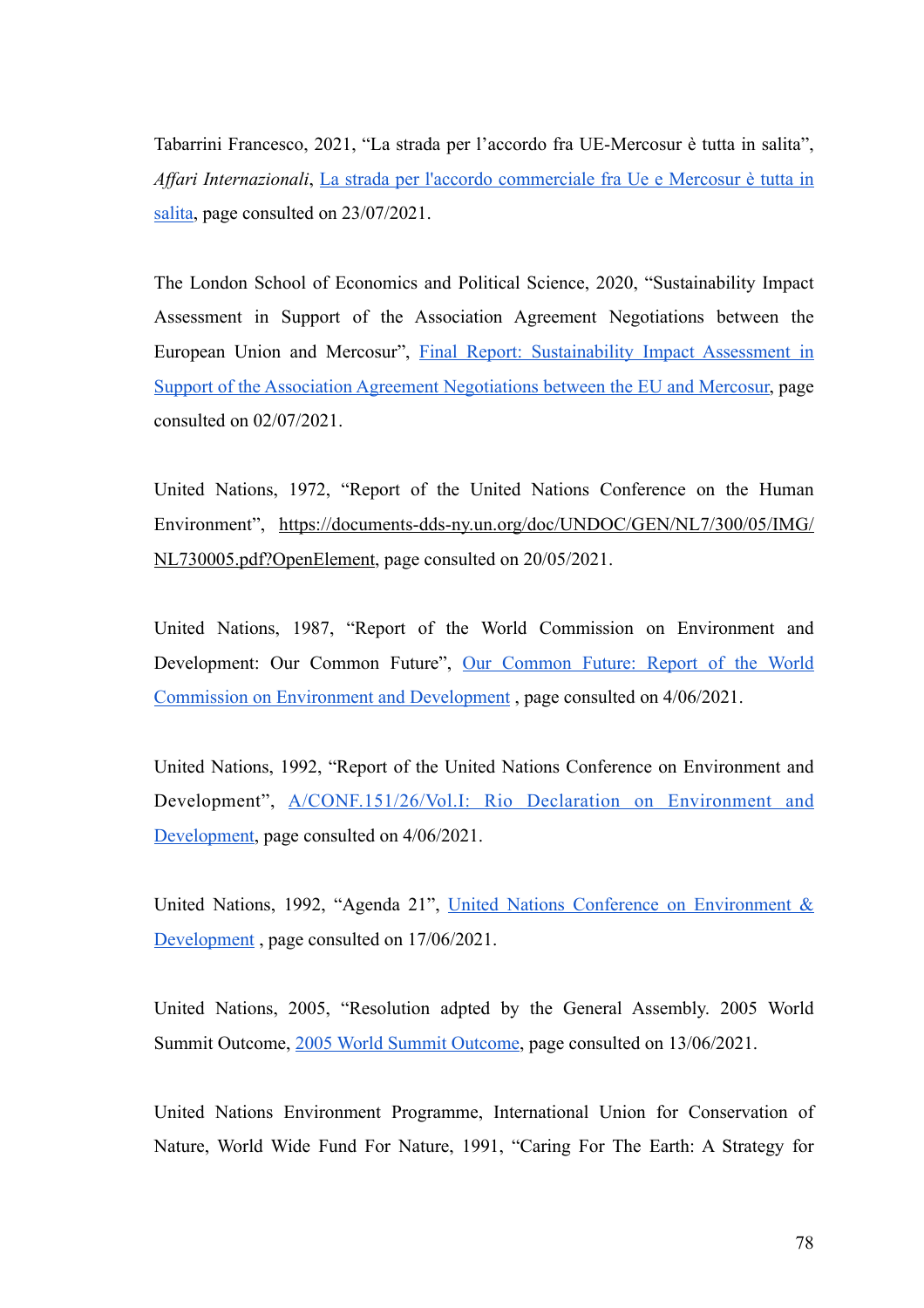Sustainable Living", [Caring for the Earth: A Strategy for Sustainable Living,](https://wedocs.unep.org/handle/20.500.11822/30889) page consulted on 25/06/2021.

Vivien Franck, 2008, "Sustainable Development: an overview of economic proposals", *Open Edition Journals*, v. 1, no. 2, [Sustainable development: An overview of economic](https://journals.openedition.org/sapiens/227) [proposals](https://journals.openedition.org/sapiens/227), page consulted on 12/07/2021.

Watts Jonathan, 2019, "We must not barter the Amazon rainforest for burgers and steaks", *The Guardian*, [We must not barter the Amazon rainforest for burgers and steaks](https://www.theguardian.com/environment/commentisfree/2019/jul/02/barter-amazon-rainforest-burgers-steaks-brazil) [| Jonathan Watts](https://www.theguardian.com/environment/commentisfree/2019/jul/02/barter-amazon-rainforest-burgers-steaks-brazil), page consulted on 21/06/2021.

WTO, 1958, "Marrakesh Agreement Establishing the World Trade Organization", [legal](https://www.wto.org/english/docs_e/legal_e/04-wto_e.htm) [texts - Marrakesh agreement](https://www.wto.org/english/docs_e/legal_e/04-wto_e.htm), page consulted on 23/05/2021.

WTO, 1954, **PREAMBLE**, page consulted on 23/05/2021.

WTO, 1996, "Singapore Ministerial Declaration" [Singapore Ministerial Declaration](https://www.wto.org/english/thewto_e/minist_e/min96_e/wtodec_e.htm), page consulted on 23/05/2021.

Zhang Pepe, Lacerda Prazeres Tatiana, 2021, "China's trade with Latin America is bound to keep growing. Here's why that matters?", *World Economic Forum*, [China's trade with Latin America is bound to keep growing. Here's why that matters](https://www.weforum.org/agenda/2021/06/china-trade-latin-america-caribbean/), page consulted on 23/05/2021.

Zupi Marco, 2018, "Il futuro incerto del multilateralismo commerciale e il ruolo dell'Organizzazione mondiale del commercio", *Centro Studi di Politica Internazionale*, [Il futuro incerto del multilateralismo commerciale e il ruolo dell'Organizzazione](https://www.parlamento.it/application/xmanager/projects/parlamento/file/repository/affariinternazionali/osservatorio/approfondimenti/PI0147.pdf) [mondiale del commercio](https://www.parlamento.it/application/xmanager/projects/parlamento/file/repository/affariinternazionali/osservatorio/approfondimenti/PI0147.pdf), consulted on 19/06/2021.

## **Websites**